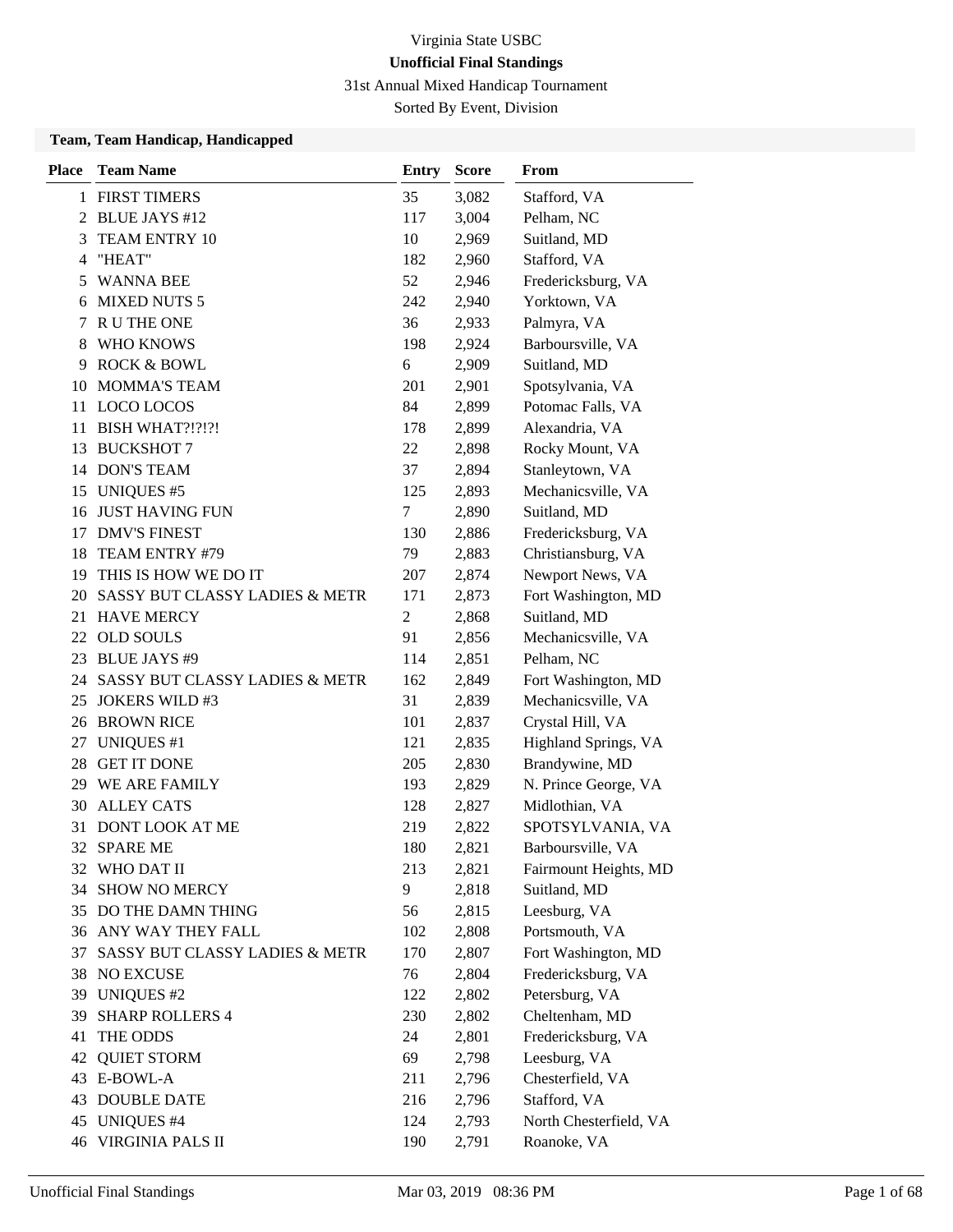31st Annual Mixed Handicap Tournament

Sorted By Event, Division

| <b>Place</b> | <b>Team Name</b>                          | <b>Entry</b> | <b>Score</b> | From                |
|--------------|-------------------------------------------|--------------|--------------|---------------------|
| 47           | <b>ALLSTARS MIKE</b>                      | 206          | 2,788        | Upper Marlboro, MD  |
| 48           | <b>UNTOUCHABLES</b>                       | 3            | 2,780        | Suitland, MD        |
| 49           | TEN IN PIT                                | 126          | 2,776        | Charlottesville, VA |
| 50           | WOOD JA FOCUS                             | 92           | 2,775        | Gloucester, VA      |
| 51           | <b>GET UR ROLL ON!!</b>                   | 61           | 2,774        | Leesburg, VA        |
|              | 52 RVA MIXED #2                           | 83           | 2,767        | Richmond, VA        |
| 53           | TEAM ENTRY #93                            | 93           | 2,765        | Gloucester, VA      |
|              | 54 INDIANS & COWBOYS                      | 62           | 2,764        | Leesburg, VA        |
| 54           | SASSY BUT CLASSY LADIES & METR            | 168          | 2,764        | Fort Washington, MD |
| 56           | SASSY BUT CLASSY LADIES & METR            | 165          | 2,763        | Fort Washington, MD |
| 57           | <b>ALFA ROLLERS</b>                       | 90           | 2,762        | Chester, VA         |
| 57           | TEAM ENTRY #215                           | 215          | 2,762        | Fredericksburg, VA  |
| 59           | PERCISION 4                               | 23           | 2,761        | Stafford, VA        |
| 60           | <b>BUCKSHOT 1</b>                         | 16           | 2,759        | Rocky Mount, VA     |
| 61           | <b>BIG DOGZ PRO SHOP</b>                  | 87           | 2,757        | Forest, VA          |
| 62           | <b>STRIKES-R-US</b>                       | 185          | 2,755        | Stafford, VA        |
| 63           | <b>BOTTOM LINERS #EM</b>                  | 44           | 2,754        | Washington, DC      |
| 64           | <b>BUCKSHOT 3</b>                         | 18           | 2,750        | Rocky Mount, VA     |
| 64           | SASSY BUT CLASSY LADIES & METR            | 172          | 2,750        | Fort Washington, MD |
| 66           | <b>NO TEN PINS</b>                        | 11           | 2,748        | Suitland, MD        |
| 67           | <b>VIRGINIA ROLLERS #23</b>               | 158          | 2,745        | Woodbridge, VA      |
| 68           | "STEALTH BOWLERS"                         | 183          | 2,742        | Fredericksbur, VA   |
| 69           | SPARE>STRIKE>DOUBLE>REPEAT!               | 40           | 2,741        | Chester, VA         |
| 70           | SASSY BUT CLASSY LADIES & METR            | 174          | 2,738        | Fort Washington, MD |
| 70           | <b>BOWLING FOR FUN</b>                    | 210          | 2,738        | South Boston, VA    |
| 72           | <b>HOT MESS</b>                           | 15           | 2,737        | Fredericksburg, VA  |
| 72           | <b>BUCKSHOT 5</b>                         | 20           | 2,737        | Rocky Mount, VA     |
|              | <b>74 E-TOWN EXPRESS</b>                  | 77           | 2,736        | Rustburg, VA        |
|              | <b>74 FOUR HEEL'S</b>                     | 188          | 2,736        | Greensboro, NC      |
|              | 76 E-Z ROLLERS                            | 13           | 2,733        | Stafford, VA        |
| 76           | ALBK                                      | 46           | 2,733        | Fredericksburg, VA  |
| 76           | <b>ALLEY CATS #2</b>                      | 127          | 2,733        | Midlothian, VA      |
|              | 79 DAZED AND CONFUSED                     | 47           | 2,732        | Palmyra, VA         |
| 80           | <b>ART'S MINIONS</b>                      | 223          | 2,731        | Woodbridge, VA      |
| 81           | <b>BUCKSHOT 2</b>                         | 17           | 2,727        | Rocky Mount, VA     |
| 81           | #STRIKE FORCE                             | 88           | 2,727        | Barboursville, VA   |
| 83           | THE SLER CREW                             | 70           | 2,726        | Fredericksburg, VA  |
| 83           | VIRGINIA ROLLERS #19                      | 154          | 2,726        | Woodbridge, VA      |
| 85           | <b>BOWL FOR FOOD</b>                      | 27           | 2,725        | Ivor, VA            |
| 85           | <b>BLUE JAYS #5</b>                       | 110          | 2,725        | Pelham, NC          |
| 85           | <b>SASSY BUT CLASSY LADIES &amp; METR</b> | 163          | 2,725        | Fort Washington, MD |
| 88           | <b>BUCKSHOT 4</b>                         | 19           | 2,724        | Rocky Mount, VA     |
| 89           | <b>ALL ABOUT FUN</b>                      | 8            | 2,723        | Suitland, MD        |
|              | 90 HIGH HOPES                             | 14           | 2,721        | Stafford, VA        |
| 90           | ALL NAVY PLUS 1                           | 235          | 2,721        | Chesapeake, VA      |
|              | 92 G & C                                  | 104          | 2,720        | Portsmouth, VA      |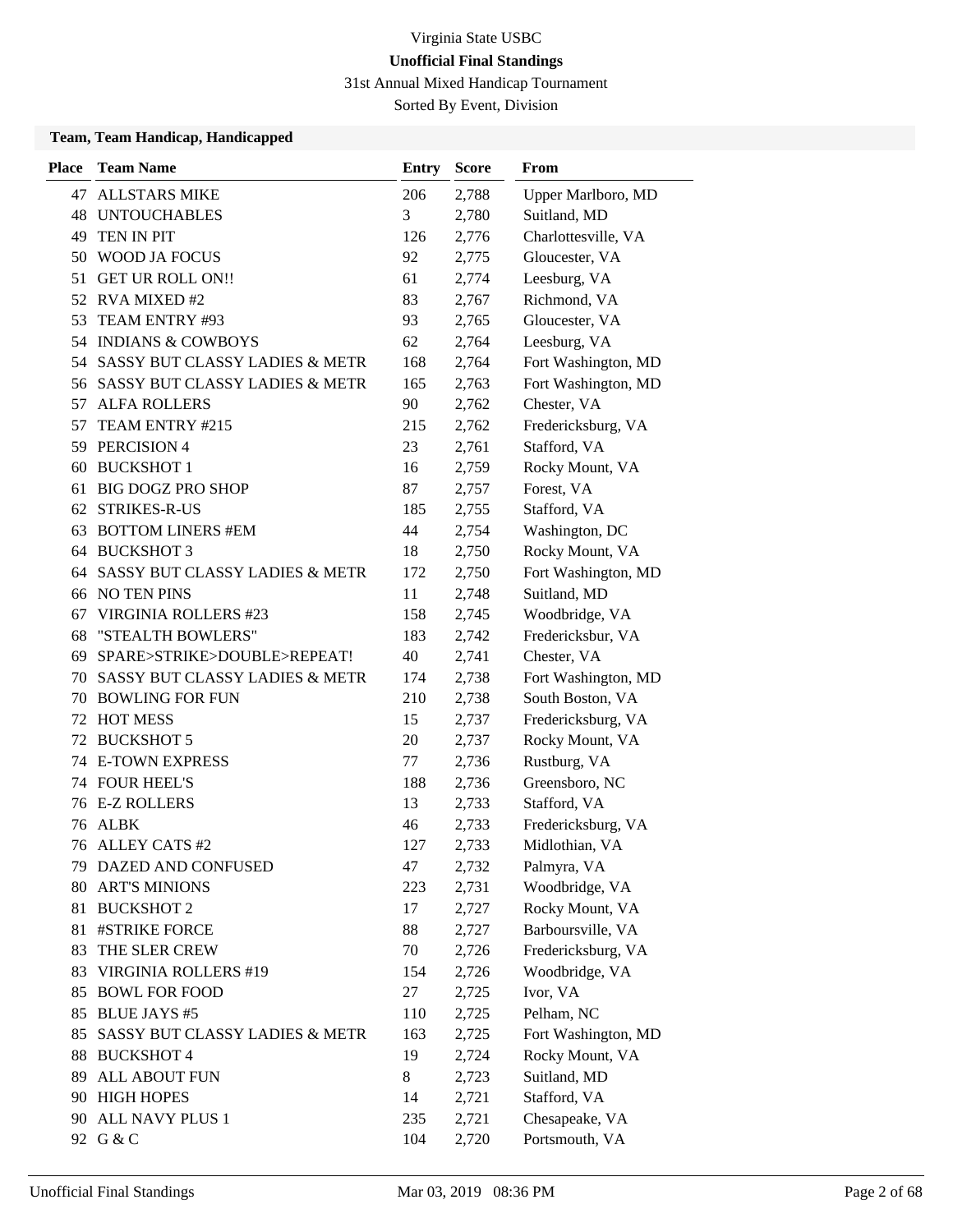31st Annual Mixed Handicap Tournament

Sorted By Event, Division

| <b>Place</b> | <b>Team Name</b>                   | Entry | <b>Score</b> | From                |
|--------------|------------------------------------|-------|--------------|---------------------|
| 93.          | <b>AMAZING GRACE</b>               | 51    | 2,719        | Richmond, VA        |
| 93           | APHUKENBRAKE                       | 119   | 2,719        | Chesapeake, VA      |
| 93           | SASSY BUT CLASSY LADIES & METR     | 167   | 2,719        | Fort Washington, MD |
|              | 96 TEAM ENTRY #220                 | 220   | 2,718        | Woodbridge, VA      |
|              | 97 BOTTOM LINERS #LR               | 45    | 2,717        | Washington, DC      |
| 97           | AT IT AGAIN                        | 184   | 2,717        | Fredericksburg, VA  |
| 97           | TEAM ENTRY #224                    | 224   | 2,717        | Woodbridge, VA      |
|              | 97 TEAM ENTRY #226                 | 226   | 2,717        | Richmond, VA        |
| 101          | <b>BLUE JAYS #11</b>               | 116   | 2,714        | Pelham, NC          |
| 101          | SASSY BUT CLASSY LADIES & METR     | 173   | 2,714        | Fort Washington, MD |
|              | 103 NO TALENT                      | 74    | 2,713        | Lusby, MD           |
|              | 104 DISABLED LIST                  | 78    | 2,708        | Rustburg, VA        |
|              | 104 BEAUTIES AND THE BEASTS        | 86    | 2,708        | Stafford, VA        |
|              | 106 FUN BUNCH                      | 64    | 2,707        | Leesburg, VA        |
|              | 106 SASSY BUT CLASSY LADIES & METR | 176   | 2,707        | Fort Washington, MD |
|              | 108 CAPPERS WITH A SCRATCHER       | 135   | 2,706        | Stafford, VA        |
|              | 109 DONT SLEEP ON US               | 57    | 2,705        | Leesburg, VA        |
|              | 110 XXXs NO 000s                   | 63    | 2,704        | Leesburg, VA        |
|              | 110 WORK-N-PROGRESS                | 233   | 2,704        | Monroe, VA          |
|              | 112 VIRGINIA ROLLERS #3            | 138   | 2,702        | Woodbridge, VA      |
| 113          | <b>VIRGINIA ROLLERS #7</b>         | 142   | 2,701        | Woodbridge, VA      |
| 114          | SASSY BUT CLASSY LADIES & METR     | 164   | 2,700        | Fort Washington, MD |
|              | 115 BEAUTY AND THE BEAST           | 217   | 2,699        | Midlothian, VA      |
|              | 116 MIXED NUTS 4                   | 241   | 2,698        | Yorktown, VA        |
|              | 117 "GET 10"                       | 181   | 2,697        | Stafford, VA        |
|              | 118 LETHAL ASSAULT                 | 237   | 2,696        | Gwynn Oak, MD       |
|              | 119 4 AMIGOS                       | 58    | 2,695        | Leesburg, VA        |
|              | 119 VIRGINIA ROLLERS #2            | 137   | 2,695        | Woodbridge, VA      |
| 121          | WE B TRYING                        | 66    | 2,692        | Leesburg, VA        |
|              | 121 E-TOWN EXPRESS                 | 177   | 2,692        | Evington, VA        |
| 123          | SASSY BUT CLASSY LADIES & METR     | 160   | 2,690        | Fort Washington, MD |
|              | 124 HAVING FUN YET #2              | 73    | 2,689        | Woodstock, VA       |
|              | 125 JUST US 4                      | 105   | 2,687        | Bremo Bluff, VA     |
|              | 125 WANNABE STRIKERS               | 120   | 2,687        | Mineral, VA         |
|              | 127 DON'T COUNT US OUT             | 221   | 2,686        | Woodbridge, VA      |
|              | 128 DOUBLE TROUBLE                 | 67    | 2,683        | Leesburg, VA        |
|              | 129 CLUB 705                       | 54    | 2,681        | Leesburg, VA        |
| 129          | TEAM ENTRY #97                     | 97    | 2,681        | Newport News, VA    |
| 129          | THE TWEEDLES                       | 243   | 2,681        | Yorktown, VA        |
|              | 132 MOVIN' ON                      | 200   | 2,680        | Lynchburg, VA       |
|              | 133 FIRED UP                       | 12    | 2,679        | Suitland, MD        |
|              | 133 ROAD TRIP GANG                 | 39    | 2,679        | Chesterfield, VA    |
| 133          | <b>4 SEASONS SERVICES</b>          | 187   | 2,679        | Charles Town, WV    |
|              | 136 ALLSTARS KEVIN                 | 204   | 2,678        | Laurel, MD          |
|              | 137 BUCKSHOT 6                     | 21    | 2,675        | Rocky Mount, VA     |
|              | 137 BLUE JAYS #10                  | 115   | 2,675        | Pelham, NC          |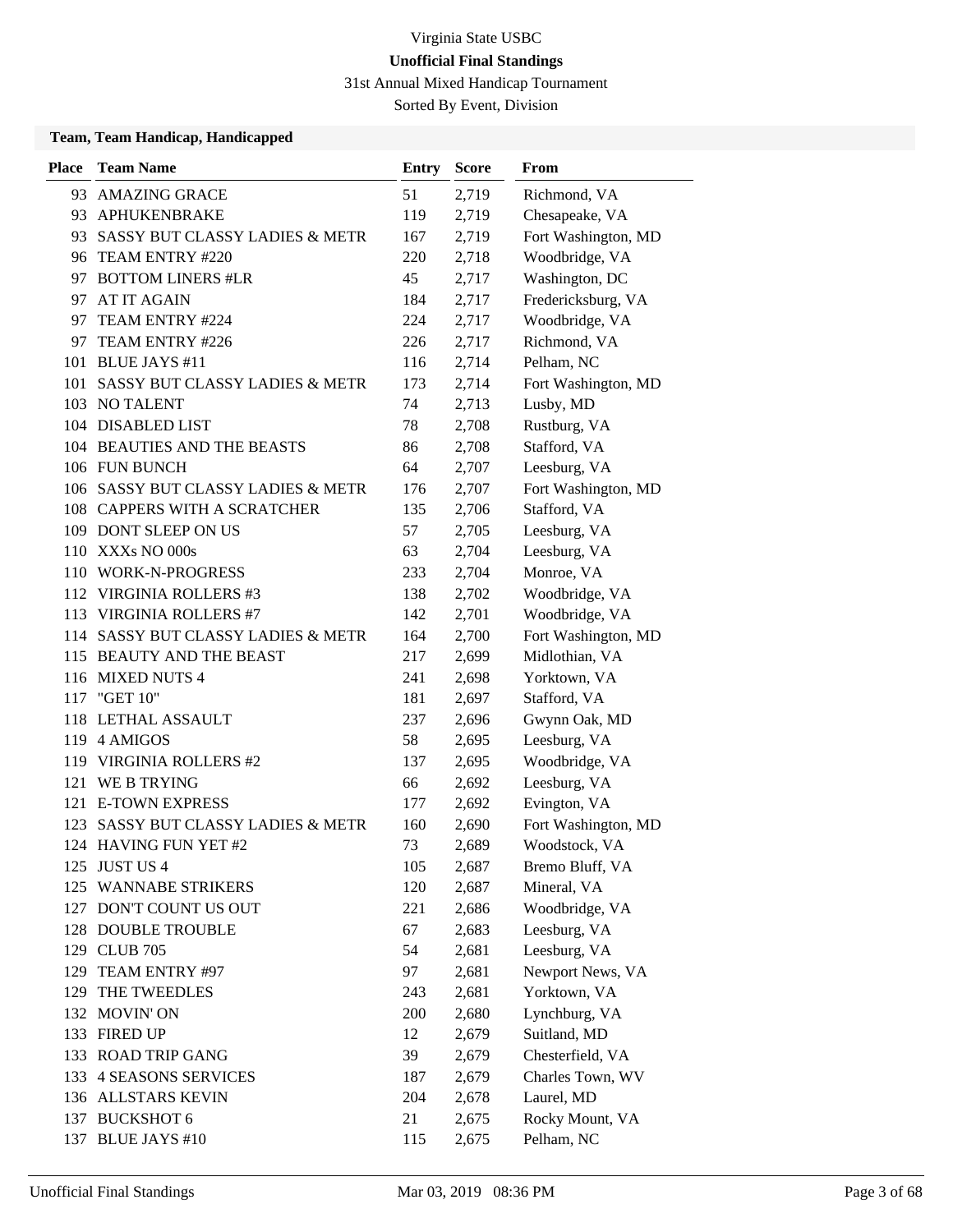31st Annual Mixed Handicap Tournament

Sorted By Event, Division

| <b>Place</b> | <b>Team Name</b>                   | <b>Entry</b>   | <b>Score</b> | From                |
|--------------|------------------------------------|----------------|--------------|---------------------|
| 137          | SASSY BUT CLASSY LADIES & METR     | 166            | 2,675        | Fort Washington, MD |
|              | 140 BANGING PINS                   | 209            | 2,672        | Abingdon, VA        |
| 141          | <b>WHATEVER</b>                    | 5              | 2,668        | Suitland, MD        |
|              | 142 PINKY AND THE STRIKERS         | 192            | 2,667        | Princeton, WV       |
| 143          | "STRIKE FORCE"                     | 234            | 2,665        | Stafford, VA        |
| 144          | TEAM ENTRY #96                     | 96             | 2,661        | Gloucester, VA      |
|              | 145 GROUP THERAPY                  | 50             | 2,659        | Richmond, VA        |
|              | 146 STRIKE FORCE                   | 71             | 2,657        | Fredericksburg, VA  |
|              | 146 SASSY BUT CLASSY LADIES & METR | 169            | 2,657        | Fort Washington, MD |
| 148          | <b>JOKERS WILD #5</b>              | 33             | 2,656        | Mechanicsville, VA  |
| 149          | <b>JOKERS WILD #1</b>              | 29             | 2,654        | Mechanicsville, VA  |
| 149          | THE ROLLING STONES                 | 218            | 2,654        | Sandston, VA        |
|              | 151 HAVING FUN YET                 | 72             | 2,651        | Woodstock, VA       |
| 152          | <b>CLASS ACT</b>                   | $\overline{4}$ | 2,649        | Suitland, MD        |
| 153          | <b>VIRGINIA PALS</b>               | 191            | 2,647        | Roanoke, VA         |
|              | 153 HIGH HOPES                     | 197            | 2,647        | Fredericksburg, VA  |
|              | 155 FLYING EAGLES                  | 89             | 2,642        | Ruther Glen, VA     |
|              | 156 SHARP ROLLERS 2                | 228            | 2,641        | Cheltenham, MD      |
| 157          | <b>BLUE JAYS #4</b>                | 109            | 2,639        | Pelham, NC          |
| 158          | <b>JOKERS WILD #2</b>              | 30             | 2,636        | Mechanicsville, VA  |
| 159          | <b>SHARP ROLLERS 5</b>             | 231            | 2,634        | Cheltenham, MD      |
| 160          | <b>MIXED GENERATIONS</b>           | 132            | 2,633        | Mineral, VA         |
| 160          | <b>VIRGINIA ROLLERS #15</b>        | 150            | 2,633        | Woodbridge, VA      |
| 162          | <b>VIRGINIA ROLLERS #21</b>        | 156            | 2,632        | Woodbridge, VA      |
| 163          | <b>BREW CREW</b>                   | 38             | 2,631        | Fredericksburg, VA  |
| 163          | <b>BOTTOM LINERS #WS</b>           | 49             | 2,631        | Washington, DC      |
| 165          | <b>COFFEE MATES</b>                | 118            | 2,629        | Cedar Bluff, VA     |
|              | 166 RVA MIXED #4                   | 85             | 2,624        | Richmond, VA        |
| 167          | VIRGINIA ROLLERS #17               | 152            | 2,622        | Woodbridge, VA      |
| 168          | <b>BLUE JAYS</b> #1                | 106            | 2,619        | Pelham, NC          |
| 168          | <b>BLUE JAYS #7</b>                | 112            | 2,619        | Pelham, NC          |
| 170          | <b>BOWLERS 4 LIFE</b>              | 98             | 2,617        | Stafford, VA        |
|              | 170 JULIE'S CREW                   | 129            | 2,617        | Seaford, VA         |
| 170          | THAT'S HOW WE ROLL                 | 208            | 2,617        | Locust Grove, VA    |
| 173          | THEY DONT RESPECT US               | 65             | 2,616        | Leesburg, VA        |
|              | 174 SPARE TIME                     | 99             | 2,615        | Boydton, VA         |
|              | 175 BOTTOM LINERS #MM              | 43             | 2,613        | Washington, DC      |
| 175          | <b>MIXED NUTS 2</b>                | 239            | 2,613        | Yorktown, VA        |
| 177          | 3 P'S & ME                         | 212            | 2,611        | Covington, VA       |
| 178          | TEAM ENTRY #95                     | 95             | 2,608        | Kilmarnock, VA      |
|              | 179 WHAT IFS                       | 28             | 2,606        | Crimora, VA         |
| 179          | <b>JOKERS WILD #4</b>              | 32             | 2,606        | Mechanicsville, VA  |
|              | 179 FRACTIONS OFF                  | 48             | 2,606        | Stafford, VA        |
|              | 182 OCEANA PALS                    | 75             | 2,604        | Virginia Beach, VA  |
|              | 182 JUST US                        | 199            | 2,604        | Lynchburg, VA       |
|              | 184 VIRGINIA ROLLERS #6            | 141            | 2,603        | Woodbridge, VA      |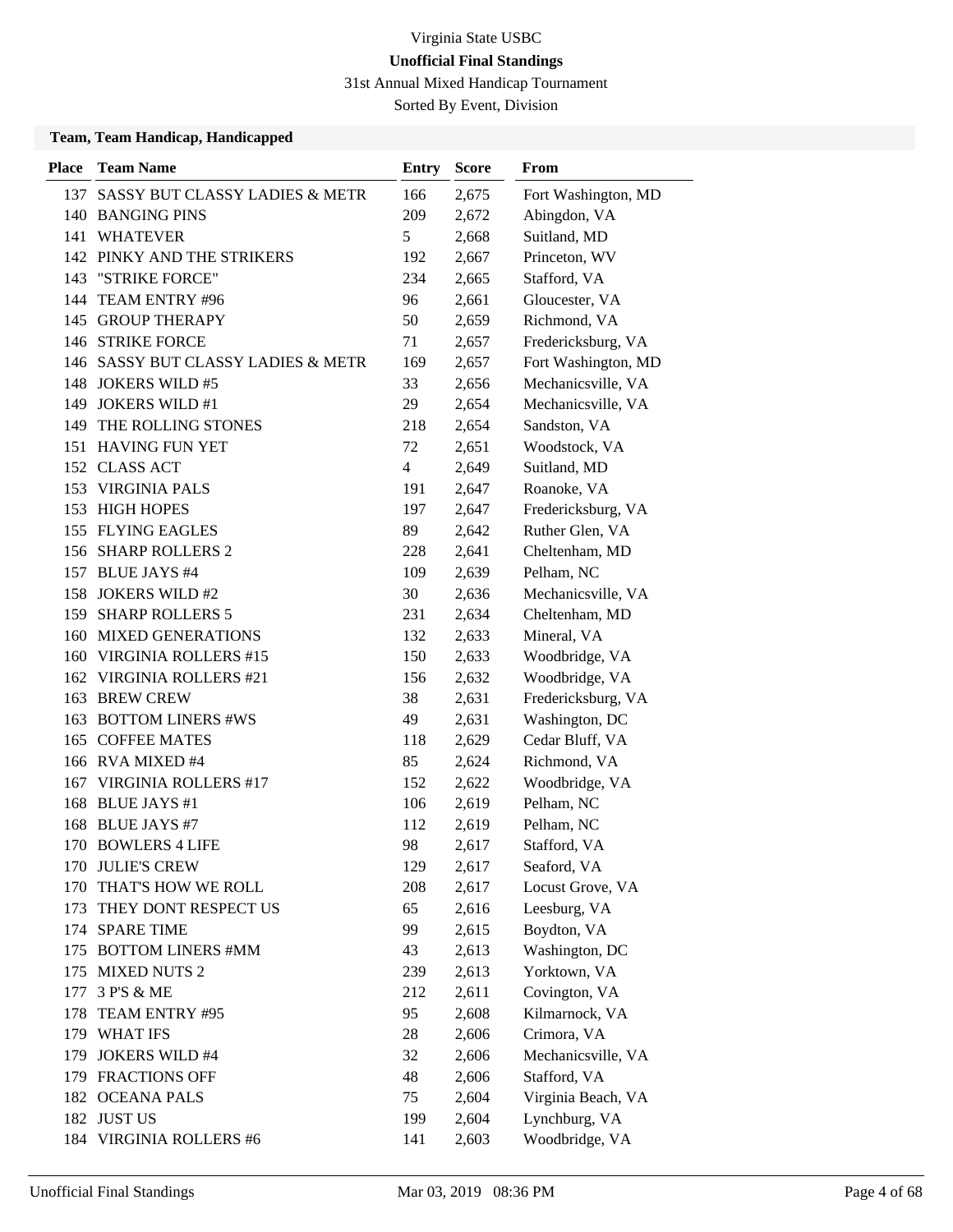31st Annual Mixed Handicap Tournament

Sorted By Event, Division

| <b>Place</b> | <b>Team Name</b>                   | <b>Entry</b> | <b>Score</b> | From                |
|--------------|------------------------------------|--------------|--------------|---------------------|
|              | 185 TONY'S GANG                    | 25           | 2,601        | Virginia Beach, VA  |
|              | 185 BLUE JAYS #2                   | 107          | 2,601        | Pelham, NC          |
|              | 187 BOTTOM LINERS #BK              | 41           | 2,600        | Washington, DC      |
| 188          | <b>VIRGINIA ROLLERS #14</b>        | 149          | 2,597        | Woodbridge, VA      |
| 189          | THROWN TOGETHER                    | 59           | 2,592        | Leesburg, VA        |
| 190          | <b>VIRGINIA ROLLERS #8</b>         | 143          | 2,591        | Woodbridge, VA      |
|              | 191 ALLSTARS WILLIE                | 203          | 2,590        | Mitchellville, MD   |
|              | 192 JOKERS WILD #6                 | 34           | 2,588        | Mechanicsville, VA  |
|              | 193 MIXED NUTS 3                   | 240          | 2,585        | Yorktown, VA        |
| 194          | <b>COME GET SOME</b>               | 131          | 2,583        | Mineral, VA         |
|              | 195 JEAN'S GANG                    | 26           | 2,580        | Norfolk, VA         |
|              | 195 SONNY N SONS                   | 68           | 2,580        | Leesburg, VA        |
|              | 197 TEAM ENTRY #94                 | 94           | 2,578        | Gloucester, VA      |
| 198          | VIRGINIA ROLLERS #22               | 157          | 2,575        | Woodbridge, VA      |
|              | 199 NO FEAR                        | 202          | 2,573        | Hampton, VA         |
|              | 200 BLUE JAYS #3                   | 108          | 2,571        | Pelham, NC          |
|              | 201 SASSY BUT CLASSY LADIES & METR | 161          | 2,567        | Fort Washington, MD |
|              | 202 SAY IT AINT SO                 | 55           | 2,560        | Leesburg, VA        |
|              | 203 ROWDY ROLLERS                  | 103          | 2,557        | Portsmouth, VA      |
|              | 204 VIRGINIA PALS III              | 189          | 2,556        | Roanoke, VA         |
|              | 205 VIRGINIA ROLLERS #11           | 146          | 2,555        | Woodbridge, VA      |
|              | 206 SASSY BUT CLASSY LADIES & METR | 175          | 2,553        | Fort Washington, MD |
|              | 207 BOTTOM LINERS #DF              | 42           | 2,550        | Washington, DC      |
|              | 208 UNIQUES #3                     | 123          | 2,544        | Richmond, VA        |
| 208          | TEAM ENTRY #222                    | 222          | 2,544        | Woodbridge, VA      |
|              | 210 RVA MIXED #1                   | 81           | 2,543        | Richmond, VA        |
| 211          | <b>VIRGINIA ROLLERS #24</b>        | 159          | 2,540        | Woodbridge, VA      |
|              | 212 MIX IT UP                      | 53           | 2,535        | Leesburg, VA        |
|              | 213 ICY HOTS                       | 80           | 2,527        | Virginia Beach, VA  |
| 213          | THAT'S HOW WE ROLL                 | 134          | 2,527        | Aulander, NC        |
|              | 215 VIRGINIA ROLLERS #18           | 153          | 2,526        | Woodbridge, VA      |
|              | 216 SHARP ROLLERS                  | 227          | 2,525        | Cheltenham, MD      |
|              | 217 SHARP ROLLERS 3                | 229          | 2,524        | Cheltenham, MD      |
|              | 218 BLUE JAYS #6                   | 111          | 2,516        | Pelham, NC          |
|              | 219 VIRGINIA ROLLERS #4            | 139          | 2,514        | Woodbridge, VA      |
|              | 220 SPARE TIME #2                  | 100          | 2,510        | Boydton, VA         |
|              | 221 VIRGINIA ROLLERS #12           | 147          | 2,505        | Woodbridge, VA      |
|              | 222 DONT COUNT US OUT              | 60           | 2,497        | Leesburg, VA        |
|              | 222 SHARP ROLLERS 6                | 232          | 2,497        | Cheltenham, MD      |
|              | 224 VIRGINIA ROLLERS #10           | 145          | 2,490        | Woodbridge, VA      |
| 225          | TEN IN THE PIT                     | $\mathbf{1}$ | 2,484        | Cross Junction, VA  |
|              | 226 RVA MIXED #3                   | 82           | 2,482        | Richmond, VA        |
|              | 227 MIXED NUTS 1                   | 238          | 2,475        | Yorktown, VA        |
|              | 228 TRUMP THIS                     | 179          | 2,472        | Winchester, VA      |
|              | 229 D'ENFORCER CREW                | 133          | 2,454        | Mineral, VA         |
|              | 230 BUGS BUNCH                     | 195          | 2,450        | Spotsylvania, VA    |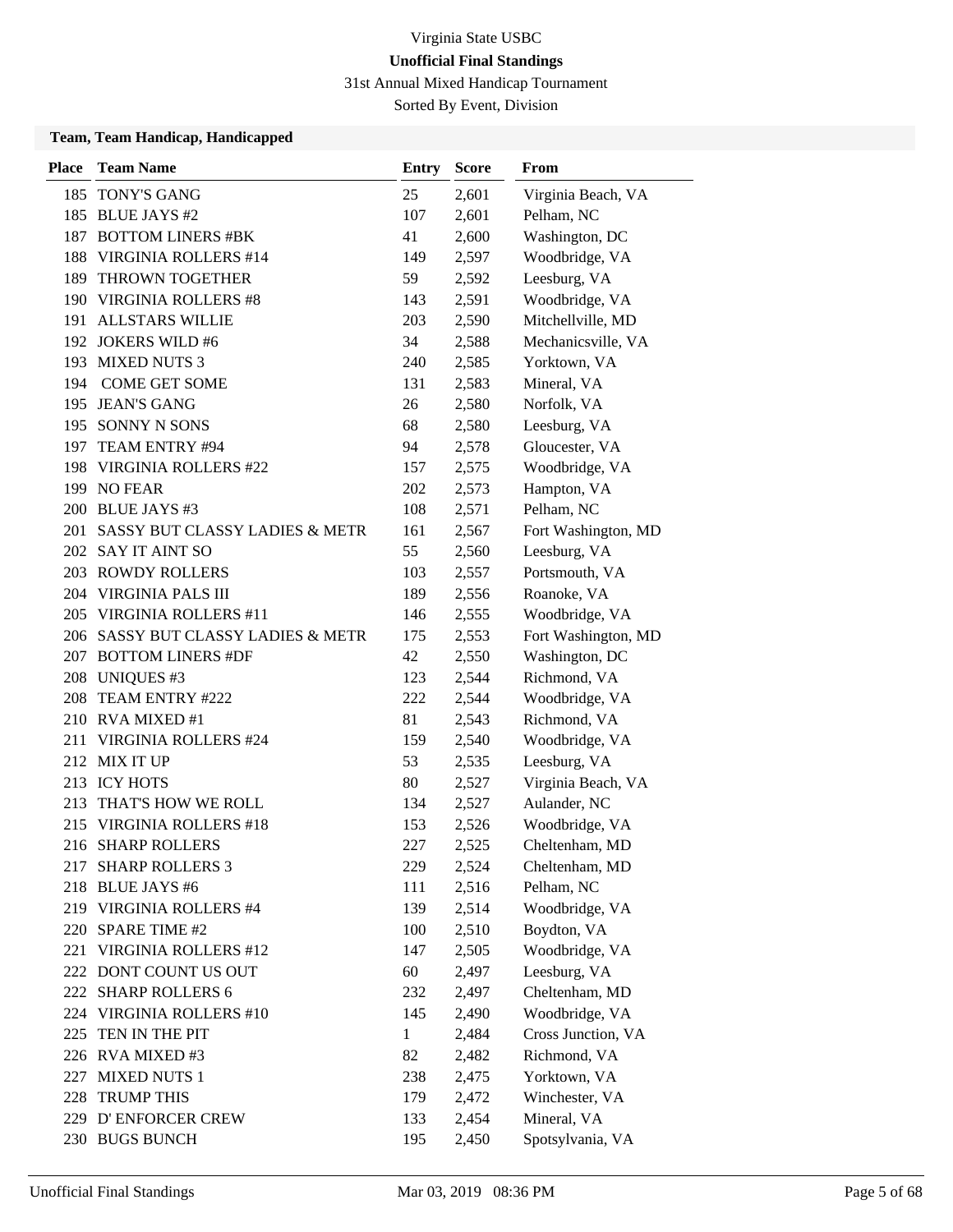31st Annual Mixed Handicap Tournament

Sorted By Event, Division

### **Team, Team Handicap, Handicapped**

| Place | Team Name                | Entry | <b>Score</b> | From           |
|-------|--------------------------|-------|--------------|----------------|
|       | 231 VIRGINIA ROLLERS #1  | 136   | 2.443        | Woodbridge, VA |
|       | 232 VIRGINIA ROLLERS #16 | 151   | 2,429        | Woodbridge, VA |
|       | 233 VIRGINIA ROLLERS #20 | 155   | 2.421        | Woodbridge, VA |
|       | 234 BLUE JAYS #8         | 113   | 2.417        | Pelham, NC     |
|       | 235 VIRGINIA ROLLERS #9  | 144   | 2.404        | Woodbridge, VA |
| 236   | VIRGINIA ROLLERS #13     | 148   | 2,389        | Woodbridge, VA |
|       | VIRGINIA ROLLERS #5      | 140   | 2,375        | Woodbridge, VA |
|       |                          |       |              |                |

The lowest score to cash is 2849.

#### **Team, Team Scratch, Scratch**

| <b>Place</b> | <b>Team Name</b>                | <b>Entry</b> | <b>Score</b> | From               |
|--------------|---------------------------------|--------------|--------------|--------------------|
|              | 1 DMV'S FINEST                  | 130          | 2,742        | Fredericksburg, VA |
|              | 2 BISH WHAT?!?!?!               | 178          | 2,617        | Alexandria, VA     |
| 3            | <b>BOTTOM LINERS #EM</b>        | 44           | 2,580        | Washington, DC     |
|              | <b>4 LETHAL ASSAULT</b>         | 237          | 2,561        | Gwynn Oak, MD      |
| 5            | DAZED AND CONFUSED              | 47           | 2,522        | Palmyra, VA        |
| 6            | "STEALTH BOWLERS"               | 183          | 2,511        | Fredericksbur, VA  |
| 7            | TEAM ENTRY #79                  | 79           | 2,496        | Christiansburg, VA |
| 8            | DONT LOOK AT ME                 | 219          | 2,492        | SPOTSYLVANIA, VA   |
| 9            | <b>CAPPERS WITH A SCRATCHER</b> | 135          | 2,478        | Stafford, VA       |
| 10           | TEAM ENTRY #94                  | 94           | 2,440        | Gloucester, VA     |
| 11           | THE ROLLING STONES              | 218          | 2,423        | Sandston, VA       |
| 12           | <b>NO TALENT</b>                | 74           | 2,413        | Lusby, MD          |
| 13           | <b>BEAUTY AND THE BEAST</b>     | 217          | 2,402        | Midlothian, VA     |
| 14           | TEAM ENTRY #97                  | 97           | 2,399        | Newport News, VA   |
| 15           | <b>MIXED NUTS 1</b>             | 238          | 2,385        | Yorktown, VA       |
| 16           | <b>BOTTOM LINERS #LR</b>        | 45           | 2,372        | Washington, DC     |
| 17           | TEAM ENTRY #226                 | 226          | 2,354        | Richmond, VA       |
| 18           | TEAM ENTRY #224                 | 224          | 2,345        | Woodbridge, VA     |
| 19           | ALL NAVY PLUS 1                 | 235          | 2,313        | Chesapeake, VA     |
|              | 20 BOTTOM LINERS #MM            | 43           | 2,301        | Washington, DC     |
| 21           | THAT'S HOW WE ROLL              | 134          | 2,248        | Aulander, NC       |
| 22           | <b>VIRGINIA ROLLERS #10</b>     | 145          | 2,235        | Woodbridge, VA     |
| 23           | 3 P'S & ME                      | 212          | 2,170        | Covington, VA      |
|              | 24 BOTTOM LINERS #WS            | 49           | 2,151        | Washington, DC     |
| 25           | <b>VIRGINIA ROLLERS #17</b>     | 152          | 2,139        | Woodbridge, VA     |
| 26           | <b>SHOW NO MERCY</b>            | 9            | 2,122        | Suitland, MD       |
| 27           | <b>BUGS BUNCH</b>               | 195          | 2,117        | Spotsylvania, VA   |
| 28           | <b>BOTTOM LINERS #DF</b>        | 42           | 2,079        | Washington, DC     |
| 29           | <b>ALL ABOUT FUN</b>            | $8\,$        | 2,027        | Suitland, MD       |
| 29           | <b>BOTTOM LINERS #BK</b>        | 41           | 2,027        | Washington, DC     |
| 31           | <b>VIRGINIA ROLLERS #18</b>     | 153          | 2,022        | Woodbridge, VA     |
|              |                                 |              |              |                    |

The lowest score to cash is 2580.

### **Doubles, Doubles Handicap, Handicapped**

**Place Team Name Entry Score From**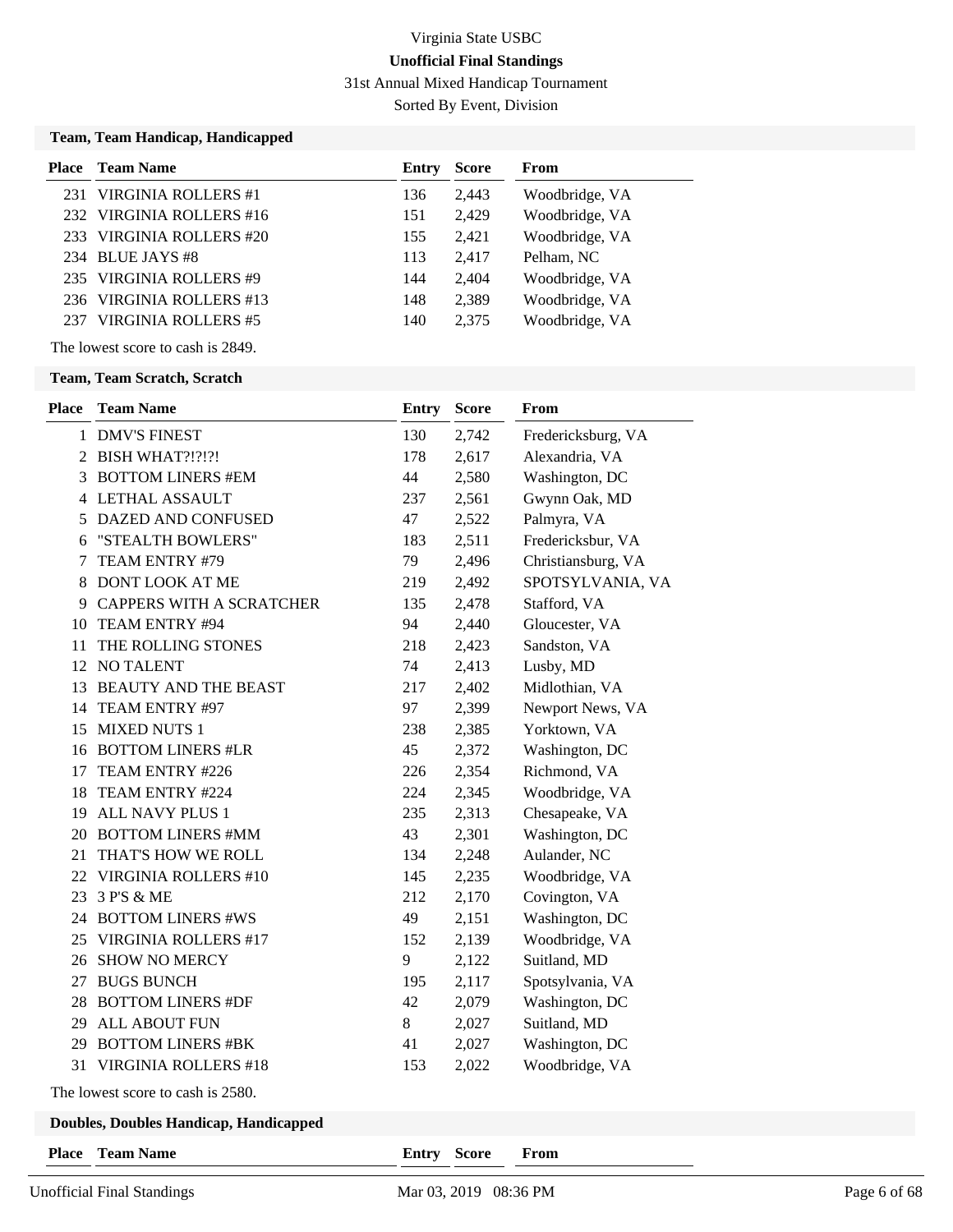31st Annual Mixed Handicap Tournament

Sorted By Event, Division

| 1 Wilkerson Kimberly \ Robertson Ryron M.<br>117<br>1,566<br>Pelham, NC<br>2 Brubaker Renee L. \ Stewart Alex R.<br>129<br>1,547<br>Seaford, VA<br>Preston Sheree D. \ Robertson James P.<br>20<br>Rocky Mount, VA<br>1,543<br>3<br>4 White Kathryn L. \ Foster Ronald<br>182<br>1,541<br>Stafford, VA<br>Ellis Michelle L. $\setminus$ Calderon Jose' Jr<br>149<br>1,530<br>Woodbridge, VA<br>5<br>Richardson Megan M. \Dye Cleve III<br>207<br>1,522<br>Newport News, VA<br>6<br>68<br>Gerling Denise R. $\setminus$ Gerling Steve D.<br>1,521<br>Leesburg, VA<br>7<br>Henningsen Deberia K. \ Cox Douglas R.<br>35<br>Stafford, VA<br>1,505<br>8<br>9<br>Bayless Claudia R. \ Washington Wesley L.<br>184<br>1,503<br>Fredericksburg, VA<br>Via Jennifer N. \ Antoszewski Michael<br>180<br>1,500<br>Barboursville, VA<br>10<br>3<br>Suitland, MD<br>Agee Lisa C. \Taylor Kevin B.<br>1,496<br>11<br>Watkins Kevin L. \ Brown Reverne<br>70<br>1,493<br>Fredericksburg, VA<br>12<br>Mechanicsville, VA<br>Lightfoot Mia L. \ Lightfoot Jaimie S.<br>125<br>1,491<br>13<br>14 McCaskill Deidra R. \ Jordan Philander Y.<br>Mineral, VA<br>131<br>1,490<br>89<br>Garnett Vickie N. \ Garnett John F. Sr<br>1,489<br>Ruther Glen, VA<br>15<br>16 Robinson Gwen J. \ Hill Sentell D.<br>124<br>North Chesterfield, VA<br>1,487<br>17<br>Staton Lee A. \ Dailey Sarah H.<br>180<br>1,483<br>Barboursville, VA<br>Knode Angie \ Knode Paul A.<br>90<br>1,482<br>Chester, VA<br>18<br>Richmond, VA<br>Richerson Sheila S. \ Green Frank L. Sr<br>123<br>1,481<br>19<br>20 Hubbard Bonnie M. \ Gould King J.<br>16<br>Rocky Mount, VA<br>1,478<br>20 Poindexter-Greene Daneyta L. \ Marcus Skyler 226<br>Richmond, VA<br>1,478<br>M.S<br>22 Hazel Cristita C. \Thompson Frank A.<br>131<br>1,476<br>Mineral, VA<br>Suitland, MD<br>Williams Maythis A. \ Williams Jerome H. Sr<br>7<br>1,475<br>23<br>Blanton Jon D. \ Sharp Andrea<br>135<br>Stafford, VA<br>23<br>1,475<br>Grenell Kay R. \ Dempster Michael A.<br>127<br>1,474<br>Midlothian, VA<br>25<br>25<br>Sheetz Laurie A. \ Atkinson James A. Jr<br>241<br>Yorktown, VA<br>1,474<br>17<br>Rogers Connie B. \ Potter Lowell A.<br>1,473<br>Rocky Mount, VA<br>27<br>28 Huff Mikki D. \ Grove Kevin L.<br>79<br>Christiansburg, VA<br>1,471<br>Stafford, VA<br>Dorsey Sylvia E. \ Pittman Steven C.<br>185<br>29<br>1,470<br>30 Debus Susan N. \ Debus Howard J.<br>Stafford, VA<br>216<br>1,469<br>31 Keyes Gail A. \ Dugas Christopher J.<br>58<br>Leesburg, VA<br>1,465<br>32 Brice Tina Y. \ Brice Leslie L.<br>36<br>1,463<br>Palmyra, VA<br>Barry Ronald R. \ Smith Bonnie D.<br>Rocky Mount, VA<br>22<br>1,462<br>33<br>Edwards Thelma E. \ Whitted Michael C.<br>206<br>Upper Marlboro, MD<br>1,462<br>33<br>Mitchem Billie S. \ Daniels Ronald A.<br>120<br>1,461<br>Mineral, VA<br>35<br>35 Howard Lori N. \ Butler Robert W.<br>160<br>1,461<br>Fort Washington, MD<br>Young Karen P. \ Blankenship Mike T.<br>21<br>1,460<br>Rocky Mount, VA<br>37<br>Cunningham Valerie L. \ Jordan Willie H.<br>Mechanicsville, VA<br>32<br>1,460<br>37<br>Zirkle Marvin R. \ Zirkle Laurie T.<br>190<br>1,459<br>Roanoke, VA<br>39<br>Hollins Michelle R. \ Hollins James A.<br>Suitland, MD<br>7<br>1,454<br>40<br>Glover Carl T. Sr \ Glover Diane M.<br>Richmond, VA<br>40<br>51<br>1,454<br>Estep Denise B. \ Estep Roger L.<br>Woodstock, VA<br>72<br>1,454<br>40<br>Collick Angela D. \ Hall Sterling W. Jr<br>170<br>1,454<br>Fort Washington, MD<br>40<br>44 Warlitner Tarie A. \ Pifer Mark A.<br>Covington, VA<br>212<br>1,453<br>44 Foster Petra \ Foster Ronald<br>234<br>1,453<br>Stafford, VA | <b>Place</b> | <b>Team Name</b>                    | Entry | <b>Score</b> | From         |
|---------------------------------------------------------------------------------------------------------------------------------------------------------------------------------------------------------------------------------------------------------------------------------------------------------------------------------------------------------------------------------------------------------------------------------------------------------------------------------------------------------------------------------------------------------------------------------------------------------------------------------------------------------------------------------------------------------------------------------------------------------------------------------------------------------------------------------------------------------------------------------------------------------------------------------------------------------------------------------------------------------------------------------------------------------------------------------------------------------------------------------------------------------------------------------------------------------------------------------------------------------------------------------------------------------------------------------------------------------------------------------------------------------------------------------------------------------------------------------------------------------------------------------------------------------------------------------------------------------------------------------------------------------------------------------------------------------------------------------------------------------------------------------------------------------------------------------------------------------------------------------------------------------------------------------------------------------------------------------------------------------------------------------------------------------------------------------------------------------------------------------------------------------------------------------------------------------------------------------------------------------------------------------------------------------------------------------------------------------------------------------------------------------------------------------------------------------------------------------------------------------------------------------------------------------------------------------------------------------------------------------------------------------------------------------------------------------------------------------------------------------------------------------------------------------------------------------------------------------------------------------------------------------------------------------------------------------------------------------------------------------------------------------------------------------------------------------------------------------------------------------------------------------------------------------------------------------------------------------------------------------------------------------------------------------------------------------------------------------------------------------------------------------------------------------------------------------------------------------------------------------------------------------------------------------------------------------------------------------------------------------------------------------------|--------------|-------------------------------------|-------|--------------|--------------|
|                                                                                                                                                                                                                                                                                                                                                                                                                                                                                                                                                                                                                                                                                                                                                                                                                                                                                                                                                                                                                                                                                                                                                                                                                                                                                                                                                                                                                                                                                                                                                                                                                                                                                                                                                                                                                                                                                                                                                                                                                                                                                                                                                                                                                                                                                                                                                                                                                                                                                                                                                                                                                                                                                                                                                                                                                                                                                                                                                                                                                                                                                                                                                                                                                                                                                                                                                                                                                                                                                                                                                                                                                                                               |              |                                     |       |              |              |
|                                                                                                                                                                                                                                                                                                                                                                                                                                                                                                                                                                                                                                                                                                                                                                                                                                                                                                                                                                                                                                                                                                                                                                                                                                                                                                                                                                                                                                                                                                                                                                                                                                                                                                                                                                                                                                                                                                                                                                                                                                                                                                                                                                                                                                                                                                                                                                                                                                                                                                                                                                                                                                                                                                                                                                                                                                                                                                                                                                                                                                                                                                                                                                                                                                                                                                                                                                                                                                                                                                                                                                                                                                                               |              |                                     |       |              |              |
|                                                                                                                                                                                                                                                                                                                                                                                                                                                                                                                                                                                                                                                                                                                                                                                                                                                                                                                                                                                                                                                                                                                                                                                                                                                                                                                                                                                                                                                                                                                                                                                                                                                                                                                                                                                                                                                                                                                                                                                                                                                                                                                                                                                                                                                                                                                                                                                                                                                                                                                                                                                                                                                                                                                                                                                                                                                                                                                                                                                                                                                                                                                                                                                                                                                                                                                                                                                                                                                                                                                                                                                                                                                               |              |                                     |       |              |              |
|                                                                                                                                                                                                                                                                                                                                                                                                                                                                                                                                                                                                                                                                                                                                                                                                                                                                                                                                                                                                                                                                                                                                                                                                                                                                                                                                                                                                                                                                                                                                                                                                                                                                                                                                                                                                                                                                                                                                                                                                                                                                                                                                                                                                                                                                                                                                                                                                                                                                                                                                                                                                                                                                                                                                                                                                                                                                                                                                                                                                                                                                                                                                                                                                                                                                                                                                                                                                                                                                                                                                                                                                                                                               |              |                                     |       |              |              |
|                                                                                                                                                                                                                                                                                                                                                                                                                                                                                                                                                                                                                                                                                                                                                                                                                                                                                                                                                                                                                                                                                                                                                                                                                                                                                                                                                                                                                                                                                                                                                                                                                                                                                                                                                                                                                                                                                                                                                                                                                                                                                                                                                                                                                                                                                                                                                                                                                                                                                                                                                                                                                                                                                                                                                                                                                                                                                                                                                                                                                                                                                                                                                                                                                                                                                                                                                                                                                                                                                                                                                                                                                                                               |              |                                     |       |              |              |
|                                                                                                                                                                                                                                                                                                                                                                                                                                                                                                                                                                                                                                                                                                                                                                                                                                                                                                                                                                                                                                                                                                                                                                                                                                                                                                                                                                                                                                                                                                                                                                                                                                                                                                                                                                                                                                                                                                                                                                                                                                                                                                                                                                                                                                                                                                                                                                                                                                                                                                                                                                                                                                                                                                                                                                                                                                                                                                                                                                                                                                                                                                                                                                                                                                                                                                                                                                                                                                                                                                                                                                                                                                                               |              |                                     |       |              |              |
|                                                                                                                                                                                                                                                                                                                                                                                                                                                                                                                                                                                                                                                                                                                                                                                                                                                                                                                                                                                                                                                                                                                                                                                                                                                                                                                                                                                                                                                                                                                                                                                                                                                                                                                                                                                                                                                                                                                                                                                                                                                                                                                                                                                                                                                                                                                                                                                                                                                                                                                                                                                                                                                                                                                                                                                                                                                                                                                                                                                                                                                                                                                                                                                                                                                                                                                                                                                                                                                                                                                                                                                                                                                               |              |                                     |       |              |              |
|                                                                                                                                                                                                                                                                                                                                                                                                                                                                                                                                                                                                                                                                                                                                                                                                                                                                                                                                                                                                                                                                                                                                                                                                                                                                                                                                                                                                                                                                                                                                                                                                                                                                                                                                                                                                                                                                                                                                                                                                                                                                                                                                                                                                                                                                                                                                                                                                                                                                                                                                                                                                                                                                                                                                                                                                                                                                                                                                                                                                                                                                                                                                                                                                                                                                                                                                                                                                                                                                                                                                                                                                                                                               |              |                                     |       |              |              |
|                                                                                                                                                                                                                                                                                                                                                                                                                                                                                                                                                                                                                                                                                                                                                                                                                                                                                                                                                                                                                                                                                                                                                                                                                                                                                                                                                                                                                                                                                                                                                                                                                                                                                                                                                                                                                                                                                                                                                                                                                                                                                                                                                                                                                                                                                                                                                                                                                                                                                                                                                                                                                                                                                                                                                                                                                                                                                                                                                                                                                                                                                                                                                                                                                                                                                                                                                                                                                                                                                                                                                                                                                                                               |              |                                     |       |              |              |
|                                                                                                                                                                                                                                                                                                                                                                                                                                                                                                                                                                                                                                                                                                                                                                                                                                                                                                                                                                                                                                                                                                                                                                                                                                                                                                                                                                                                                                                                                                                                                                                                                                                                                                                                                                                                                                                                                                                                                                                                                                                                                                                                                                                                                                                                                                                                                                                                                                                                                                                                                                                                                                                                                                                                                                                                                                                                                                                                                                                                                                                                                                                                                                                                                                                                                                                                                                                                                                                                                                                                                                                                                                                               |              |                                     |       |              |              |
|                                                                                                                                                                                                                                                                                                                                                                                                                                                                                                                                                                                                                                                                                                                                                                                                                                                                                                                                                                                                                                                                                                                                                                                                                                                                                                                                                                                                                                                                                                                                                                                                                                                                                                                                                                                                                                                                                                                                                                                                                                                                                                                                                                                                                                                                                                                                                                                                                                                                                                                                                                                                                                                                                                                                                                                                                                                                                                                                                                                                                                                                                                                                                                                                                                                                                                                                                                                                                                                                                                                                                                                                                                                               |              |                                     |       |              |              |
|                                                                                                                                                                                                                                                                                                                                                                                                                                                                                                                                                                                                                                                                                                                                                                                                                                                                                                                                                                                                                                                                                                                                                                                                                                                                                                                                                                                                                                                                                                                                                                                                                                                                                                                                                                                                                                                                                                                                                                                                                                                                                                                                                                                                                                                                                                                                                                                                                                                                                                                                                                                                                                                                                                                                                                                                                                                                                                                                                                                                                                                                                                                                                                                                                                                                                                                                                                                                                                                                                                                                                                                                                                                               |              |                                     |       |              |              |
|                                                                                                                                                                                                                                                                                                                                                                                                                                                                                                                                                                                                                                                                                                                                                                                                                                                                                                                                                                                                                                                                                                                                                                                                                                                                                                                                                                                                                                                                                                                                                                                                                                                                                                                                                                                                                                                                                                                                                                                                                                                                                                                                                                                                                                                                                                                                                                                                                                                                                                                                                                                                                                                                                                                                                                                                                                                                                                                                                                                                                                                                                                                                                                                                                                                                                                                                                                                                                                                                                                                                                                                                                                                               |              |                                     |       |              |              |
|                                                                                                                                                                                                                                                                                                                                                                                                                                                                                                                                                                                                                                                                                                                                                                                                                                                                                                                                                                                                                                                                                                                                                                                                                                                                                                                                                                                                                                                                                                                                                                                                                                                                                                                                                                                                                                                                                                                                                                                                                                                                                                                                                                                                                                                                                                                                                                                                                                                                                                                                                                                                                                                                                                                                                                                                                                                                                                                                                                                                                                                                                                                                                                                                                                                                                                                                                                                                                                                                                                                                                                                                                                                               |              |                                     |       |              |              |
|                                                                                                                                                                                                                                                                                                                                                                                                                                                                                                                                                                                                                                                                                                                                                                                                                                                                                                                                                                                                                                                                                                                                                                                                                                                                                                                                                                                                                                                                                                                                                                                                                                                                                                                                                                                                                                                                                                                                                                                                                                                                                                                                                                                                                                                                                                                                                                                                                                                                                                                                                                                                                                                                                                                                                                                                                                                                                                                                                                                                                                                                                                                                                                                                                                                                                                                                                                                                                                                                                                                                                                                                                                                               |              |                                     |       |              |              |
|                                                                                                                                                                                                                                                                                                                                                                                                                                                                                                                                                                                                                                                                                                                                                                                                                                                                                                                                                                                                                                                                                                                                                                                                                                                                                                                                                                                                                                                                                                                                                                                                                                                                                                                                                                                                                                                                                                                                                                                                                                                                                                                                                                                                                                                                                                                                                                                                                                                                                                                                                                                                                                                                                                                                                                                                                                                                                                                                                                                                                                                                                                                                                                                                                                                                                                                                                                                                                                                                                                                                                                                                                                                               |              |                                     |       |              |              |
|                                                                                                                                                                                                                                                                                                                                                                                                                                                                                                                                                                                                                                                                                                                                                                                                                                                                                                                                                                                                                                                                                                                                                                                                                                                                                                                                                                                                                                                                                                                                                                                                                                                                                                                                                                                                                                                                                                                                                                                                                                                                                                                                                                                                                                                                                                                                                                                                                                                                                                                                                                                                                                                                                                                                                                                                                                                                                                                                                                                                                                                                                                                                                                                                                                                                                                                                                                                                                                                                                                                                                                                                                                                               |              |                                     |       |              |              |
|                                                                                                                                                                                                                                                                                                                                                                                                                                                                                                                                                                                                                                                                                                                                                                                                                                                                                                                                                                                                                                                                                                                                                                                                                                                                                                                                                                                                                                                                                                                                                                                                                                                                                                                                                                                                                                                                                                                                                                                                                                                                                                                                                                                                                                                                                                                                                                                                                                                                                                                                                                                                                                                                                                                                                                                                                                                                                                                                                                                                                                                                                                                                                                                                                                                                                                                                                                                                                                                                                                                                                                                                                                                               |              |                                     |       |              |              |
|                                                                                                                                                                                                                                                                                                                                                                                                                                                                                                                                                                                                                                                                                                                                                                                                                                                                                                                                                                                                                                                                                                                                                                                                                                                                                                                                                                                                                                                                                                                                                                                                                                                                                                                                                                                                                                                                                                                                                                                                                                                                                                                                                                                                                                                                                                                                                                                                                                                                                                                                                                                                                                                                                                                                                                                                                                                                                                                                                                                                                                                                                                                                                                                                                                                                                                                                                                                                                                                                                                                                                                                                                                                               |              |                                     |       |              |              |
|                                                                                                                                                                                                                                                                                                                                                                                                                                                                                                                                                                                                                                                                                                                                                                                                                                                                                                                                                                                                                                                                                                                                                                                                                                                                                                                                                                                                                                                                                                                                                                                                                                                                                                                                                                                                                                                                                                                                                                                                                                                                                                                                                                                                                                                                                                                                                                                                                                                                                                                                                                                                                                                                                                                                                                                                                                                                                                                                                                                                                                                                                                                                                                                                                                                                                                                                                                                                                                                                                                                                                                                                                                                               |              |                                     |       |              |              |
|                                                                                                                                                                                                                                                                                                                                                                                                                                                                                                                                                                                                                                                                                                                                                                                                                                                                                                                                                                                                                                                                                                                                                                                                                                                                                                                                                                                                                                                                                                                                                                                                                                                                                                                                                                                                                                                                                                                                                                                                                                                                                                                                                                                                                                                                                                                                                                                                                                                                                                                                                                                                                                                                                                                                                                                                                                                                                                                                                                                                                                                                                                                                                                                                                                                                                                                                                                                                                                                                                                                                                                                                                                                               |              |                                     |       |              |              |
|                                                                                                                                                                                                                                                                                                                                                                                                                                                                                                                                                                                                                                                                                                                                                                                                                                                                                                                                                                                                                                                                                                                                                                                                                                                                                                                                                                                                                                                                                                                                                                                                                                                                                                                                                                                                                                                                                                                                                                                                                                                                                                                                                                                                                                                                                                                                                                                                                                                                                                                                                                                                                                                                                                                                                                                                                                                                                                                                                                                                                                                                                                                                                                                                                                                                                                                                                                                                                                                                                                                                                                                                                                                               |              |                                     |       |              |              |
|                                                                                                                                                                                                                                                                                                                                                                                                                                                                                                                                                                                                                                                                                                                                                                                                                                                                                                                                                                                                                                                                                                                                                                                                                                                                                                                                                                                                                                                                                                                                                                                                                                                                                                                                                                                                                                                                                                                                                                                                                                                                                                                                                                                                                                                                                                                                                                                                                                                                                                                                                                                                                                                                                                                                                                                                                                                                                                                                                                                                                                                                                                                                                                                                                                                                                                                                                                                                                                                                                                                                                                                                                                                               |              |                                     |       |              |              |
|                                                                                                                                                                                                                                                                                                                                                                                                                                                                                                                                                                                                                                                                                                                                                                                                                                                                                                                                                                                                                                                                                                                                                                                                                                                                                                                                                                                                                                                                                                                                                                                                                                                                                                                                                                                                                                                                                                                                                                                                                                                                                                                                                                                                                                                                                                                                                                                                                                                                                                                                                                                                                                                                                                                                                                                                                                                                                                                                                                                                                                                                                                                                                                                                                                                                                                                                                                                                                                                                                                                                                                                                                                                               |              |                                     |       |              |              |
|                                                                                                                                                                                                                                                                                                                                                                                                                                                                                                                                                                                                                                                                                                                                                                                                                                                                                                                                                                                                                                                                                                                                                                                                                                                                                                                                                                                                                                                                                                                                                                                                                                                                                                                                                                                                                                                                                                                                                                                                                                                                                                                                                                                                                                                                                                                                                                                                                                                                                                                                                                                                                                                                                                                                                                                                                                                                                                                                                                                                                                                                                                                                                                                                                                                                                                                                                                                                                                                                                                                                                                                                                                                               |              |                                     |       |              |              |
|                                                                                                                                                                                                                                                                                                                                                                                                                                                                                                                                                                                                                                                                                                                                                                                                                                                                                                                                                                                                                                                                                                                                                                                                                                                                                                                                                                                                                                                                                                                                                                                                                                                                                                                                                                                                                                                                                                                                                                                                                                                                                                                                                                                                                                                                                                                                                                                                                                                                                                                                                                                                                                                                                                                                                                                                                                                                                                                                                                                                                                                                                                                                                                                                                                                                                                                                                                                                                                                                                                                                                                                                                                                               |              |                                     |       |              |              |
|                                                                                                                                                                                                                                                                                                                                                                                                                                                                                                                                                                                                                                                                                                                                                                                                                                                                                                                                                                                                                                                                                                                                                                                                                                                                                                                                                                                                                                                                                                                                                                                                                                                                                                                                                                                                                                                                                                                                                                                                                                                                                                                                                                                                                                                                                                                                                                                                                                                                                                                                                                                                                                                                                                                                                                                                                                                                                                                                                                                                                                                                                                                                                                                                                                                                                                                                                                                                                                                                                                                                                                                                                                                               |              |                                     |       |              |              |
|                                                                                                                                                                                                                                                                                                                                                                                                                                                                                                                                                                                                                                                                                                                                                                                                                                                                                                                                                                                                                                                                                                                                                                                                                                                                                                                                                                                                                                                                                                                                                                                                                                                                                                                                                                                                                                                                                                                                                                                                                                                                                                                                                                                                                                                                                                                                                                                                                                                                                                                                                                                                                                                                                                                                                                                                                                                                                                                                                                                                                                                                                                                                                                                                                                                                                                                                                                                                                                                                                                                                                                                                                                                               |              |                                     |       |              |              |
|                                                                                                                                                                                                                                                                                                                                                                                                                                                                                                                                                                                                                                                                                                                                                                                                                                                                                                                                                                                                                                                                                                                                                                                                                                                                                                                                                                                                                                                                                                                                                                                                                                                                                                                                                                                                                                                                                                                                                                                                                                                                                                                                                                                                                                                                                                                                                                                                                                                                                                                                                                                                                                                                                                                                                                                                                                                                                                                                                                                                                                                                                                                                                                                                                                                                                                                                                                                                                                                                                                                                                                                                                                                               |              |                                     |       |              |              |
|                                                                                                                                                                                                                                                                                                                                                                                                                                                                                                                                                                                                                                                                                                                                                                                                                                                                                                                                                                                                                                                                                                                                                                                                                                                                                                                                                                                                                                                                                                                                                                                                                                                                                                                                                                                                                                                                                                                                                                                                                                                                                                                                                                                                                                                                                                                                                                                                                                                                                                                                                                                                                                                                                                                                                                                                                                                                                                                                                                                                                                                                                                                                                                                                                                                                                                                                                                                                                                                                                                                                                                                                                                                               |              |                                     |       |              |              |
|                                                                                                                                                                                                                                                                                                                                                                                                                                                                                                                                                                                                                                                                                                                                                                                                                                                                                                                                                                                                                                                                                                                                                                                                                                                                                                                                                                                                                                                                                                                                                                                                                                                                                                                                                                                                                                                                                                                                                                                                                                                                                                                                                                                                                                                                                                                                                                                                                                                                                                                                                                                                                                                                                                                                                                                                                                                                                                                                                                                                                                                                                                                                                                                                                                                                                                                                                                                                                                                                                                                                                                                                                                                               |              |                                     |       |              |              |
|                                                                                                                                                                                                                                                                                                                                                                                                                                                                                                                                                                                                                                                                                                                                                                                                                                                                                                                                                                                                                                                                                                                                                                                                                                                                                                                                                                                                                                                                                                                                                                                                                                                                                                                                                                                                                                                                                                                                                                                                                                                                                                                                                                                                                                                                                                                                                                                                                                                                                                                                                                                                                                                                                                                                                                                                                                                                                                                                                                                                                                                                                                                                                                                                                                                                                                                                                                                                                                                                                                                                                                                                                                                               |              |                                     |       |              |              |
|                                                                                                                                                                                                                                                                                                                                                                                                                                                                                                                                                                                                                                                                                                                                                                                                                                                                                                                                                                                                                                                                                                                                                                                                                                                                                                                                                                                                                                                                                                                                                                                                                                                                                                                                                                                                                                                                                                                                                                                                                                                                                                                                                                                                                                                                                                                                                                                                                                                                                                                                                                                                                                                                                                                                                                                                                                                                                                                                                                                                                                                                                                                                                                                                                                                                                                                                                                                                                                                                                                                                                                                                                                                               |              |                                     |       |              |              |
|                                                                                                                                                                                                                                                                                                                                                                                                                                                                                                                                                                                                                                                                                                                                                                                                                                                                                                                                                                                                                                                                                                                                                                                                                                                                                                                                                                                                                                                                                                                                                                                                                                                                                                                                                                                                                                                                                                                                                                                                                                                                                                                                                                                                                                                                                                                                                                                                                                                                                                                                                                                                                                                                                                                                                                                                                                                                                                                                                                                                                                                                                                                                                                                                                                                                                                                                                                                                                                                                                                                                                                                                                                                               |              |                                     |       |              |              |
|                                                                                                                                                                                                                                                                                                                                                                                                                                                                                                                                                                                                                                                                                                                                                                                                                                                                                                                                                                                                                                                                                                                                                                                                                                                                                                                                                                                                                                                                                                                                                                                                                                                                                                                                                                                                                                                                                                                                                                                                                                                                                                                                                                                                                                                                                                                                                                                                                                                                                                                                                                                                                                                                                                                                                                                                                                                                                                                                                                                                                                                                                                                                                                                                                                                                                                                                                                                                                                                                                                                                                                                                                                                               |              |                                     |       |              |              |
|                                                                                                                                                                                                                                                                                                                                                                                                                                                                                                                                                                                                                                                                                                                                                                                                                                                                                                                                                                                                                                                                                                                                                                                                                                                                                                                                                                                                                                                                                                                                                                                                                                                                                                                                                                                                                                                                                                                                                                                                                                                                                                                                                                                                                                                                                                                                                                                                                                                                                                                                                                                                                                                                                                                                                                                                                                                                                                                                                                                                                                                                                                                                                                                                                                                                                                                                                                                                                                                                                                                                                                                                                                                               |              |                                     |       |              |              |
|                                                                                                                                                                                                                                                                                                                                                                                                                                                                                                                                                                                                                                                                                                                                                                                                                                                                                                                                                                                                                                                                                                                                                                                                                                                                                                                                                                                                                                                                                                                                                                                                                                                                                                                                                                                                                                                                                                                                                                                                                                                                                                                                                                                                                                                                                                                                                                                                                                                                                                                                                                                                                                                                                                                                                                                                                                                                                                                                                                                                                                                                                                                                                                                                                                                                                                                                                                                                                                                                                                                                                                                                                                                               |              |                                     |       |              |              |
|                                                                                                                                                                                                                                                                                                                                                                                                                                                                                                                                                                                                                                                                                                                                                                                                                                                                                                                                                                                                                                                                                                                                                                                                                                                                                                                                                                                                                                                                                                                                                                                                                                                                                                                                                                                                                                                                                                                                                                                                                                                                                                                                                                                                                                                                                                                                                                                                                                                                                                                                                                                                                                                                                                                                                                                                                                                                                                                                                                                                                                                                                                                                                                                                                                                                                                                                                                                                                                                                                                                                                                                                                                                               |              |                                     |       |              |              |
|                                                                                                                                                                                                                                                                                                                                                                                                                                                                                                                                                                                                                                                                                                                                                                                                                                                                                                                                                                                                                                                                                                                                                                                                                                                                                                                                                                                                                                                                                                                                                                                                                                                                                                                                                                                                                                                                                                                                                                                                                                                                                                                                                                                                                                                                                                                                                                                                                                                                                                                                                                                                                                                                                                                                                                                                                                                                                                                                                                                                                                                                                                                                                                                                                                                                                                                                                                                                                                                                                                                                                                                                                                                               |              |                                     |       |              |              |
|                                                                                                                                                                                                                                                                                                                                                                                                                                                                                                                                                                                                                                                                                                                                                                                                                                                                                                                                                                                                                                                                                                                                                                                                                                                                                                                                                                                                                                                                                                                                                                                                                                                                                                                                                                                                                                                                                                                                                                                                                                                                                                                                                                                                                                                                                                                                                                                                                                                                                                                                                                                                                                                                                                                                                                                                                                                                                                                                                                                                                                                                                                                                                                                                                                                                                                                                                                                                                                                                                                                                                                                                                                                               |              |                                     |       |              |              |
|                                                                                                                                                                                                                                                                                                                                                                                                                                                                                                                                                                                                                                                                                                                                                                                                                                                                                                                                                                                                                                                                                                                                                                                                                                                                                                                                                                                                                                                                                                                                                                                                                                                                                                                                                                                                                                                                                                                                                                                                                                                                                                                                                                                                                                                                                                                                                                                                                                                                                                                                                                                                                                                                                                                                                                                                                                                                                                                                                                                                                                                                                                                                                                                                                                                                                                                                                                                                                                                                                                                                                                                                                                                               |              |                                     |       |              |              |
|                                                                                                                                                                                                                                                                                                                                                                                                                                                                                                                                                                                                                                                                                                                                                                                                                                                                                                                                                                                                                                                                                                                                                                                                                                                                                                                                                                                                                                                                                                                                                                                                                                                                                                                                                                                                                                                                                                                                                                                                                                                                                                                                                                                                                                                                                                                                                                                                                                                                                                                                                                                                                                                                                                                                                                                                                                                                                                                                                                                                                                                                                                                                                                                                                                                                                                                                                                                                                                                                                                                                                                                                                                                               |              |                                     |       |              |              |
|                                                                                                                                                                                                                                                                                                                                                                                                                                                                                                                                                                                                                                                                                                                                                                                                                                                                                                                                                                                                                                                                                                                                                                                                                                                                                                                                                                                                                                                                                                                                                                                                                                                                                                                                                                                                                                                                                                                                                                                                                                                                                                                                                                                                                                                                                                                                                                                                                                                                                                                                                                                                                                                                                                                                                                                                                                                                                                                                                                                                                                                                                                                                                                                                                                                                                                                                                                                                                                                                                                                                                                                                                                                               |              |                                     |       |              |              |
|                                                                                                                                                                                                                                                                                                                                                                                                                                                                                                                                                                                                                                                                                                                                                                                                                                                                                                                                                                                                                                                                                                                                                                                                                                                                                                                                                                                                                                                                                                                                                                                                                                                                                                                                                                                                                                                                                                                                                                                                                                                                                                                                                                                                                                                                                                                                                                                                                                                                                                                                                                                                                                                                                                                                                                                                                                                                                                                                                                                                                                                                                                                                                                                                                                                                                                                                                                                                                                                                                                                                                                                                                                                               |              |                                     |       |              |              |
|                                                                                                                                                                                                                                                                                                                                                                                                                                                                                                                                                                                                                                                                                                                                                                                                                                                                                                                                                                                                                                                                                                                                                                                                                                                                                                                                                                                                                                                                                                                                                                                                                                                                                                                                                                                                                                                                                                                                                                                                                                                                                                                                                                                                                                                                                                                                                                                                                                                                                                                                                                                                                                                                                                                                                                                                                                                                                                                                                                                                                                                                                                                                                                                                                                                                                                                                                                                                                                                                                                                                                                                                                                                               |              |                                     |       |              |              |
|                                                                                                                                                                                                                                                                                                                                                                                                                                                                                                                                                                                                                                                                                                                                                                                                                                                                                                                                                                                                                                                                                                                                                                                                                                                                                                                                                                                                                                                                                                                                                                                                                                                                                                                                                                                                                                                                                                                                                                                                                                                                                                                                                                                                                                                                                                                                                                                                                                                                                                                                                                                                                                                                                                                                                                                                                                                                                                                                                                                                                                                                                                                                                                                                                                                                                                                                                                                                                                                                                                                                                                                                                                                               |              |                                     |       |              |              |
|                                                                                                                                                                                                                                                                                                                                                                                                                                                                                                                                                                                                                                                                                                                                                                                                                                                                                                                                                                                                                                                                                                                                                                                                                                                                                                                                                                                                                                                                                                                                                                                                                                                                                                                                                                                                                                                                                                                                                                                                                                                                                                                                                                                                                                                                                                                                                                                                                                                                                                                                                                                                                                                                                                                                                                                                                                                                                                                                                                                                                                                                                                                                                                                                                                                                                                                                                                                                                                                                                                                                                                                                                                                               |              | 46 Levy Marian L. \ Ampy Kendall R. | 123   | 1,452        | Richmond, VA |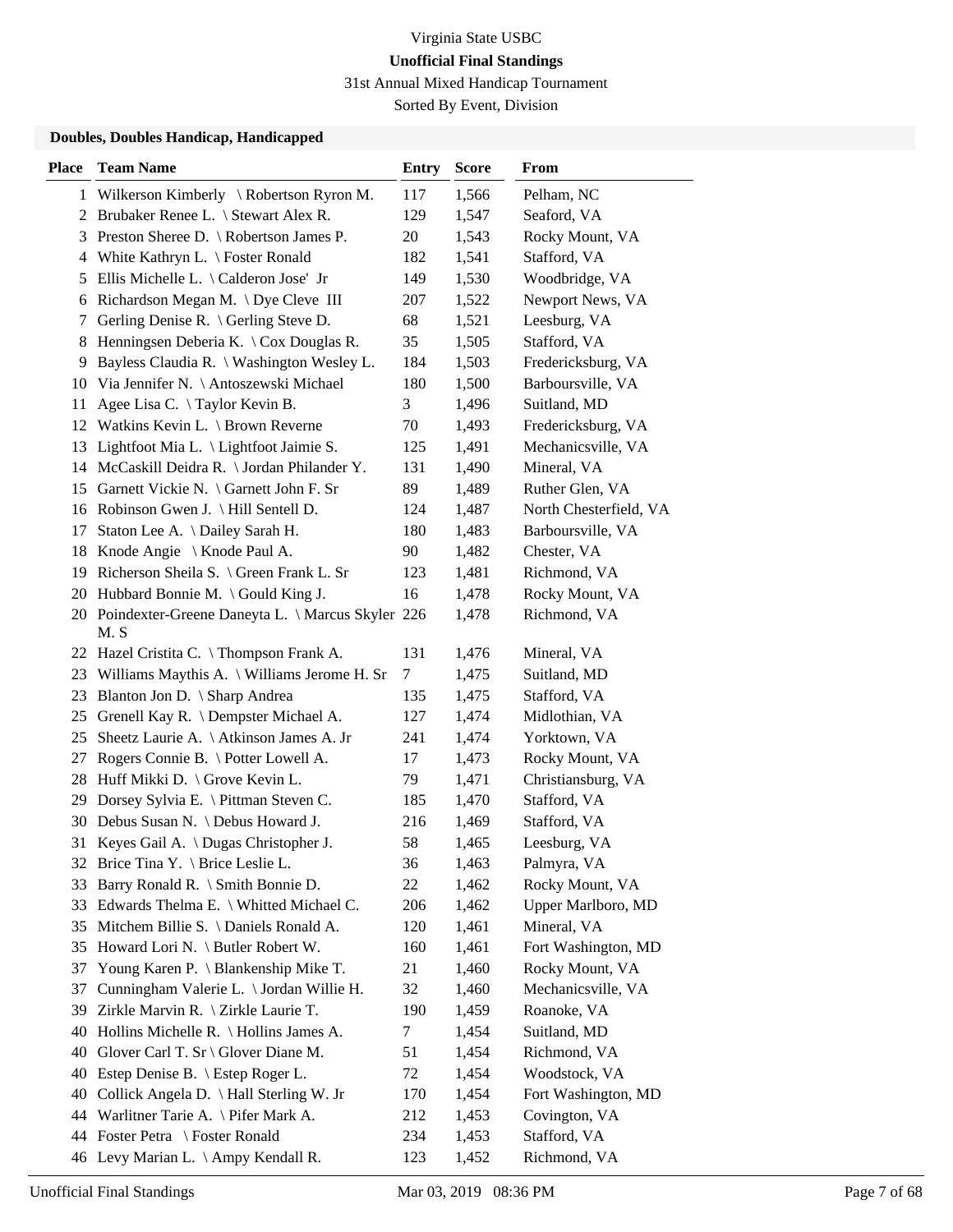31st Annual Mixed Handicap Tournament

Sorted By Event, Division

| <b>Place</b> | <b>Team Name</b>                                  | <b>Entry</b>   | <b>Score</b> | From                |
|--------------|---------------------------------------------------|----------------|--------------|---------------------|
|              | 47 Pettaway Joanne M. \ Davis Warren L. Jr        | 12             | 1,450        | Suitland, MD        |
| 48           | Craig Rozinia E. \ Moore Troy M.                  | 3              | 1,449        | Suitland, MD        |
|              | 48 Wilson Christy L. \ Brownie Robert A.          | 211            | 1,449        | Chesterfield, VA    |
| 50           | Walker Lindsey H. \ Bryant Jeremiah R.            | 37             | 1,447        | Stanleytown, VA     |
| 51           | Bogucki Brenda K. \ Bogucki Richard M.            | 202            | 1,444        | Hampton, VA         |
|              | 52 Waller Joyce A. \ Carter Ivey L.               | 110            | 1,443        | Pelham, NC          |
|              | 52 Fitzgerald Velma J. \ Stone Larry W.           | 115            | 1,443        | Pelham, NC          |
|              | 54 Hale Phyllis H. \ Hale Gary "Tyke"             | 87             | 1,442        | Forest, VA          |
| 55           | Murphy Wanda B. \ Thomas Chris A.                 | 116            | 1,441        | Pelham, NC          |
|              | 56 Marshall Robert W. \Jackson-Marshall Agatha 31 |                | 1,439        | Mechanicsville, VA  |
|              | V.                                                |                |              |                     |
| 56           | Wingfield Donna K. \ Wingfield Danny W. Sr        | 87             | 1,439        | Forest, VA          |
| 56           | Dailey Sarah H. \ Turner George M.                | 198            | 1,439        | Barboursville, VA   |
| 59           | White Tabitha L. $\langle$ Guy Jonathan R.        | 96             | 1,438        | Gloucester, VA      |
|              | 59 Waters Janice M. \Hawkins Carlos M.            | 205            | 1,438        | Brandywine, MD      |
|              | 59 Adams Jacqueline D. \ Dalton Jamie D.          | 219            | 1,438        | SPOTSYLVANIA, VA    |
|              | 62 Smith Linwood F. \ Moore Sharon Y.             | 70             | 1,436        | Fredericksburg, VA  |
| 63           | Brown Stephanie C. \ Brown Jonathan M.            | 101            | 1,435        | Crystal Hill, VA    |
| 64           | Campion Joan J. \ Whitley Kenneth W.              | 13             | 1,434        | Stafford, VA        |
| 65           | Alford Yvonne M. \Alford Joseph S.                | $\overline{c}$ | 1,433        | Suitland, MD        |
| 65           | Bridgett Tim M. \Hatfield Tammy L.                | 219            | 1,433        | SPOTSYLVANIA, VA    |
| 67           | Pryor Isabelle R. \ Jaco Richard E.               | 71             | 1,432        | Fredericksburg, VA  |
| 68           | Kloft Deborah L. \ Wingfield L Wayne              | 21             | 1,431        | Rocky Mount, VA     |
| 69           | Reid Jessica D. \ Graves Willie H. Jr             | 203            | 1,428        | Mitchellville, MD   |
| 70           | Streater Lynette E. \ Melvin Floyd J. Jr          | 90             | 1,427        | Chester, VA         |
| 70           | Pigg Mackenzie G. \ Bayes Vincent L.              | 233            | 1,427        | Monroe, VA          |
| 72           | Baptiste Alfred W. \ Baptiste Tracy C.            | 152            | 1,426        | Woodbridge, VA      |
| 73           | Reynolds Chelsea L. \ Harlow Michael "Alan"       | 47             | 1,425        | Palmyra, VA         |
| 73           | Kitts Jeno D. \ Manuel Troy F.                    | 77             | 1,425        | Rustburg, VA        |
| 75           | Daniels Stephanie D. \ Glover Anthony Jr          | 150            | 1,423        | Woodbridge, VA      |
|              | 76 Moreland Kent \ Woodie Mahalia                 | 105            | 1,422        | Bremo Bluff, VA     |
|              | 76 Anderson Veronica W. \Pilgram Harold           | 199            | 1,422        | Lynchburg, VA       |
|              | 78 Nolte Jane H. \ Moore Lee                      | 34             | 1,421        | Mechanicsville, VA  |
| 78           | Williams Shanell \ Sims Edward L. Jr              | 62             | 1,421        | Leesburg, VA        |
| 80           | Gorman Bojo J. \ Green Cynthia L.                 | 91             | 1,420        | Mechanicsville, VA  |
| 80           | James Barbara A. \ Coleman Ponce D.               | 165            | 1,420        | Fort Washington, MD |
|              | 82 Key Lutricia B. \ Sweet Marlon                 | 4              | 1,419        | Suitland, MD        |
| 83           | Brown Carolyn A. \ Willis Charles C.              | 12             | 1,418        | Suitland, MD        |
| 83           | Hogue Rikky S. \ Phillips Jessica L.              | 18             | 1,418        | Rocky Mount, VA     |
| 85           | Randolph Denise L. \ Holmes Lee A. Jr             | 178            | 1,417        | Alexandria, VA      |
| 86           | Andrews Wanda C. \ Chaffin Thomas K.              | 120            | 1,415        | Mineral, VA         |
| 87           | Perry Iris M. \ Brown Terrance M.                 | 63             | 1,414        | Leesburg, VA        |
| 88           | Cobb Pong S. \ Matthews David H. Sr               | 38             | 1,413        | Fredericksburg, VA  |
| 88           | Clark Angel S. \ Barnette Jerry K.                | 41             | 1,413        | Washington, DC      |
| 88           | Perrin Edith A. \ Garnett Leon D.                 | 82             | 1,413        | Richmond, VA        |
| 91           | Morton Ollie K. \ Silver Bernard Sr               | 31             | 1,410        | Mechanicsville, VA  |
| 91           | Ray Anne S. \ Meyers Justin C.                    | 242            | 1,410        | Yorktown, VA        |
|              |                                                   |                |              |                     |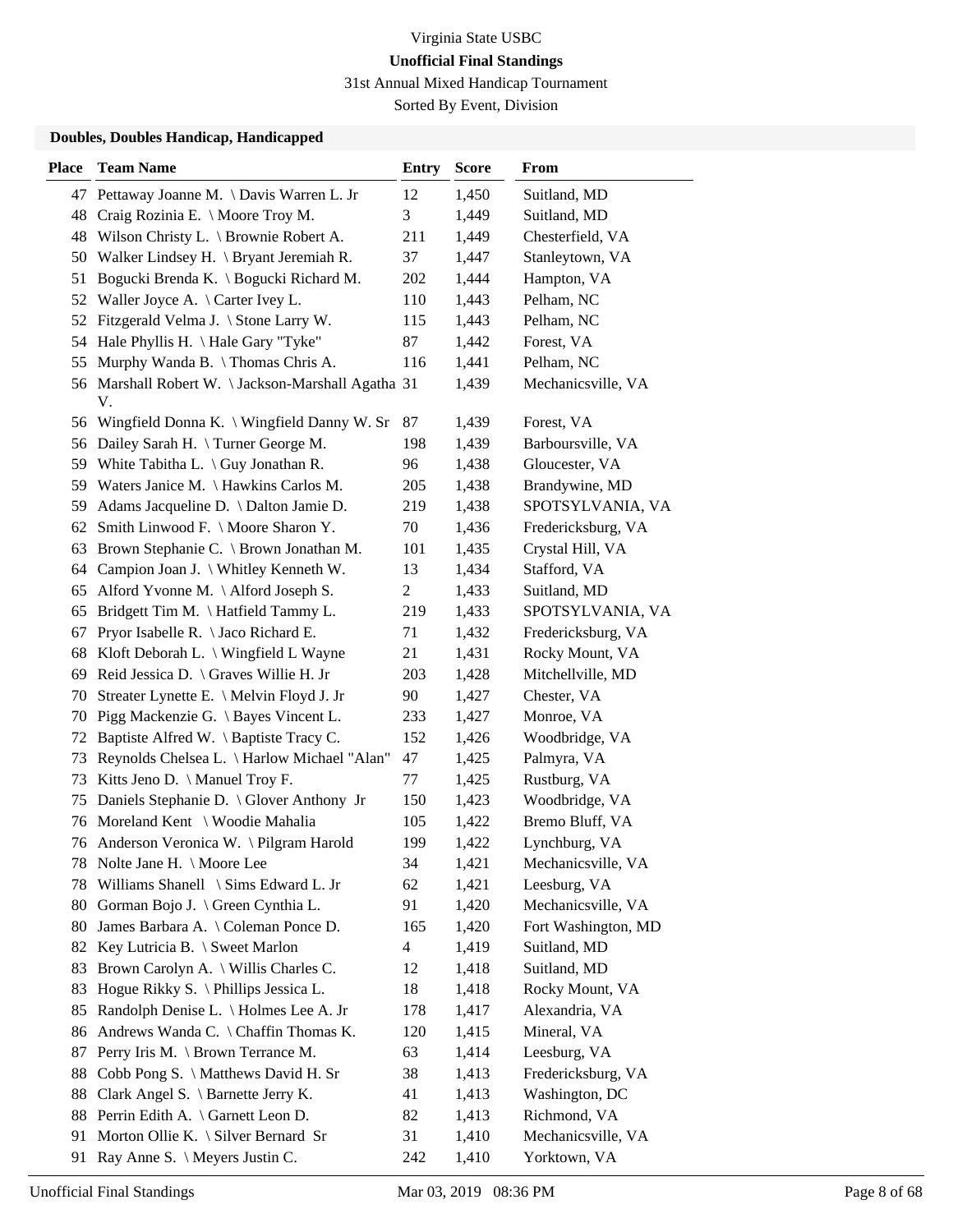31st Annual Mixed Handicap Tournament

Sorted By Event, Division

| <b>Place</b> | <b>Team Name</b>                                         | Entry          | <b>Score</b> | From                  |
|--------------|----------------------------------------------------------|----------------|--------------|-----------------------|
|              | 93 Roath Peggy W. \Roath Larry D.                        | 24             | 1,409        | Fredericksburg, VA    |
|              | 93 Lomax Cynthia A. \ Lomax Robert J. Jr                 | 213            | 1,409        | Fairmount Heights, MD |
|              | 93 Martin Duchess E. \ Martin Warren A.                  | 235            | 1,409        | Chesapeake, VA        |
|              | 93 Parsolano Stephanie M. \ Martin Warren A.             | 236            | 1,409        | Chesapeake, VA        |
|              | 97 Dunston Carol A. \ Jones Larry J.                     | 23             | 1,408        | Stafford, VA          |
|              | 97 Maclin Doris G. \Trice Carlton L.                     | 122            | 1,408        | Petersburg, VA        |
|              | 97 Poole Carolyn S. \ Wilkerson Antwan L.                | 122            | 1,408        | Petersburg, VA        |
|              | 100 Chichester-Lanier Adrienne \ Lanier Jeffery<br>A.    | 45             | 1,406        | Washington, DC        |
|              | 100 Cochran Judy A. \ Bennett James E.                   | 99             | 1,406        | Boydton, VA           |
|              | 100 Schlosser Christine Corrin N. \ Papaleo<br>Anthony V | 211            | 1,406        | Chesterfield, VA      |
|              | 103 Corbin Michelle \ Veney Andre                        | 61             | 1,405        | Leesburg, VA          |
|              | 103 Coulson Whitney B. \ Sheffler Tim P.                 | 241            | 1,405        | Yorktown, VA          |
|              | 105 Carrington Adrienne F. \ Carrington William<br>C.    | 194            | 1,404        | Fredericksburg, VA    |
|              | 106 Nelson Shirley A. \Taylor Damien                     | $\overline{2}$ | 1,403        | Suitland, MD          |
|              | 106 Porter Frank Jr \ Rowlett Kristin L.                 | 83             | 1,403        | Richmond, VA          |
|              | 108 Brede Thomas R. \ Masten Patricia B.                 | 51             | 1,402        | Richmond, VA          |
|              | 108 Sanders Sherry \ Boyd Eric M.                        | 209            | 1,402        | Abingdon, VA          |
|              | 110 Cooper Tracie T. \ Blankenship Brian E.              | 18             | 1,400        | Rocky Mount, VA       |
|              | 110 Stewart Teresa S. \ Cash Casey N.                    | 28             | 1,400        | Crimora, VA           |
|              | 110 Carter Brenda \ James Clarence E.                    | 32             | 1,400        | Mechanicsville, VA    |
|              | 110 Bentley Emily D.   Knox David M.                     | 54             | 1,400        | Leesburg, VA          |
|              | 110 Baez Rebecca L. \ Johnson Grover L. III              | 103            | 1,400        | Portsmouth, VA        |
|              | 110 Wallace Natalie D. \ Hall Will J. Sr                 | 231            | 1,400        | Cheltenham, MD        |
|              | 116 Stone Wandra E. \ Stone Michael                      | 6              | 1,399        | Suitland, MD          |
|              | 116 Battle Captoria \ Walker Shawn M.                    | 8              | 1,399        | Suitland, MD          |
|              | 116 Wattier Flora R. \ Wattier Curtis A.                 | 14             | 1,399        | Stafford, VA          |
|              | 116 Jordan Sara A. \ Nebe David A.                       | 50             | 1,399        | Richmond, VA          |
|              | 116 Bernard Nance M. \ Price Damon O.                    | 146            | 1,399        | Woodbridge, VA        |
|              | 121 Wynn Jane B. \ Wynn David L.                         | 29             | 1,398        | Mechanicsville, VA    |
|              | 121 Anderson Stephanie M. \ Anderson Douglas J.          | 117            | 1,398        | Pelham, NC            |
|              | 121 Evans Anitra M. \ Hawkins John C.                    | 205            | 1,398        | Brandywine, MD        |
|              | 124 Bossie Cathie M. \ Southward Steve L.                | 84             | 1,397        | Potomac Falls, VA     |
| 124          | Tinsley Martessa D. \ Fowler Clarence J.                 | 159            | 1,397        | Woodbridge, VA        |
| 126          | Pezzella Anna M. \ Pezzella Tony J.                      | 25             | 1,396        | Virginia Beach, VA    |
| 126          | Vaughters Alice F. \ Curtis Stafford J. Sr               | 113            | 1,396        | Pelham, NC            |
| 126          | Wolfe Dawn M. \ Wolfe David E. Jr                        | 158            | 1,396        | Woodbridge, VA        |
| 129          | Bolden Karl T. \Toney Charlotte A.                       | 36             | 1,395        | Palmyra, VA           |
| 129          | Harge Angela M. \Dye Brian H.                            | 215            | 1,395        | Fredericksburg, VA    |
| 131          | Wade Cindy P. $\langle$ Linkous Glenn S.                 | 104            | 1,394        | Portsmouth, VA        |
| 131          | Poole Gladys A. \ Waller Harry J.                        | 114            | 1,394        | Pelham, NC            |
| 131          | Spivey Tammy L. \Ahlgrim Keith A.                        | 217            | 1,394        | Midlothian, VA        |
| 134          | Davis Judith E. \ Davis Warren L. Jr                     | 172            | 1,393        | Fort Washington, MD   |
|              | 134 Belew Jayson \ Cavicchi Kathy                        | 207            | 1,393        | Newport News, VA      |
|              | 134 Dowell Ramona \ Dowell Clyde D. II                   | 214            | 1,393        | Richmond, VA          |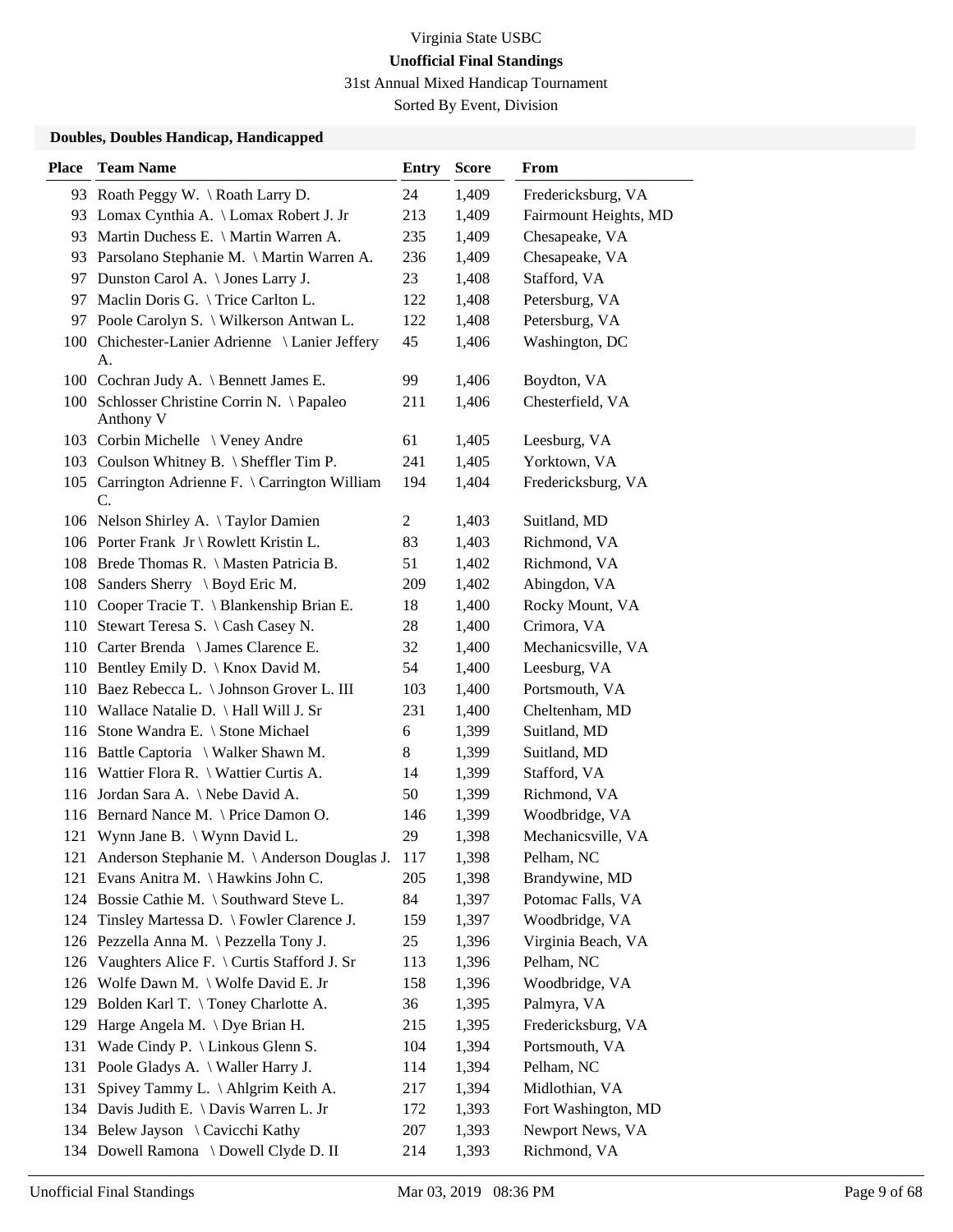31st Annual Mixed Handicap Tournament

Sorted By Event, Division

| <b>Place</b> | <b>Team Name</b>                                    | <b>Entry</b> | <b>Score</b> | From                |
|--------------|-----------------------------------------------------|--------------|--------------|---------------------|
|              | 137 Harrison Lorraine B. \ Shuler Paul E. Sr        | 11           | 1,392        | Suitland, MD        |
|              | 137 Foster Arthur L. \ Montgomery Veronica D.       | 136          | 1,392        | Woodbridge, VA      |
| 139          | Wallace Kimberly A. \ Rizzo Michael A.              | 98           | 1,391        | Stafford, VA        |
| 139          | Myers Elainea R. \ Neal Thomas H.                   | 231          | 1,391        | Cheltenham, MD      |
| 141          | Wolfe James M. $\setminus$ Sullivan Lydia K.        | 183          | 1,390        | Fredericksbur, VA   |
| 142          | Allen Linda M. \ Downey Roy J. III                  | 66           | 1,389        | Leesburg, VA        |
|              | 142 Allen Suprena E. \ Allen Henry H. Jr            | 165          | 1,389        | Fort Washington, MD |
|              | 142 Livingston La'Tonia M. \Thompson Frank A.       | 234          | 1,389        | Stafford, VA        |
| 145          | Skaggs L. Jean \ Skaggs Harry A.                    | 26           | 1,388        | Norfolk, VA         |
|              | 145 Crews Anne E. \ Alexander James C. Jr           | 176          | 1,388        | Fort Washington, MD |
|              | 147 Ballard Rosa M. \ Buskey Kevin J.               | 40           | 1,387        | Chester, VA         |
|              | 148 Holland Linda M. \Holland O. Thomas             | 35           | 1,386        | Stafford, VA        |
|              | 148 Ashton Carolyn E. \ Knox Thomas J.              | 54           | 1,386        | Leesburg, VA        |
|              | 148 Davis Melody W. \ Shuttleworth Clyde (Ed) E. 99 |              | 1,386        | Boydton, VA         |
|              | 148 Hackney Sandra M. \ Hackney Frank W. Jr         | 177          | 1,386        | Evington, VA        |
|              | 148 Eustace Jessica L. \ Eustace Robert C.          | 196          | 1,386        | Reva, VA            |
|              | 153 Jones Barbara L. \ Brewer Maurice E.            | 38           | 1,385        | Fredericksburg, VA  |
|              | 153 Bindas Kali R. \ Gant Robert L. III             | 59           | 1,385        | Leesburg, VA        |
|              | 153 Lee Lana M. \ Lee John B. Jr                    | 85           | 1,385        | Richmond, VA        |
|              | 156 Dodson Toeke'Shea A. \ Sherman Charles E.       | 9            | 1,384        | Suitland, MD        |
| 157          | Shumaker Stephanie L. \ Shumaker David P.           | 50           | 1,383        | Richmond, VA        |
| 158          | Anderson Noni N. \ Patterson Nathaniel              | 221          | 1,382        | Woodbridge, VA      |
| 159          | Sirbaugh Rosie L. \ Sirbaugh Saunie D.              | 1            | 1,381        | Cross Junction, VA  |
|              | 159 Thomas Deborah H. \ Cash Rickey D.              | 6            | 1,381        | Suitland, MD        |
| 159          | Shaw-Wesby Crystal J. \ Marshall Howard H.          | 237          | 1,381        | Gwynn Oak, MD       |
| 162          | Henderson Helen M. \Jackson Roland M.               | 184          | 1,380        | Fredericksburg, VA  |
| 163          | Spencer Gail H.   Kendrick Donald W.                | 37           | 1,378        | Stanleytown, VA     |
|              | 163 Callen Angela T. \ Durant Samuel L. Jr          | 42           | 1,378        | Washington, DC      |
| 163          | Tomlinson Nancy L. \ Hazlewood Frank V. III         | 83           | 1,378        | Richmond, VA        |
|              | 166 Adams Terry \ Long Lillie Ann C.                | 200          | 1,377        | Lynchburg, VA       |
|              | 166 Leffler E. Marie \ Garrison Wade E. Jr          | 201          | 1,377        | Spotsylvania, VA    |
|              | 168 Surfer Shelley \ Fetner Patrick L.              | 76           | 1,376        | Fredericksburg, VA  |
|              | 168 Stevens Collet G. \ Stevens Everton(Fab) E.     | 224          | 1,376        | Woodbridge, VA      |
| 168          | Murphy James C. \ Parsolano Stephanie M.            | 235          | 1,376        | Chesapeake, VA      |
| 171          | Richardson Kaye \ Richardson Russell J.             | 20           | 1,375        | Rocky Mount, VA     |
| 171          | Riley Kerry K. \ Cogswell William T.                | 68           | 1,375        | Leesburg, VA        |
| 171          | Tabor Lora E. \Tabor Michael D.                     | 134          | 1,375        | Aulander, NC        |
| 174          | Vance Leti $\setminus$ Campbell Bryan K.            | 78           | 1,374        | Rustburg, VA        |
|              | 174 Bell Tiffany A. \ Bright Daniel E.              | 130          | 1,374        | Fredericksburg, VA  |
| 174          | Small Sheila L. \ Lewis Robert J.                   | 162          | 1,374        | Fort Washington, MD |
| 174          | Murphy Laurianne H. \ Murphy Richard W.             | 216          | 1,374        | Stafford, VA        |
| 174          | Hall Stephanie K. \ Smith Melvin Jr                 | 230          | 1,374        | Cheltenham, MD      |
| 179          | Thompson Donald W. \ Buck-Thompson                  | 157          | 1,373        | Woodbridge, VA      |
|              | Cynthia M.                                          |              |              |                     |
|              | 179 Hale Angela \Talley Milton R.                   | 160          | 1,373        | Fort Washington, MD |
| 179          | Simmons Lenida J. \ Simmons Donavan D.              | 188          | 1,373        | Greensboro, NC      |
|              | 179 Nuss Laura A. \ Walker Arthur W.                | 223          | 1,373        | Woodbridge, VA      |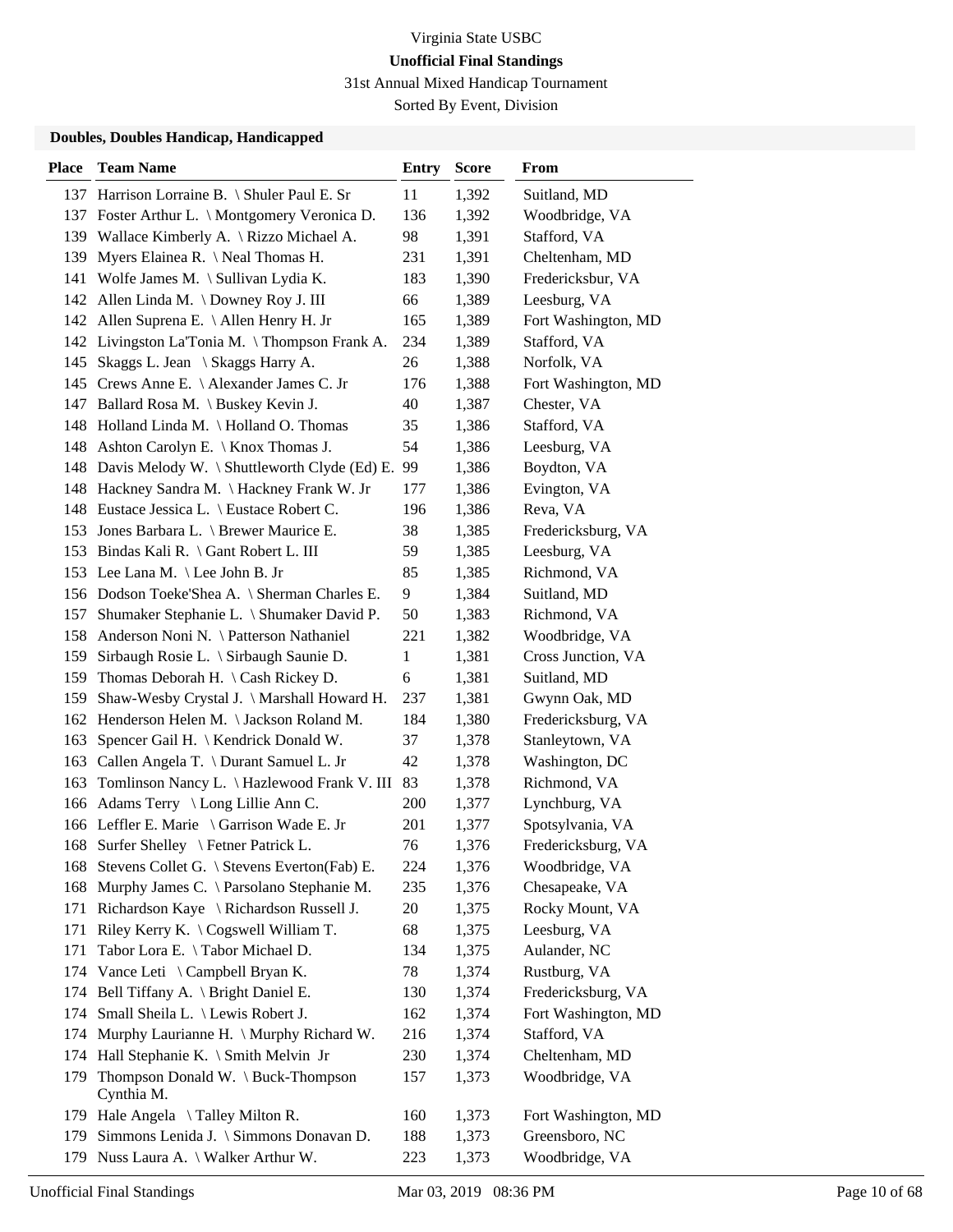31st Annual Mixed Handicap Tournament

Sorted By Event, Division

| <b>Place</b> | <b>Team Name</b>                                   | <b>Entry</b> | <b>Score</b> | From                 |
|--------------|----------------------------------------------------|--------------|--------------|----------------------|
|              | 179 Tate Ira T. Sr \ Tate Anne C.                  | 239          | 1,373        | Yorktown, VA         |
|              | 184 Grenell Rachel \Terry James                    | 114          | 1,372        | Pelham, NC           |
|              | 185 Rush Jacklyn P. \ Stubbs Warren                | 221          | 1,371        | Woodbridge, VA       |
| 186          | Toliver Lucinda A. \ Robinson David D. Jr          | 11           | 1,370        | Suitland, MD         |
|              | 186 Corum Chunsim (Tina) C. \ Corum Douglas E.     | 86           | 1,370        | Stafford, VA         |
|              | 186 Waldeck Wendy P. \ Waldeck John E.             | 91           | 1,370        | Mechanicsville, VA   |
|              | 186 Blanken Vonnie J. \ Cole Brian A. Sr           | 142          | 1,370        | Woodbridge, VA       |
|              | 186 Morris Clarice \ Ellerbee Carvon R.            | 143          | 1,370        | Woodbridge, VA       |
|              | 186 Townes Joe Jr \ Goode Denita D.                | 154          | 1,370        | Woodbridge, VA       |
|              | 186 Landrum Lameenya \ Landrum Ray R. Jr           | 186          | 1,370        | Fredericksburg, VA   |
|              | 186 Rast Teresa A. \ Lee James D. Jr               | 217          | 1,370        | Midlothian, VA       |
|              | 194 Parham Wanda P. \ Glasgow Alan E.              | 27           | 1,369        | Ivor, VA             |
|              | 195 Fitzgerald Mary L. \ Glover Alfed L.           | 109          | 1,368        | Pelham, NC           |
|              | 195 Glenn Latoya C. \ Glenn Richard R.             | 145          | 1,368        | Woodbridge, VA       |
|              | 197 Harbison Crystal R. \ Grimes Chris R.          | 149          | 1,367        | Woodbridge, VA       |
|              | 198 Parker-Cunningham Wilhemenia \Hill Ray E. 33   |              | 1,366        | Mechanicsville, VA   |
|              | Jr                                                 |              |              |                      |
|              | 199 Taylor-Jones Sandra E. \ Pitt Milton R.        | 10           | 1,365        | Suitland, MD         |
|              | 199 Wade Barbara M. \Tunstall William H.           | 30           | 1,365        | Mechanicsville, VA   |
| 201          | Bryant-Dowdy Deborah \ Campbell Robert L.          | 77           | 1,364        | Rustburg, VA         |
|              | 201 Brown Glenda B. \ Lawrence Robert Jr           | 138          | 1,364        | Woodbridge, VA       |
|              | 203 Bell Monica K. \ Johnson Mandrell G. I         | 65           | 1,363        | Leesburg, VA         |
|              | 203 Burns Maxine W. \ Burns Lawrence R.            | 106          | 1,363        | Pelham, NC           |
|              | 205 Douglas Juliet H. \Douglas Walt A.             | 9            | 1,362        | Suitland, MD         |
|              | 205 Kadar Linda \ Bowling Jay F.                   | 24           | 1,362        | Fredericksburg, VA   |
| 207          | Swayze Mandi T. \ Swayze Richard B.                | 102          | 1,361        | Portsmouth, VA       |
| 207          | Brock Lois D. \ Jones Paul M.                      | 107          | 1,361        | Pelham, NC           |
| 207          | Christmas Clorodet L. \ Christmas Garland L.<br>Sr | 164          | 1,361        | Fort Washington, MD  |
|              | 210 Watson Josie F. \ Watson Edgar L. Jr           | 15           | 1,360        | Fredericksburg, VA   |
| 210          | Mitchell Shirley E. \ Simms Marvin V. Sr           | 67           | 1,360        | Leesburg, VA         |
|              | 210 Chappell Joylene L. \ Fox Curt D.              | 129          | 1,360        | Seaford, VA          |
|              | 213 Robinson Brenda M. \ Jones Robert A.           | 30           | 1,359        | Mechanicsville, VA   |
| 213          | Moreland Keith \ Williams Andrea C.                | 105          | 1,359        | Bremo Bluff, VA      |
| 215          | Smith Judy L. \ Skiba Joseph T. IV                 | 66           | 1,358        | Leesburg, VA         |
|              | 215 Brown-Jenkins Audry B. \ Jenkins Elbert J.     | 169          | 1,358        | Fort Washington, MD  |
| 215          | Mitchell Tina \ Mitchell Bobby A. Jr               | 192          | 1,358        | Princeton, WV        |
|              | 218 Weaver Ashley N. \ Hylton Benjamin T.          | 19           | 1,357        | Rocky Mount, VA      |
| 218          | Shiflett Christine R. \Turner Kervin B.            | 39           | 1,357        | Chesterfield, VA     |
|              | 218 Drake Brigitte E. \ Anderson Abraham           | 95           | 1,357        | Kilmarnock, VA       |
| 218          | Morris Mary V. $\setminus$ Kalnins Mark            | 126          | 1,357        | Charlottesville, VA  |
| 222          | Franklin Terri A. \ Franklin Thomas A.             | 178          | 1,356        | Alexandria, VA       |
| 222          | Thomas Norman "Pic" L. \Thomas Robbie K.           | 193          | 1,356        | N. Prince George, VA |
| 222          | Blankenship Christy M. \ Blankenship Hershel       | 193          | 1,356        | N. Prince George, VA |
| 225          | Fells Phyllis L. $\Lambda$ llen Anthony B.         | 57           | 1,355        | Leesburg, VA         |
|              | 225 Faulknier Donna M. \ Key Harry M.              | 88           | 1,355        | Barboursville, VA    |
| 227          | McLane Laurie M. \ McLane Thomas A.                | 74           | 1,354        | Lusby, MD            |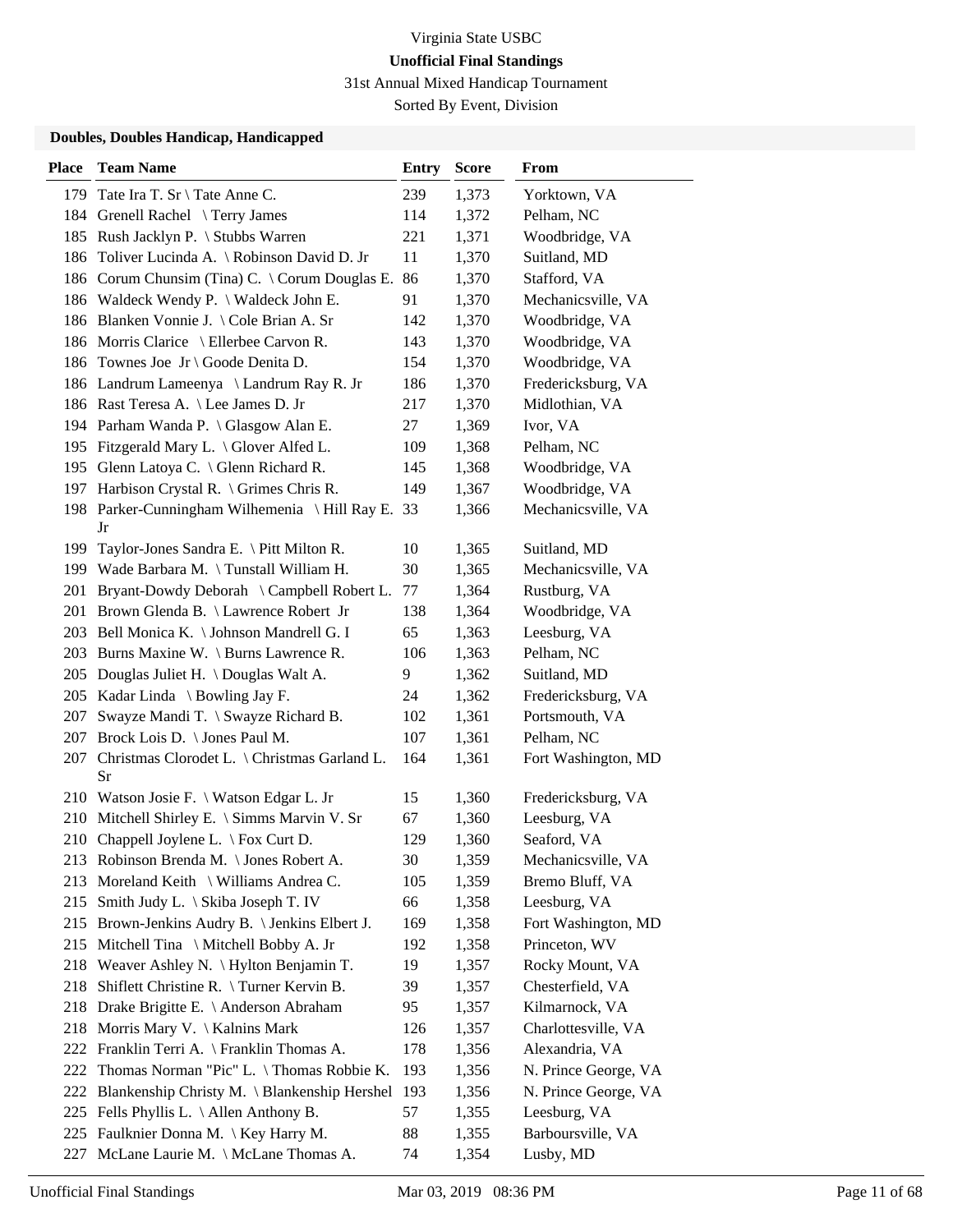31st Annual Mixed Handicap Tournament

Sorted By Event, Division

| <b>Place</b> | <b>Team Name</b>                                  | <b>Entry</b> | <b>Score</b> | From                |
|--------------|---------------------------------------------------|--------------|--------------|---------------------|
| 227          | Murphy Penny K. $\hat{H}$ Hall Kevin L.           | 133          | 1,354        | Mineral, VA         |
| 229          | Johnson Corlitta R. \ Johnson Robert T.           | 8            | 1,353        | Suitland, MD        |
|              | 229 Berry Brenda K. \ Lawrence Brandon J.         | 138          | 1,353        | Woodbridge, VA      |
|              | 229 Peterson Mary L. \ Gibson Richard E.          | 161          | 1,353        | Fort Washington, MD |
|              | 232 Blue Lois V. \ Strickland Wilson D. Jr        | 100          | 1,352        | Boydton, VA         |
|              | 232 Poe Angela F. \ Poe David C. Jr               | 170          | 1,352        | Fort Washington, MD |
| 234          | Shoemaker Deborah A. \ Shoemaker Larry W.         | 89           | 1,351        | Ruther Glen, VA     |
|              | 234 Boyters A. Nikki \ Boyters Ricky L.           | 97           | 1,351        | Newport News, VA    |
|              | 234 Paxton Victoria L. \ Paxton Matthew R.        | 212          | 1,351        | Covington, VA       |
| 234          | Tate Amanda C. \ Broadney Robert L. III           | 242          | 1,351        | Yorktown, VA        |
| 238          | Jones Adele S. \ Jones Jason A.                   | 23           | 1,350        | Stafford, VA        |
|              | 238 Richardson Anna-Lisa \ Baker Darren C.        | 135          | 1,350        | Stafford, VA        |
|              | 238 Heath James R. \ Corporal Karen A.            | 137          | 1,350        | Woodbridge, VA      |
| 238          | Simpson Kimberly $\setminus$ Rogers Winters C.    | 167          | 1,350        | Fort Washington, MD |
| 238          | Somerville Joseph S. III \ Clover Patricia O.     | 168          | 1,350        | Fort Washington, MD |
|              | 238 Husted Pauline E. \ Pixley Gerald V.          | 197          | 1,350        | Fredericksburg, VA  |
| 238          | Trimarchi Kathryn M. \Trimarchi Donald P.         | 202          | 1,350        | Hampton, VA         |
|              | 238 Haberkorn Joe P. \ Howell Katina L.           | 209          | 1,350        | Abingdon, VA        |
|              | 238 Barnes Sandy F. \ Owens James H.              | 239          | 1,350        | Yorktown, VA        |
|              | 247 Landon Marilyn C. \ Clark Danny T.            | 5            | 1,349        | Suitland, MD        |
|              | 247 Coles Helen D. \ Stephens Russell             | 112          | 1,349        | Pelham, NC          |
| 247          | Shifflett Peggy R. \ Shifflett Edgar L.           | 126          | 1,349        | Charlottesville, VA |
| 247          | Seawright Latonya J. \ Heard John D.              | 181          | 1,349        | Stafford, VA        |
| 251          | Journiette Cassandra L. \ Mack Naymon             | 191          | 1,348        | Roanoke, VA         |
| 252          | Scott Helene B. \Thomas Kenneth L.                | 55           | 1,347        | Leesburg, VA        |
| 252          | Cutshaw Christa M. $\setminus$ Cutshaw William R. | 240          | 1,347        | Yorktown, VA        |
|              | 254 Edwards Denise Y. \ Emerson Robert W.         | 44           | 1,345        | Washington, DC      |
|              | 254 Houchens Ginger L. \ Franks Jim M.            | 47           | 1,345        | Palmyra, VA         |
|              | 254 Robinson Kiesha R. \ Jackson Stevie S.        | 56           | 1,345        | Leesburg, VA        |
|              | 254 Watt Mary B. \ Blackwell Rex A.               | 107          | 1,345        | Pelham, NC          |
|              | 254 Prince Sherry J. \ McLean Johnie L. Sr        | 156          | 1,345        | Woodbridge, VA      |
|              | 254 Kyle Nettie M. \ Kyle Marvin S.               | 166          | 1,345        | Fort Washington, MD |
|              | 254 Curtis Kellie D. \ Curtis Timothy             | 187          | 1,345        | Charles Town, WV    |
|              | 261 Reid Arkeatha O.   Keys Kevin J.              | 10           | 1,343        | Suitland, MD        |
| 261          | Thomas Dale K. \ Adkins David A.                  | 22           | 1,343        | Rocky Mount, VA     |
|              | 261 Osborne Cindy A. \ Waddell Gary L.            | 104          | 1,343        | Portsmouth, VA      |
| 261          | Rogers Rita R. \ Stewart Deloid M.                | 163          | 1,343        | Fort Washington, MD |
| 261          | Patterson Paula D. \ Patterson Erick R.           | 230          | 1,343        | Cheltenham, MD      |
| 266          | Hodges Judy C. $\setminus$ Magill Joe R.          | 16           | 1,342        | Rocky Mount, VA     |
| 266          | Glass Zennie \ Dodd Robert M. Jr                  | 111          | 1,342        | Pelham, NC          |
| 266          | Gilbert Patricia E. \ Huie Christopher L.         | 127          | 1,342        | Midlothian, VA      |
|              | 269 Long Monique M. \Daniels James F.             | 151          | 1,341        | Woodbridge, VA      |
| 270          | Thompson Frankie S. \ Huggins Sammuel L.          | 53           | 1,340        | Leesburg, VA        |
| 270          | Jaco Patricia A. \ Fillis John R. Sr              | 71           | 1,340        | Fredericksburg, VA  |
| 270          | Glazier Rebecca L. \ Anderson Russell A.          | 94           | 1,340        | Gloucester, VA      |
| 270          | Wynn Ruth R. $\backslash$ Robertson Jose O.       | 98           | 1,340        | Stafford, VA        |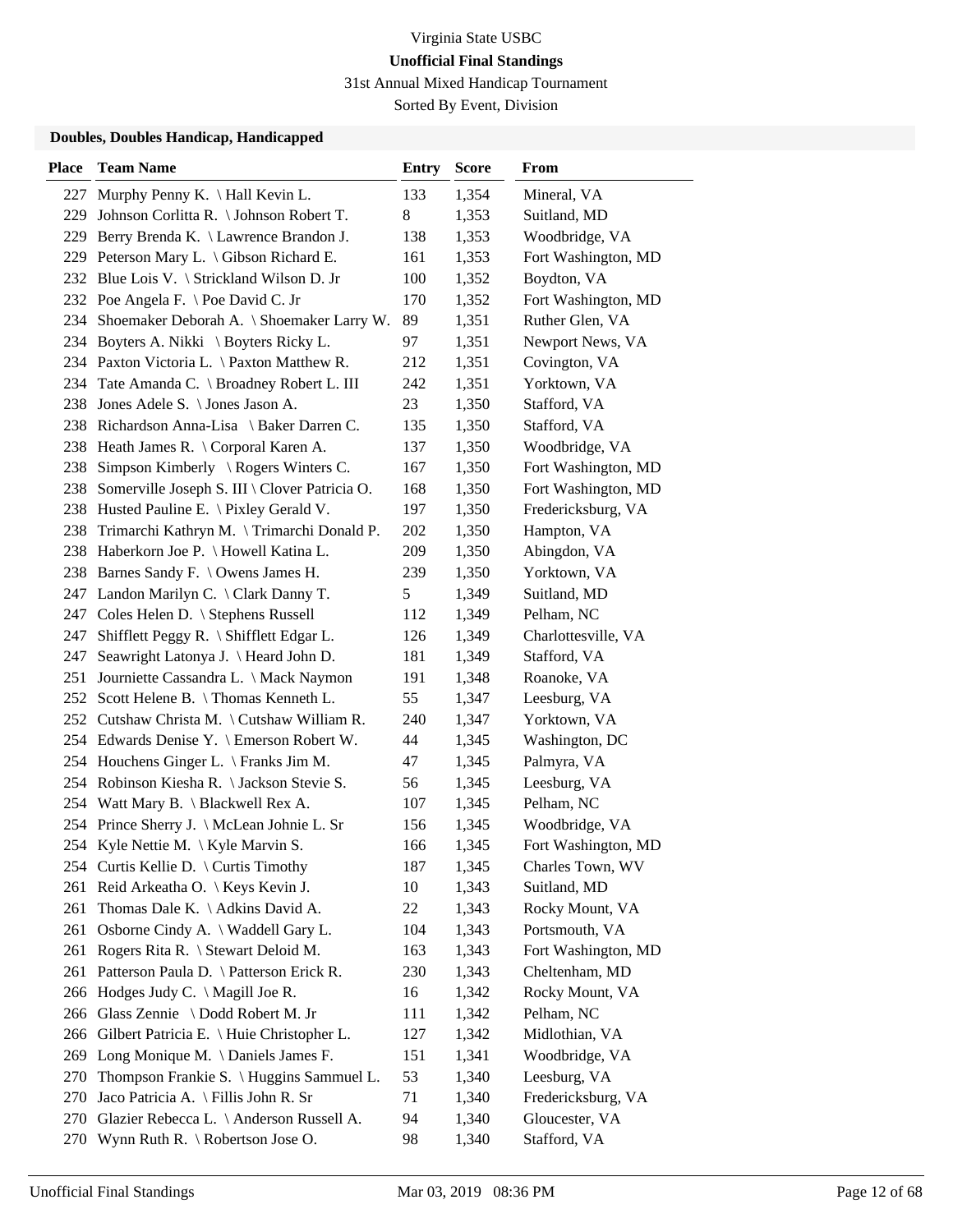31st Annual Mixed Handicap Tournament

Sorted By Event, Division

| <b>Place</b> | <b>Team Name</b>                                  | <b>Entry</b>   | <b>Score</b> | From                  |
|--------------|---------------------------------------------------|----------------|--------------|-----------------------|
|              | 270 Moss Debbie V. \ Rivers Andris                | 125            | 1,340        | Mechanicsville, VA    |
| 270          | Woodfolk Julia K. $\setminus$ Bernardo Angelo L.  | 132            | 1,340        | Mineral, VA           |
|              | 270 Treynor Victoria P. \Riley Harvey R.          | 190            | 1,340        | Roanoke, VA           |
| 270          | Kulp Beth G. $\setminus$ Kulp Ricky L.            | 208            | 1,340        | Locust Grove, VA      |
| 278          | Bracy Gayle A. \ Kelly Joseph G.                  | 46             | 1,339        | Fredericksburg, VA    |
| 278          | Watkins Monica D. \ Wright Devin D.               | 60             | 1,339        | Leesburg, VA          |
|              | 278 Lewellen Hannah H. \ Lewellen Joshua M.       | 96             | 1,339        | Gloucester, VA        |
|              | 278 Walters Natalie L. \ Chandler Bellfield       | 112            | 1,339        | Pelham, NC            |
| 278          | Cooper Windy \ Webb Mark A.                       | 240            | 1,339        | Yorktown, VA          |
| 283          | Gragg Karla K. \ Bradley Scott J.                 | 79             | 1,338        | Christiansburg, VA    |
| 284          | Austin Ralph O. \ Lanum Debora A.                 | 46             | 1,337        | Fredericksburg, VA    |
| 284          | Webb Denise B. \ Isley Artie N.                   | 81             | 1,337        | Richmond, VA          |
| 284          | McCamey Metchel H. \ Wright Tommy A.              | 228            | 1,337        | Cheltenham, MD        |
| 287          | Stephens Alexander \Thomas Gina M.                | 148            | 1,336        | Woodbridge, VA        |
| 287          | Tucker Michelle D. \ Head Alan T.                 | 227            | 1,336        | Cheltenham, MD        |
| 289          | Bonta Ruth M. \ Mosser Robert L.                  | 148            | 1,335        | Woodbridge, VA        |
|              | 289 Curtis Janice E. \ Curtis William R.          | 187            | 1,335        | Charles Town, WV      |
|              | 291 Lassiter Johnette L. \ Wilson Donald W.       | 34             | 1,334        | Mechanicsville, VA    |
| 291          | Taylor Doris S. \ Howerton Trevor D.              | 121            | 1,334        | Highland Springs, VA  |
|              | 291 Rudder Michaela A. \ Reynolds Steve           | 155            | 1,334        | Woodbridge, VA        |
| 291          | Beck Margo L. \ Dalton Steven W.                  | 218            | 1,334        | Sandston, VA          |
| 295          | Jenkins Sharon \ Massie Brian D.                  | 213            | 1,333        | Fairmount Heights, MD |
|              | 296 Russell Shellene D. \ Russell Jeffrey M.      | 45             | 1,332        | Washington, DC        |
|              | 296 Garneski Eric L. \ Garneski Catherine A.      | 48             | 1,332        | Stafford, VA          |
|              | 296 Williams Lavangelene A. \Young Steven M. \ 52 |                | 1,332        | Fredericksburg, VA    |
|              | Hick                                              |                |              |                       |
|              | 296 Lemon Jenny L. \ Lemon Mark                   | 61             | 1,332        | Leesburg, VA          |
|              | 296 Blakey Sondra A. \Taylor Bernard              | 203            | 1,332        | Mitchellville, MD     |
| 301          | James Beth H. \Thompson Ronald D.                 | 27             | 1,330        | Ivor, VA              |
| 301          | Kidd Patricia B. \ Kidd Scottie R.                | 78             | 1,330        | Rustburg, VA          |
|              | 301 Foushee Charles Steve \ Jackson Nancy W.      | 208            | 1,330        | Locust Grove, VA      |
|              | 304 Coleman Makeba A. \ Smith Alex C.             | 49             | 1,329        | Washington, DC        |
|              | 304 Stubbs Warren \ Parker Ginnie                 | 144            | 1,329        | Woodbridge, VA        |
|              | 306 Campbell Dorothy S. \ Webster John A. Jr      | 173            | 1,328        | Fort Washington, MD   |
|              | 307 Hodges Connie T. \ Hodges Frank G.            | 17             | 1,327        | Rocky Mount, VA       |
|              | 307 Brown Dawn E. \ Brown Nicholas R.             | 225            | 1,327        | Montross, VA          |
|              | 309 Pierce Betsy E. \ Street Ronald D.            | 39             | 1,326        | Chesterfield, VA      |
| 309          | Jenkins Sherika N. \ Connor Auvelio M.            | 215            | 1,326        | Fredericksburg, VA    |
|              | 311 Little Tracey C. \ Woodson Benjamin L. Sr     | 69             | 1,325        | Leesburg, VA          |
| 311          | White Larry R. $\setminus$ Foster Petra           | 182            | 1,325        | Stafford, VA          |
| 311          | Carter Deborah W. \ Anderson David R.             | 210            | 1,325        | South Boston, VA      |
|              | 314 Hockaday Danielle D. \ Smith Glenton S.       | 60             | 1,324        | Leesburg, VA          |
|              | 314 Bynum William L. \ Schettler Rosemarie        | 80             | 1,324        | Virginia Beach, VA    |
|              | 314 Livingston La'Tonia M. \ Livingston Bernard   | 181            | 1,324        | Stafford, VA          |
|              | 317 Harden Ursula A. \ Key Cedric I.              | $\overline{4}$ | 1,323        | Suitland, MD          |
|              | 317 Green Rebecca A. \Chavis Tommy L.             | 33             | 1,323        | Mechanicsville, VA    |
| 317          | Glass Arlea K. $\setminus$ Glass Bernard R.       | 64             | 1,323        | Leesburg, VA          |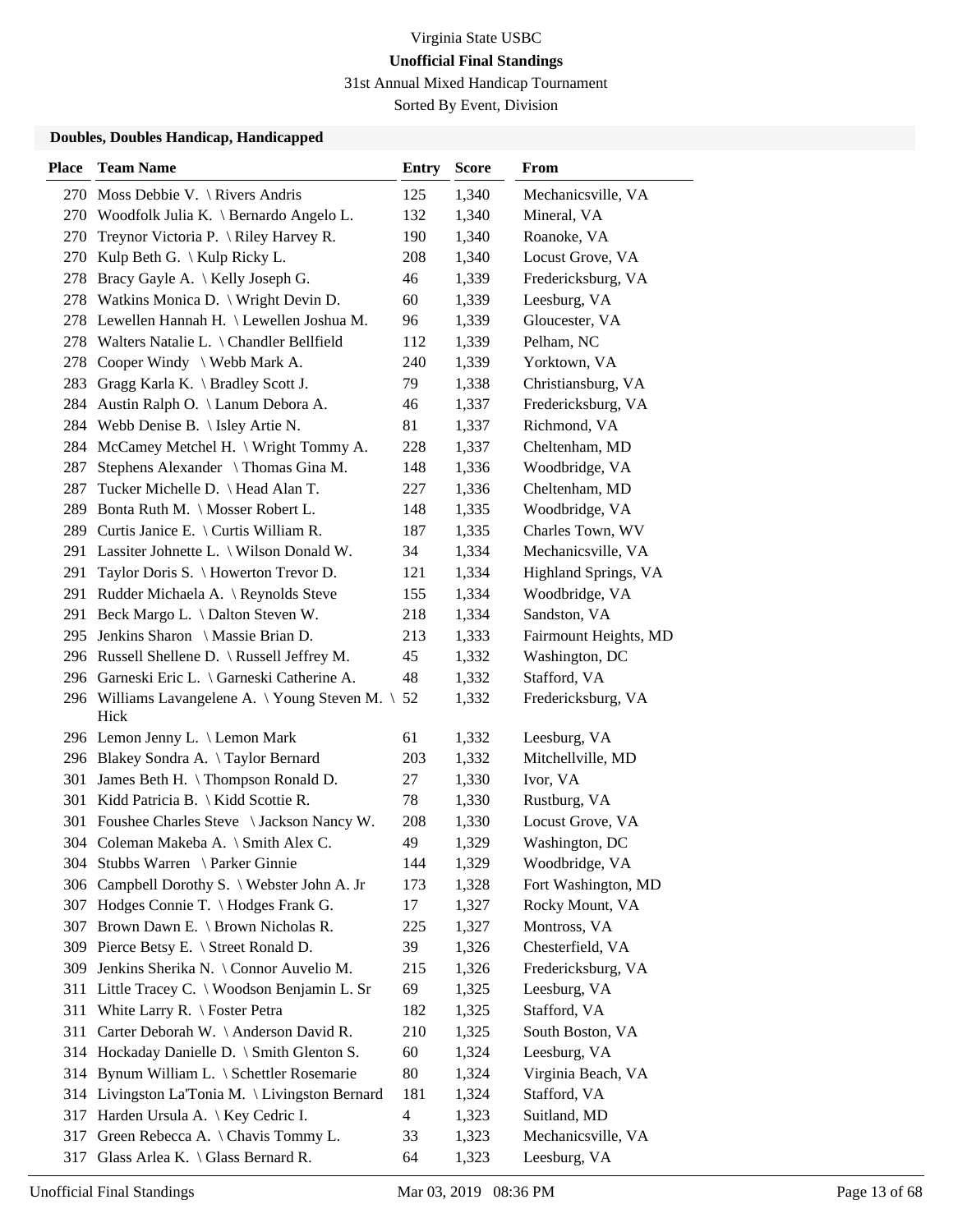31st Annual Mixed Handicap Tournament

Sorted By Event, Division

| <b>Place</b> | <b>Team Name</b>                                | <b>Entry</b> | <b>Score</b> | From                |
|--------------|-------------------------------------------------|--------------|--------------|---------------------|
| 317          | McNear Erica L. \ Smith Stanley                 | 109          | 1,323        | Pelham, NC          |
| 317          | Morse-Slaughter Keah R.   Wilkerson Michael 226 |              | 1,323        | Richmond, VA        |
|              | A. Jr                                           |              |              |                     |
|              | 322 Yeatts Nancy S. \ Randich Robert J.         | 52           | 1,322        | Fredericksburg, VA  |
|              | 322 Colbert-Box Sandra M. \ Box Martinez D.     | 172          | 1,322        | Fort Washington, MD |
|              | 322 Harris Aquinittia D. \ Butler Aaron M.      | 188          | 1,322        | Greensboro, NC      |
| 325          | Baldwin Melody G. \ Baldwin Thomas A.           | 128          | 1,321        | Midlothian, VA      |
| 325          | Wilson Sonya M. \ Wilson Johnny M.              | 147          | 1,321        | Woodbridge, VA      |
| 325          | Baptiste Tracy C. \ McKinnie LeVail R. II       | 220          | 1,321        | Woodbridge, VA      |
|              | 328 Kerzic Lorna E. \ Kerzic Joseph M.          | 74           | 1,320        | Lusby, MD           |
| 328          | Jones Veronica M. \Noel James T.                | 145          | 1,320        | Woodbridge, VA      |
| 330          | Mayer Diane S. \ White Timothy L.               | 93           | 1,319        | Gloucester, VA      |
|              | 330 Compton Kimberly J. \ Compton Terry D.      | 118          | 1,319        | Cedar Bluff, VA     |
| 330          | Stewart Mary M. \ Welcher William A.            | 189          | 1,319        | Roanoke, VA         |
| 330          | Sharp Mabel G. $\setminus$ Sharp Robert T.      | 227          | 1,319        | Cheltenham, MD      |
|              | 334 Hill Portia M. \ Preston Joe L.             | 191          | 1,318        | Roanoke, VA         |
|              | 335 Hairston Rosa L. \ Williams Robert E.       | 110          | 1,317        | Pelham, NC          |
|              | 335 Williams Loraine D. \ Haley Randolph        | 111          | 1,317        | Pelham, NC          |
|              | 335 Wilson Jacqueline A. \ Robinson Bernard A.  | 143          | 1,317        | Woodbridge, VA      |
| 338          | Malbrough Priscilla Y. \ Malbrough Ignatius     | 26           | 1,316        | Norfolk, VA         |
| 338          | Greene Nannie N. \ Welcher Roy A.               | 189          | 1,316        | Roanoke, VA         |
|              | 340 Fisher Jennifer M. \ Ellinger James S.      | 28           | 1,315        | Crimora, VA         |
|              | 340 Brown Jimmy \ Rice Dana W.                  | 101          | 1,315        | Crystal Hill, VA    |
|              | 340 Habron Jacqueline L. \ McDonald Jason       | 132          | 1,315        | Mineral, VA         |
|              | 340 Whitmire Juanita \ Rudy Tyrus R.            | 171          | 1,315        | Fort Washington, MD |
|              | 344 Russell Soledad U. \ Williams Glenn         | 13           | 1,314        | Stafford, VA        |
| 344          | Sackey-Rush William \ Rush Jacklyn P.           | 152          | 1,314        | Woodbridge, VA      |
| 344          | Gift Peggy A. \ Pritchard Kenneth E.            | 195          | 1,314        | Spotsylvania, VA    |
| 347          | Malloy Selma J. \ Parker Terrence A.            | 137          | 1,313        | Woodbridge, VA      |
| 347          | Dey Terry J. \ Duff Nelson K. Jr                | 141          | 1,313        | Woodbridge, VA      |
| 349          | Thomas Vanessa N. \ Perron Matt W.              | 73           | 1,312        | Woodstock, VA       |
|              | 350 Ryan Terry M. \ Garrison Wade E.            | 201          | 1,311        | Spotsylvania, VA    |
|              | 351 Adams Elenora T. \Thorpe Junior A.          | 174          | 1,310        | Fort Washington, MD |
| 351          | Brown Lori A. \ Strowbridge Nathan H.           | 179          | 1,310        | Winchester, VA      |
| 351          | Wingers Wendy S. $\{$ Thomas Warren A.          | 220          | 1,310        | Woodbridge, VA      |
| 354          | Woodson Bridget L. \ Mallory Harry L.           | 64           | 1,309        | Leesburg, VA        |
| 354          | Ritter Lynette A. \ Ritter Terry L.             | 72           | 1,309        | Woodstock, VA       |
| 354          | Grenell Krista A. \Adams Harry W. Jr            | 115          | 1,309        | Pelham, NC          |
| 357          | Jackson Angela N. \ Williams Willie J.          | 40           | 1,308        | Chester, VA         |
| 357          | Quinn Kimberly G. \ Owens Brian K.              | 56           | 1,308        | Leesburg, VA        |
| 359          | Garrett Diane P. \ Pringle Victor W.            | 168          | 1,307        | Fort Washington, MD |
| 359          | O'Shea Jeannie \ O'Shea John D. III             | 223          | 1,307        | Woodbridge, VA      |
| 361          | Weaver Donna C. \ Weaver Robert D.              | 19           | 1,306        | Rocky Mount, VA     |
| 361          | Tate Algeria K. \ Latney Samuel L.              | 173          | 1,306        | Fort Washington, MD |
| 363          | Perron Amanda M. \ Rittenour Julian A.          | 73           | 1,305        | Woodstock, VA       |
| 363          | Wingers Wendy S. $\{$ Turner Leonard E.         | 150          | 1,305        | Woodbridge, VA      |
| 363          | Silas Denise I. \ James Mark N.                 | 163          | 1,305        | Fort Washington, MD |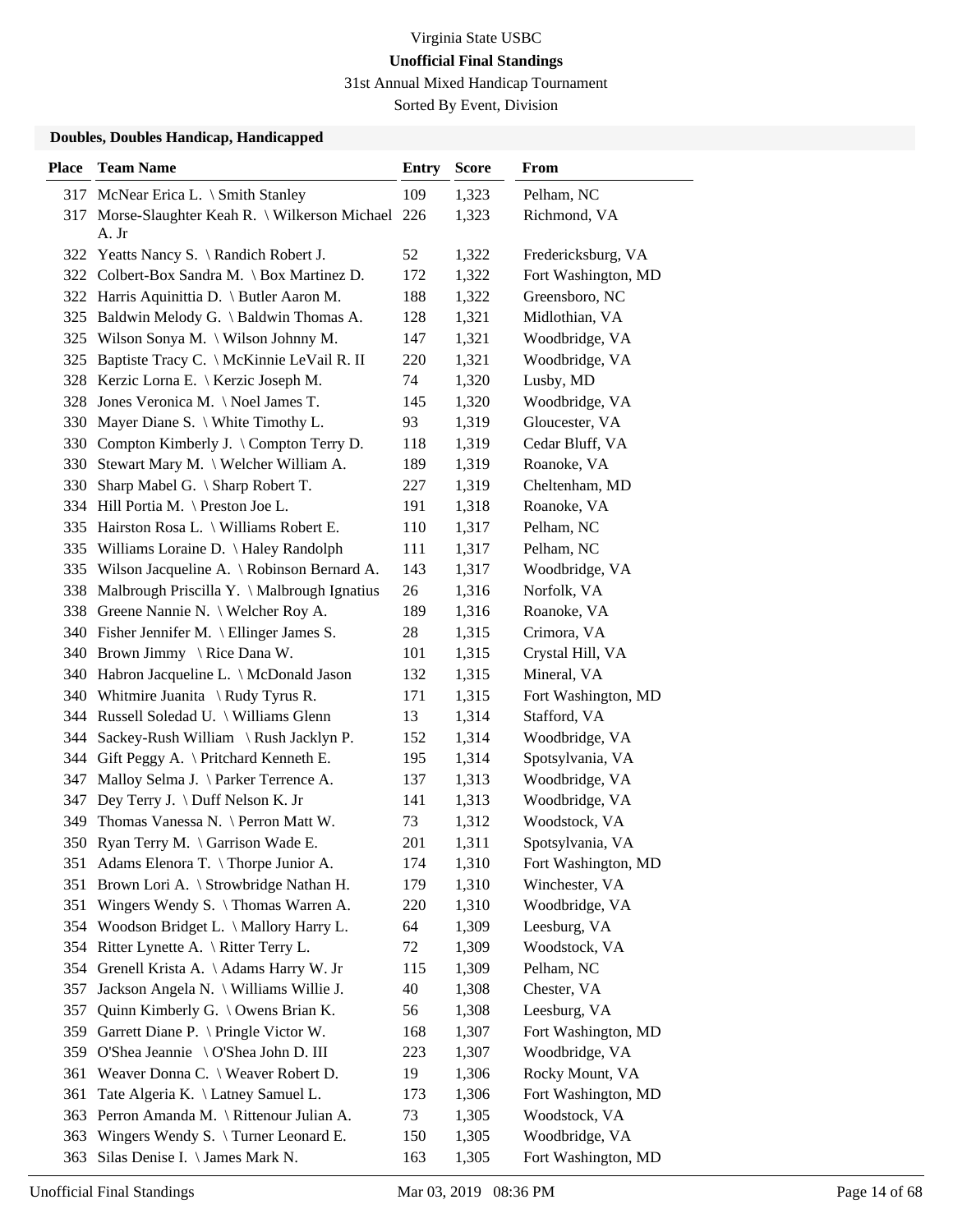31st Annual Mixed Handicap Tournament

Sorted By Event, Division

| <b>Place</b> | <b>Team Name</b>                                   | <b>Entry</b> | <b>Score</b> | From                   |
|--------------|----------------------------------------------------|--------------|--------------|------------------------|
|              | 366 Crawford Donna M. \ Crawford C. Brantley       | 25           | 1,303        | Virginia Beach, VA     |
| 367          | Bowling Angela F. \ Brown Michael H.               | 57           | 1,302        | Leesburg, VA           |
|              | 368 Fierro Carmen M. \ Hendrick John C. Jr         | 48           | 1,301        | Stafford, VA           |
| 368          | Hester Tonya M. \ Orcutt Philip M.                 | 82           | 1,301        | Richmond, VA           |
|              | 368 Goode Kathleen B. \ Sneed Waver L.             | 144          | 1,301        | Woodbridge, VA         |
| 368          | Jackson Jacquline P. \ Jackson Andrew E.           | 224          | 1,301        | Woodbridge, VA         |
|              | 372 Huggins Suzanne P. \ Woodson Benjamin A. Jr 69 |              | 1,299        | Leesburg, VA           |
|              | 372 Merrill Amy E. \ Fletcher John                 | 158          | 1,299        | Woodbridge, VA         |
|              | 372 Ducre Martha E. \ Smith Mitchell P. Sr         | 161          | 1,299        | Fort Washington, MD    |
|              | 372 Smith Pearl V. \ McGregor Ronald A.            | 206          | 1,299        | Upper Marlboro, MD     |
|              | 376 Bethel Paulette J. \ Bethel Dale W.            | 174          | 1,297        | Fort Washington, MD    |
| 377          | Blackwell Chenise C. \ Blackwell Darryl F.         | 106          | 1,295        | Pelham, NC             |
| 378          | Ketch Lana J. \ Pollard William A.                 | 92           | 1,294        | Gloucester, VA         |
| 378          | Lightfoot Paulette J. \ Kamara Abass               | 124          | 1,294        | North Chesterfield, VA |
|              | 378 McNeil Sharon G. \ Gillespie Darell J.         | 142          | 1,294        | Woodbridge, VA         |
| 378          | Swann Ann \ Marshall Eugene L. II                  | 164          | 1,294        | Fort Washington, MD    |
|              | 382 Gorham Lottie C. \ Phillips Bobby K. Jr        | 15           | 1,293        | Fredericksburg, VA     |
|              | 382 Drakes Luis A. \ Greene Evelyn C.              | 204          | 1,293        | Laurel, MD             |
|              | 384 Ryhanych Gloria A. \ Garnett Robert J.         | 80           | 1,292        | Virginia Beach, VA     |
| 385          | Reid Manna T. \ Jones Edward T. Sr                 | 162          | 1,291        | Fort Washington, MD    |
| 385          | Sandidge Dorothy G. \ Sandidge Robert L.           | 199          | 1,291        | Lynchburg, VA          |
| 387          | Barrey Rose Ann \ Flanagan Michael R.              | 84           | 1,290        | Potomac Falls, VA      |
| 387          | Smith Debra L. \ Smith Carey O. Sr                 | 232          | 1,290        | Cheltenham, MD         |
| 389          | McDonald Eugenia A. \ Williams Ricky T. Jr         | 49           | 1,288        | Washington, DC         |
| 389          | Vogt Elaine C. \ Valentin Leon                     | 119          | 1,288        | Chesapeake, VA         |
| 391          | Tolson Adrienne N. \ Bell Marcus E.                | 130          | 1,287        | Fredericksburg, VA     |
| 391          | Ahner Ashby F. \ Bass-Campbell Dawn N.             | 243          | 1,287        | Yorktown, VA           |
| 393          | Thornburg Dawn C. \ Eiland Michael A.              | $\mathbf{1}$ | 1,286        | Cross Junction, VA     |
| 393          | Daniel Melody A. \ Williams Charles M.             | 92           | 1,286        | Gloucester, VA         |
| 395          | Williams Linda K. \ Slade Clyde L. Jr              | 133          | 1,285        | Mineral, VA            |
| 395          | Johnston Mike \ Johnston Tina A.                   | 200          | 1,285        | Lynchburg, VA          |
| 397          | James Patricia C. \ Johnson Roy H. Jr              | 167          | 1,284        | Fort Washington, MD    |
|              | 398 Hock Sara A. \ Hock William R.                 | 128          | 1,283        | Midlothian, VA         |
| 399          | Hughes Sue F. \ Hughes Jimmie C.                   | 210          | 1,282        | South Boston, VA       |
| 400          | Blackshear Anjanette D. \ Furr Gregory J. Jr       | 42           | 1,281        | Washington, DC         |
| 401          | Gaddis Colette G. \ Minnick John A. Jr             | 243          | 1,280        | Yorktown, VA           |
| 402          | Ambrose Patsy D. \ Maynard Andre A.                | 102          | 1,279        | Portsmouth, VA         |
| 402          | Schoefield Patricia \ James Henry T.               | 116          | 1,279        | Pelham, NC             |
|              | 402 Ferguson Kimberly A. \ Einhorn James D. Jr     | 183          | 1,279        | Fredericksbur, VA      |
| 405          | Smith-Perry Tanje M. \Perry Carl L.                | 100          | 1,277        | Boydton, VA            |
| 405          | Gutridge Melissa E. \ Gutridge Johnny C. Jr        | 139          | 1,277        | Woodbridge, VA         |
| 405          | Brown Deborah W. \ Brown Gregory A.                | 157          | 1,277        | Woodbridge, VA         |
|              | 408 Farnor Christine J. \ Mcgee Kirk S.            | 85           | 1,274        | Richmond, VA           |
| 408          | Nicholas Denise L. \ Williams Daniel               | 103          | 1,274        | Portsmouth, VA         |
| 408          | Roy Kevin A. \ Stewart LaWanda R.                  | 204          | 1,274        | Laurel, MD             |
| 411          | Watson Regina L. \ Charite Gilbert                 | 59           | 1,273        | Leesburg, VA           |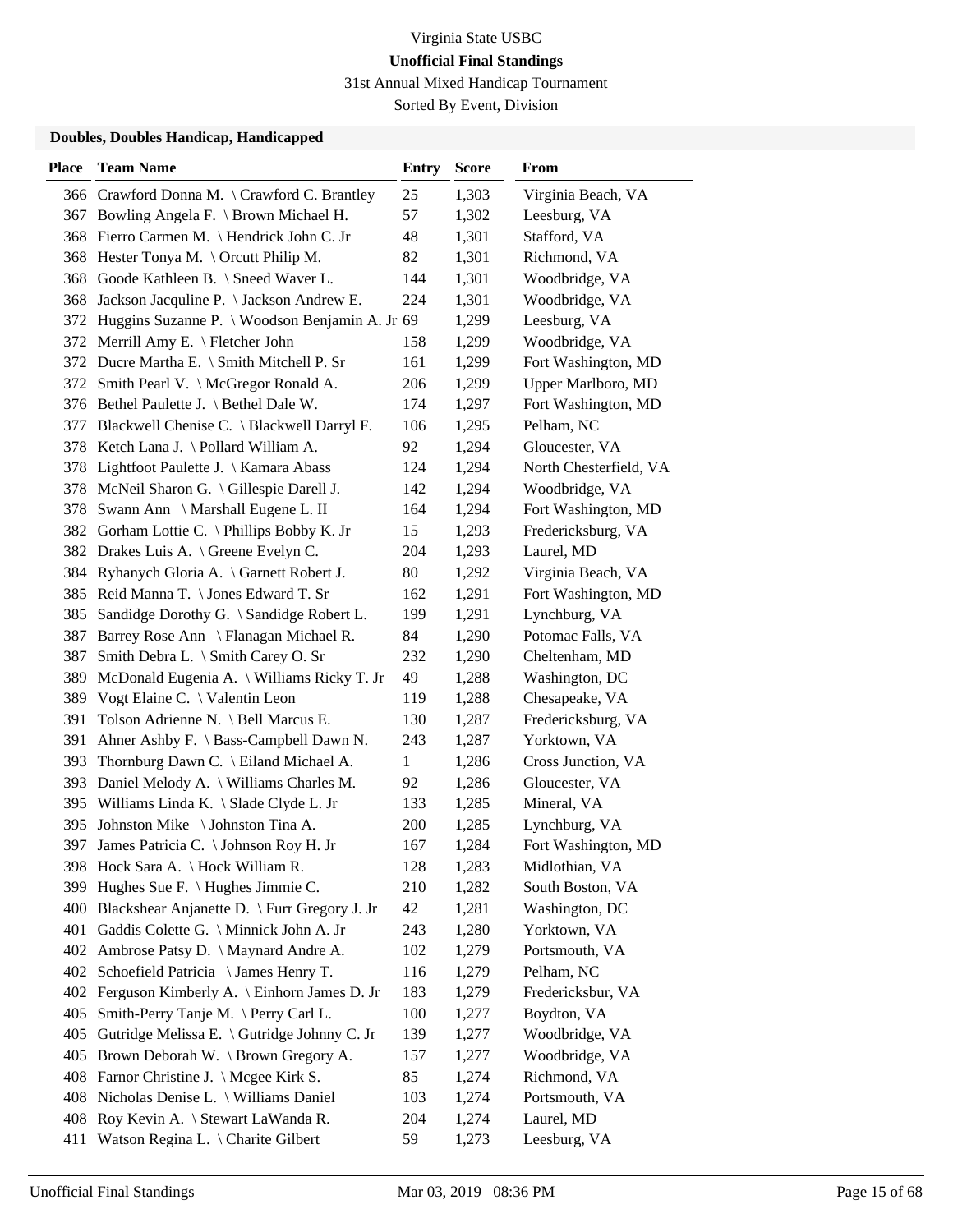31st Annual Mixed Handicap Tournament

Sorted By Event, Division

| 412 Hester Paris M. \Holland Bill W.<br>81<br>1,272<br>Richmond, VA<br>233<br>1,272<br>412 Bayes Vanessa A. \ Craig Robbie M.<br>Monroe, VA<br>1,271<br>Barboursville, VA<br>414 Davis-Durrer Miranda A. \ Durrer Richard W.<br>198<br>Bell Trina-Renee M. \Robinson Kiven J. Sr<br>229<br>1,269<br>Cheltenham, MD<br>415<br>Gunn Rosemary R. \ Vaden Michael W.<br>113<br>1,268<br>Pelham, NC<br>416 |  |
|-------------------------------------------------------------------------------------------------------------------------------------------------------------------------------------------------------------------------------------------------------------------------------------------------------------------------------------------------------------------------------------------------------|--|
|                                                                                                                                                                                                                                                                                                                                                                                                       |  |
|                                                                                                                                                                                                                                                                                                                                                                                                       |  |
|                                                                                                                                                                                                                                                                                                                                                                                                       |  |
|                                                                                                                                                                                                                                                                                                                                                                                                       |  |
|                                                                                                                                                                                                                                                                                                                                                                                                       |  |
| 55<br>Wiggins Susan E. \ Martin Harry A.<br>1,267<br>Leesburg, VA<br>417                                                                                                                                                                                                                                                                                                                              |  |
| 418 Ferrer Jessica L. \ Vogt Chuck W. II<br>119<br>1,266<br>Chesapeake, VA                                                                                                                                                                                                                                                                                                                            |  |
| 5<br>Holton Pamela G. \ Holton Rodney<br>1,265<br>Suitland, MD<br>419                                                                                                                                                                                                                                                                                                                                 |  |
| Johnson-Clark Carletha O. \ Clark Artavius C.<br>175<br>1,265<br>Fort Washington, MD<br>419<br>Sr                                                                                                                                                                                                                                                                                                     |  |
| Gray Crystal M. \ Coles Darren A.<br>1,264<br>Leesburg, VA<br>421<br>63                                                                                                                                                                                                                                                                                                                               |  |
| Thomas Doris J. \Thomas Lawrence W.<br>169<br>1,264<br>Fort Washington, MD<br>421                                                                                                                                                                                                                                                                                                                     |  |
| 95<br>Kilmarnock, VA<br>Jackson Cornell M. \ Starzec Robert J.<br>1,263<br>423                                                                                                                                                                                                                                                                                                                        |  |
| Woodbridge, VA<br>424 Jones Marvis L. \ Jones Edward T. Sr<br>222<br>1,262                                                                                                                                                                                                                                                                                                                            |  |
| 425 Flemming Lorna A. \ Ragland Joseph B.<br>139<br>1,260<br>Woodbridge, VA                                                                                                                                                                                                                                                                                                                           |  |
| Gwynn Oak, MD<br>Mc Connell Nichele M. $\setminus$ Cannady Kwame<br>237<br>1,260<br>425                                                                                                                                                                                                                                                                                                               |  |
| Woodbridge, VA<br>427 Williams Paula J. \Reynolds Wesley J. II<br>147<br>1,259                                                                                                                                                                                                                                                                                                                        |  |
| Cedar Bluff, VA<br>Tatum Lee \ Tatum Ken<br>118<br>1,258<br>428                                                                                                                                                                                                                                                                                                                                       |  |
| 121<br>Highland Springs, VA<br>428 Hilliard Brenda G. \ Maclin Larry D.<br>1,258                                                                                                                                                                                                                                                                                                                      |  |
| 156<br>Woodbridge, VA<br>428 Hogue Sylvia A. \ Hogue Cecil C.<br>1,258                                                                                                                                                                                                                                                                                                                                |  |
| 428 Lomax Marie B. \ Freeman Willie F.<br>1,258<br>175<br>Fort Washington, MD                                                                                                                                                                                                                                                                                                                         |  |
| Evington, VA<br>428 Howard Nancy \Nash Mark D.<br>177<br>1,258                                                                                                                                                                                                                                                                                                                                        |  |
| 428 Bellinger Vivian J. \ Bellinger Thomas J.<br>185<br>1,258<br>Stafford, VA                                                                                                                                                                                                                                                                                                                         |  |
| 434 Roark Holly R. \ Roark Dennis R. Jr<br>192<br>1,257<br>Princeton, WV                                                                                                                                                                                                                                                                                                                              |  |
| Garnett Chet A. \ Dugan Willa A.<br>75<br>1,255<br>Virginia Beach, VA<br>435                                                                                                                                                                                                                                                                                                                          |  |
| 1,255<br>Woodbridge, VA<br>Carter Henry P. III \ Wallace Hazel A.<br>159<br>435                                                                                                                                                                                                                                                                                                                       |  |
| Phillips Jerylyne N. \ Bolosan Chris L.<br>Newport News, VA<br>97<br>1,252<br>437                                                                                                                                                                                                                                                                                                                     |  |
| Peterson Essie M. \ Geiger James F.<br>166<br>1,252<br>Fort Washington, MD<br>437                                                                                                                                                                                                                                                                                                                     |  |
| Chesapeake, VA<br>Murphy James C. \ Martin Duchess E.<br>236<br>1,252<br>437                                                                                                                                                                                                                                                                                                                          |  |
| 440<br>Mason Kimberly D. \ Ward Keith L.<br>65<br>1,251<br>Leesburg, VA                                                                                                                                                                                                                                                                                                                               |  |
| 440 Robertson Denise M. \ Smith Frederick D.<br>Woodbridge, VA<br>146<br>1,251                                                                                                                                                                                                                                                                                                                        |  |
| 442 Basnight Harry E. \ McGuire Linda L.<br>Woodbridge, VA<br>153<br>1,250                                                                                                                                                                                                                                                                                                                            |  |
| 443 Turner Doreen D. \Douglas Frederick H. Jr<br>1,248<br>Leesburg, VA<br>67                                                                                                                                                                                                                                                                                                                          |  |
| 443 Peoples Carolyn V. \ Pollock James E.<br>1,248<br>Cheltenham, MD<br>228                                                                                                                                                                                                                                                                                                                           |  |
| Seifert Gina H. \ Hart Jason B.<br>Fredericksburg, VA<br>76<br>1,246<br>445                                                                                                                                                                                                                                                                                                                           |  |
| 446 Dixon Sonya D. \ Vaughn Harry L.<br>Woodbridge, VA<br>141<br>1,245                                                                                                                                                                                                                                                                                                                                |  |
| 447 Poore Angelique P. \ Poore Carl E. III<br>Leesburg, VA<br>53<br>1,243                                                                                                                                                                                                                                                                                                                             |  |
| Virginia Beach, VA<br>Cline Elisa P. $\setminus$ Rogers James Jr<br>1,241<br>448<br>75                                                                                                                                                                                                                                                                                                                |  |
| Hensley Kimberly J. \ Moore Mark D.<br>88<br>1,241<br>Barboursville, VA<br>448                                                                                                                                                                                                                                                                                                                        |  |
| Woodbridge, VA<br>Hogue Vanessa M. \Anderson Derek L.<br>154<br>1,240<br>450                                                                                                                                                                                                                                                                                                                          |  |
| Colbert Stephanie D. \ Elliott Christopher J.<br>62<br>Leesburg, VA<br>451<br>1,239                                                                                                                                                                                                                                                                                                                   |  |
| 452 Perry Jolita D. \ Perry Nelson J.<br>Woodbridge, VA<br>153<br>1,236                                                                                                                                                                                                                                                                                                                               |  |
| Stocks Lisa \ Stocks Michael R.<br>58<br>Leesburg, VA<br>453<br>1,234                                                                                                                                                                                                                                                                                                                                 |  |
| Woodbridge, VA<br>Woolridge Hugh H. Jr \ Woolridge Philomena<br>151<br>1,234<br>453                                                                                                                                                                                                                                                                                                                   |  |
| Johnson Vava D. \ Jones Brian M.<br>155<br>Woodbridge, VA<br>1,232<br>455                                                                                                                                                                                                                                                                                                                             |  |
| 456 Danley Nikki \ Kilpatrick Douglas A.<br>Washington, DC<br>41<br>1,231                                                                                                                                                                                                                                                                                                                             |  |
| 457 Pritchard Jason K. \ Pritchard Carrie A.<br>Spotsylvania, VA<br>195<br>1,229                                                                                                                                                                                                                                                                                                                      |  |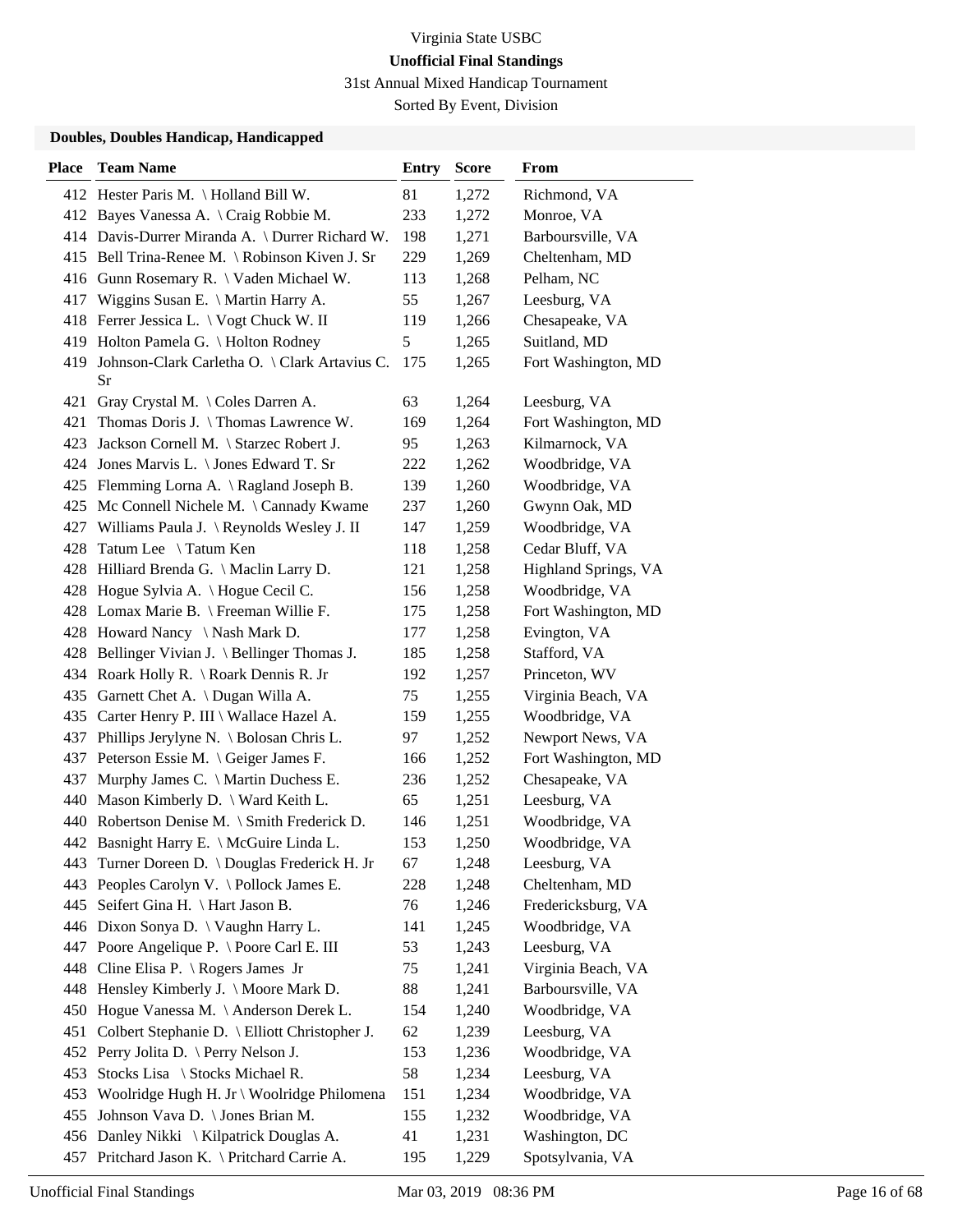31st Annual Mixed Handicap Tournament

Sorted By Event, Division

### **Doubles, Doubles Handicap, Handicapped**

| <b>Place</b> | <b>Team Name</b>                               | Entry | <b>Score</b> | <b>From</b>         |
|--------------|------------------------------------------------|-------|--------------|---------------------|
|              | 458 Walker Tanya B. \Coley Edward L.           | 29    | 1,224        | Mechanicsville, VA  |
| 459          | Yourse Casandra \ Yourse Corey L.              | 108   | 1,216        | Pelham, NC          |
| 460          | Moore Dora L. \ Thomas Willie                  | 140   | 1,215        | Woodbridge, VA      |
| 461          | Hairston Ramona G. \ Carter Hermon             | 136   | 1,212        | Woodbridge, VA      |
| 461          | Rinker Rose P. $\{ Rinter Lerov R. \}$         | 197   | 1,212        | Fredericksburg, VA  |
| 461          | Canada Loretta B. \ McAdams Bobby J.           | 176   | 1,212        | Fort Washington, MD |
|              | 464 Dean Brittany M. \ Matthews Larryl A.      | 44    | 1,211        | Washington, DC      |
|              | 465 Discioscia Sara R. \Tate Ira T. Jr         | 238   | 1,209        | Yorktown, VA        |
| 466          | Banicky Melany A. \ Banicky John D.            | 134   | 1,207        | Aulander, NC        |
|              | 467 Granderson Samantha D. \ Matthews Lowell   | 43    | 1,204        | Washington, DC      |
|              | A.                                             |       |              |                     |
| 468          | Hickok Nicole I. \ Snoddy Mark E.              | 140   | 1,203        | Woodbridge, VA      |
| 469          | Jones Jillian M. $\setminus$ Myers James H.    | 108   | 1,197        | Pelham, NC          |
| 470          | Whitehead Karen J. \ Marshall Keith L.         | 43    | 1,184        | Washington, DC      |
| 471          | Clingman Corina J. \ Clingman Frederick I.     | 229   | 1,179        | Cheltenham, MD      |
| 472          | Strowbridge April E. \ Walter Brian K.         | 179   | 1,166        | Winchester, VA      |
| 473          | Culbreth-Franklin Candi P. \ Franklin Brian P. | 238   | 1,164        | Yorktown, VA        |
| 474          | White Teresa L. $\setminus$ Cash Benjamin L.   | 93    | 1,159        | Gloucester, VA      |
| 475          | Clay Kristan S. \ Britton Mark D.              | 14    | 1,144        | Stafford, VA        |
| 475          | Harkless Dorcia N. \ Harkless C Bruce          | 171   | 1,144        | Fort Washington, MD |
| 477          | Burress Jackie L. \ Burress Plaxico W.         | 222   | 1,130        | Woodbridge, VA      |
| 478          | Rengers Vickie B. \ Woodruff Paul T.           | 218   | 1,128        | Sandston, VA        |
| 479          | Cash Grace D. \ Cash Brandon S.                | 94    | 1,125        | Gloucester, VA      |
| 480          | Walden Tammy A. \ Walden Richard D. II         | 232   | 1,097        | Cheltenham, MD      |
|              |                                                |       |              |                     |

The lowest score to cash is 1449.

#### **Doubles, Doubles Scratch, Scratch**

| Place        | <b>Team Name</b>                                  | Entry | <b>Score</b> | <b>From</b>        |
|--------------|---------------------------------------------------|-------|--------------|--------------------|
| $\mathbf{1}$ | Shaw-Wesby Crystal J. \ Marshall Howard H.        | 237   | 1,357        | Gwynn Oak, MD      |
| 2            | Glenn Latoya C. $\setminus$ Glenn Richard R.      | 145   | 1,350        | Woodbridge, VA     |
| 3            | Reynolds Chelsea L. \ Harlow Michael "Alan"       | 47    | 1,344        | Palmyra, VA        |
| 4            | Huff Mikki D. \ Grove Kevin L.                    | 79    | 1,336        | Christiansburg, VA |
| 5            | Bell Tiffany A. \ Bright Daniel E.                | 130   | 1,314        | Fredericksburg, VA |
| 6            | Blanton Jon D. \ Sharp Andrea                     | 135   | 1,313        | Stafford, VA       |
| 7            | Glazier Rebecca L. \ Anderson Russell A.          | 94    | 1,307        | Gloucester, VA     |
| 8            | Spivey Tammy L. $\Lambda$ hlgrim Keith A.         | 217   | 1,292        | Midlothian, VA     |
| 9            | Edwards Denise Y. $\mathcal{F}$ Emerson Robert W. | 44    | 1,291        | Washington, DC     |
| 10           | Baptiste Alfred W. $\setminus$ Baptiste Tracy C.  | 152   | 1,288        | Woodbridge, VA     |
| 11           | Adams Jacqueline D. \ Dalton Jamie D.             | 219   | 1,285        | SPOTSYLVANIA, VA   |
| 12           | Richardson Anna-Lisa \ Baker Darren C.            | 135   | 1,284        | Stafford, VA       |
| 13           | Randolph Denise L. \ Holmes Lee A. Jr             | 178   | 1,276        | Alexandria, VA     |
| 14           | Bonta Ruth M. \ Mosser Robert L.                  | 148   | 1,275        | Woodbridge, VA     |
| 15           | Parsolano Stephanie M. \ Martin Warren A.         | 236   | 1,271        | Chesapeake, VA     |
| 16           | McLane Laurie M. \ McLane Thomas A.               | 74    | 1,261        | Lusby, MD          |
| 17           | Bridgett Tim M. \ Hatfield Tammy L.               | 219   | 1,256        | SPOTSYLVANIA, VA   |
| 18           | Wolfe James M. $\Lambda$ Sullivan Lydia K.        | 183   | 1,255        | Fredericksbur, VA  |
|              |                                                   |       |              |                    |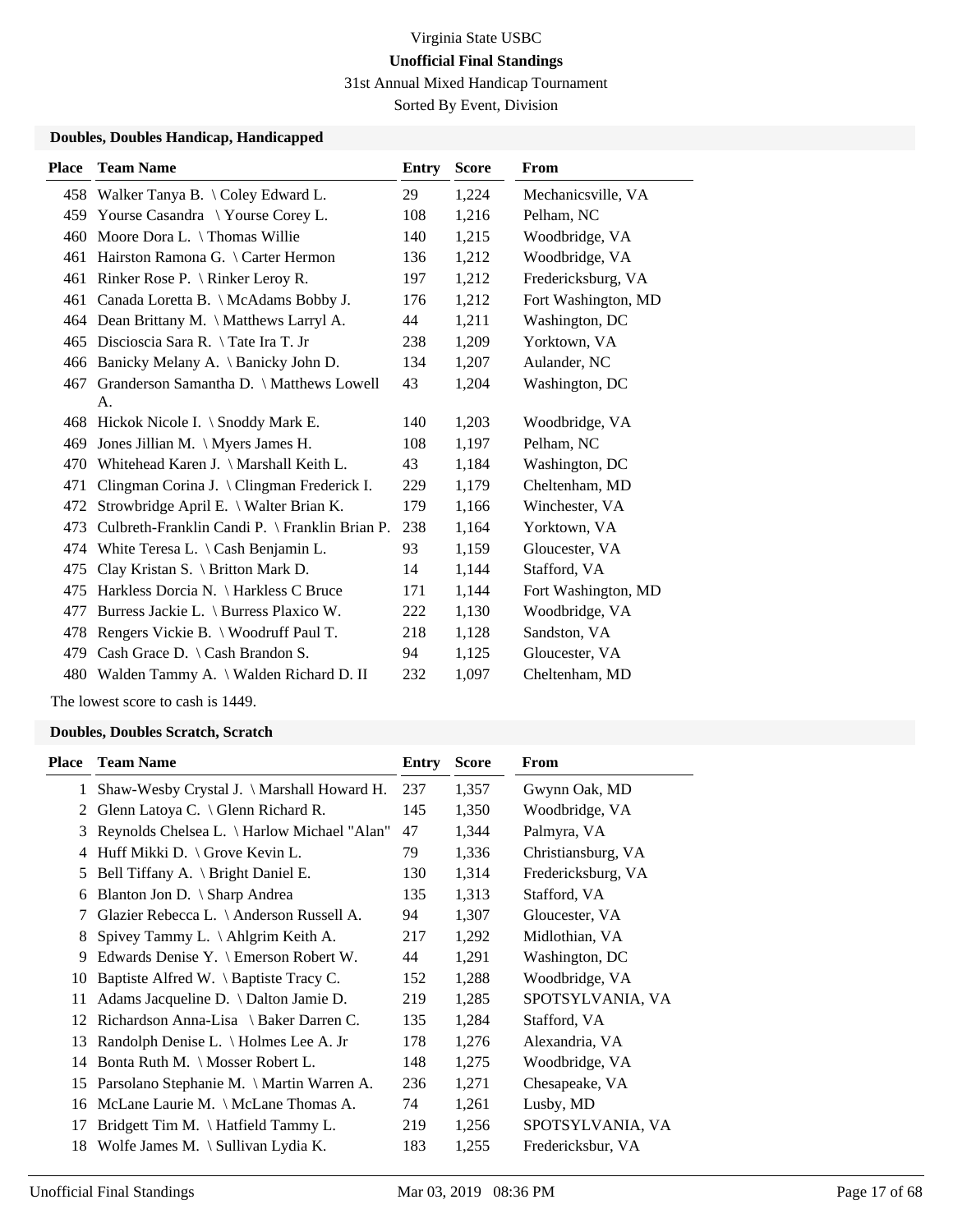31st Annual Mixed Handicap Tournament

Sorted By Event, Division

### **Doubles, Doubles Scratch, Scratch**

| <b>Place</b> | <b>Team Name</b>                                            | <b>Entry</b> | <b>Score</b> | From               |
|--------------|-------------------------------------------------------------|--------------|--------------|--------------------|
|              | 19 Chichester-Lanier Adrienne \ Lanier Jeffery              | 45           | 1,253        | Washington, DC     |
|              | А.                                                          |              |              |                    |
|              | 20 Poindexter-Greene Daneyta L. \ Marcus Skyler 226<br>M. S |              | 1,247        | Richmond, VA       |
|              | 21 Zirkle Marvin R. \ Zirkle Laurie T.                      | 190          | 1,243        | Roanoke, VA        |
|              | 22 Key Lutricia B. \ Sweet Marlon                           | 4            | 1,242        | Suitland, MD       |
| 23           | Baez Rebecca L. \ Johnson Grover L. III                     | 103          | 1,229        | Portsmouth, VA     |
| 24           | Murphy James C. \ Parsolano Stephanie M.                    | 235          | 1,226        | Chesapeake, VA     |
| 25           | Houchens Ginger L. $\Gamma$ Franks Jim M.                   | 47           | 1,216        | Palmyra, VA        |
|              | 26 Franklin Terri A. \ Franklin Thomas A.                   | 178          | 1,215        | Alexandria, VA     |
| 27           | Paxton Victoria L. \ Paxton Matthew R.                      | 212          | 1,204        | Covington, VA      |
| 28           | Tolson Adrienne N. \ Bell Marcus E.                         | 130          | 1,203        | Fredericksburg, VA |
| 29           | Ellis Michelle L. \ Calderon Jose' Jr                       | 149          | 1,200        | Woodbridge, VA     |
| 30           | Boyters A. Nikki \ Boyters Ricky L.                         | 97           | 1,198        | Newport News, VA   |
|              | 31 Pritchard Jason K. \ Pritchard Carrie A.                 | 195          | 1,193        | Spotsylvania, VA   |
| 31           | Stevens Collet G. \ Stevens Everton(Fab) E.                 | 224          | 1,193        | Woodbridge, VA     |
| 33           | Morse-Slaughter Keah R. \ Wilkerson Michael<br>A. Jr        | 226          | 1,191        | Richmond, VA       |
|              | 34 Tabor Lora E. \Tabor Michael D.                          | 134          | 1,189        | Aulander, NC       |
| 35           | Goode Kathleen B. \ Sneed Waver L.                          | 144          | 1,184        | Woodbridge, VA     |
| 36           | Ferguson Kimberly A. \ Einhorn James D. Jr                  | 183          | 1,183        | Fredericksbur, VA  |
| 37           | Rast Teresa A. \ Lee James D. Jr                            | 217          | 1,175        | Midlothian, VA     |
| 38           | Beck Margo L. \ Dalton Steven W.                            | 218          | 1,160        | Sandston, VA       |
| 39           | Glass Arlea K. $\setminus$ Glass Bernard R.                 | 64           | 1,155        | Leesburg, VA       |
|              | 40 Culbreth-Franklin Candi P. \ Franklin Brian P.           | 238          | 1,152        | Yorktown, VA       |
| 41           | Martin Duchess E. \ Martin Warren A.                        | 235          | 1,151        | Chesapeake, VA     |
| 42           | Clark Angel S. \ Barnette Jerry K.                          | 41           | 1,149        | Washington, DC     |
| 42           | Mc Connell Nichele M. \ Cannady Kwame                       | 237          | 1,149        | Gwynn Oak, MD      |
|              | 44 Corum Chunsim (Tina) C. \ Corum Douglas E.               | 86           | 1,148        | Stafford, VA       |
| 45           | Russell Shellene D. \ Russell Jeffrey M.                    | 45           | 1,140        | Washington, DC     |
|              | 46 Discioscia Sara R. \Tate Ira T. Jr                       | 238          | 1,131        | Yorktown, VA       |
|              | 47 Phillips Jerylyne N. \ Bolosan Chris L.                  | 97           | 1,123        | Newport News, VA   |
|              | 48 Banicky Melany A. \ Banicky John D.                      | 134          | 1,114        | Aulander, NC       |
| 49           | Kerzic Lorna E. \ Kerzic Joseph M.                          | 74           | 1,113        | Lusby, MD          |
| 50           | Jackson Jacquline P. \ Jackson Andrew E.                    | 224          | 1,112        | Woodbridge, VA     |
| 51           | Callen Angela T. \ Durant Samuel L. Jr                      | 42           | 1,105        | Washington, DC     |
| 51           | Stocks Lisa \ Stocks Michael R.                             | 58           | 1,105        | Leesburg, VA       |
| 53           | Dean Brittany M. \ Matthews Larryl A.                       | 44           | 1,091        | Washington, DC     |
|              | 54 Coleman Makeba A. \ Smith Alex C.                        | 49           | 1,086        | Washington, DC     |
| 55           | Blackshear Anjanette D. \ Furr Gregory J. Jr                | 42           | 1,083        | Washington, DC     |
| 55           | Jones Veronica M. \Noel James T.                            | 145          | 1,083        | Woodbridge, VA     |
| 57           | Dailey Sarah H. \Turner George M.                           | 198          | 1,073        | Barboursville, VA  |
| 57           | Davis-Durrer Miranda A. \ Durrer Richard W.                 | 198          | 1,073        | Barboursville, VA  |
| 59           | Rengers Vickie B. \ Woodruff Paul T.                        | 218          | 1,071        | Sandston, VA       |
| 60           | Douglas Juliet H. \ Douglas Walt A.                         | 9            | 1,053        | Suitland, MD       |
| 61           | Brown Lori A. \ Strowbridge Nathan H.                       | 179          | 1,052        | Winchester, VA     |
| 62           | McDonald Eugenia A. \ Williams Ricky T. Jr                  | 49           | 1,051        | Washington, DC     |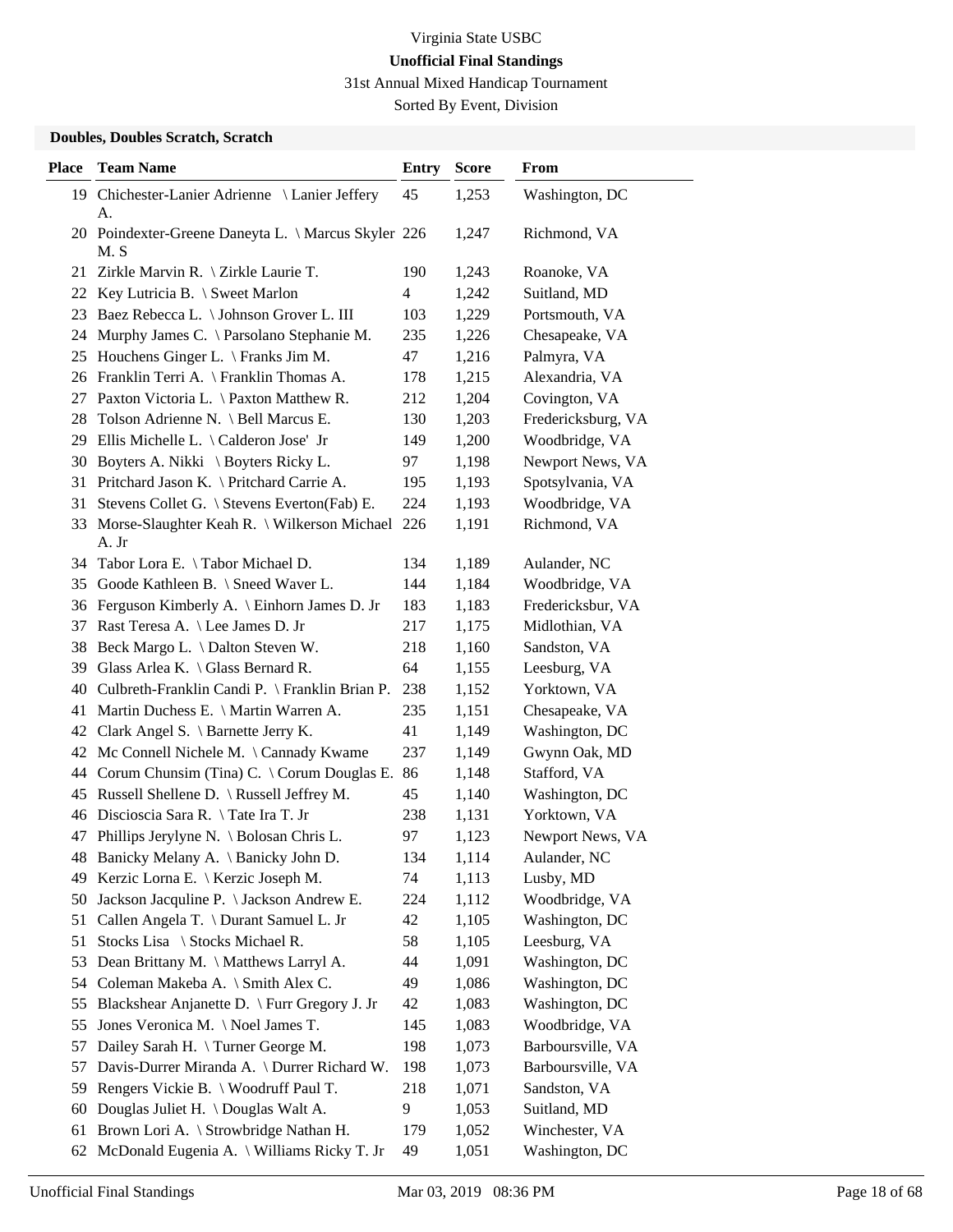31st Annual Mixed Handicap Tournament

Sorted By Event, Division

### **Doubles, Doubles Scratch, Scratch**

| <b>Place</b> | <b>Team Name</b>                               | Entry | <b>Score</b> | From           |
|--------------|------------------------------------------------|-------|--------------|----------------|
|              | 63 Battle Captoria \ Walker Shawn M.           | 8     | 1,042        | Suitland, MD   |
| 64           | Whitehead Karen J. \ Marshall Keith L.         | 43    | 1,040        | Washington, DC |
| 65           | Strowbridge April E. \ Walter Brian K.         | 179   | 1,037        | Winchester, VA |
| 66           | Granderson Samantha D. \ Matthews Lowell<br>A. | 43    | 1,036        | Washington, DC |
| 67           | Cash Grace D. $\setminus$ Cash Brandon S.      | 94    | 1,020        | Gloucester, VA |
| 67           | Hickok Nicole I. $\setminus$ Snoddy Mark E.    | 140   | 1,020        | Woodbridge, VA |
| 69           | Johnson Corlitta R. \ Johnson Robert T.        | 8     | 1,014        | Suitland, MD   |
|              | 70 Prince Sherry J. \ McLean Johnie L. Sr      | 156   | 1,003        | Woodbridge, VA |
| 71           | Perry Jolita D. \ Perry Nelson J.              | 153   | 999          | Woodbridge, VA |
|              | 72 Dodson Toeke'Shea A. \ Sherman Charles E.   | 9     | 997          | Suitland, MD   |
| 73           | Smith-Perry Tanje M. $\Pery$ Carl L.           | 100   | 989          | Boydton, VA    |
|              | 74 Sackey-Rush William \ Rush Jacklyn P.       | 152   | 987          | Woodbridge, VA |
| 75           | Basnight Harry E. \ McGuire Linda L.           | 153   | 983          | Woodbridge, VA |
| 76           | Murphy James C. $\setminus$ Martin Duchess E.  | 236   | 982          | Chesapeake, VA |
| 77           | Holton Pamela G. \ Holton Rodney               | 5     | 965          | Suitland, MD   |
| 78           | Danley Nikki $\setminus$ Kilpatrick Douglas A. | 41    | 922          | Washington, DC |

The lowest score to cash is 1292.

| <b>Place</b> | <b>Team Name</b>      | Entry | <b>Score</b> | From               |
|--------------|-----------------------|-------|--------------|--------------------|
|              | 1 Boyd Eric M.        | 209   | 938          | Abingdon, VA       |
| $2^{\circ}$  | Holland O. Thomas     | 35    | 891          | Stafford, VA       |
| 3            | Lightfoot Jaimie S.   | 125   | 889          | Mechanicsville, VA |
| 4            | Wilson Donald W.      | 34    | 857          | Mechanicsville, VA |
| 5            | Lee James D. Jr       | 217   | 842          | Midlothian, VA     |
| 6            | Lawrence Brandon J.   | 138   | 841          | Woodbridge, VA     |
| 7            | Turner George M.      | 198   | 818          | Barboursville, VA  |
| 8            | Hale Gary "Tyke"      | 87    | 814          | Forest, VA         |
| 9            | Pitt Milton R.        | 10    | 813          | Suitland, MD       |
| 10           | <b>Belew Jayson</b>   | 207   | 809          | Newport News, VA   |
| 11           | Strowbridge Nathan H. | 179   | 801          | Winchester, VA     |
| 12           | Dempster Michael A.   | 127   | 796          | Midlothian, VA     |
| 13           | Garnett John F. Sr    | 89    | 795          | Ruther Glen, VA    |
| 14           | Murphy Richard W.     | 216   | 789          | Stafford, VA       |
| 15           | Guy Jonathan R.       | 96    | 787          | Gloucester, VA     |
| 16           | Dye Cleve III         | 207   | 785          | Newport News, VA   |
| 17           | Thomas Chris A.       | 116   | 778          | Pelham, NC         |
| 17           | Cannady Kwame         | 237   | 778          | Gwynn Oak, MD      |
| 19           | Lee John B. Jr        | 85    | 776          | Richmond, VA       |
| 20           | Bolden Karl T.        | 36    | 775          | Palmyra, VA        |
| 21           | Dye Brian H.          | 215   | 774          | Fredericksburg, VA |
| 22           | Magill Joe R.         | 16    | 773          | Rocky Mount, VA    |
| 22           | Pritchard Jason K.    | 195   | 773          | Spotsylvania, VA   |
| 22           | Atkinson James A. Jr  | 241   | 773          | Yorktown, VA       |
| 25           | Bright Daniel E.      | 130   | 772          | Fredericksburg, VA |
|              |                       |       |              |                    |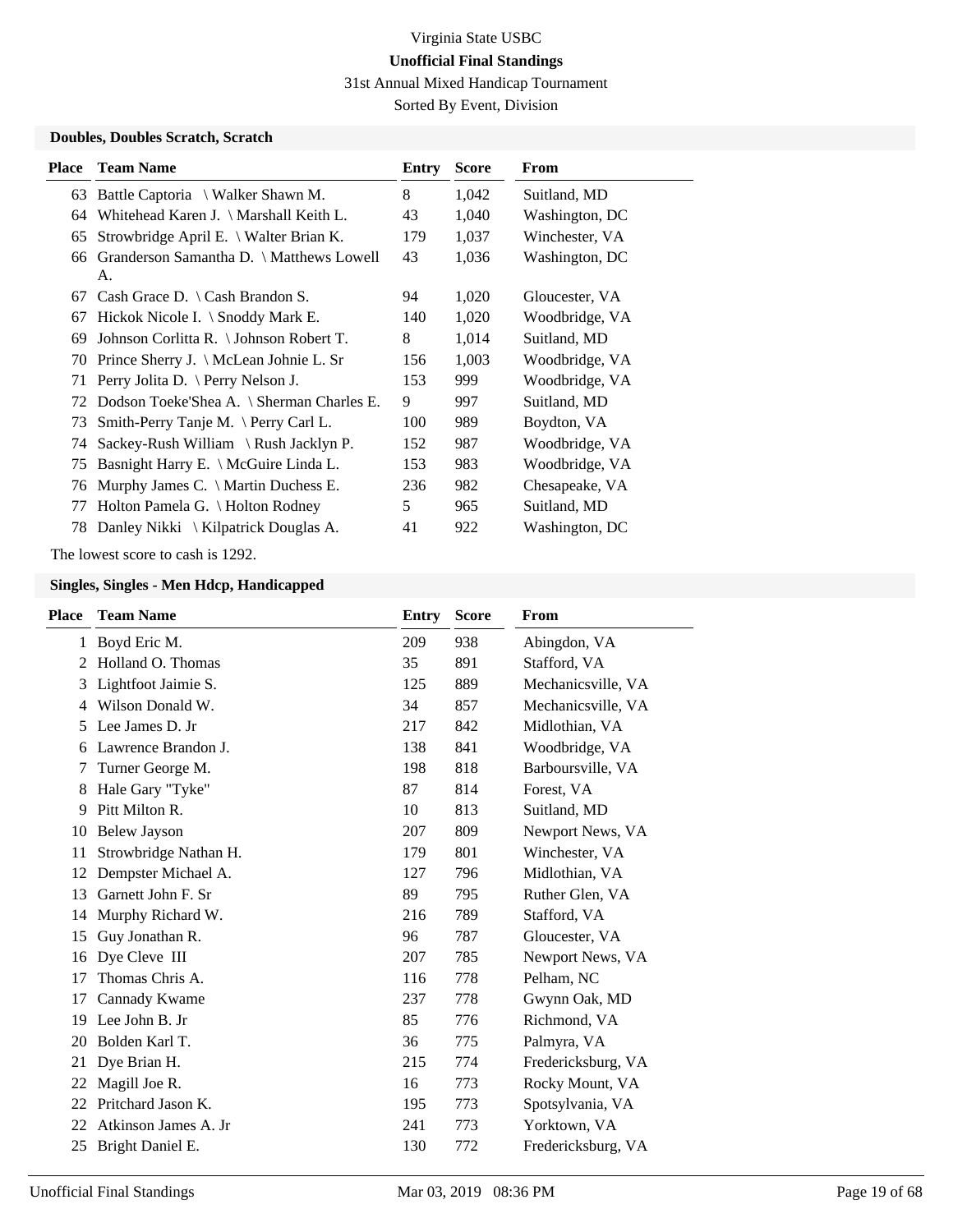31st Annual Mixed Handicap Tournament

Sorted By Event, Division

| <b>Place</b> | <b>Team Name</b>           | <b>Entry</b> | <b>Score</b> | From                 |
|--------------|----------------------------|--------------|--------------|----------------------|
|              | 26 Marshall Howard H.      | 237          | 769          | Gwynn Oak, MD        |
| 27           | Weaver Robert D.           | 19           | 766          | Rocky Mount, VA      |
| 27           | Whitted Michael C.         | 206          | 766          | Upper Marlboro, MD   |
| 29           | Silver Bernard Sr          | 31           | 765          | Mechanicsville, VA   |
| 30           | McGregor Ronald A.         | 206          | 764          | Upper Marlboro, MD   |
| 31           | Marshall Keith L.          | 43           | 763          | Washington, DC       |
|              | 32 Foster Ronald           | 182          | 762          | Stafford, VA         |
| 33           | Street Ronald D.           | 39           | 761          | Chesterfield, VA     |
| 33           | Veney Andre                | 61           | 761          | Leesburg, VA         |
| 33           | Sharp Robert T.            | 227          | 761          | Cheltenham, MD       |
| 36           | Blankenship Brian E.       | 18           | 760          | Rocky Mount, VA      |
| 36           | Vogt Chuck W. II           | 119          | 760          | Chesapeake, VA       |
| 36           | Garrison Wade E.           | 201          | 760          | Spotsylvania, VA     |
| 39           | Sirbaugh Saunie D.         | 1            | 757          | Cross Junction, VA   |
| 39           | Britton Mark D.            | 14           | 757          | Stafford, VA         |
| 39           | Phillips Bobby K. Jr       | 15           | 757          | Fredericksburg, VA   |
| 39           | Trice Carlton L.           | 122          | 757          | Petersburg, VA       |
| 39           | Washington Wesley L.       | 184          | 757          | Fredericksburg, VA   |
| 39           | Tate Ira T. Jr             | 238          | 757          | Yorktown, VA         |
| 45           | Malbrough Ignatius         | 26           | 756          | Norfolk, VA          |
| 45           | Brede Thomas R.            | 51           | 756          | Richmond, VA         |
| 45           | Grove Kevin L.             | 79           | 756          | Christiansburg, VA   |
| 45           | Wolfe David E. Jr          | 158          | 756          | Woodbridge, VA       |
| 49           | Turner Kervin B.           | 39           | 755          | Chesterfield, VA     |
| 50           | Dodd Robert M. Jr          | 111          | 754          | Pelham, NC           |
| 51           | Holmes Lee A. Jr           | 178          | 753          | Alexandria, VA       |
| 51           | Patterson Erick R.         | 230          | 753          | Cheltenham, MD       |
| 53           | Kelly Joseph G.            | 46           | 752          | Fredericksburg, VA   |
| 53           | White Timothy L.           | 93           | 752          | Gloucester, VA       |
| 53           | Wilkerson Antwan L.        | 122          | 752          | Petersburg, VA       |
| 56           | Estep Roger L.             | 72           | 751          | Woodstock, VA        |
|              | 56 Preston Joe L.          | 191          | 751          | Roanoke, VA          |
|              | 58 Roark Dennis R. Jr      | 192          | 750          | Princeton, WV        |
| 59           | Bell Marcus E.             | 130          | 748          | Fredericksburg, VA   |
|              | 59 Grimes Chris R.         | 149          | 748          | Woodbridge, VA       |
| 61           | Hogue Rikky S.             | 18           | 746          | Rocky Mount, VA      |
| 62           | Austin Ralph O.            | 46           | 744          | Fredericksburg, VA   |
| 62           | Manuel Troy F.             | 77           | 744          | Rustburg, VA         |
| 62           | Daniels Ronald A.          | 120          | 744          | Mineral, VA          |
| 65           | Stewart Deloid M.          | 163          | 741          | Fort Washington, MD  |
| 66           | Watson Edgar L. Jr         | 15           | 740          | Fredericksburg, VA   |
| 67           | Bayes Vincent L.           | 233          | 739          | Monroe, VA           |
| 68           | Burns Lawrence R.          | 106          | 737          | Pelham, NC           |
| 69           | Hall Sterling W. Jr        | 170          | 736          | Fort Washington, MD  |
| 70           | <b>Blankenship Hershel</b> | 193          | 735          | N. Prince George, VA |
| 71           | Knox David M.              | 54           | 734          | Leesburg, VA         |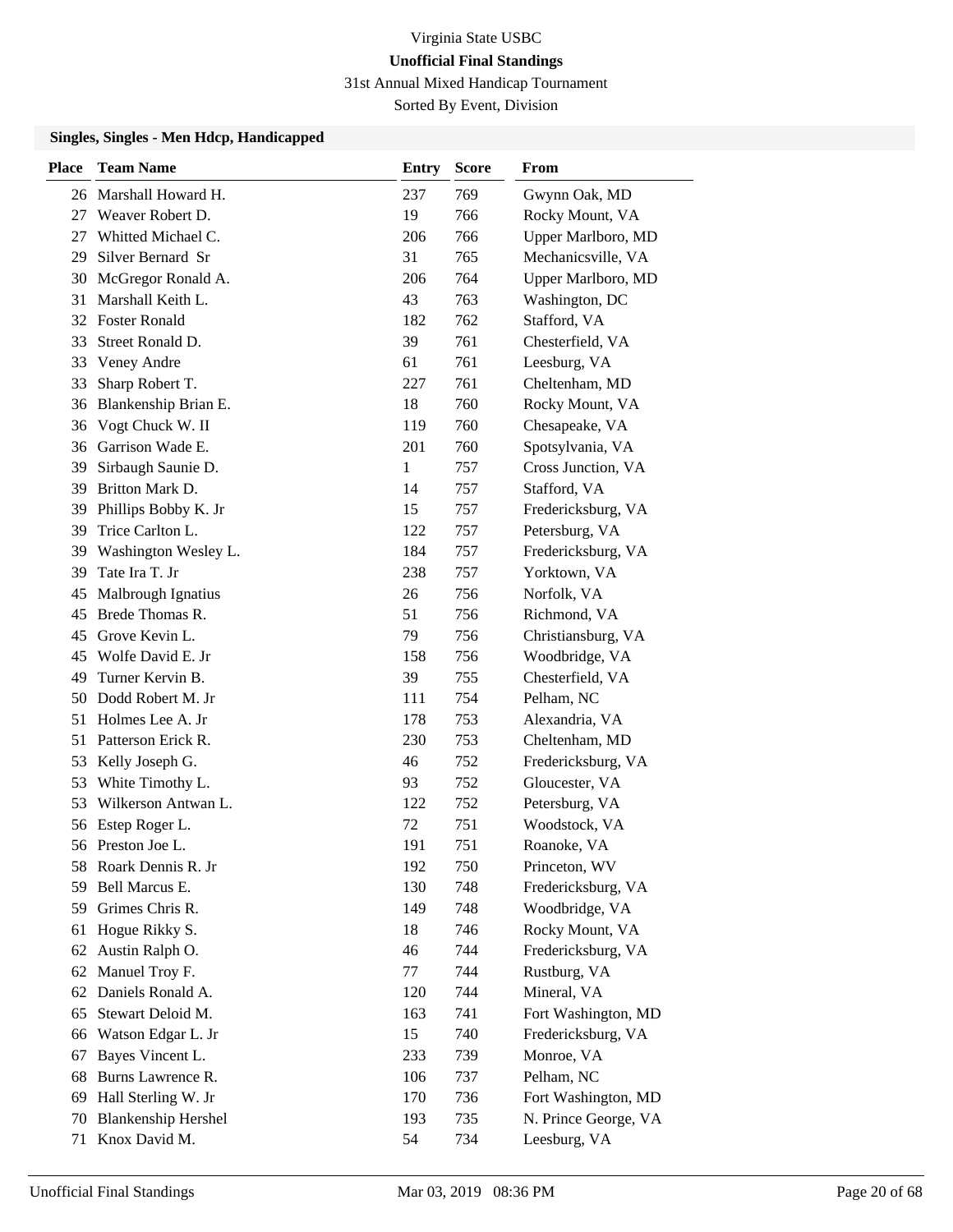31st Annual Mixed Handicap Tournament

Sorted By Event, Division

| <b>Place</b> | <b>Team Name</b>         | Entry          | <b>Score</b> | From                  |
|--------------|--------------------------|----------------|--------------|-----------------------|
| 71           | Hawkins John C.          | 205            | 734          | Brandywine, MD        |
| 73           | Smith Glenton S.         | 60             | 733          | Leesburg, VA          |
| 73           | Marshall Eugene L. II    | 164            | 733          | Fort Washington, MD   |
| 75           | Staton Lee A.            | 180            | 732          | Barboursville, VA     |
| 76           | Talley Milton R.         | 160            | 731          | Fort Washington, MD   |
| 77           | <b>Sweet Marlon</b>      | $\overline{4}$ | 730          | Suitland, MD          |
| 78           | Whitley Kenneth W.       | 13             | 727          | Stafford, VA          |
| 79           | Wynn David L.            | 29             | 726          | Mechanicsville, VA    |
| 79           | Bennett James E.         | 99             | 726          | Boydton, VA           |
| 79           | Hawkins Carlos M.        | 205            | 726          | Brandywine, MD        |
| 82           | Gillespie Darell J.      | 142            | 725          | Woodbridge, VA        |
| 83           | Eustace Robert C.        | 196            | 724          | Reva, VA              |
| 83           | Debus Howard J.          | 216            | 724          | Stafford, VA          |
| 85           | Rogers James Jr          | 75             | 723          | Virginia Beach, VA    |
| 86           | Cox Douglas R.           | 35             | 722          | Stafford, VA          |
|              | 86 Allen Anthony B.      | 57             | 722          | Leesburg, VA          |
| 86           | Stocks Michael R.        | 58             | 722          | Leesburg, VA          |
|              | 86 Waldeck John E.       | 91             | 722          | Mechanicsville, VA    |
| 86           | Pilgram Harold           | 199            | 722          | Lynchburg, VA         |
|              | 86 Massie Brian D.       | 213            | 722          | Fairmount Heights, MD |
|              | 92 Kulp Ricky L.         | 208            | 721          | Locust Grove, VA      |
| 93           | Jones Jason A.           | 23             | 720          | Stafford, VA          |
| 93.          | Rizzo Michael A.         | 98             | 720          | Stafford, VA          |
|              | 93 Graves Willie H. Jr   | 203            | 720          | Mitchellville, MD     |
| 93           | Meyers Justin C.         | 242            | 720          | Yorktown, VA          |
| 97           | Bryant Jeremiah R.       | 37             | 719          | Stanleytown, VA       |
| 98           | Gould King J.            | 16             | 718          | Rocky Mount, VA       |
| 98           | Swayze Richard B.        | 102            | 718          | Portsmouth, VA        |
| 98           | Cole Brian A. Sr         | 142            | 718          | Woodbridge, VA        |
| 98           | Head Alan T.             | 227            | 718          | Cheltenham, MD        |
| 102          | Campbell Bryan K.        | 78             | 717          | Rustburg, VA          |
|              | 102 Stephens Russell     | 112            | 717          | Pelham, NC            |
|              | 102 Marcus Skyler M. Sr  | 226            | 717          | Richmond, VA          |
| 105          | Stone Michael            | 6              | 716          | Suitland, MD          |
|              | 105 Keys Kevin J.        | 10             | 716          | Suitland, MD          |
|              | 105 Fox Curt D.          | 129            | 716          | Seaford, VA           |
|              | 108 Blanton Jon D.       | 135            | 715          | Stafford, VA          |
|              | 109 Hollins James A.     | $\tau$         | 714          | Suitland, MD          |
|              | 109 Pezzella Tony J.     | 25             | 714          | Virginia Beach, VA    |
|              | 109 Hock William R.      | 128            | 714          | Midlothian, VA        |
|              | 112 Clark Artavius C. Sr | 175            | 713          | Fort Washington, MD   |
|              | 112 Hall Will J. Sr      | 231            | 713          | Cheltenham, MD        |
|              | 114 Melvin Floyd J. Jr   | 90             | 712          | Chester, VA           |
|              | 114 Howerton Trevor D.   | 121            | 712          | Highland Springs, VA  |
|              | 114 Walker Arthur W.     | 223            | 712          | Woodbridge, VA        |
|              | 117 Charite Gilbert      | 59             | 710          | Leesburg, VA          |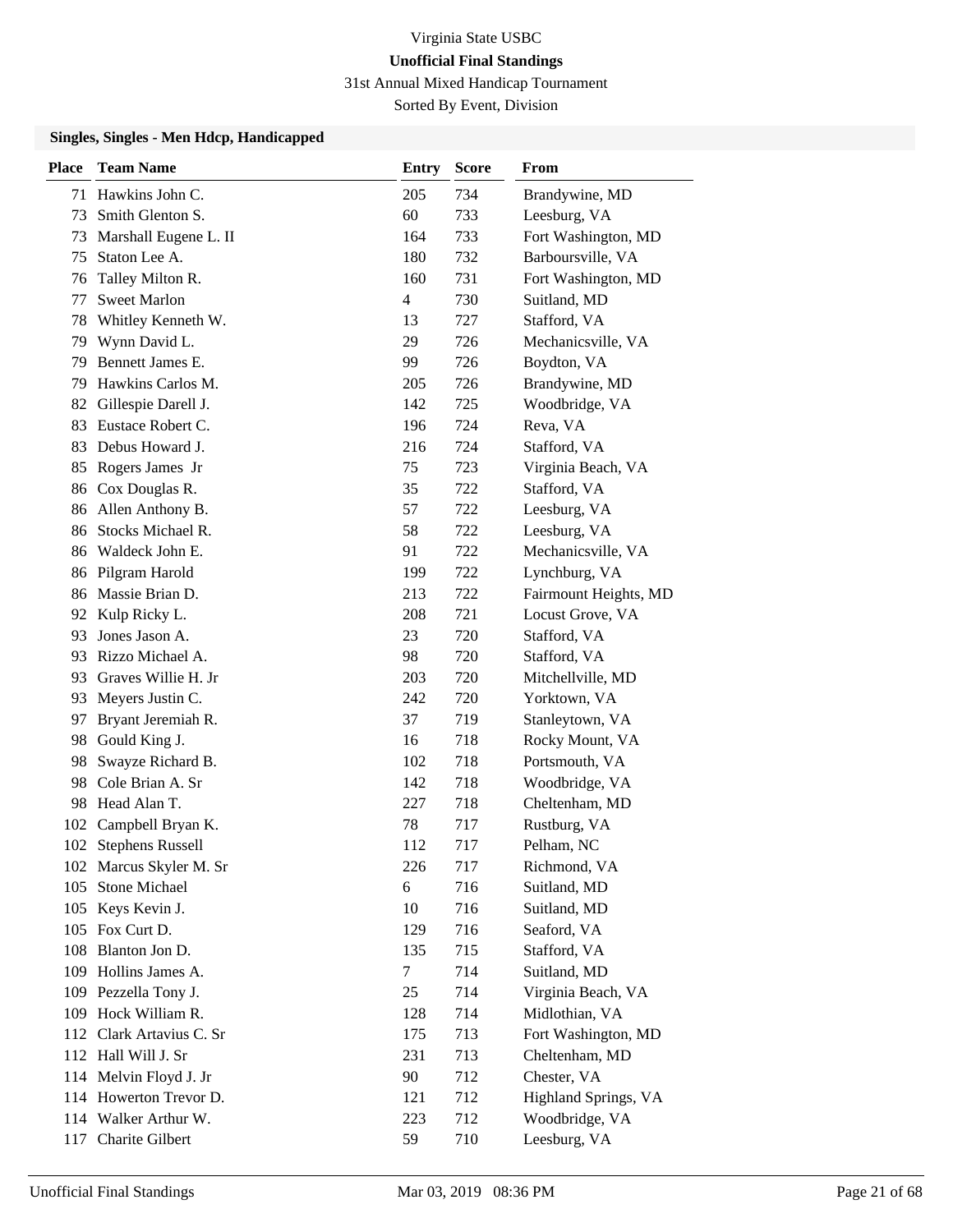31st Annual Mixed Handicap Tournament

Sorted By Event, Division

| <b>Place</b> | <b>Team Name</b>            | <b>Entry</b>   | <b>Score</b> | From                |
|--------------|-----------------------------|----------------|--------------|---------------------|
|              | 117 Carter Ivey L.          | 110            | 710          | Pelham, NC          |
|              | 117 Rivers Andris           | 125            | 710          | Mechanicsville, VA  |
|              | 120 Davis Warren L. Jr      | 12             | 709          | Suitland, MD        |
|              | 120 Wingfield L Wayne       | 21             | 709          | Rocky Mount, VA     |
| 120          | Smith Linwood F.            | 70             | 709          | Fredericksburg, VA  |
|              | 120 Wolfe James M.          | 183            | 709          | Fredericksbur, VA   |
|              | 124 Landrum Ray R. Jr       | 186            | 707          | Fredericksburg, VA  |
|              | 124 Carrington William C.   | 194            | 707          | Fredericksburg, VA  |
|              | 126 Patterson Nathaniel     | 221            | 706          | Woodbridge, VA      |
|              | 127 Adams Harry W. Jr       | 115            | 705          | Pelham, NC          |
| 127          | Slade Clyde L. Jr           | 133            | 705          | Mineral, VA         |
|              | 127 Franklin Thomas A.      | 178            | 705          | Alexandria, VA      |
|              | 130 Kerzic Joseph M.        | 74             | 704          | Lusby, MD           |
|              | 130 Reynolds Wesley J. II   | 147            | 704          | Woodbridge, VA      |
|              | 130 Wilkerson Michael A. Jr | 226            | 704          | Richmond, VA        |
| 133          | Turner Leonard E.           | 150            | 703          | Woodbridge, VA      |
| 133          | Rudy Tyrus R.               | 171            | 703          | Fort Washington, MD |
| 135          | Hodges Frank G.             | 17             | 702          | Rocky Mount, VA     |
|              | 135 Box Martinez D.         | 172            | 702          | Fort Washington, MD |
|              | 137 Hart Jason B.           | 76             | 701          | Fredericksburg, VA  |
| 137          | Thompson Donald W.          | 157            | 701          | Woodbridge, VA      |
| 137          | Papaleo Anthony V.          | 211            | 701          | Chesterfield, VA    |
|              | 140 Anderson Derek L.       | 154            | 700          | Woodbridge, VA      |
|              | 140 Harkless C Bruce        | 171            | 700          | Fort Washington, MD |
| 142          | Wingfield Danny W. Sr       | 87             | 699          | Forest, VA          |
| 142          | <b>Terry James</b>          | 114            | 699          | Pelham, NC          |
|              | 142 Thompson Frank A.       | 131            | 699          | Mineral, VA         |
|              | 142 Mack Naymon             | 191            | 699          | Roanoke, VA         |
| 142          | Tate Ira T. Sr              | 239            | 699          | Yorktown, VA        |
|              | 147 Marshall Robert W.      | 31             | 698          | Mechanicsville, VA  |
|              | 147 Glass Bernard R.        | 64             | 698          | Leesburg, VA        |
| 147          | Watkins Kevin L.            | 70             | 698          | Fredericksburg, VA  |
|              | 147 McLane Thomas A.        | 74             | 698          | Lusby, MD           |
| 147          | Jordan Philander Y.         | 131            | 698          | Mineral, VA         |
|              | 147 Glenn Richard R.        | 145            | 698          | Woodbridge, VA      |
| 147          | Glover Anthony Jr           | 150            | 698          | Woodbridge, VA      |
|              | 147 Brownie Robert A.       | 211            | 698          | Chesterfield, VA    |
| 155          | Dugas Christopher J.        | 58             | 697          | Leesburg, VA        |
| 155          | Jaco Richard E.             | 71             | 697          | Fredericksburg, VA  |
| 155          | Waddell Gary L.             | 104            | 697          | Portsmouth, VA      |
|              | 155 Ellerbee Carvon R.      | 143            | 697          | Woodbridge, VA      |
| 155          | Somerville Joseph S. III    | 168            | 697          | Fort Washington, MD |
|              | 160 Alford Joseph S.        | $\overline{c}$ | 696          | Suitland, MD        |
|              | 160 Cash Rickey D.          | 6              | 696          | Suitland, MD        |
|              | 160 Randich Robert J.       | 52             | 696          | Fredericksburg, VA  |
|              | 160 Stubbs Warren           | 221            | 696          | Woodbridge, VA      |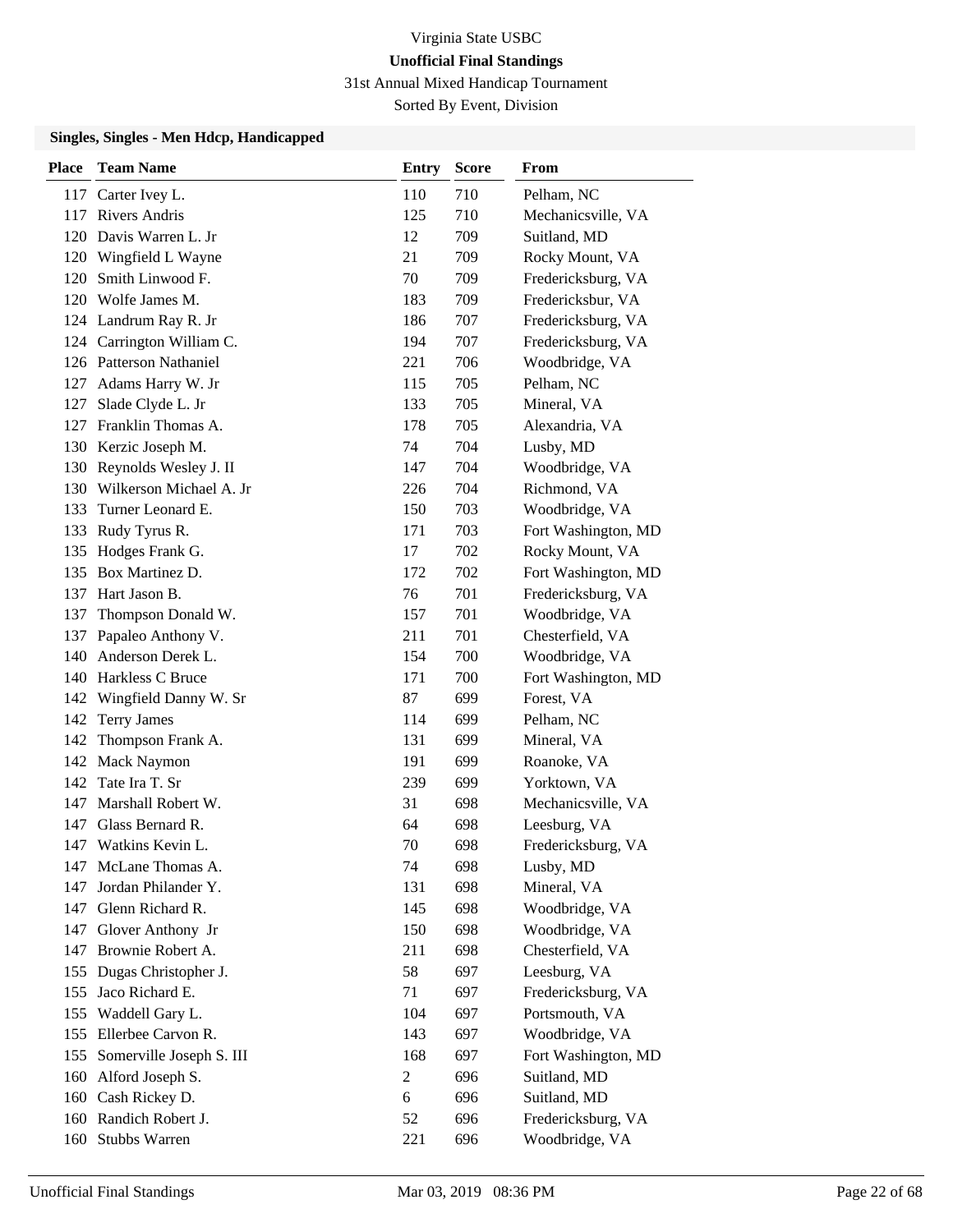31st Annual Mixed Handicap Tournament

Sorted By Event, Division

| <b>Place</b> | <b>Team Name</b>         | Entry | <b>Score</b> | From                  |
|--------------|--------------------------|-------|--------------|-----------------------|
| 164          | Sherman Charles E.       | 9     | 695          | Suitland, MD          |
|              | 164 Robertson Jose O.    | 98    | 695          | Stafford, VA          |
|              | 164 Butler Robert W.     | 160   | 695          | Fort Washington, MD   |
| 167          | Johnson Mandrell G. I    | 65    | 694          | Leesburg, VA          |
| 167          | Jones Paul M.            | 107   | 694          | Pelham, NC            |
|              | 167 Lomax Robert J. Jr   | 213   | 694          | Fairmount Heights, MD |
|              | 170 Robinson David D. Jr | 11    | 693          | Suitland, MD          |
|              | 170 Crawford C. Brantley | 25    | 693          | Virginia Beach, VA    |
|              | 170 Baldwin Thomas A.    | 128   | 693          | Midlothian, VA        |
|              | 170 Roy Kevin A.         | 204   | 693          | Laurel, MD            |
|              | 170 Haberkorn Joe P.     | 209   | 693          | Abingdon, VA          |
|              | 170 Bridgett Tim M.      | 219   | 693          | SPOTSYLVANIA, VA      |
| 176          | Simmons Donavan D.       | 188   | 692          | Greensboro, NC        |
|              | 176 Ahner Ashby F.       | 243   | 692          | Yorktown, VA          |
| 178          | Boyters Ricky L.         | 97    | 691          | Newport News, VA      |
| 178          | Tabor Michael D.         | 134   | 691          | Aulander, NC          |
| 178          | Antoszewski Michael      | 180   | 691          | Barboursville, VA     |
| 178          | Ahlgrim Keith A.         | 217   | 691          | Midlothian, VA        |
| 178          | Sheffler Tim P.          | 241   | 691          | Yorktown, VA          |
| 183          | Taylor Kevin B.          | 3     | 690          | Suitland, MD          |
| 183          | Young Steven M.          | 52    | 690          | Fredericksburg, VA    |
| 183          | Huggins Sammuel L.       | 53    | 690          | Leesburg, VA          |
| 183          | Johnson Grover L. III    | 103   | 690          | Portsmouth, VA        |
| 183          | Tatum Ken                | 118   | 690          | Cedar Bluff, VA       |
| 183          | Brown Nicholas R.        | 225   | 690          | Montross, VA          |
| 189          | Shuler Paul E. Sr        | 11    | 689          | Suitland, MD          |
| 190          | Skaggs Harry A.          | 26    | 688          | Norfolk, VA           |
|              | 190 Waller Harry J.      | 114   | 688          | Pelham, NC            |
|              | 190 Robinson Bernard A.  | 143   | 688          | Woodbridge, VA        |
| 190          | Trimarchi Donald P.      | 202   | 688          | Hampton, VA           |
|              | 194 Shumaker David P.    | 50    | 687          | Richmond, VA          |
|              | 194 Brown Jonathan M.    | 101   | 687          | Crystal Hill, VA      |
|              | 194 McLean Johnie L. Sr  | 156   | 687          | Woodbridge, VA        |
|              | 194 Bethel Dale W.       | 174   | 687          | Fort Washington, MD   |
|              | 194 Taylor Bernard       | 203   | 687          | Mitchellville, MD     |
|              | 199 Knode Paul A.        | 90    | 686          | Chester, VA           |
| 200          | Banicky John D.          | 134   | 685          | Aulander, NC          |
|              | 200 Lewis Robert J.      | 162   | 685          | Fort Washington, MD   |
|              | 202 Corum Douglas E.     | 86    | 684          | Stafford, VA          |
|              | 202 Gorman Bojo J.       | 91    | 684          | Mechanicsville, VA    |
|              | 202 Welcher William A.   | 189   | 684          | Roanoke, VA           |
|              | 202 Riley Harvey R.      | 190   | 684          | Roanoke, VA           |
| 206          | Jordan Willie H.         | 32    | 683          | Mechanicsville, VA    |
|              | 206 Garneski Eric L.     | 48    | 683          | Stafford, VA          |
|              | 206 Perry Carl L.        | 100   | 683          | Boydton, VA           |
|              | 206 Johnson Roy H. Jr    | 167   | 683          | Fort Washington, MD   |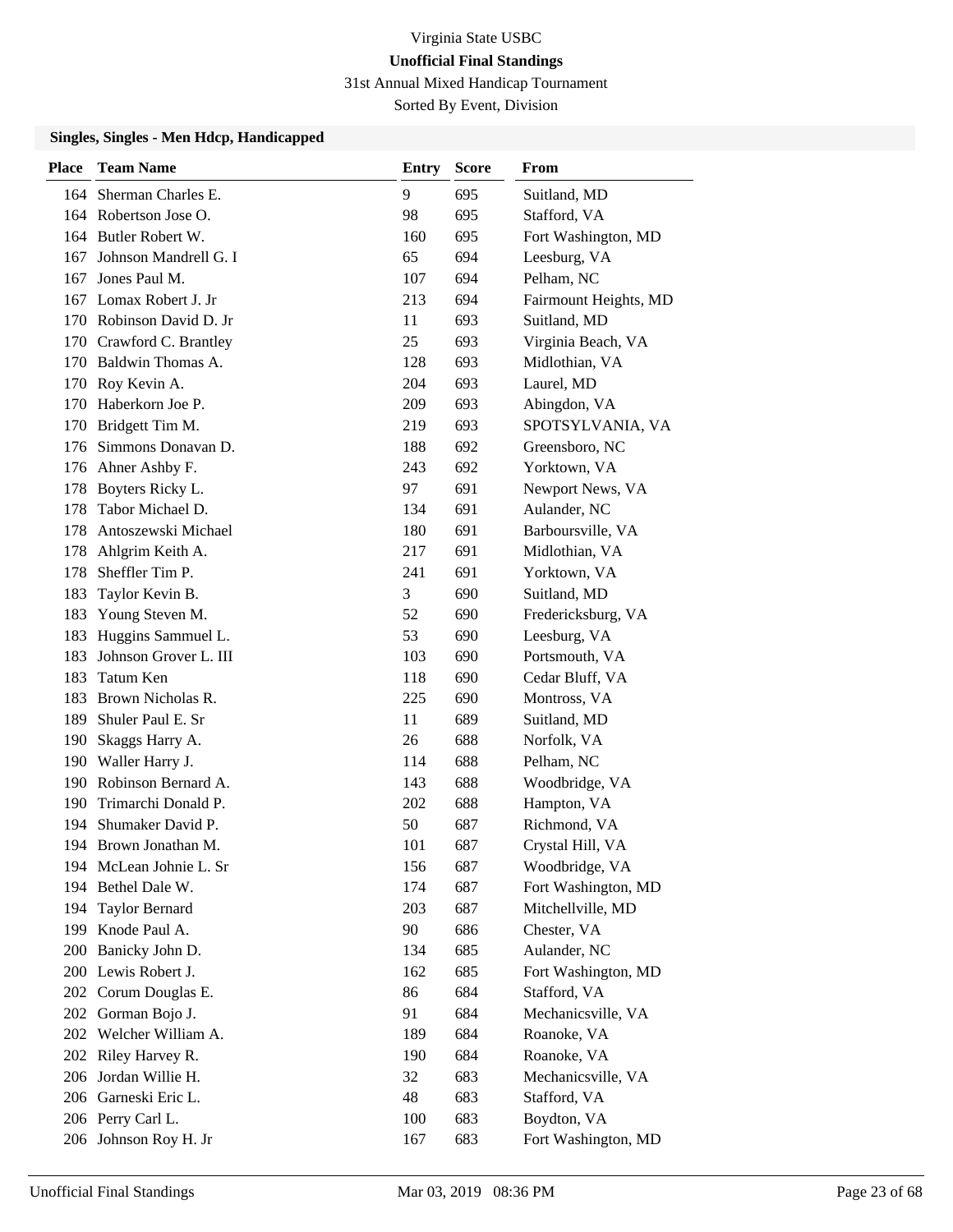31st Annual Mixed Handicap Tournament

Sorted By Event, Division

| <b>Place</b> | <b>Team Name</b>            | <b>Entry</b> | <b>Score</b> | From                |
|--------------|-----------------------------|--------------|--------------|---------------------|
|              | 210 Clark Danny T.          | 5            | 682          | Suitland, MD        |
|              | 210 Pritchard Kenneth E.    | 195          | 682          | Spotsylvania, VA    |
|              | 210 Paxton Matthew R.       | 212          | 682          | Covington, VA       |
|              | 213 Hylton Benjamin T.      | 19           | 681          | Rocky Mount, VA     |
|              | 213 Livingston Bernard      | 181          | 681          | Stafford, VA        |
|              | 215 Lawrence Robert Jr      | 138          | 680          | Woodbridge, VA      |
|              | 216 Williams Jerome H. Sr   | 7            | 679          | Suitland, MD        |
|              | 216 Bowling Jay F.          | 24           | 679          | Fredericksburg, VA  |
|              | 216 Chandler Bellfield      | 112          | 679          | Pelham, NC          |
|              | 216 Bogucki Richard M.      | 202          | 679          | Hampton, VA         |
|              | 216 Stevens Everton(Fab) E. | 224          | 679          | Woodbridge, VA      |
|              | 221 Myers James H.          | 108          | 678          | Pelham, NC          |
|              | 221 Price Damon O.          | 146          | 678          | Woodbridge, VA      |
| 221          | Pixley Gerald V.            | 197          | 678          | Fredericksburg, VA  |
| 224          | Jones Larry J.              | 23           | 676          | Stafford, VA        |
| 224          | Tunstall William H.         | 30           | 676          | Mechanicsville, VA  |
|              | 224 Woodson Benjamin A. Jr  | 69           | 676          | Leesburg, VA        |
|              | 224 Walden Richard D. II    | 232          | 676          | Cheltenham, MD      |
| 228          | Williams Ricky T. Jr        | 49           | 675          | Washington, DC      |
|              | 228 Daniels James F.        | 151          | 675          | Woodbridge, VA      |
|              | 230 Robertson James P.      | 20           | 674          | Rocky Mount, VA     |
|              | 230 Cash Casey N.           | 28           | 674          | Crimora, VA         |
|              | 230 Robertson Ryron M.      | 117          | 674          | Pelham, NC          |
|              | 230 Minnick John A. Jr      | 243          | 674          | Yorktown, VA        |
|              | 234 Lanier Jeffery A.       | 45           | 673          | Washington, DC      |
|              | 234 Vaden Michael W.        | 113          | 673          | Pelham, NC          |
|              | 234 Jackson Andrew E.       | 224          | 673          | Woodbridge, VA      |
| 237          | Green Frank L. Sr           | 123          | 672          | Richmond, VA        |
| 238          | <b>Taylor Damien</b>        | 2            | 671          | Suitland, MD        |
|              | 238 Franks Jim M.           | 47           | 671          | Palmyra, VA         |
|              | 238 Calderon Jose' Jr       | 149          | 671          | Woodbridge, VA      |
| 241          | Wattier Curtis A.           | 14           | 670          | Stafford, VA        |
| 241          | Shifflett Edgar L.          | 126          | 670          | Charlottesville, VA |
| 241          | Huie Christopher L.         | 127          | 670          | Midlothian, VA      |
| 241          | Dalton Jamie D.             | 219          | 670          | SPOTSYLVANIA, VA    |
|              | 245 Anderson Douglas J.     | 117          | 669          | Pelham, NC          |
|              | 246 James Clarence E.       | 32           | 668          | Mechanicsville, VA  |
|              | 246 Matthews Lowell A.      | 43           | 668          | Washington, DC      |
|              | 246 Bolosan Chris L.        | 97           | 668          | Newport News, VA    |
|              | 249 Barry Ronald R.         | 22           | 667          | Rocky Mount, VA     |
|              | 249 Brice Leslie L.         | 36           | 667          | Palmyra, VA         |
| 249          | Jackson Stevie S.           | 56           | 667          | Leesburg, VA        |
|              | 249 Franklin Brian P.       | 238          | 667          | Yorktown, VA        |
| 253          | Chavis Tommy L.             | 33           | 666          | Mechanicsville, VA  |
|              | 253 Lewellen Joshua M.      | 96           | 666          | Gloucester, VA      |
| 253          | Vaughn Harry L.             | 141          | 666          | Woodbridge, VA      |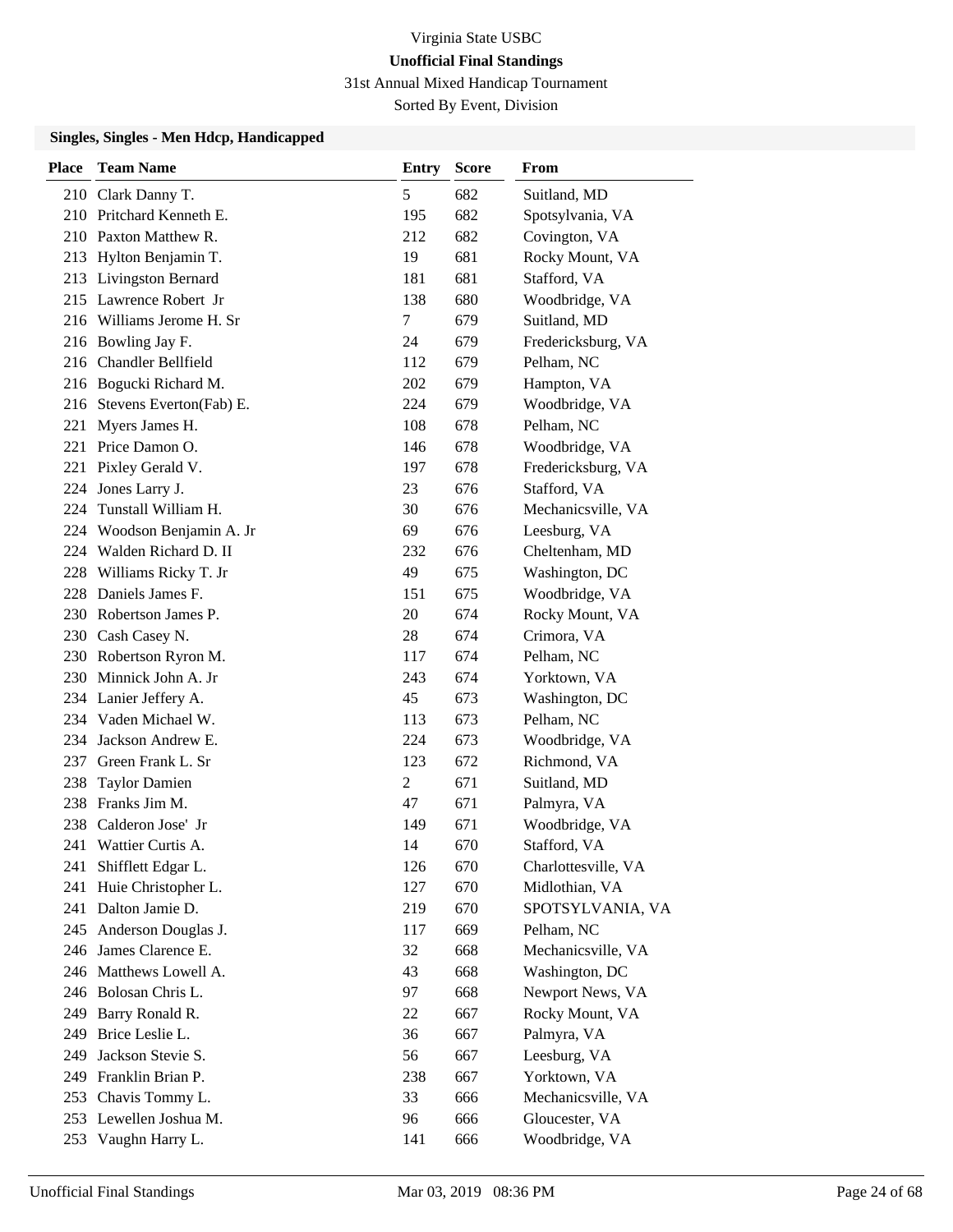31st Annual Mixed Handicap Tournament

Sorted By Event, Division

| <b>Place</b> | <b>Team Name</b>           | <b>Entry</b> | <b>Score</b> | <b>From</b>         |
|--------------|----------------------------|--------------|--------------|---------------------|
| 253          | <b>Adams Terry</b>         | 200          | 666          | Lynchburg, VA       |
| 257          | Walker Shawn M.            | 8            | 665          | Suitland, MD        |
|              | 257 Willis Charles C.      | 12           | 665          | Suitland, MD        |
|              | 257 Mallory Harry L.       | 64           | 665          | Leesburg, VA        |
| 257          | Gerling Steve D.           | 68           | 665          | Leesburg, VA        |
| 257          | Cash Benjamin L.           | 93           | 665          | Gloucester, VA      |
|              | 257 Drakes Luis A.         | 204          | 665          | Laurel, MD          |
|              | 263 Moore Troy M.          | 3            | 664          | Suitland, MD        |
|              | 263 Porter Frank Jr        | 83           | 664          | Richmond, VA        |
|              | 263 Dalton Steven W.       | 218          | 664          | Sandston, VA        |
|              | 266 Russell Jeffrey M.     | 45           | 663          | Washington, DC      |
|              | 266 Harlow Michael "Alan"  | 47           | 663          | Palmyra, VA         |
|              | 266 Downey Roy J. III      | 66           | 663          | Leesburg, VA        |
|              | 266 Einhorn James D. Jr    | 183          | 663          | Fredericksbur, VA   |
|              | 270 Hill Ray E. Jr         | 33           | 662          | Mechanicsville, VA  |
|              | 270 Chaffin Thomas K.      | 120          | 662          | Mineral, VA         |
|              | 270 Pringle Victor W.      | 168          | 662          | Fort Washington, MD |
| 273          | Ritter Terry L.            | 72           | 661          | Woodstock, VA       |
| 273          | Stewart Alex R.            | 129          | 661          | Seaford, VA         |
| 275          | Moore Lee                  | 34           | 660          | Mechanicsville, VA  |
|              | 275 Fletcher John          | 158          | 660          | Woodbridge, VA      |
| 277          | Blankenship Mike T.        | 21           | 659          | Rocky Mount, VA     |
|              | 277 Matthews David H. Sr   | 38           | 659          | Fredericksburg, VA  |
| 277          | Smith Alex C.              | 49           | 659          | Washington, DC      |
| 277          | Coles Darren A.            | 63           | 659          | Leesburg, VA        |
| 277          | Shuttleworth Clyde (Ed) E. | 99           | 659          | Boydton, VA         |
| 277          | Jones Brian M.             | 155          | 659          | Woodbridge, VA      |
| 277          | White Larry R.             | 182          | 659          | Stafford, VA        |
| 284          | Johnson Robert T.          | 8            | 658          | Suitland, MD        |
|              | 284 Moreland Kent          | 105          | 658          | Bremo Bluff, VA     |
|              | 284 Cutshaw William R.     | 240          | 658          | Yorktown, VA        |
| 287          | Starzec Robert J.          | 95           | 657          | Kilmarnock, VA      |
| 288          | Clingman Frederick I.      | 229          | 656          | Cheltenham, MD      |
| 289          | Key Cedric I.              | 4            | 655          | Suitland, MD        |
| 289          | Furr Gregory J. Jr         | 42           | 655          | Washington, DC      |
| 289          | Durant Samuel L. Jr        | 42           | 655          | Washington, DC      |
|              | 292 Hazlewood Frank V. III | 83           | 654          | Richmond, VA        |
|              | 292 Duff Nelson K. Jr      | 141          | 654          | Woodbridge, VA      |
|              | 294 Knox Thomas J.         | 54           | 653          | Leesburg, VA        |
| 294          | Sims Edward L. Jr          | 62           | 653          | Leesburg, VA        |
| 294          | Zirkle Marvin R.           | 190          | 653          | Roanoke, VA         |
|              | 297 Nebe David A.          | 50           | 652          | Richmond, VA        |
|              | 297 Lemon Mark             | 61           | 652          | Leesburg, VA        |
| 297          | Smith Stanley              | 109          | 652          | Pelham, NC          |
| 297          | Garrison Wade E. Jr        | 201          | 652          | Spotsylvania, VA    |
| 297          | Jones Edward T. Sr         | 222          | 652          | Woodbridge, VA      |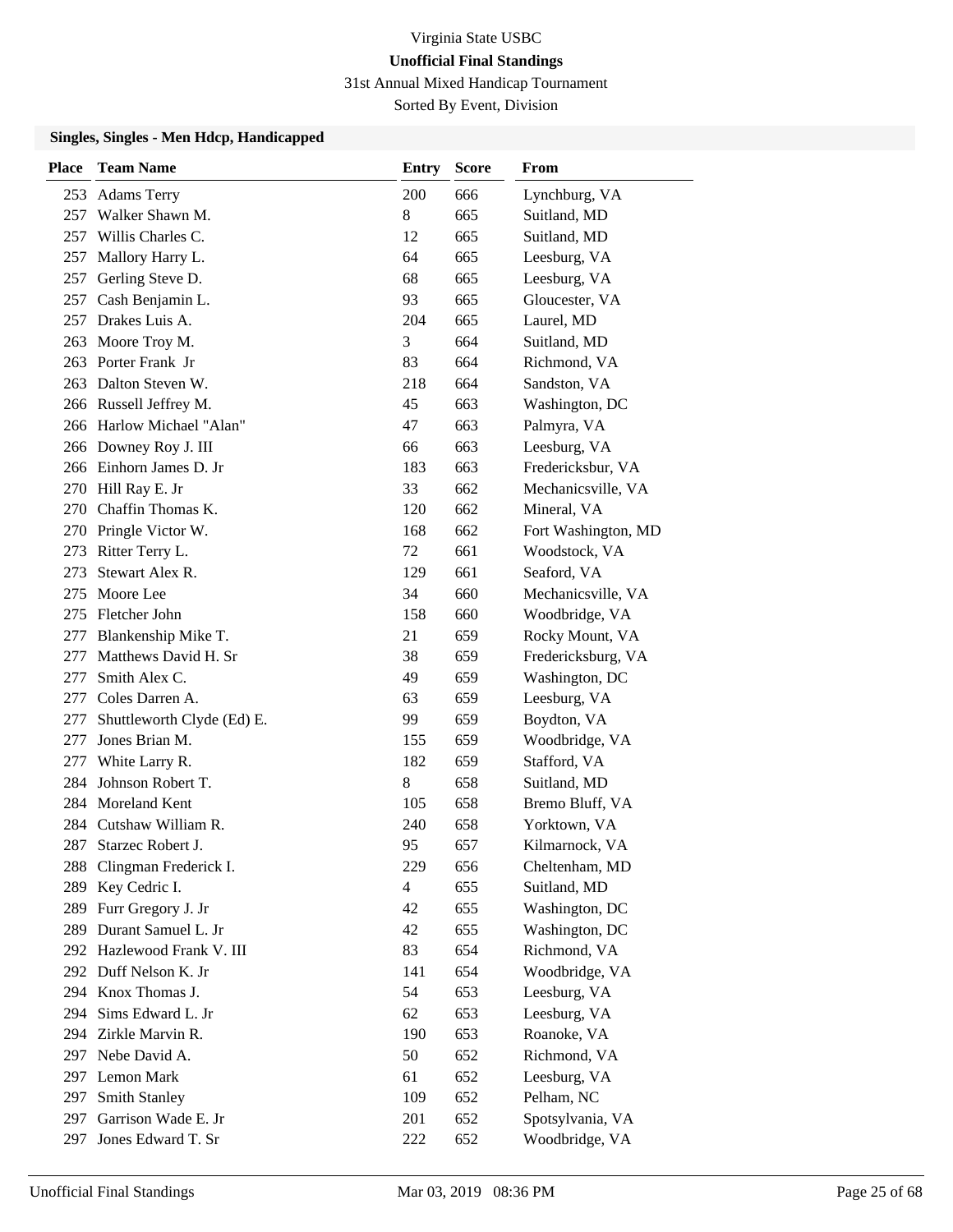31st Annual Mixed Handicap Tournament

Sorted By Event, Division

| <b>Place</b> | <b>Team Name</b>                     | Entry        | <b>Score</b> | From                          |
|--------------|--------------------------------------|--------------|--------------|-------------------------------|
|              | 302 Blackwell Darryl F.              | 106          | 651          | Pelham, NC                    |
|              | 302 Bellinger Thomas J.              | 185          | 651          | Stafford, VA                  |
|              | 304 Buskey Kevin J.                  | 40           | 650          | Chester, VA                   |
|              | 304 Ward Keith L.                    | 65           | 650          | Leesburg, VA                  |
|              | 304 Bradley Scott J.                 | 79           | 650          | Christiansburg, VA            |
| 304          | Southward Steve L.                   | 84           | 650          | Potomac Falls, VA             |
|              | 304 Compton Terry D.                 | 118          | 650          | Cedar Bluff, VA               |
|              | 304 Jenkins Elbert J.                | 169          | 650          | Fort Washington, MD           |
|              | 304 Neal Thomas H.                   | 231          | 650          | Cheltenham, MD                |
| 311          | Douglas Frederick H. Jr              | 67           | 649          | Leesburg, VA                  |
| 311          | <b>Kalnins Mark</b>                  | 126          | 649          | Charlottesville, VA           |
| 311          | Woodruff Paul T.                     | 218          | 649          | Sandston, VA                  |
|              | 314 Brown Terrance M.                | 63           | 648          | Leesburg, VA                  |
|              | 315 Emerson Robert W.                | 44           | 647          | Washington, DC                |
|              | 315 Curtis Timothy                   | 187          | 647          | Charles Town, WV              |
| 315          | Johnston Mike                        | 200          | 647          | Lynchburg, VA                 |
|              | 315 Broadney Robert L. III           | 242          | 647          | Yorktown, VA                  |
|              | 319 Perron Matt W.                   | 73           | 646          | Woodstock, VA                 |
| 319          | Welcher Roy A.                       | 189          | 646          | Roanoke, VA                   |
| 321          | Woodson Benjamin L. Sr               | 69           | 645          | Leesburg, VA                  |
| 321          | Connor Auvelio M.                    | 215          | 645          | Fredericksburg, VA            |
|              | 323 Linkous Glenn S.                 | 104          | 644<br>644   | Portsmouth, VA                |
| 323<br>323   | Moreland Keith<br>Williams Robert E. | 105<br>110   | 644          | Bremo Bluff, VA<br>Pelham, NC |
|              | 326 Kamara Abass                     | 124          | 643          | North Chesterfield, VA        |
| 326          | Thomas Willie                        | 140          | 643          | Woodbridge, VA                |
| 328          | Brown Michael H.                     | 57           | 642          | Leesburg, VA                  |
| 328          | Stone Larry W.                       | 115          | 642          | Pelham, NC                    |
| 328          | Heard John D.                        | 181          | 642          | Stafford, VA                  |
| 331          | Brewer Maurice E.                    | 38           | 640          | Fredericksburg, VA            |
| 331          | Campbell Robert L.                   | 77           | 640          | Rustburg, VA                  |
|              | 331 Key Harry M.                     | 88           | 640          | Barboursville, VA             |
| 331          | Gutridge Johnny C. Jr                | 139          | 640          | Woodbridge, VA                |
|              | 335 Eiland Michael A.                | $\mathbf{1}$ | 639          | Cross Junction, VA            |
| 335          | Gant Robert L. III                   | 59           | 639          | Leesburg, VA                  |
| 337          | Thompson Ronald D.                   | 27           | 638          | Ivor, VA                      |
| 338          | Martin Harry A.                      | 55           | 637          | Leesburg, VA                  |
| 338          | Valentin Leon                        | 119          | 637          | Chesapeake, VA                |
| 338          | Stephens Alexander                   | 148          | 637          | Woodbridge, VA                |
| 341          | Richardson Russell J.                | 20           | 635          | Rocky Mount, VA               |
| 341          | Williams Charles M.                  | 92           | 635          | Gloucester, VA                |
| 341          | Strickland Wilson D. Jr              | 100          | 635          | Boydton, VA                   |
| 341          | Blackwell Rex A.                     | 107          | 635          | Pelham, NC                    |
| 341          | Hogue Cecil C.                       | 156          | 635          | Woodbridge, VA                |
| 341          | Thorpe Junior A.                     | 174          | 635          | Fort Washington, MD           |
| 341          | Anderson David R.                    | 210          | 635          | South Boston, VA              |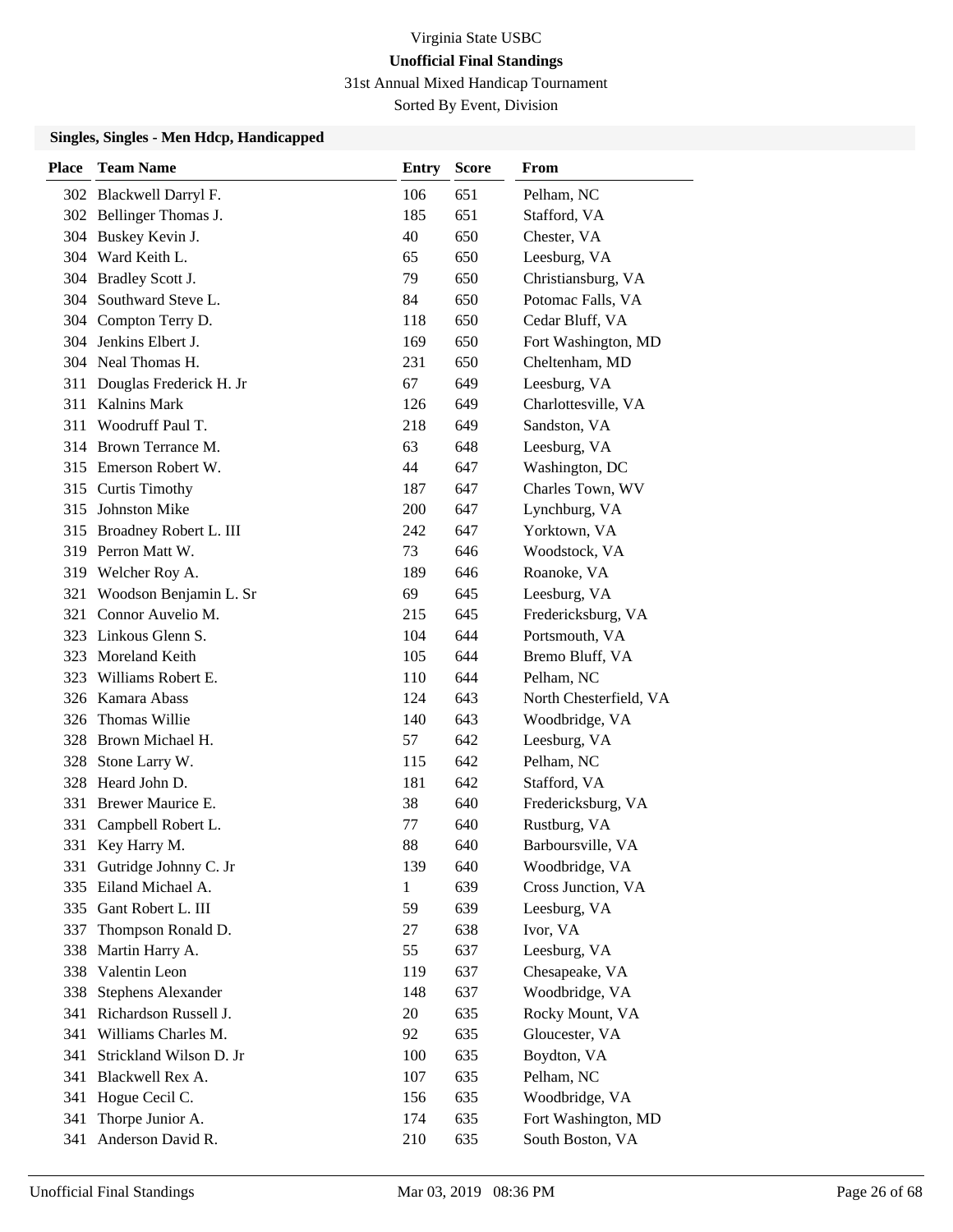31st Annual Mixed Handicap Tournament

Sorted By Event, Division

| Place | <b>Team Name</b>           | Entry | Score | From                   |
|-------|----------------------------|-------|-------|------------------------|
|       | 348 Potter Lowell A.       | 17    | 634   | Rocky Mount, VA        |
|       | 348 Bynum William L.       | 80    | 634   | Virginia Beach, VA     |
|       | 348 Ampy Kendall R.        | 123   | 634   | Richmond, VA           |
| 351   | Roath Larry D.             | 24    | 633   | Fredericksburg, VA     |
| 351   | Orcutt Philip M.           | 82    | 633   | Richmond, VA           |
| 351   | Heath James R.             | 137   | 633   | Woodbridge, VA         |
|       | 351 Coleman Ponce D.       | 165   | 633   | Fort Washington, MD    |
|       | 351 Martin Warren A.       | 235   | 633   | Chesapeake, VA         |
|       | 356 Williams Willie J.     | 40    | 632   | Chester, VA            |
|       | 356 Elliott Christopher J. | 62    | 632   | Leesburg, VA           |
|       | 356 Shoemaker Larry W.     | 89    | 632   | Ruther Glen, VA        |
|       | 356 Jackson Roland M.      | 184   | 632   | Fredericksburg, VA     |
|       | 356 Durrer Richard W.      | 198   | 632   | Barboursville, VA      |
|       | 361 Fetner Patrick L.      | 76    | 631   | Fredericksburg, VA     |
| 361   | Dowell Clyde D. II         | 214   | 631   | Richmond, VA           |
| 363   | Jones Robert A.            | 30    | 630   | Mechanicsville, VA     |
| 364   | Glover Carl T. Sr          | 51    | 629   | Richmond, VA           |
| 364   | Thomas Kenneth L.          | 55    | 629   | Leesburg, VA           |
|       | 364 Kidd Scottie R.        | 78    | 629   | Rustburg, VA           |
|       | 364 Anderson Abraham       | 95    | 629   | Kilmarnock, VA         |
| 368   | Wright Devin D.            | 60    | 628   | Leesburg, VA           |
| 368   | Butler Aaron M.            | 188   | 628   | Greensboro, NC         |
| 368   | McAdams Bobby J.           | 176   | 628   | Fort Washington, MD    |
| 371   | Townes Joe Jr              | 154   | 627   | Woodbridge, VA         |
| 371   | Craig Robbie M.            | 233   | 627   | Monroe, VA             |
| 373   | Kilpatrick Douglas A.      | 41    | 623   | Washington, DC         |
| 373   | Garnett Chet A.            | 75    | 623   | Virginia Beach, VA     |
| 373   | Anderson Russell A.        | 94    | 623   | Gloucester, VA         |
| 376   | Cogswell William T.        | 68    | 622   | Leesburg, VA           |
|       | 376 Williams Daniel        | 103   | 622   | Portsmouth, VA         |
|       | 376 Alexander James C. Jr  | 176   | 622   | Fort Washington, MD    |
| 379   | James Henry T.             | 116   | 621   | Pelham, NC             |
|       | 379 Webster John A. Jr     | 173   | 621   | Fort Washington, MD    |
| 381   | Bernardo Angelo L.         | 132   | 620   | Mineral, VA            |
| 381   | Carter Henry P. III        | 159   | 620   | Woodbridge, VA         |
| 381   | Fowler Clarence J.         | 159   | 620   | Woodbridge, VA         |
| 381   | Gibson Richard E.          | 161   | 620   | Fort Washington, MD    |
| 381   | Rinker Leroy R.            | 197   | 620   | Fredericksburg, VA     |
|       | 386 Fillis John R. Sr      | 71    | 618   | Fredericksburg, VA     |
| 387   | Coley Edward L.            | 29    | 617   | Mechanicsville, VA     |
|       | 387 Poore Carl E. III      | 53    | 617   | Leesburg, VA           |
| 387   | Mitchell Bobby A. Jr       | 192   | 617   | Princeton, WV          |
|       | 390 Hughes Jimmie C.       | 210   | 616   | South Boston, VA       |
| 391   | Williams Glenn             | 13    | 615   | Stafford, VA           |
|       | 391 Hill Sentell D.        | 124   | 615   | North Chesterfield, VA |
|       | 393 Barnette Jerry K.      | 41    | 614   | Washington, DC         |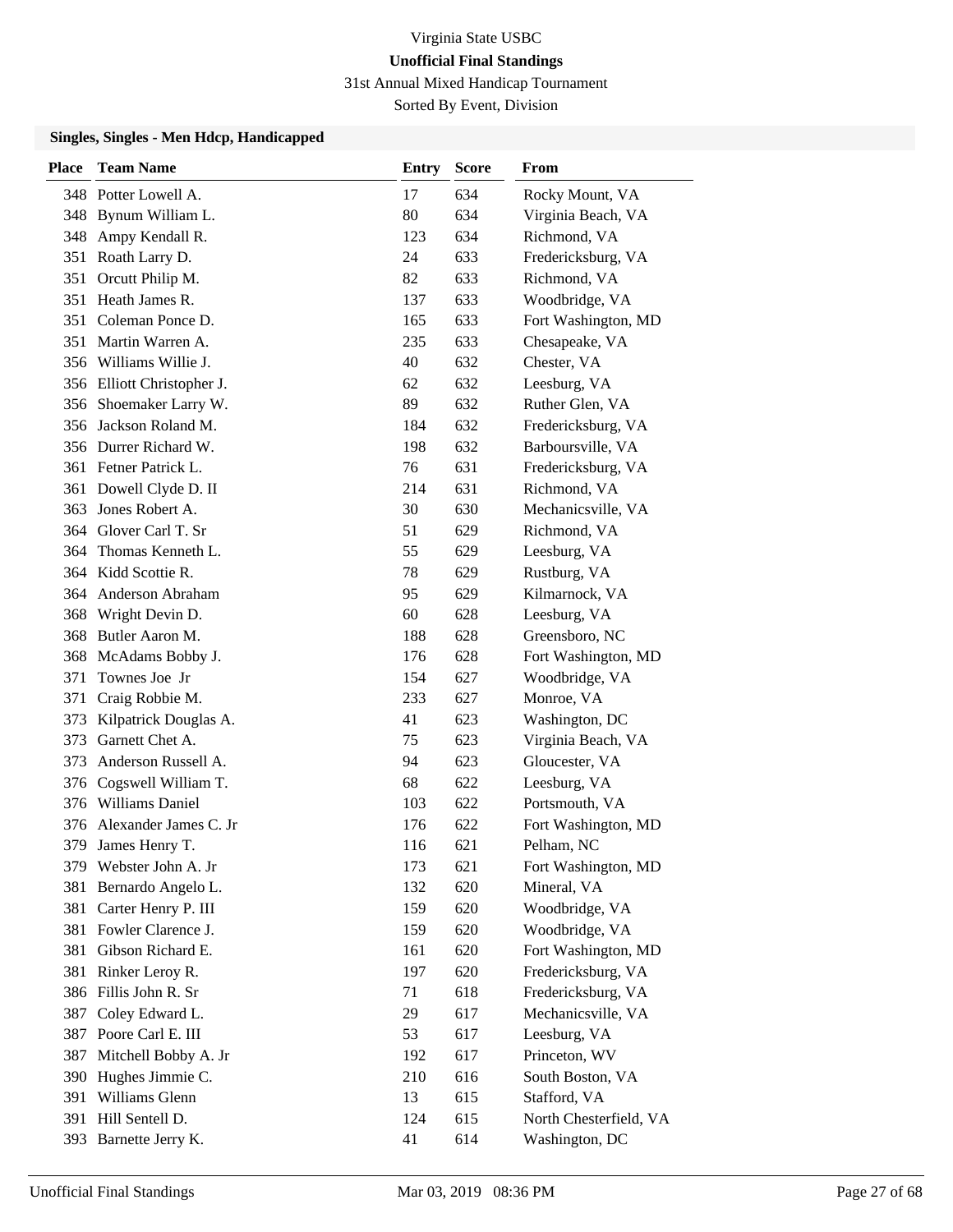31st Annual Mixed Handicap Tournament

Sorted By Event, Division

| <b>Place</b> | <b>Team Name</b>        | <b>Entry</b> | <b>Score</b> | From                 |
|--------------|-------------------------|--------------|--------------|----------------------|
|              | 393 Pollard William A.  | 92           | 614          | Gloucester, VA       |
|              | 395 Hackney Frank W. Jr | 177          | 613          | Evington, VA         |
| 395          | Smith Carey O. Sr       | 232          | 613          | Cheltenham, MD       |
|              | 397 Kendrick Donald W.  | 37           | 612          | Stanleytown, VA      |
|              | 397 McDonald Jason      | 132          | 612          | Mineral, VA          |
|              | 397 Perry Nelson J.     | 153          | 612          | Woodbridge, VA       |
|              | 400 Pifer Mark A.       | 212          | 610          | Covington, VA        |
|              | 400 Murphy James C.     | 235          | 610          | Chesapeake, VA       |
|              | 402 Holland Bill W.     | 81           | 608          | Richmond, VA         |
|              | 402 Pittman Steven C.   | 185          | 608          | Stafford, VA         |
|              | 404 Simms Marvin V. Sr  | 67           | 607          | Leesburg, VA         |
|              | 405 Mcgee Kirk S.       | 85           | 606          | Richmond, VA         |
| 405          | Carter Hermon           | 136          | 606          | Woodbridge, VA       |
| 405          | Geiger James F.         | 166          | 606          | Fort Washington, MD  |
| 408          | <b>Haley Randolph</b>   | 111          | 604          | Pelham, NC           |
|              | 408 Basnight Harry E.   | 153          | 604          | Woodbridge, VA       |
| 410          | Hall Kevin L.           | 133          | 603          | Mineral, VA          |
|              | 410 Walter Brian K.     | 179          | 603          | Winchester, VA       |
|              | 410 Burress Plaxico W.  | 222          | 603          | Woodbridge, VA       |
| 413          | Garnett Leon D.         | 82           | 602          | Richmond, VA         |
|              | 413 Curtis William R.   | 187          | 602          | Charles Town, WV     |
| 413          | Sandidge Robert L.      | 199          | 602          | Lynchburg, VA        |
|              | 416 Maynard Andre A.    | 102          | 601          | Portsmouth, VA       |
| 417          | Isley Artie N.          | 81           | 600          | Richmond, VA         |
| 417          | Moore Mark D.           | 88           | 600          | Barboursville, VA    |
| 417          | Thomas Norman "Pic" L.  | 193          | 600          | N. Prince George, VA |
| 420          | Smith Mitchell P. Sr    | 161          | 599          | Fort Washington, MD  |
| 421          | Glasgow Alan E.         | 27           | 598          | Ivor, VA             |
| 421          | Matthews Larryl A.      | 44           | 598          | Washington, DC       |
| 421          | Baptiste Alfred W.      | 152          | 598          | Woodbridge, VA       |
| 421          | James Mark N.           | 163          | 598          | Fort Washington, MD  |
|              | 425 Wilson Johnny M.    | 147          | 597          | Woodbridge, VA       |
|              | 425 Mosser Robert L.    | 148          | 597          | Woodbridge, VA       |
| 427          | Snoddy Mark E.          | 140          | 593          | Woodbridge, VA       |
| 427          | Webb Mark A.            | 240          | 593          | Yorktown, VA         |
|              | 429 Douglas Walt A.     | 9            | 591          | Suitland, MD         |
|              | 429 Brown Jimmy         | 101          | 591          | Crystal Hill, VA     |
| 429          | Ragland Joseph B.       | 139          | 591          | Woodbridge, VA       |
| 432          | Ellinger James S.       | 28           | 589          | Crimora, VA          |
| 433          | Smith Melvin Jr         | 230          | 586          | Cheltenham, MD       |
|              | 434 Cash Brandon S.     | 94           | 585          | Gloucester, VA       |
|              | 435 Rogers Winters C.   | 167          | 583          | Fort Washington, MD  |
|              | 436 Adkins David A.     | 22           | 582          | Rocky Mount, VA      |
|              | 436 Glover Alfed L.     | 109          | 582          | Pelham, NC           |
|              | 438 Baker Darren C.     | 135          | 581          | Stafford, VA         |
|              | 439 Holton Rodney       | 5            | 580          | Suitland, MD         |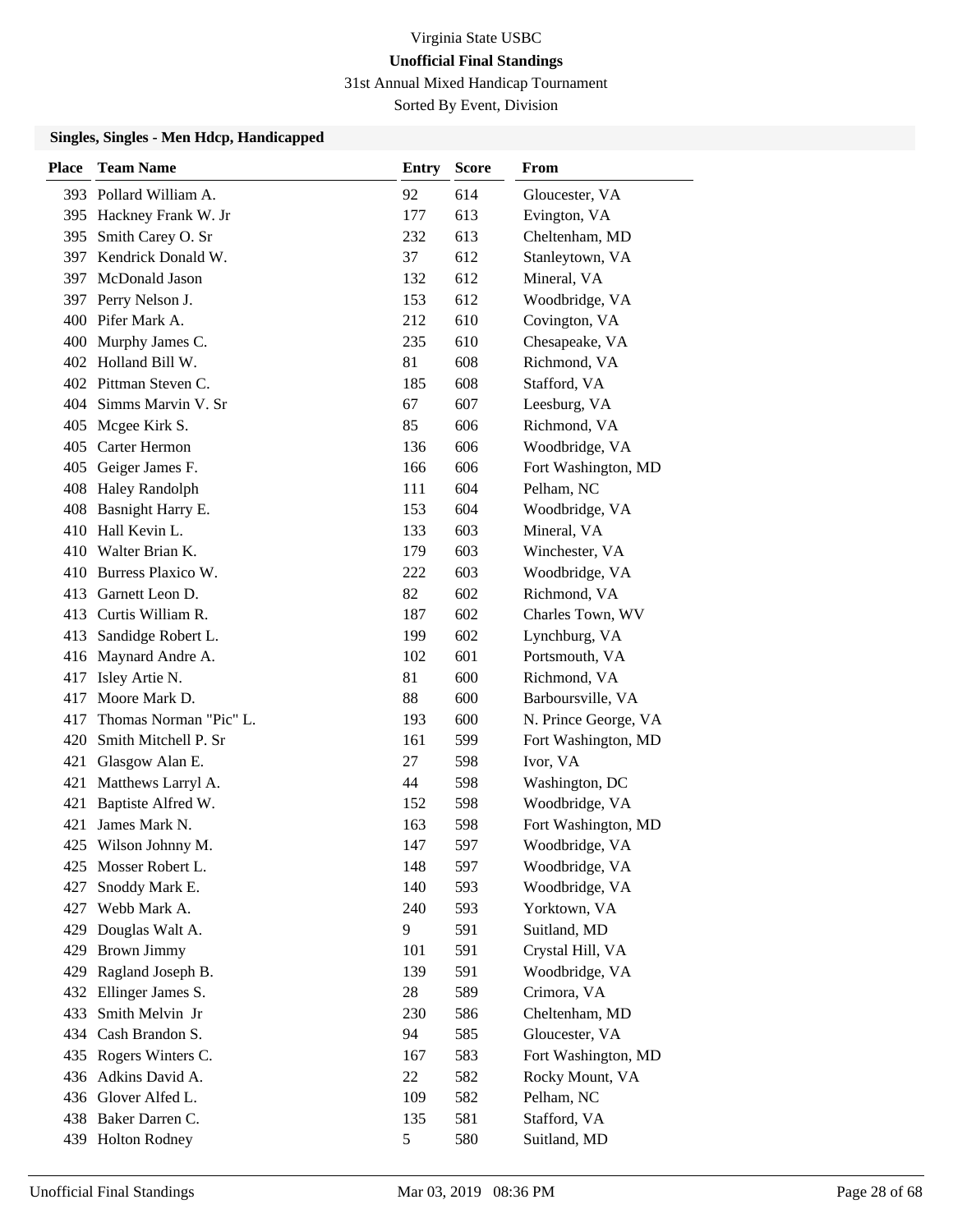31st Annual Mixed Handicap Tournament

Sorted By Event, Division

### **Singles, Singles - Men Hdcp, Handicapped**

| <b>Place</b> | <b>Team Name</b>             | <b>Entry</b> | <b>Score</b> | From                 |
|--------------|------------------------------|--------------|--------------|----------------------|
|              | 439 Kyle Marvin S.           | 166          | 580          | Fort Washington, MD  |
|              | 441 Foster Arthur L.         | 136          | 578          | Woodbridge, VA       |
| 441          | Sackey-Rush William          | 152          | 578          | Woodbridge, VA       |
| 441          | O'Shea John D. III           | 223          | 578          | Woodbridge, VA       |
|              | 444 Nash Mark D.             | 177          | 575          | Evington, VA         |
|              | 445 Pollock James E.         | 228          | 574          | Cheltenham, MD       |
|              | 446 Thomas Lawrence W.       | 169          | 572          | Fort Washington, MD  |
| 447          | Latney Samuel L.             | 173          | 571          | Fort Washington, MD  |
| 448          | Maclin Larry D.              | 121          | 570          | Highland Springs, VA |
| 448          | Wright Tommy A.              | 228          | 570          | Cheltenham, MD       |
| 450          | Robinson Kiven J. Sr         | 229          | 569          | Cheltenham, MD       |
| 451          | <b>Foushee Charles Steve</b> | 208          | 568          | Locust Grove, VA     |
| 452          | Yourse Corey L.              | 108          | 567          | Pelham, NC           |
| 453          | Freeman Willie F.            | 175          | 564          | Fort Washington, MD  |
|              | 453 Poe David C. Jr          | 170          | 564          | Fort Washington, MD  |
| 455          | Curtis Stafford J. Sr        | 113          | 563          | Pelham, NC           |
|              | 456 Smith Frederick D.       | 146          | 562          | Woodbridge, VA       |
|              | 457 Owens Brian K.           | 56           | 557          | Leesburg, VA         |
| 458          | Allen Henry H. Jr            | 165          | 556          | Fort Washington, MD  |
| 459          | Rittenour Julian A.          | 73           | 552          | Woodstock, VA        |
| 459          | Thomas Warren A.             | 220          | 552          | Woodbridge, VA       |
| 461          | Skiba Joseph T. IV           | 66           | 550          | Leesburg, VA         |
| 462          | Flanagan Michael R.          | 84           | 548          | Potomac Falls, VA    |
| 462          | Sneed Waver L.               | 144          | 548          | Woodbridge, VA       |
|              | 462 Noel James T.            | 145          | 548          | Woodbridge, VA       |
|              | 465 Brown Gregory A.         | 157          | 545          | Woodbridge, VA       |
|              | 466 Hendrick John C. Jr      | 48           | 538          | Stafford, VA         |
| 467          | Reynolds Steve               | 155          | 535          | Woodbridge, VA       |
| 467          | McKinnie LeVail R. II        | 220          | 535          | Woodbridge, VA       |
| 469          | Owens James H.               | 239          | 534          | Yorktown, VA         |
| 470          | Garnett Robert J.            | 80           | 511          | Virginia Beach, VA   |
| 471          | Woolridge Hugh H. Jr         | 151          | 494          | Woodbridge, VA       |
| 472          | Parker Terrence A.           | 137          | 471          | Woodbridge, VA       |
|              | 473 Christmas Garland L. Sr  | 164          | 372          | Fort Washington, MD  |

The lowest score to cash is 756.

#### **Singles, Singles - Men Scratch, Scratch**

| Place | <b>Team Name</b>      | Entry | <b>Score</b> | <b>From</b>        |
|-------|-----------------------|-------|--------------|--------------------|
|       | Pritchard Jason K.    | 195   | 773          | Spotsylvania, VA   |
|       | 2 Marshall Howard H.  | 237   | 769          | Gwynn Oak, MD      |
|       | 3 Turner George M.    | 198   | 764          | Barboursville, VA  |
|       | 4 Bell Marcus E.      | 130   | 748          | Fredericksburg, VA |
|       | 5 Lee James D. Jr     | 217   | 746          | Midlothian, VA     |
|       | 6 Cannady Kwame       | 237   | 742          | Gwynn Oak, MD      |
|       | Bright Daniel E.      | 130   | 727          | Fredericksburg, VA |
| 8     | Strowbridge Nathan H. | 179   | 723          | Winchester, VA     |
|       |                       |       |              |                    |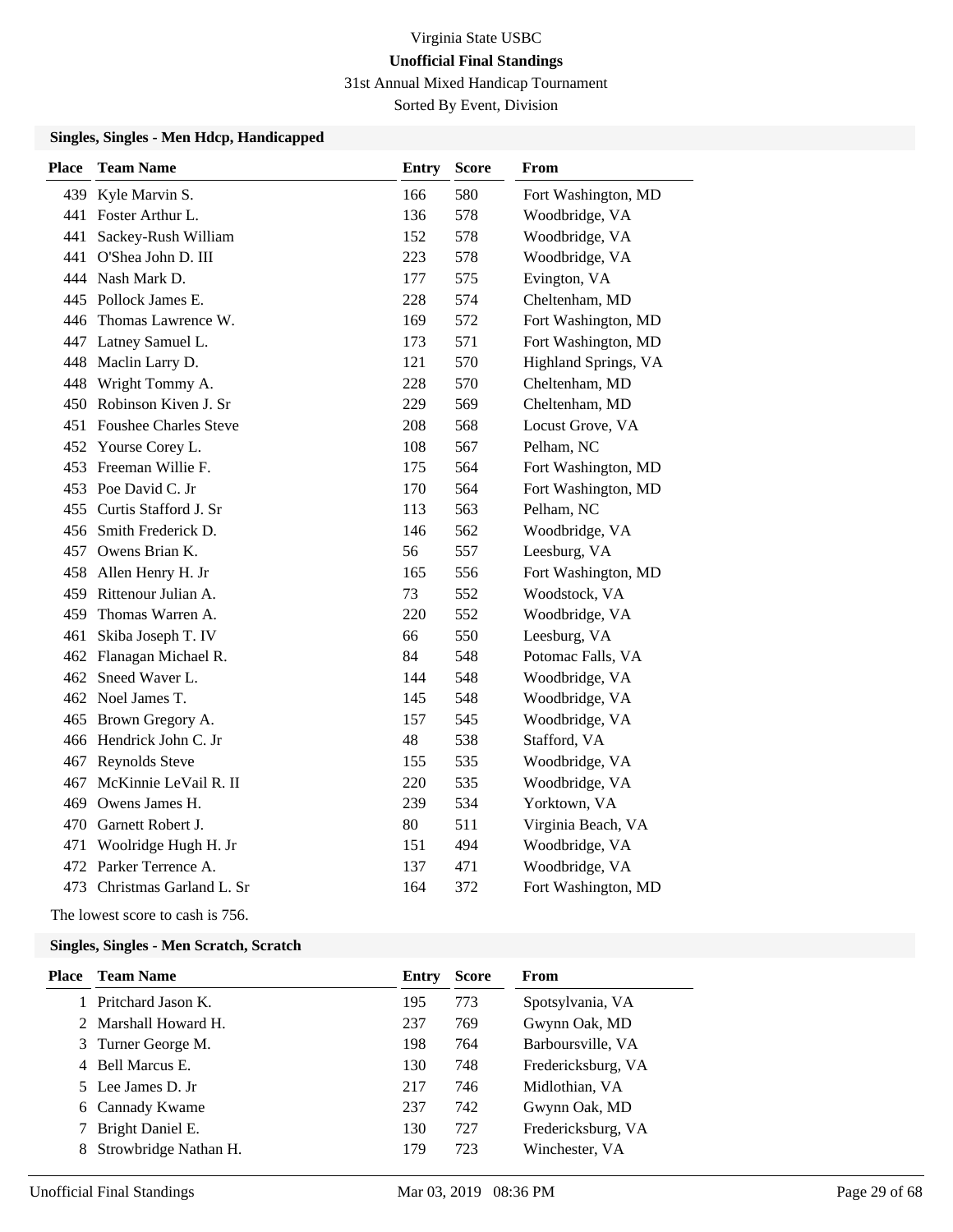31st Annual Mixed Handicap Tournament

Sorted By Event, Division

### **Singles, Singles - Men Scratch, Scratch**

| <b>Place</b> | <b>Team Name</b>         | <b>Entry</b> | <b>Score</b> | From               |
|--------------|--------------------------|--------------|--------------|--------------------|
| 9            | Tate Ira T. Jr           | 238          | 721          | Yorktown, VA       |
| 10           | Stocks Michael R.        | 58           | 719          | Leesburg, VA       |
| 11           | Hale Gary "Tyke"         | 87           | 718          | Forest, VA         |
| 12           | Grove Kevin L.           | 79           | 717          | Christiansburg, VA |
| 13           | Vogt Chuck W. II         | 119          | 706          | Chesapeake, VA     |
| 14           | Marshall Keith L.        | 43           | 700          | Washington, DC     |
| 15           | Holmes Lee A. Jr         | 178          | 699          | Alexandria, VA     |
| 16           | McLane Thomas A.         | 74           | 698          | Lusby, MD          |
|              | 16 Glenn Richard R.      | 145          | 698          | Woodbridge, VA     |
| 18           | Boyters Ricky L.         | 97           | 691          | Newport News, VA   |
| 19           | Wolfe James M.           | 183          | 685          | Fredericksbur, VA  |
| 20           | Wilkerson Michael A. Jr  | 226          | 677          | Richmond, VA       |
| 21           | <b>Sweet Marlon</b>      | 4            | 676          | Suitland, MD       |
|              | 22 Allen Anthony B.      | 57           | 674          | Leesburg, VA       |
|              | 23 Paxton Matthew R.     | 212          | 670          | Covington, VA      |
| 24           | Bolosan Chris L.         | 97           | 668          | Newport News, VA   |
| 25           | Franklin Brian P.        | 238          | 667          | Yorktown, VA       |
|              | 26 Dalton Jamie D.       | 219          | 664          | SPOTSYLVANIA, VA   |
|              | 26 Bayes Vincent L.      | 233          | 664          | Monroe, VA         |
| 28.          | Einhorn James D. Jr      | 183          | 663          | Fredericksbur, VA  |
| 29           | Calderon Jose' Jr        | 149          | 659          | Woodbridge, VA     |
|              | 30 Harlow Michael "Alan" | 47           | 657          | Palmyra, VA        |
|              | 30 Franklin Thomas A.    | 178          | 657          | Alexandria, VA     |
|              | 32 Franks Jim M.         | 47           | 656          | Palmyra, VA        |
| 33           | Anderson Derek L.        | 154          | 655          | Woodbridge, VA     |
| 34           | Duff Nelson K. Jr        | 141          | 654          | Woodbridge, VA     |
| 35           | Ahlgrim Keith A.         | 217          | 649          | Midlothian, VA     |
|              | 36 Blanton Jon D.        | 135          | 646          | Stafford, VA       |
| 37           | Pritchard Kenneth E.     | 195          | 643          | Spotsylvania, VA   |
| 38           | Emerson Robert W.        | 44           | 641          | Washington, DC     |
| 39           | Wingfield Danny W. Sr    | 87           | 639          | Forest, VA         |
|              | 40 Walker Arthur W.      | 223          | 637          | Woodbridge, VA     |
| 41           | Corum Douglas E.         | 86           | 633          | Stafford, VA       |
| 41           | Fletcher John            | 158          | 633          | Woodbridge, VA     |
| 43           | Matthews Lowell A.       | 43           | 632          | Washington, DC     |
| 43           | Landrum Ray R. Jr        | 186          | 632          | Fredericksburg, VA |
| 43           | Durrer Richard W.        | 198          | 632          | Barboursville, VA  |
| 46           | Woodruff Paul T.         | 218          | 631          | Sandston, VA       |
| 47           | Rizzo Michael A.         | 98           | 630          | Stafford, VA       |
| 48           | Dalton Steven W.         | 218          | 628          | Sandston, VA       |
| 49           | Price Damon O.           | 146          | 624          | Woodbridge, VA     |
| 50           | Anderson Russell A.      | 94           | 623          | Gloucester, VA     |
| 51           | Craig Robbie M.          | 233          | 621          | Monroe, VA         |
| 52           | Cole Brian A. Sr         | 142          | 619          | Woodbridge, VA     |
| 52           | Grimes Chris R.          | 149          | 619          | Woodbridge, VA     |
|              | 54 Banicky John D.       | 134          | 616          | Aulander, NC       |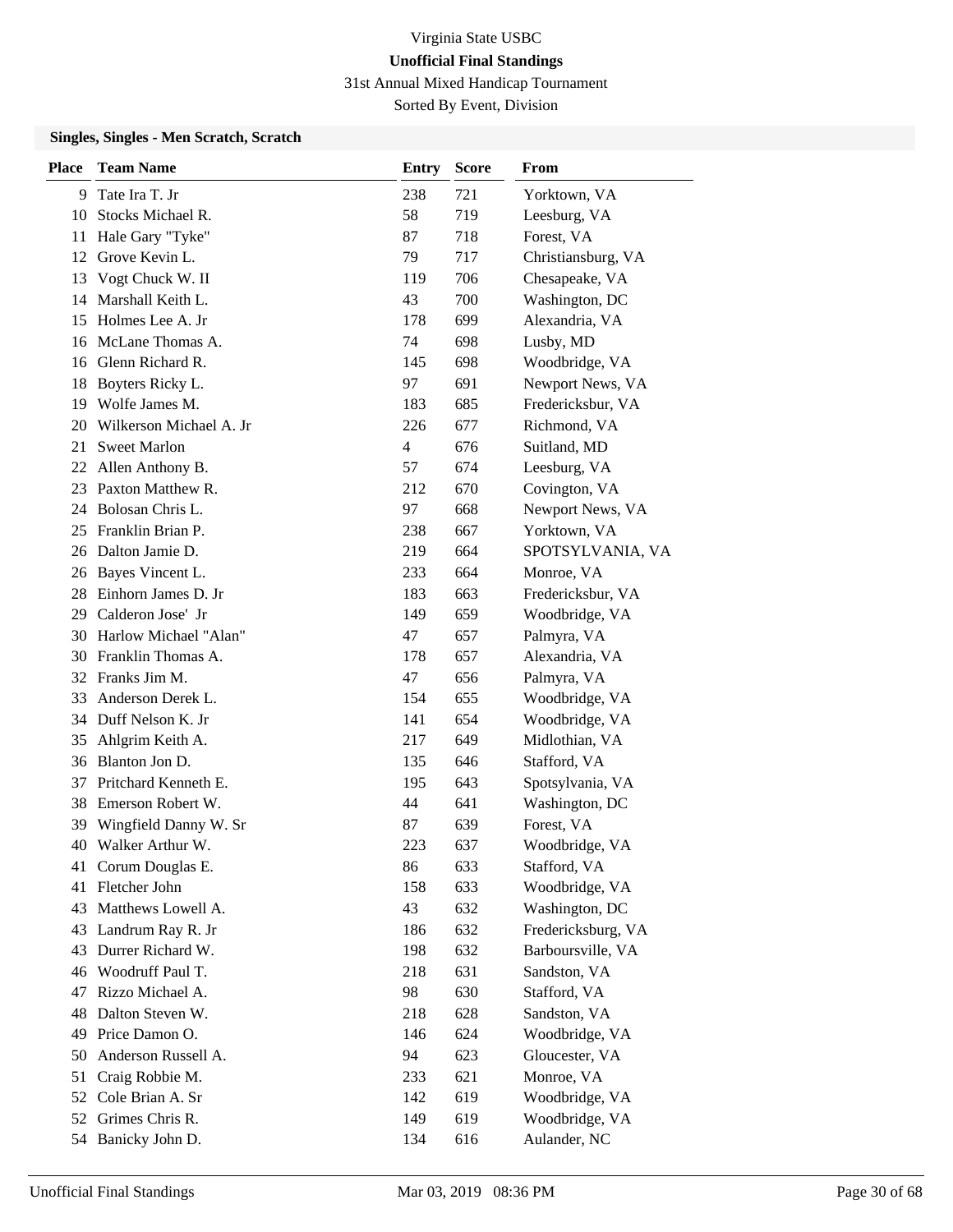31st Annual Mixed Handicap Tournament

Sorted By Event, Division

### **Singles, Singles - Men Scratch, Scratch**

| <b>Place</b> | <b>Team Name</b>        | <b>Entry</b> | <b>Score</b> | From               |
|--------------|-------------------------|--------------|--------------|--------------------|
| 54           | Tabor Michael D.        | 134          | 616          | Aulander, NC       |
| 56           | Brown Nicholas R.       | 225          | 615          | Montross, VA       |
| 57           | Kerzic Joseph M.        | 74           | 614          | Lusby, MD          |
| 58           | Valentin Leon           | 119          | 613          | Chesapeake, VA     |
| 59           | Johnson Grover L. III   | 103          | 612          | Portsmouth, VA     |
| 60           | Gillespie Darell J.     | 142          | 608          | Woodbridge, VA     |
| 61           | Sherman Charles E.      | 9            | 605          | Suitland, MD       |
| 62           | Shuler Paul E. Sr       | 11           | 602          | Suitland, MD       |
| 63           | Ellerbee Carvon R.      | 143          | 598          | Woodbridge, VA     |
| 63           | Stevens Everton(Fab) E. | 224          | 598          | Woodbridge, VA     |
| 65           | Heard John D.           | 181          | 588          | Stafford, VA       |
| 65           | Bridgett Tim M.         | 219          | 588          | SPOTSYLVANIA, VA   |
| 67           | Ellinger James S.       | 28           | 586          | Crimora, VA        |
| 68           | Orcutt Philip M.        | 82           | 585          | Richmond, VA       |
| 68           | Cash Brandon S.         | 94           | 585          | Gloucester, VA     |
| 68           | Mosser Robert L.        | 148          | 585          | Woodbridge, VA     |
| 71           | Baker Darren C.         | 135          | 581          | Stafford, VA       |
| 72           | Jackson Andrew E.       | 224          | 580          | Woodbridge, VA     |
| 73           | Russell Jeffrey M.      | 45           | 579          | Washington, DC     |
| 74           | Cash Rickey D.          | 6            | 576          | Suitland, MD       |
| 75           | Coles Darren A.         | 63           | 575          | Leesburg, VA       |
| 75           | Glass Bernard R.        | 64           | 575          | Leesburg, VA       |
| 75           | Simmons Donavan D.      | 188          | 575          | Greensboro, NC     |
| 78           | Furr Gregory J. Jr      | 42           | 574          | Washington, DC     |
| 79           | Matthews Larryl A.      | 44           | 571          | Washington, DC     |
| 79           | Butler Aaron M.         | 188          | 571          | Greensboro, NC     |
| 81           | Walter Brian K.         | 179          | 567          | Winchester, VA     |
| 81           | Martin Warren A.        | 235          | 567          | Chesapeake, VA     |
| 83           | Williams Ricky T. Jr    | 49           | 564          | Washington, DC     |
| 84           | Lanier Jeffery A.       | 45           | 562          | Washington, DC     |
| 85           | Bradley Scott J.        | 79           | 560          | Christiansburg, VA |
| 86           | Johnson Robert T.       | 8            | 553          | Suitland, MD       |
| 87           | McLean Johnie L. Sr     | 156          | 552          | Woodbridge, VA     |
| 88           | Perry Nelson J.         | 153          | 549          | Woodbridge, VA     |
| 89           | Smith Alex C.           | 49           | 548          | Washington, DC     |
| 90           | Perry Carl L.           | 100          | 545          | Boydton, VA        |
| 91           | Walker Shawn M.         | 8            | 542          | Suitland, MD       |
| 92           | Douglas Walt A.         | 9            | 540          | Suitland, MD       |
| 93           | Buskey Kevin J.         | 40           | 539          | Chester, VA        |
| 94           | Reynolds Steve          | 155          | 535          | Woodbridge, VA     |
| 95           | Zirkle Marvin R.        | 190          | 533          | Roanoke, VA        |
| 96           | Clark Danny T.          | 5            | 532          | Suitland, MD       |
| 96           | Baptiste Alfred W.      | 152          | 532          | Woodbridge, VA     |
| 96           | Murphy James C.         | 235          | 532          | Chesapeake, VA     |
| 99           | Kilpatrick Douglas A.   | 41           | 530          | Washington, DC     |
| 100          | Durant Samuel L. Jr     | 42           | 529          | Washington, DC     |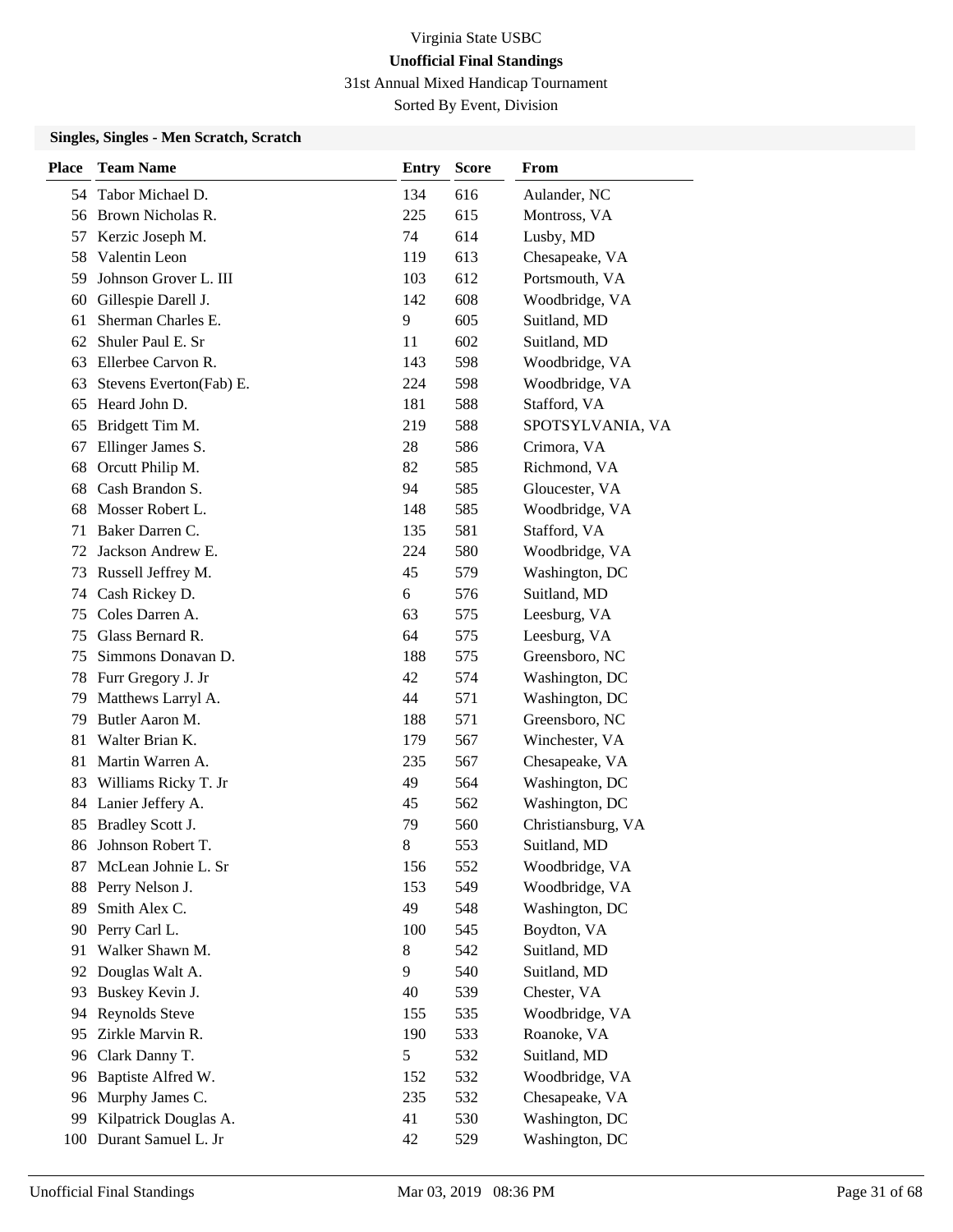31st Annual Mixed Handicap Tournament

Sorted By Event, Division

### **Singles, Singles - Men Scratch, Scratch**

| <b>Place</b> | <b>Team Name</b>       | Entry | <b>Score</b> | From               |
|--------------|------------------------|-------|--------------|--------------------|
|              | 101 Basnight Harry E.  | 153   | 523          | Woodbridge, VA     |
|              | 102 Brown Michael H.   | 57    | 522          | Leesburg, VA       |
| 103          | Sneed Waver L.         | 144   | 521          | Woodbridge, VA     |
|              | 104 Brown Jonathan M.  | 101   | 519          | Crystal Hill, VA   |
| 105          | Williams Willie J.     | 40    | 518          | Chester, VA        |
|              | 106 Snoddy Mark E.     | 140   | 515          | Woodbridge, VA     |
|              | 106 O'Shea John D. III | 223   | 515          | Woodbridge, VA     |
| 108.         | Smith Frederick D.     | 146   | 493          | Woodbridge, VA     |
|              | 109 Noel James T.      | 145   | 488          | Woodbridge, VA     |
|              | 110 Barnette Jerry K.  | 41    | 482          | Washington, DC     |
| 111          | Sackey-Rush William    | 152   | 464          | Woodbridge, VA     |
|              | 112 Holton Rodney      | 5     | 460          | Suitland, MD       |
|              | 112 Fetner Patrick L.  | 76    | 460          | Fredericksburg, VA |
|              | 114 Parker Terrence A. | 137   | 423          | Woodbridge, VA     |

The lowest score to cash is 718.

| <b>Place</b> | <b>Team Name</b>             | <b>Entry</b> | <b>Score</b> | From                |
|--------------|------------------------------|--------------|--------------|---------------------|
| 1            | Blackwell Chenise C.         | 106          | 809          | Pelham, NC          |
| 2            | Wingfield Donna K.           | 87           | 800          | Forest, VA          |
| 3            | Knode Angie                  | 90           | 784          | Chester, VA         |
| 4            | Williams Andrea C.           | 105          | 774          | Bremo Bluff, VA     |
| 5            | Shoemaker Deborah A.         | 89           | 773          | Ruther Glen, VA     |
| 6            | Richardson Kaye              | 20           | 772          | Rocky Mount, VA     |
| 7            | Toney Charlotte A.           | 36           | 771          | Palmyra, VA         |
| 7            | Long Lillie Ann C.           | 200          | 771          | Lynchburg, VA       |
| 9            | Woodfolk Julia K.            | 132          | 770          | Mineral, VA         |
| 9            | Brown-Jenkins Audry B.       | 169          | 770          | Fort Washington, MD |
| 11           | Evans Anitra M.              | 205          | 768          | Brandywine, MD      |
| 12           | Journiette Cassandra L.      | 191          | 767          | Roanoke, VA         |
| 13           | Greene Nannie N.             | 189          | 766          | Roanoke, VA         |
| 14           | Brice Tina Y.                | 36           | 764          | Palmyra, VA         |
| 14           | Spencer Gail H.              | 37           | 764          | Stanleytown, VA     |
| 14           | Ray Anne S.                  | 242          | 764          | Yorktown, VA        |
| 17           | Brock Lois D.                | 107          | 758          | Pelham, NC          |
| 17           | Lightfoot Mia L.             | 125          | 758          | Mechanicsville, VA  |
| 19           | Dailey Sarah H.              | 198          | 755          | Barboursville, VA   |
| 20           | Thomas Deborah H.            | 6            | 753          | Suitland, MD        |
| 21           | Roath Peggy W.               | 24           | 752          | Fredericksburg, VA  |
| 21           | Bass-Campbell Dawn N.        | 243          | 752          | Yorktown, VA        |
| 23           | Lewellen Hannah H.           | 96           | 751          | Gloucester, VA      |
|              | 24 Peterson Mary L.          | 161          | 750          | Fort Washington, MD |
| 24           | Davis-Durrer Miranda A.      | 198          | 750          | Barboursville, VA   |
| 24           | Poindexter-Greene Daneyta L. | 226          | 750          | Richmond, VA        |
| 27           | Tolson Adrienne N.           | 130          | 748          | Fredericksburg, VA  |
| 28           | Kadar Linda                  | 24           | 747          | Fredericksburg, VA  |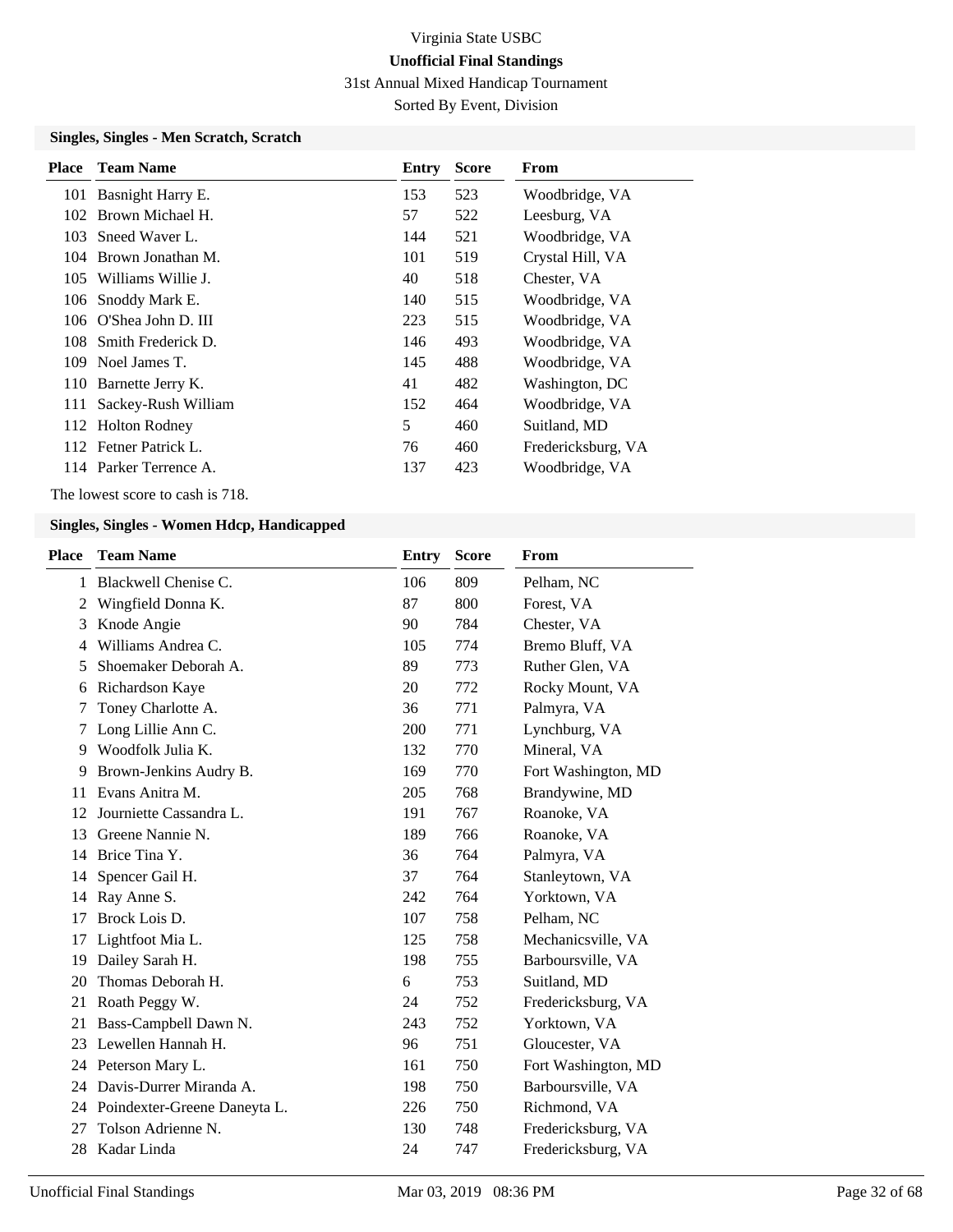31st Annual Mixed Handicap Tournament

Sorted By Event, Division

| <b>Place</b> | <b>Team Name</b>              | <b>Entry</b> | <b>Score</b> | From                |
|--------------|-------------------------------|--------------|--------------|---------------------|
|              | 28 Reid Manna T.              | 162          | 747          | Fort Washington, MD |
| 30           | Brown Carolyn A.              | 12           | 746          | Suitland, MD        |
| 30           | Russell Soledad U.            | 13           | 746          | Stafford, VA        |
| 32           | Streater Lynette E.           | 90           | 745          | Chester, VA         |
| 33           | Keyes Gail A.                 | 58           | 743          | Leesburg, VA        |
| 33           | Brown Stephanie C.            | 101          | 743          | Crystal Hill, VA    |
| 33           | Sharp Andrea                  | 135          | 743          | Stafford, VA        |
| 36           | Agee Lisa C.                  | 3            | 742          | Suitland, MD        |
| 37           | Murphy Penny K.               | 133          | 741          | Mineral, VA         |
| 37           | Wilson Christy L.             | 211          | 741          | Chesterfield, VA    |
| 39           | Hester Paris M.               | 81           | 740          | Richmond, VA        |
| 40           | Franklin Terri A.             | 178          | 739          | Alexandria, VA      |
| 41           | Randolph Denise L.            | 178          | 738          | Alexandria, VA      |
| 41           | Rinker Rose P.                | 197          | 738          | Fredericksburg, VA  |
| 43           | Glass Arlea K.                | 64           | 737          | Leesburg, VA        |
|              | 44 Crawford Donna M.          | 25           | 736          | Virginia Beach, VA  |
| 44           | Jackson Angela N.             | 40           | 736          | Chester, VA         |
| 44           | Schlosser Christine Corrin N. | 211          | 736          | Chesterfield, VA    |
| 47           | Dodson Toeke'Shea A.          | 9            | 734          | Suitland, MD        |
| 47           | Kyle Nettie M.                | 166          | 734          | Fort Washington, MD |
| 47           | Simpson Kimberly              | 167          | 734          | Fort Washington, MD |
| 47           | Jackson Nancy W.              | 208          | 734          | Locust Grove, VA    |
| 51           | Garrett Diane P.              | 168          | 733          | Fort Washington, MD |
| 51           | Howell Katina L.              | 209          | 733          | Abingdon, VA        |
| 53           | Perrin Edith A.               | 82           | 732          | Richmond, VA        |
| 53           | Small Sheila L.               | 162          | 732          | Fort Washington, MD |
| 55           | Jones Barbara L.              | 38           | 731          | Fredericksburg, VA  |
| 55           | Bracy Gayle A.                | 46           | 731          | Fredericksburg, VA  |
| 57           | Wilkerson Kimberly            | 117          | 730          | Pelham, NC          |
| 57           | Malloy Selma J.               | 137          | 730          | Woodbridge, VA      |
| 57           | Collick Angela D.             | 170          | 730          | Fort Washington, MD |
| 60           | Perron Amanda M.              | 73           | 729          | Woodstock, VA       |
| 60           | Smith-Perry Tanje M.          | 100          | 729          | Boydton, VA         |
| 62           | Hill Portia M.                | 191          | 728          | Roanoke, VA         |
| 63           | Williams Maythis A.           | $\tau$       | 727          | Suitland, MD        |
| 63           | Reid Arkeatha O.              | 10           | 727          | Suitland, MD        |
| 63           | Henningsen Deberia K.         | 35           | 727          | Stafford, VA        |
| 63           | Wynn Ruth R.                  | 98           | 727          | Stafford, VA        |
| 63           | Perry Jolita D.               | 153          | 727          | Woodbridge, VA      |
| 68           | Bindas Kali R.                | 59           | 726          | Leesburg, VA        |
| 68           | Husted Pauline E.             | 197          | 726          | Fredericksburg, VA  |
| 70           | Rogers Connie B.              | 17           | 725          | Rocky Mount, VA     |
| 70           | Swayze Mandi T.               | 102          | 725          | Portsmouth, VA      |
| 70           | Ferguson Kimberly A.          | 183          | 725          | Fredericksbur, VA   |
| 73           | Whitmire Juanita              | 171          | 724          | Fort Washington, MD |
| 74           | Douglas Juliet H.             | 9            | 723          | Suitland, MD        |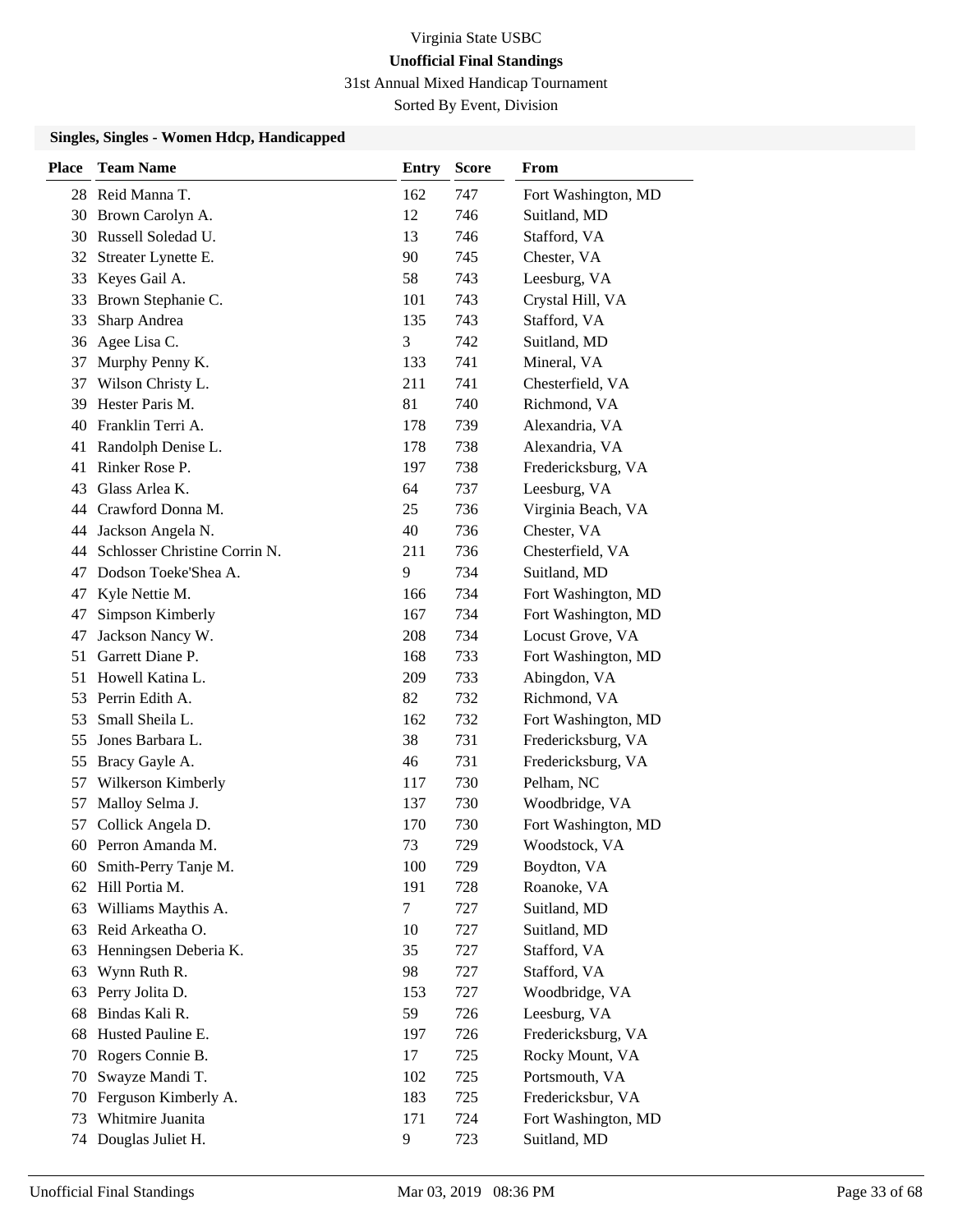31st Annual Mixed Handicap Tournament

Sorted By Event, Division

| <b>Place</b> | <b>Team Name</b>          | <b>Entry</b> | <b>Score</b> | From                  |
|--------------|---------------------------|--------------|--------------|-----------------------|
|              | 74 Woodson Bridget L.     | 64           | 723          | Leesburg, VA          |
| 74           | Davis Melody W.           | 99           | 723          | Boydton, VA           |
| 74           | Seawright Latonya J.      | 181          | 723          | Stafford, VA          |
| 78           | Tucker Michelle D.        | 227          | 722          | Cheltenham, MD        |
| 79           | Skaggs L. Jean            | 26           | 721          | Norfolk, VA           |
| 79           | Allen Suprena E.          | 165          | 721          | Fort Washington, MD   |
| 79           | Livingston La'Tonia M.    | 181          | 721          | Stafford, VA          |
|              | 82 Watson Josie F.        | 15           | 720          | Fredericksburg, VA    |
|              | 82 Moore Sharon Y.        | 70           | 720          | Fredericksburg, VA    |
| 82           | Shifflett Peggy R.        | 126          | 720          | Charlottesville, VA   |
|              | 85 Preston Sheree D.      | 20           | 719          | Rocky Mount, VA       |
| 85           | Eustace Jessica L.        | 196          | 719          | Reva, VA              |
| 87           | Bentley Emily D.          | 54           | 718          | Leesburg, VA          |
| 87           | Andrews Wanda C.          | 120          | 718          | Mineral, VA           |
| 87           | Lomax Cynthia A.          | 213          | 718          | Fairmount Heights, MD |
| 87           | Tate Amanda C.            | 242          | 718          | Yorktown, VA          |
| 91           | Myers Elainea R.          | 231          | 717          | Cheltenham, MD        |
|              | 92 Ritter Lynette A.      | 72           | 715          | Woodstock, VA         |
|              | 92 Tomlinson Nancy L.     | 83           | 715          | Richmond, VA          |
|              | 92 Poole Carolyn S.       | 122          | 715          | Petersburg, VA        |
| 95           | Thomas Dale K.            | 22           | 714          | Rocky Mount, VA       |
| 95           | Ballard Rosa M.           | 40           | 714          | Chester, VA           |
|              | 95 Reynolds Chelsea L.    | 47           | 714          | Palmyra, VA           |
| 98           | McNear Erica L.           | 109          | 713          | Pelham, NC            |
| 98           | <b>Howard Nancy</b>       | 177          | 713          | Evington, VA          |
| 98           | Murphy Laurianne H.       | 216          | 713          | Stafford, VA          |
| 101          | Danley Nikki              | 41           | 712          | Washington, DC        |
| 101          | Poe Angela F.             | 170          | 712          | Fort Washington, MD   |
| 101          | Reid Jessica D.           | 203          | 712          | Mitchellville, MD     |
| 101          | Carter Deborah W.         | 210          | 712          | South Boston, VA      |
|              | 105 Stewart LaWanda R.    | 204          | 711          | Laurel, MD            |
|              | 106 Cavicchi Kathy        | 207          | 710          | Newport News, VA      |
|              | 107 Lemon Jenny L.        | 61           | 709          | Leesburg, VA          |
|              | 107 Hale Phyllis H.       | 87           | 709          | Forest, VA            |
| 107          | Treynor Victoria P.       | 190          | 709          | Roanoke, VA           |
| 110          | Stone Wandra E.           | 6            | 708          | Suitland, MD          |
|              | 110 Rogers Rita R.        | 163          | 708          | Fort Washington, MD   |
| 110          | Christmas Clorodet L.     | 164          | 708          | Fort Washington, MD   |
| 110          | Sullivan Lydia K.         | 183          | 708          | Fredericksbur, VA     |
|              | 114 Kloft Deborah L.      | 21           | 707          | Rocky Mount, VA       |
|              | 114 Debus Susan N.        | 216          | 707          | Stafford, VA          |
|              | 116 Estep Denise B.       | 72           | 706          | Woodstock, VA         |
|              | 116 Anderson Stephanie M. | 117          | 706          | Pelham, NC            |
|              | 118 Lanum Debora A.       | 46           | 705          | Fredericksburg, VA    |
|              | 119 Robinson Brenda M.    | 30           | 704          | Mechanicsville, VA    |
|              | 119 Holland Linda M.      | 35           | 704          | Stafford, VA          |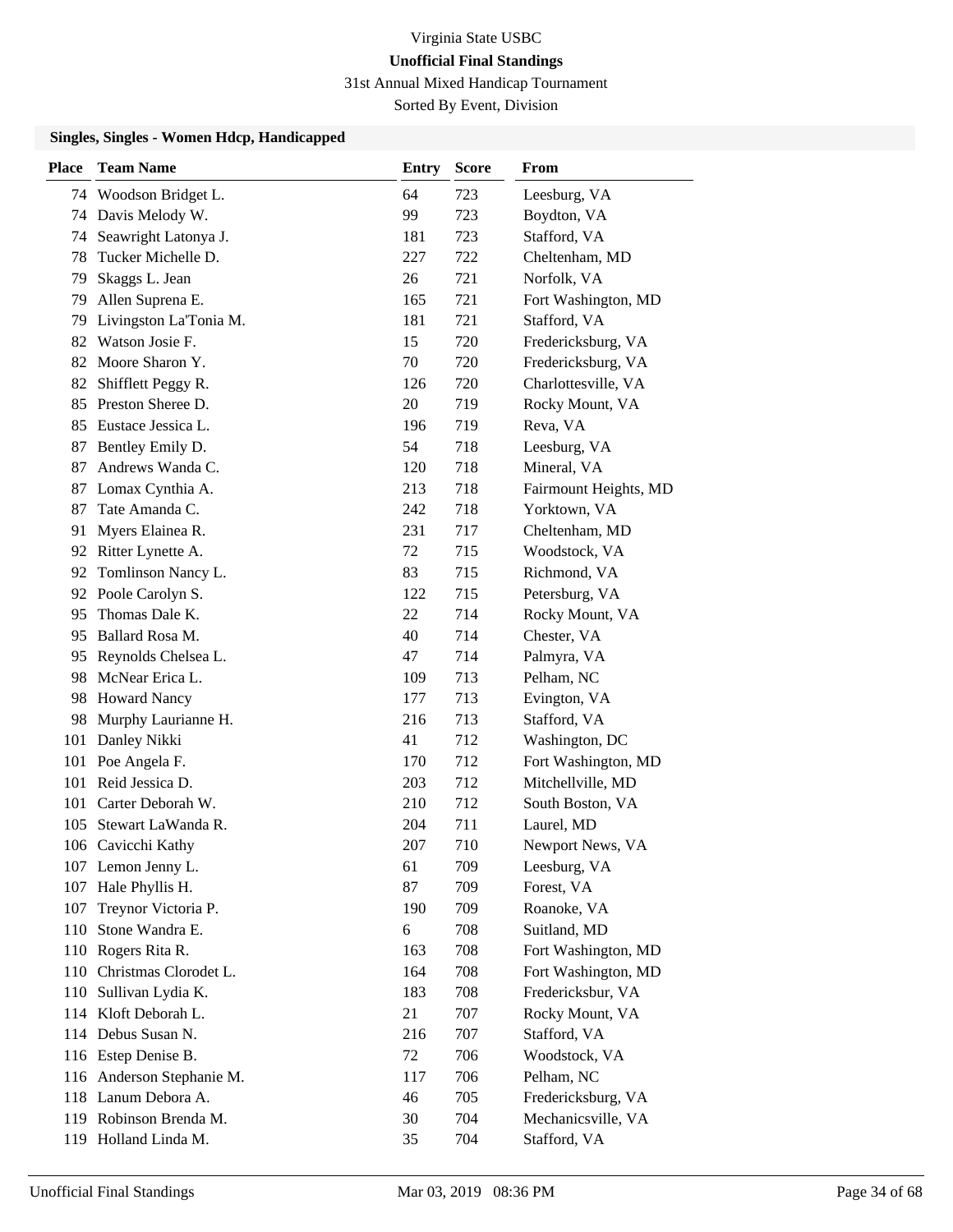31st Annual Mixed Handicap Tournament

Sorted By Event, Division

| <b>Place</b> | <b>Team Name</b>              | <b>Entry</b> | <b>Score</b> | From                   |
|--------------|-------------------------------|--------------|--------------|------------------------|
|              | 119 Curtis Kellie D.          | 187          | 704          | Charles Town, WV       |
|              | 122 Farnor Christine J.       | 85           | 703          | Richmond, VA           |
|              | 122 Blanken Vonnie J.         | 142          | 703          | Woodbridge, VA         |
|              | 122 Via Jennifer N.           | 180          | 703          | Barboursville, VA      |
|              | 125 Jones Adele S.            | 23           | 702          | Stafford, VA           |
|              | 125 Brown Reverne             | 70           | 702          | Fredericksburg, VA     |
|              | 125 Thomas Vanessa N.         | 73           | 702          | Woodstock, VA          |
|              | 125 Davis Judith E.           | 172          | 702          | Fort Washington, MD    |
|              | 129 Harrison Lorraine B.      | 11           | 701          | Suitland, MD           |
|              | 129 Robinson Gwen J.          | 124          | 701          | North Chesterfield, VA |
|              | 131 Carter Brenda             | 32           | 700          | Mechanicsville, VA     |
|              | 131 Landrum Lameenya          | 186          | 700          | Fredericksburg, VA     |
| 131          | Spivey Tammy L.               | 217          | 700          | Midlothian, VA         |
|              | 131 Stevens Collet G.         | 224          | 700          | Woodbridge, VA         |
|              | 135 Malbrough Priscilla Y.    | 26           | 699          | Norfolk, VA            |
|              | 135 Quinn Kimberly G.         | 56           | 699          | Leesburg, VA           |
|              | 135 McCamey Metchel H.        | 228          | 699          | Cheltenham, MD         |
|              | 138 Richardson Anna-Lisa      | 135          | 698          | Stafford, VA           |
|              | 138 Peoples Carolyn V.        | 228          | 698          | Cheltenham, MD         |
| 138          | Barnes Sandy F.               | 239          | 698          | Yorktown, VA           |
| 141          | Key Lutricia B.               | 4            | 697          | Suitland, MD           |
| 141          | Harge Angela M.               | 215          | 697          | Fredericksburg, VA     |
|              | 143 Pierce Betsy E.           | 39           | 696          | Chesterfield, VA       |
|              | 143 Masten Patricia B.        | 51           | 696          | Richmond, VA           |
|              | 143 Canada Loretta B.         | 176          | 696          | Fort Washington, MD    |
|              | 146 Cooper Tracie T.          | 18           | 695          | Rocky Mount, VA        |
|              | 147 Weaver Donna C.           | 19           | 694          | Rocky Mount, VA        |
|              | 147 Phillips Jerylyne N.      | 97           | 694          | Newport News, VA       |
| 147          | Trimarchi Kathryn M.          | 202          | 694          | Hampton, VA            |
|              | 147 Patterson Paula D.        | 230          | 694          | Cheltenham, MD         |
|              | 151 Moore Dora L.             | 140          | 693          | Woodbridge, VA         |
|              | 152 Robinson Kiesha R.        | 56           | 692          | Leesburg, VA           |
|              | 152 Lightfoot Paulette J.     | 124          | 692          | North Chesterfield, VA |
|              | 152 Berry Brenda K.           | 138          | 692          | Woodbridge, VA         |
|              | 155 Campion Joan J.           | 13           | 691          | Stafford, VA           |
|              | 155 Houchens Ginger L.        | 47           | 691          | Palmyra, VA            |
|              | 155 Johnson-Clark Carletha O. | 175          | 691          | Fort Washington, MD    |
|              | 158 Hubbard Bonnie M.         | 16           | 690          | Rocky Mount, VA        |
|              | 158 Glover Diane M.           | 51           | 690          | Richmond, VA           |
|              | 158 Cash Grace D.             | 94           | 690          | Gloucester, VA         |
|              | 158 Wallace Natalie D.        | 231          | 690          | Cheltenham, MD         |
|              | 162 Weaver Ashley N.          | 19           | 689          | Rocky Mount, VA        |
|              | 162 Foster Petra              | 182          | 689          | Stafford, VA           |
|              | 162 Henderson Helen M.        | 184          | 689          | Fredericksburg, VA     |
|              | 162 Bogucki Brenda K.         | 202          | 689          | Hampton, VA            |
|              | 162 Paxton Victoria L.        | 212          | 689          | Covington, VA          |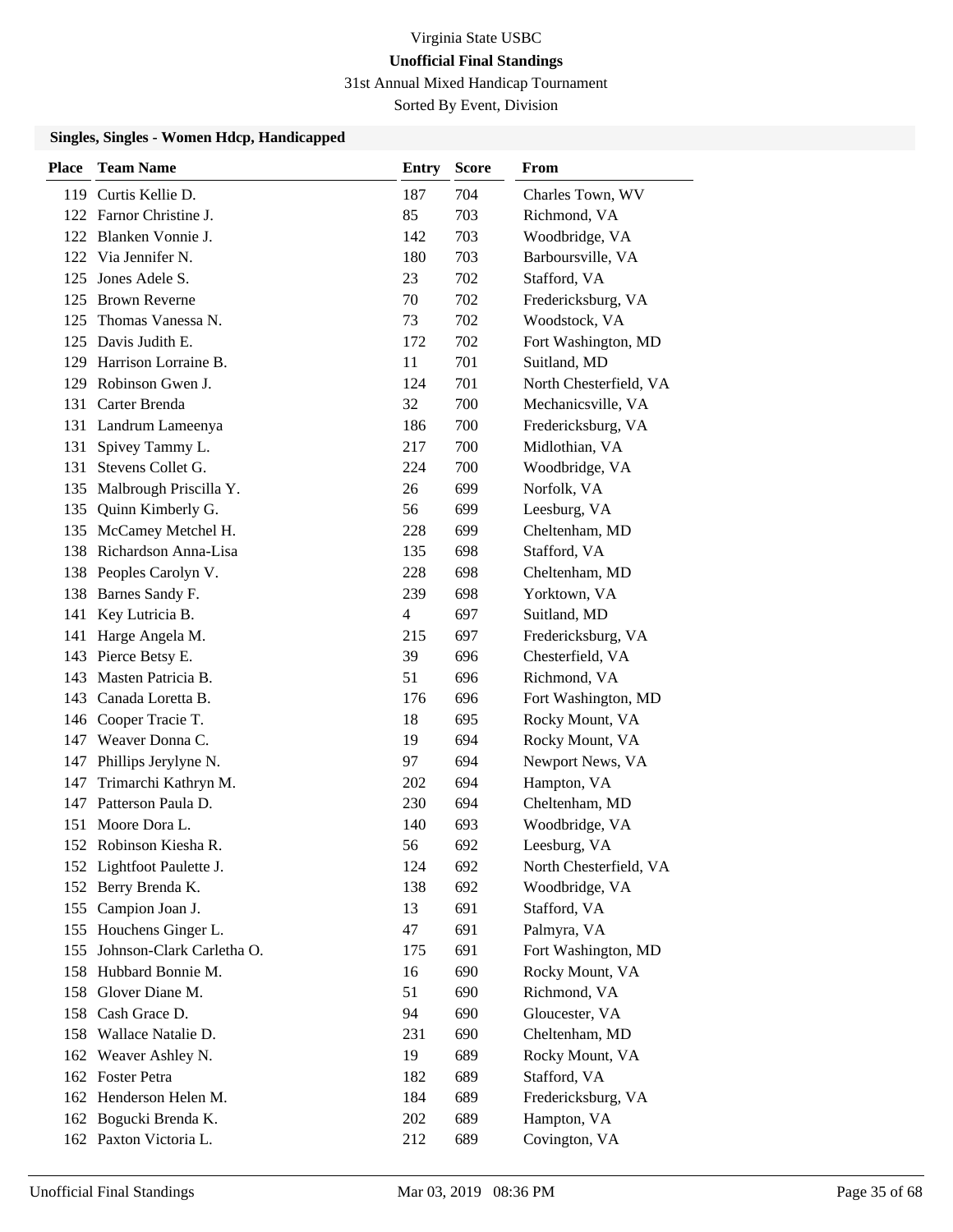31st Annual Mixed Handicap Tournament

Sorted By Event, Division

| <b>Place</b> | <b>Team Name</b>            | <b>Entry</b> | <b>Score</b> | From                |
|--------------|-----------------------------|--------------|--------------|---------------------|
|              | 162 Hall Stephanie K.       | 230          | 689          | Cheltenham, MD      |
|              | 162 Coulson Whitney B.      | 241          | 689          | Yorktown, VA        |
|              | 169 Wattier Flora R.        | 14           | 688          | Stafford, VA        |
| 169          | Fitzgerald Mary L.          | 109          | 688          | Pelham, NC          |
| 169          | Glass Zennie                | 111          | 688          | Pelham, NC          |
| 169          | Morris Mary V.              | 126          | 688          | Charlottesville, VA |
| 169          | Brown Deborah W.            | 157          | 688          | Woodbridge, VA      |
|              | 169 Pritchard Carrie A.     | 195          | 688          | Spotsylvania, VA    |
| 175          | Smith Bonnie D.             | 22           | 687          | Rocky Mount, VA     |
| 175          | Dunston Carol A.            | 23           | 687          | Stafford, VA        |
| 175          | Jordan Sara A.              | 50           | 687          | Richmond, VA        |
| 175          | Hairston Rosa L.            | 110          | 687          | Pelham, NC          |
| 175          | Gaddis Colette G.           | 243          | 687          | Yorktown, VA        |
|              | 180 Ellis Michelle L.       | 149          | 686          | Woodbridge, VA      |
|              | 181 Poore Angelique P.      | 53           | 685          | Leesburg, VA        |
| 181          | Wallace Kimberly A.         | 98           | 685          | Stafford, VA        |
| 181          | Wade Cindy P.               | 104          | 685          | Portsmouth, VA      |
| 181          | Murphy Wanda B.             | 116          | 685          | Pelham, NC          |
| 181          | Richerson Sheila S.         | 123          | 685          | Richmond, VA        |
| 186          | Cline Elisa P.              | 75           | 684          | Virginia Beach, VA  |
|              | 186 Huff Mikki D.           | 79           | 684          | Christiansburg, VA  |
|              | 186 Garnett Vickie N.       | 89           | 684          | Ruther Glen, VA     |
|              | 189 Gerling Denise R.       | 68           | 683          | Leesburg, VA        |
| 189          | Dixon Sonya D.              | 141          | 683          | Woodbridge, VA      |
| 189          | Simmons Lenida J.           | 188          | 683          | Greensboro, NC      |
|              | 192 Hollins Michelle R.     | 7            | 682          | Suitland, MD        |
|              | 192 Clark Angel S.          | 41           | 682          | Washington, DC      |
|              | 192 Drake Brigitte E.       | 95           | 682          | Kilmarnock, VA      |
|              | 192 Robertson Denise M.     | 146          | 682          | Woodbridge, VA      |
|              | 196 Williams Lavangelene A. | 52           | 681          | Fredericksburg, VA  |
|              | 196 Pryor Isabelle R.       | 71           | 681          | Fredericksburg, VA  |
| 196          | <b>Surfer Shelley</b>       | 76           | 681          | Fredericksburg, VA  |
|              | 196 Green Cynthia L.        | 91           | 681          | Mechanicsville, VA  |
|              | 196 Waller Joyce A.         | 110          | 681          | Pelham, NC          |
|              | 196 Colbert-Box Sandra M.   | 172          | 681          | Fort Washington, MD |
|              | 196 Brown Lori A.           | 179          | 681          | Winchester, VA      |
|              | 196 Anderson Veronica W.    | 199          | 681          | Lynchburg, VA       |
|              | 196 Jones Marvis L.         | 222          | 681          | Woodbridge, VA      |
|              | 205 Pettaway Joanne M.      | 12           | 680          | Suitland, MD        |
| 205          | Chichester-Lanier Adrienne  | 45           | 680          | Washington, DC      |
|              | 205 Yeatts Nancy S.         | 52           | 680          | Fredericksburg, VA  |
|              | 205 McCaskill Deidra R.     | 131          | 680          | Mineral, VA         |
|              | 209 Scott Helene B.         | 55           | 679          | Leesburg, VA        |
|              | 209 Mitchem Billie S.       | 120          | 679          | Mineral, VA         |
| 209          | Dorsey Sylvia E.            | 185          | 679          | Stafford, VA        |
| 209          | Ryan Terry M.               | 201          | 679          | Spotsylvania, VA    |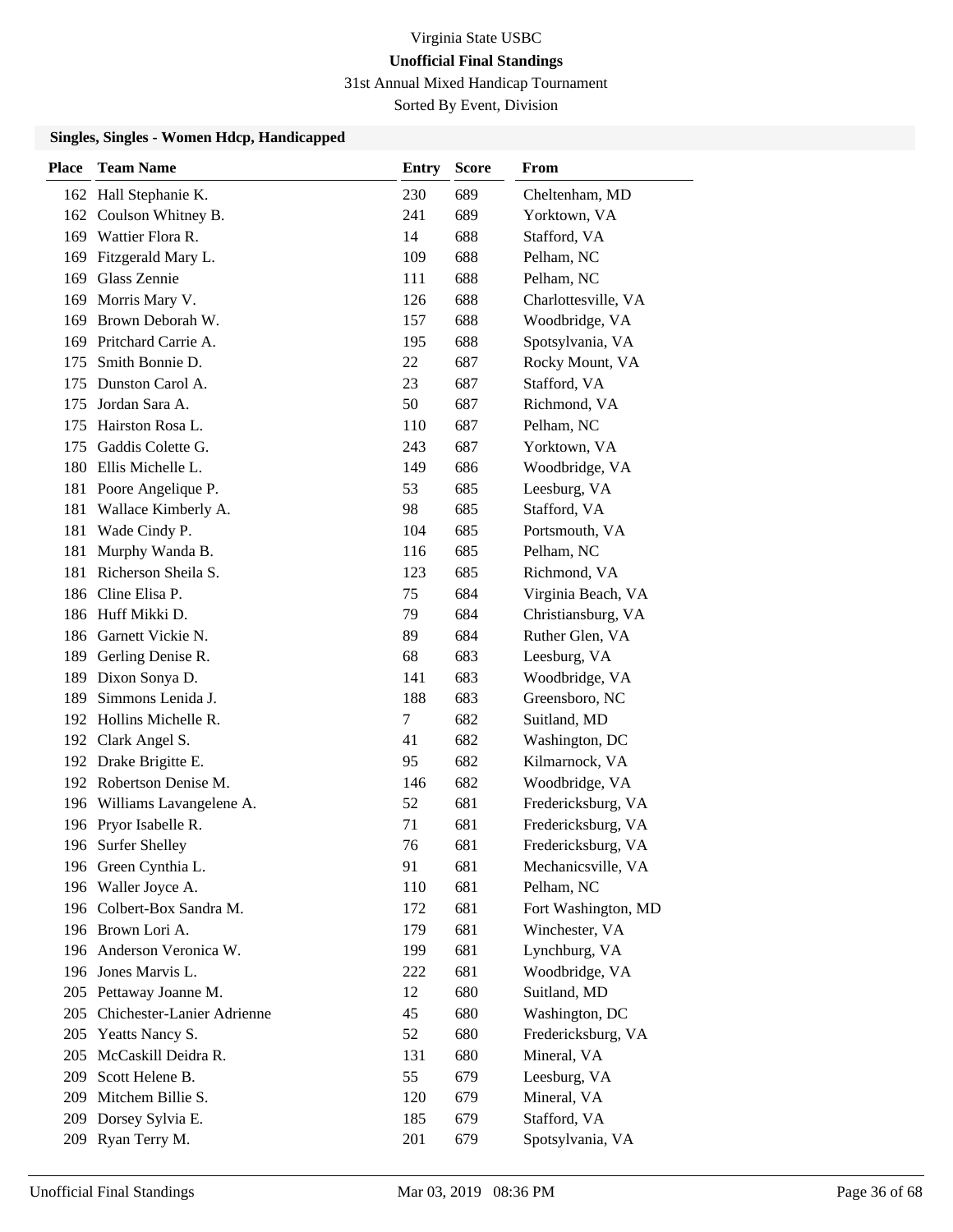31st Annual Mixed Handicap Tournament

Sorted By Event, Division

| Place | <b>Team Name</b>       | Entry          | <b>Score</b> | From                 |
|-------|------------------------|----------------|--------------|----------------------|
|       | 213 Woodie Mahalia     | 105            | 678          | Bremo Bluff, VA      |
| 213   | Hogue Sylvia A.        | 156            | 678          | Woodbridge, VA       |
|       | 213 Ducre Martha E.    | 161            | 678          | Fort Washington, MD  |
|       | 216 Wynn Jane B.       | 29             | 677          | Mechanicsville, VA   |
|       | 216 Brubaker Renee L.  | 129            | 677          | Seaford, VA          |
|       | 216 Goode Denita D.    | 154            | 677          | Woodbridge, VA       |
|       | 219 Alford Yvonne M.   | $\overline{2}$ | 676          | Suitland, MD         |
| 219   | Johnson Corlitta R.    | 8              | 676          | Suitland, MD         |
| 219   | James Beth H.          | 27             | 676          | Ivor, VA             |
| 219   | Nolte Jane H.          | 34             | 676          | Mechanicsville, VA   |
| 223   | O'Shea Jeannie         | 223            | 675          | Woodbridge, VA       |
|       | 224 Little Tracey C.   | 69             | 674          | Leesburg, VA         |
|       | 224 Faulknier Donna M. | 88             | 674          | Barboursville, VA    |
|       | 224 Burns Maxine W.    | 106            | 674          | Pelham, NC           |
|       | 224 Bernard Nance M.   | 146            | 674          | Woodbridge, VA       |
|       | 224 Hale Angela        | 160            | 674          | Fort Washington, MD  |
| 229   | Toliver Lucinda A.     | 11             | 673          | Suitland, MD         |
| 229   | Maclin Doris G.        | 122            | 673          | Petersburg, VA       |
| 229   | Silas Denise I.        | 163            | 673          | Fort Washington, MD  |
| 229   | Stewart Mary M.        | 189            | 673          | Roanoke, VA          |
|       | 233 Fisher Jennifer M. | 28             | 672          | Crimora, VA          |
| 233   | Dean Brittany M.       | 44             | 672          | Washington, DC       |
|       | 233 Gray Crystal M.    | 63             | 672          | Leesburg, VA         |
| 233   | Hensley Kimberly J.    | 88             | 672          | Barboursville, VA    |
| 233   | Schoefield Patricia    | 116            | 672          | Pelham, NC           |
| 233   | Grenell Kay R.         | 127            | 672          | Midlothian, VA       |
| 233   | Mitchell Tina          | 192            | 672          | Princeton, WV        |
| 233   | Blankenship Christy M. | 193            | 672          | N. Prince George, VA |
| 241   | Montgomery Veronica D. | 136            | 671          | Woodbridge, VA       |
| 241   | Corporal Karen A.      | 137            | 671          | Woodbridge, VA       |
|       | 241 Brown Glenda B.    | 138            | 671          | Woodbridge, VA       |
| 241   | Greene Evelyn C.       | 204            | 671          | Laurel, MD           |
|       | 241 Warlitner Tarie A. | 212            | 671          | Covington, VA        |
|       | 246 Lee Lana M.        | 85             | 670          | Richmond, VA         |
|       | 246 Howard Lori N.     | 160            | 670          | Fort Washington, MD  |
|       | 248 Jaco Patricia A.   | 71             | 669          | Fredericksburg, VA   |
|       | 249 Leffler E. Marie   | 201            | 668          | Spotsylvania, VA     |
|       | 250 Stocks Lisa        | 58             | 667          | Leesburg, VA         |
|       | 250 Baldwin Melody G.  | 128            | 667          | Midlothian, VA       |
|       | 250 Prince Sherry J.   | 156            | 667          | Woodbridge, VA       |
| 253   | Stewart Teresa S.      | 28             | 666          | Crimora, VA          |
|       | 253 Rice Dana W.       | 101            | 666          | Crystal Hill, VA     |
|       | 253 McGuire Linda L.   | 153            | 666          | Woodbridge, VA       |
|       | 256 Goode Kathleen B.  | 144            | 665          | Woodbridge, VA       |
|       | 256 Swann Ann          | 164            | 665          | Fort Washington, MD  |
|       | 256 Sheetz Laurie A.   | 241            | 665          | Yorktown, VA         |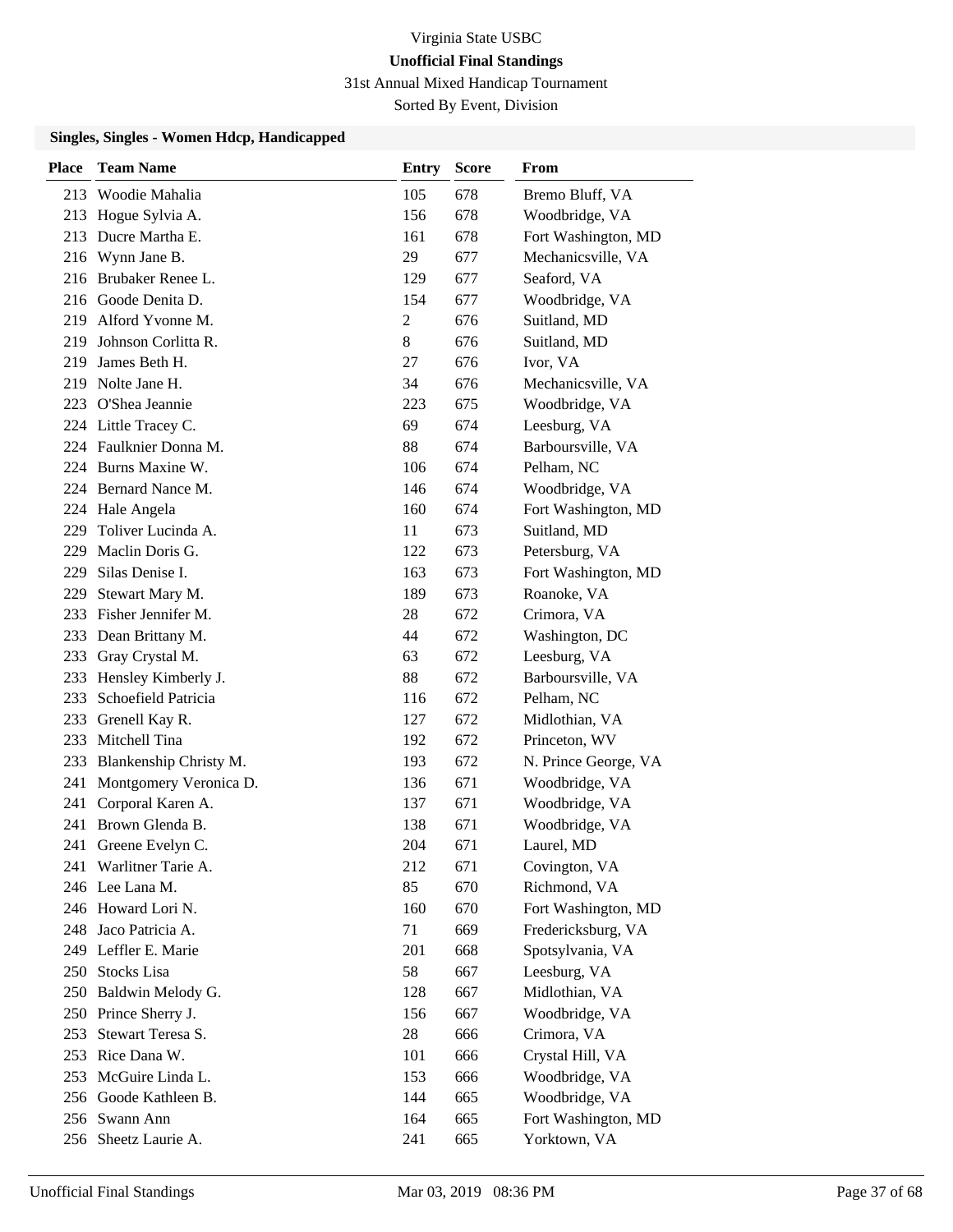31st Annual Mixed Handicap Tournament

Sorted By Event, Division

| <b>Place</b> | <b>Team Name</b>                 | <b>Entry</b>   | <b>Score</b> | From                 |
|--------------|----------------------------------|----------------|--------------|----------------------|
|              | 259 Parker-Cunningham Wilhemenia | 33             | 664          | Mechanicsville, VA   |
|              | 259 Riley Kerry K.               | 68             | 664          | Leesburg, VA         |
|              | 259 Peterson Essie M.            | 166            | 664          | Fort Washington, MD  |
| 259          | Blakey Sondra A.                 | 203            | 664          | Mitchellville, MD    |
| 263          | Corbin Michelle                  | 61             | 663          | Leesburg, VA         |
|              | 263 Ketch Lana J.                | 92             | 663          | Gloucester, VA       |
|              | 263 Williams Loraine D.          | 111            | 663          | Pelham, NC           |
| 263          | Bell Tiffany A.                  | 130            | 663          | Fredericksburg, VA   |
| 263          | Campbell Dorothy S.              | 173            | 663          | Fort Washington, MD  |
| 263          | Adams Elenora T.                 | 174            | 663          | Fort Washington, MD  |
|              | 269 Thornburg Dawn C.            | 1              | 662          | Cross Junction, VA   |
| 269          | Jackson-Marshall Agatha V.       | 31             | 662          | Mechanicsville, VA   |
| 269          | Long Monique M.                  | 151            | 662          | Woodbridge, VA       |
| 269          | Crews Anne E.                    | 176            | 662          | Fort Washington, MD  |
| 273          | White Teresa L.                  | 93             | 660          | Gloucester, VA       |
|              | 274 Craig Rozinia E.             | 3              | 659          | Suitland, MD         |
|              | 274 Bowling Angela F.            | 57             | 659          | Leesburg, VA         |
|              | 274 Cochran Judy A.              | 99             | 659          | Boydton, VA          |
|              | 274 Flemming Lorna A.            | 139            | 659          | Woodbridge, VA       |
| 274          | Thomas Robbie K.                 | 193            | 659          | N. Prince George, VA |
| 274          | Kulp Beth G.                     | 208            | 659          | Locust Grove, VA     |
| 280          | Rast Teresa A.                   | 217            | 658          | Midlothian, VA       |
| 281          | Seifert Gina H.                  | 76             | 657          | Fredericksburg, VA   |
| 281          | Nicholas Denise L.               | 103            | 657          | Portsmouth, VA       |
| 281          | Osborne Cindy A.                 | 104            | 657          | Portsmouth, VA       |
| 281          | Banicky Melany A.                | 134            | 657          | Aulander, NC         |
|              | 285 Lomax Marie B.               | 175            | 656          | Fort Washington, MD  |
| 285          | Nuss Laura A.                    | 223            | 656          | Woodbridge, VA       |
| 287          | Cobb Pong S.                     | 38             | 655          | Fredericksburg, VA   |
| 288          | Shiflett Christine R.            | 39             | 654          | Chesterfield, VA     |
|              | 288 Kitts Jeno D.                | 77             | 654          | Rustburg, VA         |
| 288          | Habron Jacqueline L.             | 132            | 654          | Mineral, VA          |
| 291          | Hodges Connie T.                 | 17             | 653          | Rocky Mount, VA      |
| 291          | Bell Monica K.                   | 65             | 653          | Leesburg, VA         |
| 291          | Tinsley Martessa D.              | 159            | 653          | Woodbridge, VA       |
| 291          | James Barbara A.                 | 165            | 653          | Fort Washington, MD  |
| 291          | Gift Peggy A.                    | 195            | 653          | Spotsylvania, VA     |
| 291          | Adams Jacqueline D.              | 219            | 653          | SPOTSYLVANIA, VA     |
|              | 297 Mitchell Shirley E.          | 67             | 652          | Leesburg, VA         |
| 297          | Turner Doreen D.                 | 67             | 652          | Leesburg, VA         |
| 299          | Corum Chunsim (Tina) C.          | 86             | 651          | Stafford, VA         |
|              | 299 Pigg Mackenzie G.            | 233            | 651          | Monroe, VA           |
| 301          | Harden Ursula A.                 | $\overline{4}$ | 650          | Suitland, MD         |
| 301          | Perry Iris M.                    | 63             | 650          | Leesburg, VA         |
| 301          | Ryhanych Gloria A.               | 80             | 650          | Virginia Beach, VA   |
| 301          | Waldeck Wendy P.                 | 91             | 650          | Mechanicsville, VA   |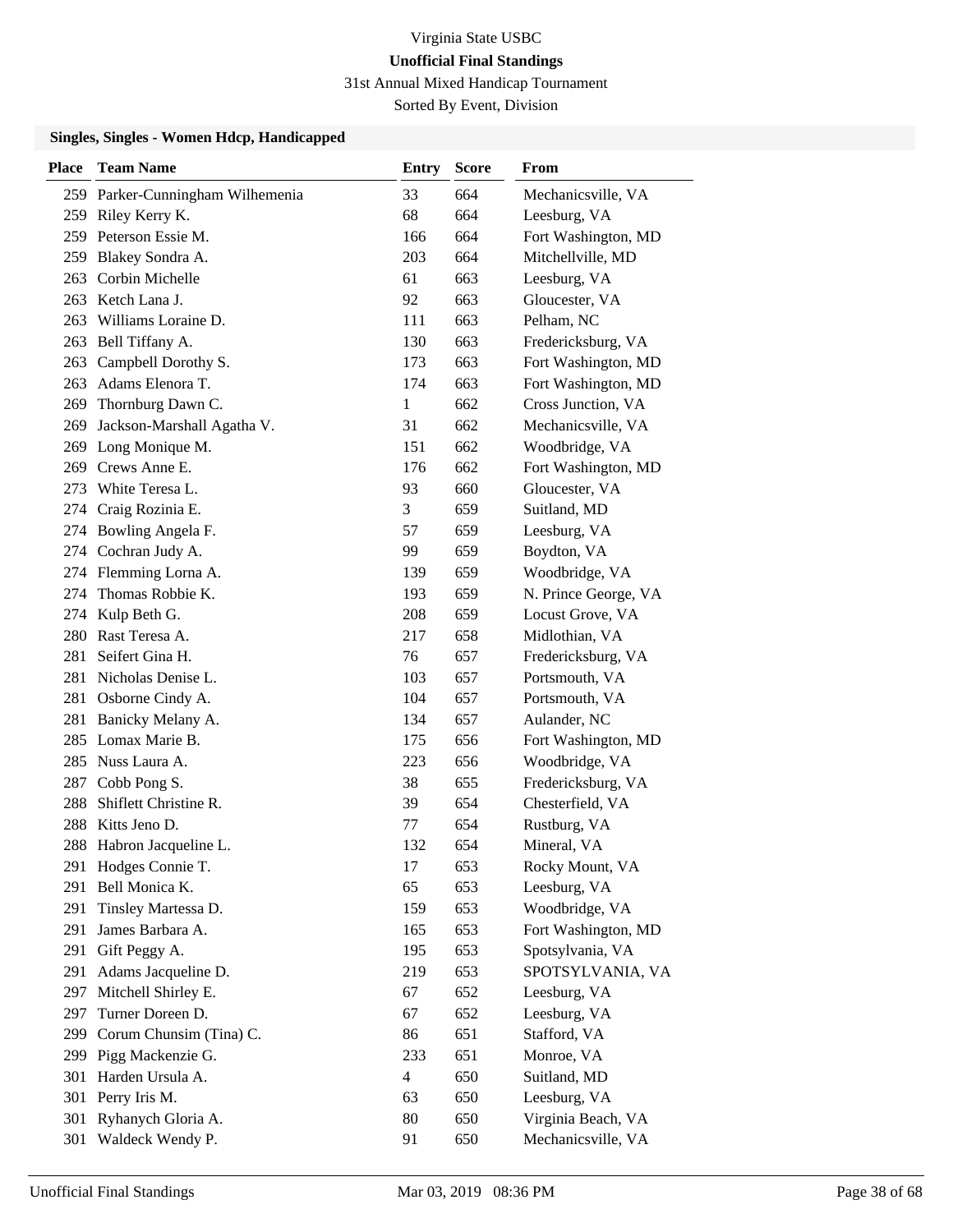31st Annual Mixed Handicap Tournament

Sorted By Event, Division

| <b>Place</b> | <b>Team Name</b>            | <b>Entry</b>   | <b>Score</b> | From                 |
|--------------|-----------------------------|----------------|--------------|----------------------|
|              | 301 Bellinger Vivian J.     | 185            | 650          | Stafford, VA         |
|              | 306 Holton Pamela G.        | 5              | 649          | Suitland, MD         |
|              | 306 Bryant-Dowdy Deborah    | 77             | 649          | Rustburg, VA         |
|              | 306 Hilliard Brenda G.      | 121            | 649          | Highland Springs, VA |
|              | 306 Chappell Joylene L.     | 129            | 649          | Seaford, VA          |
|              | 306 Waters Janice M.        | 205            | 649          | Brandywine, MD       |
|              | 306 Mc Connell Nichele M.   | 237            | 649          | Gwynn Oak, MD        |
|              | 312 Sirbaugh Rosie L.       | $\mathbf{1}$   | 648          | Cross Junction, VA   |
|              | 312 Shumaker Stephanie L.   | 50             | 648          | Richmond, VA         |
|              | 312 Mayer Diane S.          | 93             | 648          | Gloucester, VA       |
|              | 312 Thomas Gina M.          | 148            | 648          | Woodbridge, VA       |
|              | 312 Morse-Slaughter Keah R. | 226            | 648          | Richmond, VA         |
|              | 317 Williams Shanell        | 62             | 647          | Leesburg, VA         |
| 317          | Fitzgerald Velma J.         | 115            | 647          | Pelham, NC           |
|              | 317 Discioscia Sara R.      | 238            | 647          | Yorktown, VA         |
|              | 320 Allen Linda M.          | 66             | 646          | Leesburg, VA         |
|              | 320 Glazier Rebecca L.      | 94             | 646          | Gloucester, VA       |
|              | 320 Hughes Sue F.           | 210            | 646          | South Boston, VA     |
| 323          | Vance Leti                  | 78             | 645          | Rustburg, VA         |
| 323          | Ambrose Patsy D.            | 102            | 645          | Portsmouth, VA       |
|              | 323 Roark Holly R.          | 192            | 645          | Princeton, WV        |
|              | 326 Watson Regina L.        | 59             | 644          | Leesburg, VA         |
|              | 326 Smith Judy L.           | 66             | 644          | Leesburg, VA         |
|              | 328 Hodges Judy C.          | 16             | 643          | Rocky Mount, VA      |
|              | 328 McDonald Eugenia A.     | 49             | 643          | Washington, DC       |
|              | 328 Johnston Tina A.        | 200            | 643          | Lynchburg, VA        |
|              | 331 Landon Marilyn C.       | 5              | 642          | Suitland, MD         |
|              | 331 Grenell Rachel          | 114            | 642          | Pelham, NC           |
|              | 331 Poole Gladys A.         | 114            | 642          | Pelham, NC           |
|              | 331 Dowell Ramona           | 214            | 642          | Richmond, VA         |
|              | 335 Colbert Stephanie D.    | 62             | 641          | Leesburg, VA         |
|              | 335 Williams Linda K.       | 133            | 641          | Mineral, VA          |
|              | 335 Beck Margo L.           | 218            | 641          | Sandston, VA         |
| 335          | Wingers Wendy S.            | 220            | 641          | Woodbridge, VA       |
|              | 335 Tate Anne C.            | 239            | 641          | Yorktown, VA         |
|              | 340 Pezzella Anna M.        | 25             | 640          | Virginia Beach, VA   |
|              | 340 Hazel Cristita C.       | 131            | 640          | Mineral, VA          |
|              | 340 Edwards Thelma E.       | 206            | 640          | Upper Marlboro, MD   |
|              | 343 Gorham Lottie C.        | 15             | 639          | Fredericksburg, VA   |
| 343          | Phillips Jessica L.         | 18             | 639          | Rocky Mount, VA      |
| 345          | Nelson Shirley A.           | $\overline{c}$ | 638          | Suitland, MD         |
|              | 345 Battle Captoria         | 8              | 638          | Suitland, MD         |
|              | 345 Watkins Monica D.       | 60             | 638          | Leesburg, VA         |
|              | 345 White Tabitha L.        | 96             | 638          | Gloucester, VA       |
|              | 345 Rudder Michaela A.      | 155            | 638          | Woodbridge, VA       |
| 345          | Carrington Adrienne F.      | 194            | 638          | Fredericksburg, VA   |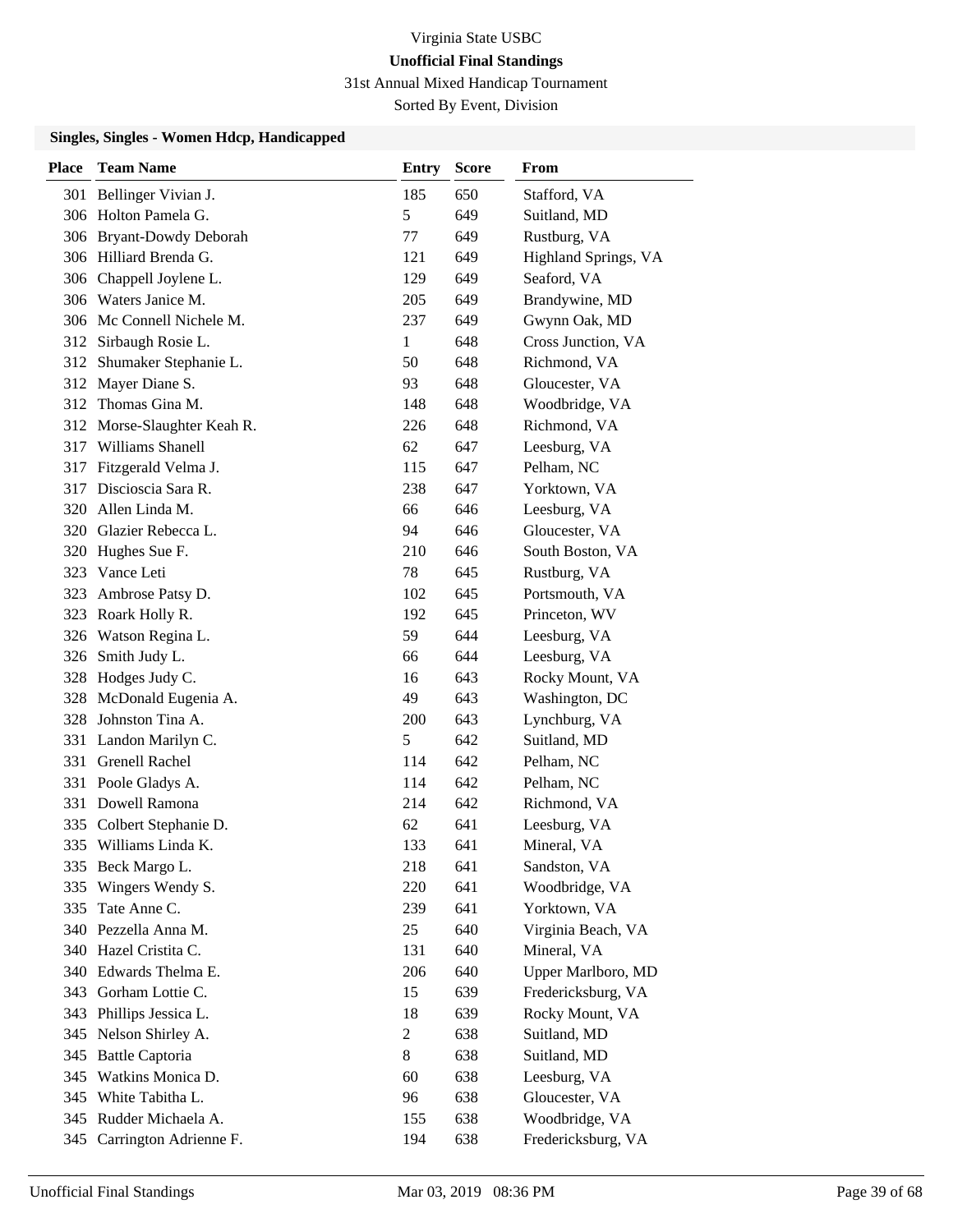31st Annual Mixed Handicap Tournament

Sorted By Event, Division

| <b>Place</b> | <b>Team Name</b>            | <b>Entry</b> | <b>Score</b> | From                |
|--------------|-----------------------------|--------------|--------------|---------------------|
| 345          | <b>Sanders Sherry</b>       | 209          | 638          | Abingdon, VA        |
|              | 345 Bell Trina-Renee M.     | 229          | 638          | Cheltenham, MD      |
| 353          | Clingman Corina J.          | 229          | 637          | Cheltenham, MD      |
| 353          | Cutshaw Christa M.          | 240          | 637          | Yorktown, VA        |
|              | 355 Blackshear Anjanette D. | 42           | 636          | Washington, DC      |
| 355          | Mason Kimberly D.           | 65           | 636          | Leesburg, VA        |
| 355          | Grenell Krista A.           | 115          | 636          | Pelham, NC          |
| 358          | Young Karen P.              | 21           | 635          | Rocky Mount, VA     |
| 358          | Johnson Vava D.             | 155          | 635          | Woodbridge, VA      |
| 358          | Clover Patricia O.          | 168          | 635          | Fort Washington, MD |
| 361          | Granderson Samantha D.      | 43           | 634          | Washington, DC      |
| 361          | Walters Natalie L.          | 112          | 634          | Pelham, NC          |
|              | 363 Russell Shellene D.     | 45           | 633          | Washington, DC      |
|              | 363 Levy Marian L.          | 123          | 633          | Richmond, VA        |
|              | 363 Parsolano Stephanie M.  | 235          | 633          | Chesapeake, VA      |
| 366          | Jackson Cornell M.          | 95           | 632          | Kilmarnock, VA      |
|              | 366 Coles Helen D.          | 112          | 632          | Pelham, NC          |
| 368          | Coleman Makeba A.           | 49           | 631          | Washington, DC      |
| 368          | Schettler Rosemarie         | 80           | 631          | Virginia Beach, VA  |
| 368          | Bossie Cathie M.            | 84           | 631          | Potomac Falls, VA   |
|              | 368 Bethel Paulette J.      | 174          | 631          | Fort Washington, MD |
| 372          | Cunningham Valerie L.       | 32           | 630          | Mechanicsville, VA  |
|              | 372 Edwards Denise Y.       | 44           | 630          | Washington, DC      |
|              | 374 Morton Ollie K.         | 31           | 629          | Mechanicsville, VA  |
|              | 374 White Kathryn L.        | 182          | 629          | Stafford, VA        |
| 376          | Tabor Lora E.               | 134          | 628          | Aulander, NC        |
| 376          | Jenkins Sherika N.          | 215          | 628          | Fredericksburg, VA  |
| 378          | Walker Tanya B.             | 29           | 627          | Mechanicsville, VA  |
| 378          | Hester Tonya M.             | 82           | 627          | Richmond, VA        |
| 378          | Blue Lois V.                | 100          | 627          | Boydton, VA         |
|              | 378 Hogue Vanessa M.        | 154          | 627          | Woodbridge, VA      |
|              | 378 Hatfield Tammy L.       | 219          | 627          | SPOTSYLVANIA, VA    |
|              | 378 Anderson Noni N.        | 221          | 627          | Woodbridge, VA      |
|              | 384 Kidd Patricia B.        | 78           | 626          | Rustburg, VA        |
| 384          | Smith Debra L.              | 232          | 626          | Cheltenham, MD      |
|              | 386 Hackney Sandra M.       | 177          | 625          | Evington, VA        |
|              | 386 Rengers Vickie B.       | 218          | 625          | Sandston, VA        |
| 386          | Brown Dawn E.               | 225          | 625          | Montross, VA        |
| 386          | Sharp Mabel G.              | 227          | 625          | Cheltenham, MD      |
| 390          | Callen Angela T.            | 42           | 624          | Washington, DC      |
|              | 390 Watt Mary B.            | 107          | 624          | Pelham, NC          |
| 390          | Glenn Latoya C.             | 145          | 624          | Woodbridge, VA      |
|              | 390 Harkless Dorcia N.      | 171          | 624          | Fort Washington, MD |
|              | 390 Zirkle Laurie T.        | 190          | 624          | Roanoke, VA         |
|              | 395 Yourse Casandra         | 108          | 622          | Pelham, NC          |
| 395          | Compton Kimberly J.         | 118          | 622          | Cedar Bluff, VA     |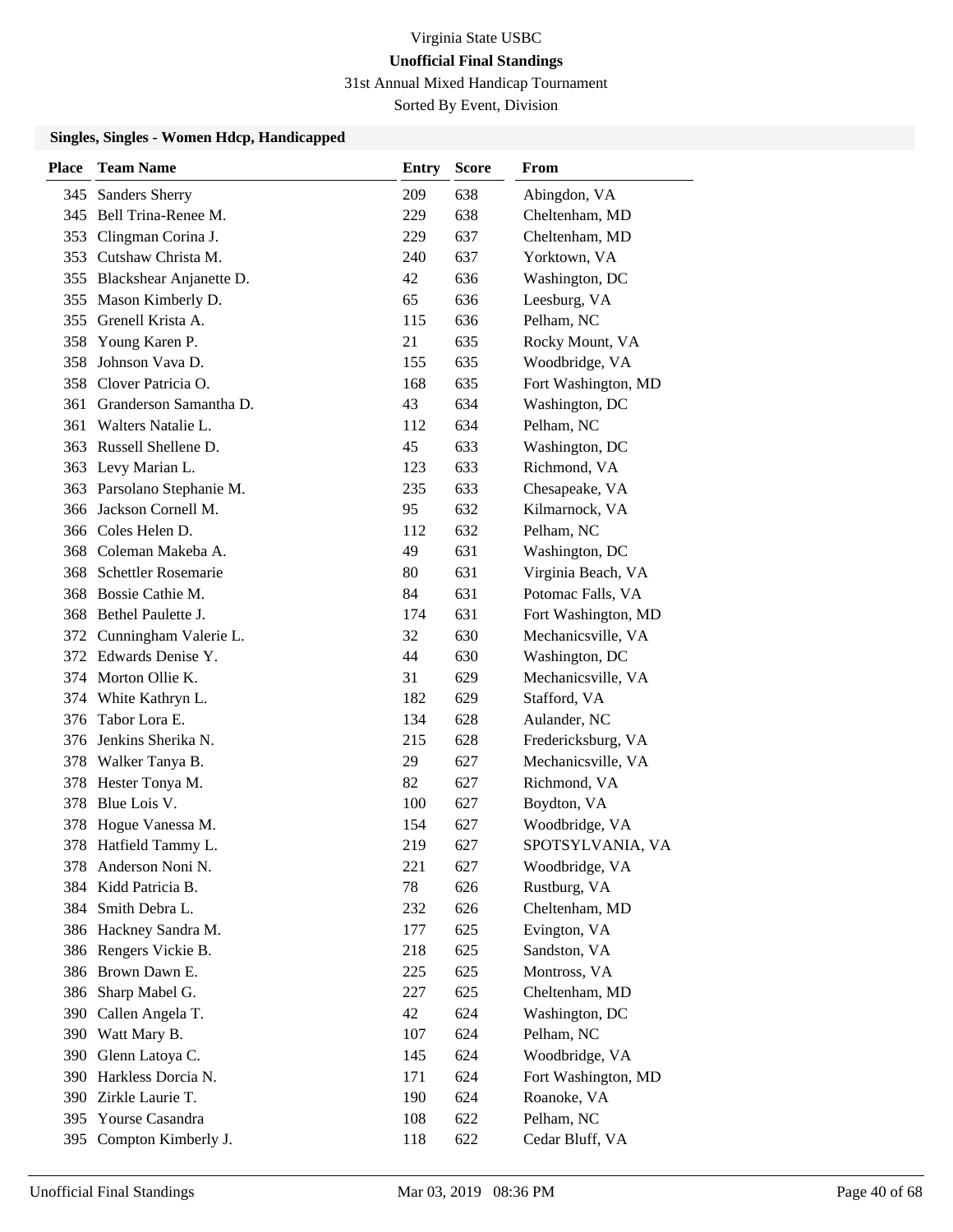31st Annual Mixed Handicap Tournament

Sorted By Event, Division

| Place | <b>Team Name</b>             | <b>Entry</b> | <b>Score</b> | From                  |
|-------|------------------------------|--------------|--------------|-----------------------|
|       | 395 Dey Terry J.             | 141          | 622          | Woodbridge, VA        |
|       | 395 Bayless Claudia R.       | 184          | 622          | Fredericksburg, VA    |
|       | 395 Martin Duchess E.        | 235          | 622          | Chesapeake, VA        |
|       | 400 Gilbert Patricia E.      | 127          | 621          | Midlothian, VA        |
|       | 400 Parker Ginnie            | 144          | 621          | Woodbridge, VA        |
|       | 402 Fells Phyllis L.         | 57           | 620          | Leesburg, VA          |
| 403   | Thompson Frankie S.          | 53           | 619          | Leesburg, VA          |
|       | 403 Gragg Karla K.           | 79           | 619          | Christiansburg, VA    |
|       | 405 Hockaday Danielle D.     | 60           | 618          | Leesburg, VA          |
|       | 405 McLane Laurie M.         | 74           | 618          | Lusby, MD             |
|       | 405 Daniels Stephanie D.     | 150          | 618          | Woodbridge, VA        |
|       | 408 Parham Wanda P.          | 27           | 617          | Ivor, VA              |
|       | 408 Gutridge Melissa E.      | 139          | 617          | Woodbridge, VA        |
|       | 408 Strowbridge April E.     | 179          | 617          | Winchester, VA        |
|       | 408 Harris Aquinittia D.     | 188          | 617          | Greensboro, NC        |
|       | 412 Richardson Megan M.      | 207          | 616          | Newport News, VA      |
|       | 412 Jenkins Sharon           | 213          | 616          | Fairmount Heights, MD |
|       | 414 Vaughters Alice F.       | 113          | 615          | Pelham, NC            |
| 414   | Taylor Doris S.              | 121          | 615          | Highland Springs, VA  |
|       | 416 Clay Kristan S.          | 14           | 614          | Stafford, VA          |
|       | 417 Moss Debbie V.           | 125          | 613          | Mechanicsville, VA    |
| 417   | James Patricia C.            | 167          | 613          | Fort Washington, MD   |
|       | 417 Rush Jacklyn P.          | 221          | 613          | Woodbridge, VA        |
|       | 420 Barrey Rose Ann          | 84           | 612          | Potomac Falls, VA     |
|       | 420 Wolfe Dawn M.            | 158          | 612          | Woodbridge, VA        |
| 422   | Thomas Doris J.              | 169          | 611          | Fort Washington, MD   |
|       | 422 Curtis Janice E.         | 187          | 611          | Charles Town, WV      |
|       | 424 Boyters A. Nikki         | 97           | 610          | Newport News, VA      |
| 424   | Tate Algeria K.              | 173          | 610          | Fort Washington, MD   |
|       | 426 Kerzic Lorna E.          | 74           | 609          | Lusby, MD             |
|       | 426 Sandidge Dorothy G.      | 199          | 609          | Lynchburg, VA         |
|       | 428 Shaw-Wesby Crystal J.    | 237          | 606          | Gwynn Oak, MD         |
|       | 429 Walker Lindsey H.        | 37           | 605          | Stanleytown, VA       |
| 429   | Jones Jillian M.             | 108          | 605          | Pelham, NC            |
|       | 429 Baptiste Tracy C.        | 220          | 605          | Woodbridge, VA        |
|       | 432 Wilson Jacqueline A.     | 143          | 604          | Woodbridge, VA        |
|       | 433 Garneski Catherine A.    | 48           | 603          | Stafford, VA          |
| 434   | Taylor-Jones Sandra E.       | 10           | 602          | Suitland, MD          |
|       | 435 Wade Barbara M.          | 30           | 600          | Mechanicsville, VA    |
| 436   | Ashton Carolyn E.            | 54           | 599          | Leesburg, VA          |
| 437   | Tatum Lee                    | 118          | 598          | Cedar Bluff, VA       |
|       | 437 Buck-Thompson Cynthia M. | 157          | 598          | Woodbridge, VA        |
|       | 439 Lassiter Johnette L.     | 34           | 597          | Mechanicsville, VA    |
|       | 440 Webb Denise B.           | 81           | 594          | Richmond, VA          |
| 441   | Huggins Suzanne P.           | 69           | 593          | Leesburg, VA          |
|       | 441 Ferrer Jessica L.        | 119          | 593          | Chesapeake, VA        |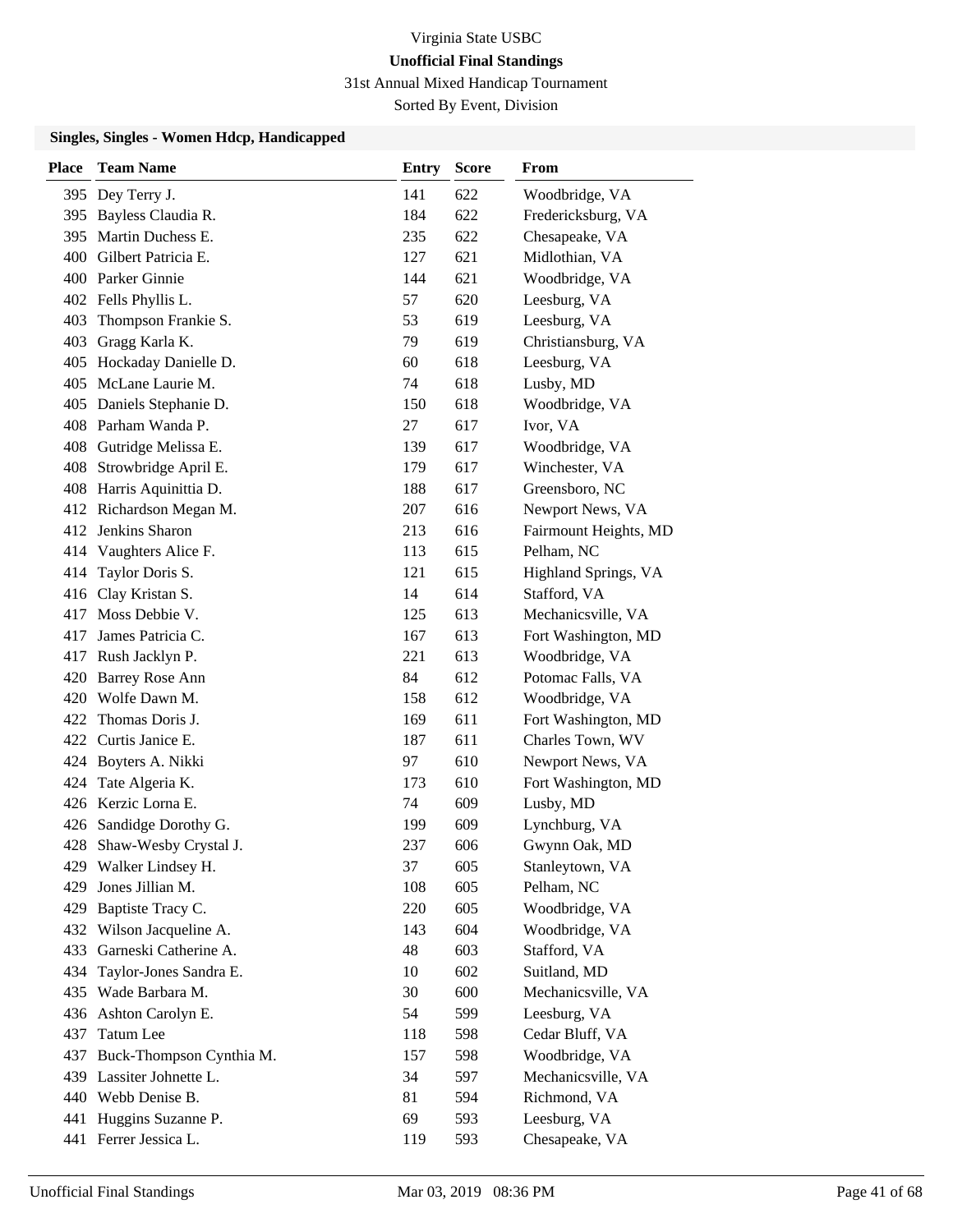31st Annual Mixed Handicap Tournament

Sorted By Event, Division

### **Singles, Singles - Women Hdcp, Handicapped**

| <b>Place</b> | <b>Team Name</b>           | <b>Entry</b> | <b>Score</b> | From               |
|--------------|----------------------------|--------------|--------------|--------------------|
| 441          | Bayes Vanessa A.           | 233          | 593          | Monroe, VA         |
| 444          | Gunn Rosemary R.           | 113          | 592          | Pelham, NC         |
| 444          | Williams Paula J.          | 147          | 592          | Woodbridge, VA     |
| 446          | Wiggins Susan E.           | 55           | 591          | Leesburg, VA       |
| 446          | Daniel Melody A.           | 92           | 591          | Gloucester, VA     |
|              | 446 Morris Clarice         | 143          | 591          | Woodbridge, VA     |
|              | 446 Bonta Ruth M.          | 148          | 591          | Woodbridge, VA     |
| 450          | Jones Veronica M.          | 145          | 588          | Woodbridge, VA     |
| 451          | Cooper Windy               | 240          | 587          | Yorktown, VA       |
| 452          | Harbison Crystal R.        | 149          | 583          | Woodbridge, VA     |
| 453          | Rowlett Kristin L.         | 83           | 582          | Richmond, VA       |
| 454          | Green Rebecca A.           | 33           | 579          | Mechanicsville, VA |
|              | 455 Merrill Amy E.         | 158          | 577          | Woodbridge, VA     |
| 456          | Walden Tammy A.            | 232          | 576          | Cheltenham, MD     |
| 457          | Wallace Hazel A.           | 159          | 574          | Woodbridge, VA     |
| 458          | Baez Rebecca L.            | 103          | 571          | Portsmouth, VA     |
| 458          | Hickok Nicole I.           | 140          | 571          | Woodbridge, VA     |
| 460          | Whitehead Karen J.         | 43           | 568          | Washington, DC     |
| 461          | McNeil Sharon G.           | 142          | 565          | Woodbridge, VA     |
| 462          | Smith Pearl V.             | 206          | 562          | Upper Marlboro, MD |
| 463          | Vogt Elaine C.             | 119          | 555          | Chesapeake, VA     |
| 464          | Burress Jackie L.          | 222          | 549          | Woodbridge, VA     |
| 464          | Jackson Jacquline P.       | 224          | 549          | Woodbridge, VA     |
|              | 466 Hock Sara A.           | 128          | 547          | Midlothian, VA     |
| 467          | Wilson Sonya M.            | 147          | 544          | Woodbridge, VA     |
| 468          | Fierro Carmen M.           | 48           | 538          | Stafford, VA       |
| 469          | Woolridge Philomena        | 151          | 534          | Woodbridge, VA     |
| 470          | Culbreth-Franklin Candi P. | 238          | 525          | Yorktown, VA       |
| 471          | Dugan Willa A.             | 75           | 524          | Virginia Beach, VA |
|              | 472 Hairston Ramona G.     | 136          | 518          | Woodbridge, VA     |

The lowest score to cash is 734.

# **Singles, Singles - Women Scratch, Scratch**

| Place | <b>Team Name</b>           | Entry | <b>Score</b> | From               |
|-------|----------------------------|-------|--------------|--------------------|
|       | Glass Arlea K.             | 64    | 692          | Leesburg, VA       |
|       | 2 Tolson Adrienne N.       | 130   | 664          | Fredericksburg, VA |
|       | 3 Pritchard Carrie A.      | 195   | 652          | Spotsylvania, VA   |
|       | 4 Randolph Denise L.       | 178   | 651          | Alexandria, VA     |
| 5     | Sharp Andrea               | 135   | 650          | Stafford, VA       |
| 6     | Bell Tiffany A.            | 130   | 648          | Fredericksburg, VA |
| 7     | Franklin Terri A.          | 178   | 646          | Alexandria, VA     |
|       | 8 Spivey Tammy L.          | 217   | 640          | Midlothian, VA     |
| 9     | Reynolds Chelsea L.        | 47    | 639          | Palmyra, VA        |
| 10    | Chichester-Lanier Adrienne | 45    | 638          | Washington, DC     |
| 11    | Banicky Melany A.          | 134   | 633          | Aulander, NC       |
| 12    | Richardson Anna-Lisa       | 135   | 632          | Stafford, VA       |
|       |                            |       |              |                    |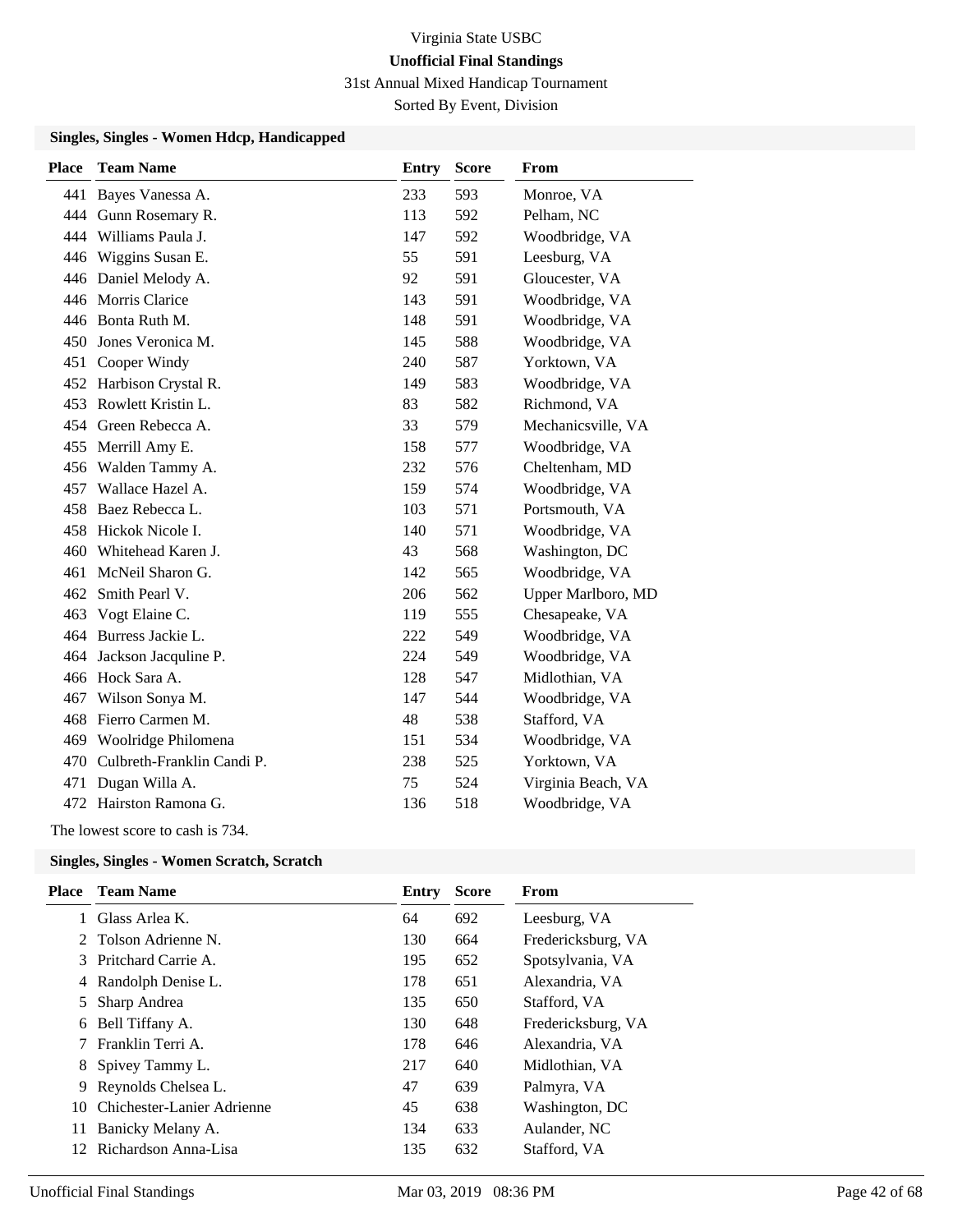31st Annual Mixed Handicap Tournament

Sorted By Event, Division

### **Singles, Singles - Women Scratch, Scratch**

| <b>Place</b> | <b>Team Name</b>           | <b>Entry</b> | <b>Score</b> | From               |
|--------------|----------------------------|--------------|--------------|--------------------|
|              | 13 Ferguson Kimberly A.    | 183          | 629          | Fredericksbur, VA  |
| 14           | Glazier Rebecca L.         | 94           | 613          | Gloucester, VA     |
| 15           | Glenn Latoya C.            | 145          | 606          | Woodbridge, VA     |
| 16           | Discioscia Sara R.         | 238          | 605          | Yorktown, VA       |
| 17           | Stevens Collet G.          | 224          | 598          | Woodbridge, VA     |
| 18           | Sullivan Lydia K.          | 183          | 597          | Fredericksbur, VA  |
| 19           | Huff Mikki D.              | 79           | 588          | Christiansburg, VA |
| 20           | Rengers Vickie B.          | 218          | 586          | Sandston, VA       |
| 21           | Edwards Denise Y.          | 44           | 582          | Washington, DC     |
| 21           | Shaw-Wesby Crystal J.      | 237          | 582          | Gwynn Oak, MD      |
| 23           | Dean Brittany M.           | 44           | 579          | Washington, DC     |
| 23           | Smith-Perry Tanje M.       | 100          | 579          | Boydton, VA        |
| 25           | Houchens Ginger L.         | 47           | 577          | Palmyra, VA        |
| 26           | Goode Kathleen B.          | 144          | 575          | Woodbridge, VA     |
| 27           | Key Lutricia B.            | 4            | 574          | Suitland, MD       |
| 27           | Mc Connell Nichele M.      | 237          | 574          | Gwynn Oak, MD      |
| 29           | Phillips Jerylyne N.       | 97           | 565          | Newport News, VA   |
| 30           | Parsolano Stephanie M.     | 235          | 561          | Chesapeake, VA     |
| 31           | Rast Teresa A.             | 217          | 559          | Midlothian, VA     |
|              | 32 Hatfield Tammy L.       | 219          | 555          | SPOTSYLVANIA, VA   |
| 33           | Paxton Victoria L.         | 212          | 554          | Covington, VA      |
|              | 34 Perry Jolita D.         | 153          | 553          | Woodbridge, VA     |
| 35           | Clark Angel S.             | 41           | 550          | Washington, DC     |
| 36           | Bonta Ruth M.              | 148          | 543          | Woodbridge, VA     |
| 37           | Johnston Tina A.           | 200          | 532          | Lynchburg, VA      |
| 38           | Zirkle Laurie T.           | 190          | 528          | Roanoke, VA        |
| 39           | Russell Shellene D.        | 45           | 525          | Washington, DC     |
| 39           | McLane Laurie M.           | 74           | 525          | Lusby, MD          |
| 41           | Strowbridge April E.       | 179          | 524          | Winchester, VA     |
| 42           | Blackshear Anjanette D.    | 42           | 519          | Washington, DC     |
| 43           | McDonald Eugenia A.        | 49           | 517          | Washington, DC     |
| 43           | Tabor Lora E.              | 134          | 517          | Aulander, NC       |
| 45           | Culbreth-Franklin Candi P. | 238          | 513          | Yorktown, VA       |
| 46           | Beck Margo L.              | 218          | 503          | Sandston, VA       |
| 47           | Granderson Samantha D.     | 43           | 502          | Washington, DC     |
| 48           | Coleman Makeba A.          | 49           | 499          | Washington, DC     |
| 49           | Danley Nikki               | 41           | 496          | Washington, DC     |
| 50           | Whitehead Karen J.         | 43           | 487          | Washington, DC     |
| 51           | McGuire Linda L.           | 153          | 480          | Woodbridge, VA     |
|              | 52 Baez Rebecca L.         | 103          | 478          | Portsmouth, VA     |
| 53           | Callen Angela T.           | 42           | 477          | Washington, DC     |
|              | 54 Hickok Nicole I.        | 140          | 466          | Woodbridge, VA     |
| 55           | Douglas Juliet H.          | 9            | 465          | Suitland, MD       |
|              | 56 Prince Sherry J.        | 156          | 460          | Woodbridge, VA     |
| 57           | Boyters A. Nikki           | 97           | 457          | Newport News, VA   |
| 58           | Jackson Jacquline P.       | 224          | 453          | Woodbridge, VA     |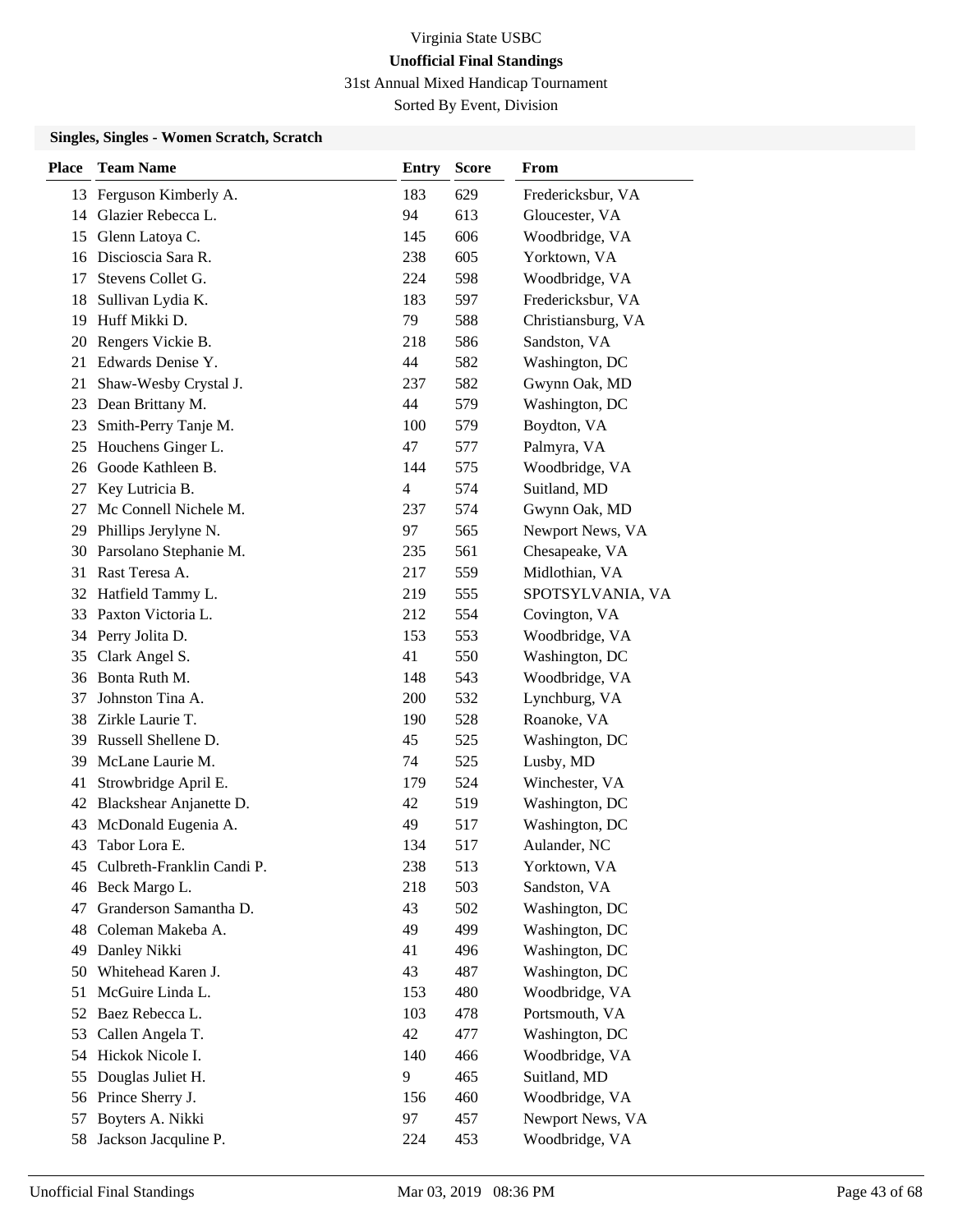31st Annual Mixed Handicap Tournament

Sorted By Event, Division

### **Singles, Singles - Women Scratch, Scratch**

| <b>Place</b> Team Name  | Entry | <b>Score</b> | <b>From</b>    |
|-------------------------|-------|--------------|----------------|
| 59 Johnson Corlitta R.  | 8     | 442          | Suitland, MD   |
| 59 Wilson Jacqueline A. | 143   | 442          | Woodbridge, VA |
| 61 Dodson Toeke'Shea A. | 9     | 437          | Suitland, MD   |
| 62 Martin Duchess E.    | 235   | 430          | Chesapeake, VA |
| 63 Jones Veronica M.    | 145   | 411          | Woodbridge, VA |
| 64 Battle Captoria      | 8     | 404          | Suitland, MD   |
| 65 Hairston Ramona G.   | 136   | 392          | Woodbridge, VA |
| 66 Ellis Michelle L.    | 149   | 368          | Woodbridge, VA |

The lowest score to cash is 646.

| <b>Place</b> | <b>Team Name</b>        | <b>Entry</b> | <b>Score</b> | From                |
|--------------|-------------------------|--------------|--------------|---------------------|
|              | 1 Lightfoot Jaimie S.   | 125          | 2,529        | Mechanicsville, VA  |
| 2            | Holland O. Thomas       | 35           | 2,522        | Stafford, VA        |
| 3            | Boyd Eric M.            | 209          | 2,417        | Abingdon, VA        |
| 4            | <b>Foster Ronald</b>    | 182          | 2,396        | Stafford, VA        |
| 5            | Dempster Michael A.     | 127          | 2,377        | Midlothian, VA      |
| 6            | Bright Daniel E.        | 130          | 2,316        | Fredericksburg, VA  |
| 7            | Wolfe David E. Jr       | 158          | 2,313        | Woodbridge, VA      |
| 8            | Hawkins Carlos M.       | 205          | 2,304        | Brandywine, MD      |
| 9            | Pitt Milton R.          | 10           | 2,301        | Suitland, MD        |
| 10           | Grove Kevin L.          | 79           | 2,294        | Christiansburg, VA  |
| 11           | Washington Wesley L.    | 184          | 2,288        | Fredericksburg, VA  |
| 12           | Bolden Karl T.          | 36           | 2,283        | Palmyra, VA         |
| 13           | Turner George M.        | 198          | 2,282        | Barboursville, VA   |
| 14           | Randich Robert J.       | 52           | 2,271        | Fredericksburg, VA  |
| 15           | Lee James D. Jr         | 217          | 2,266        | Midlothian, VA      |
| 16           | Dye Cleve III           | 207          | 2,265        | Newport News, VA    |
| 17           | Lee John B. Jr          | 85           | 2,261        | Richmond, VA        |
| 18           | Cole Brian A. Sr        | 142          | 2,259        | Woodbridge, VA      |
| 19           | <b>Belew Jayson</b>     | 207          | 2,257        | Newport News, VA    |
| 20           | Manuel Troy F.          | 77           | 2,249        | Rustburg, VA        |
| 21           | Hollins James A.        | 7            | 2,247        | Suitland, MD        |
| 21           | Hall Sterling W. Jr     | 170          | 2,247        | Fort Washington, MD |
| 23           | Butler Robert W.        | 160          | 2,245        | Fort Washington, MD |
|              | 24 Atkinson James A. Jr | 241          | 2,244        | Yorktown, VA        |
| 25           | Blankenship Brian E.    | 18           | 2,234        | Rocky Mount, VA     |
| 26           | Bryant Jeremiah R.      | 37           | 2,232        | Stanleytown, VA     |
|              | 26 Lanier Jeffery A.    | 45           | 2,232        | Washington, DC      |
| 28           | Brede Thomas R.         | 51           | 2,230        | Richmond, VA        |
| 29           | Whitted Michael C.      | 206          | 2,225        | Upper Marlboro, MD  |
| 30           | Antoszewski Michael     | 180          | 2,218        | Barboursville, VA   |
| 31           | Dye Brian H.            | 215          | 2,213        | Fredericksburg, VA  |
| 32           | Thomas Chris A.         | 116          | 2,212        | Pelham, NC          |
| 33           | Garrison Wade E.        | 201          | 2,210        | Spotsylvania, VA    |
| 34           | Daniels Ronald A.       | 120          | 2,203        | Mineral, VA         |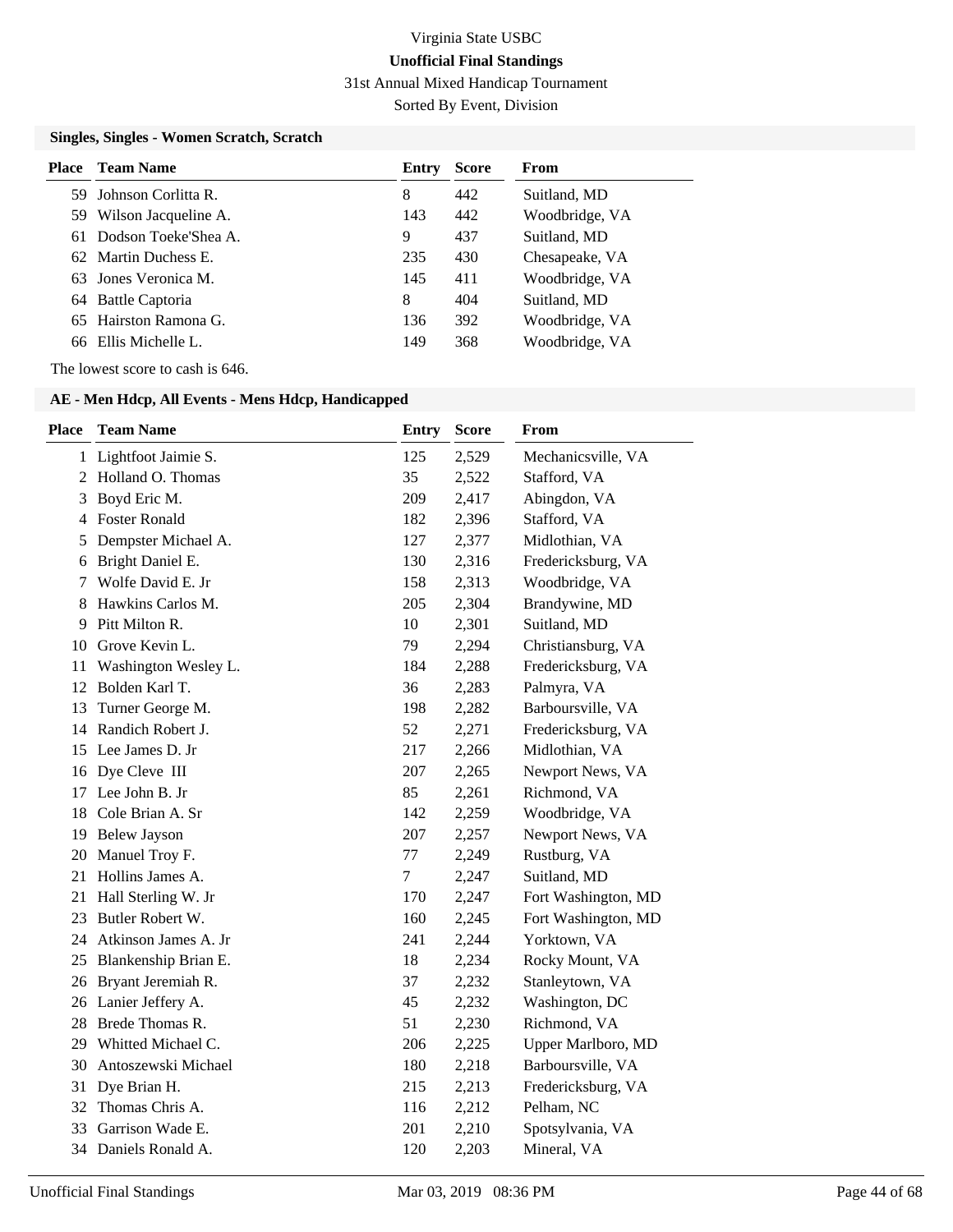31st Annual Mixed Handicap Tournament

Sorted By Event, Division

| <b>Place</b> | <b>Team Name</b>          | <b>Entry</b> | <b>Score</b> | From                 |
|--------------|---------------------------|--------------|--------------|----------------------|
|              | 35 Cash Rickey D.         | 6            | 2,202        | Suitland, MD         |
|              | 36 Holmes Lee A. Jr       | 178          | 2,199        | Alexandria, VA       |
| 37           | Hale Gary "Tyke"          | 87           | 2,198        | Forest, VA           |
| 38           | Barry Ronald R.           | 22           | 2,197        | Rocky Mount, VA      |
| 39           | Howerton Trevor D.        | 121          | 2,195        | Highland Springs, VA |
| 40           | Whitley Kenneth W.        | 13           | 2,194        | Stafford, VA         |
| 40           | Estep Roger L.            | 72           | 2,194        | Woodstock, VA        |
| 42           | <b>Stone Michael</b>      | 6            | 2,191        | Suitland, MD         |
| 43           | Turner Kervin B.          | 39           | 2,190        | Chesterfield, VA     |
| 44           | Davis Warren L. Jr        | 172          | 2,189        | Fort Washington, MD  |
| 45           | Silver Bernard Sr         | 31           | 2,188        | Mechanicsville, VA   |
| 46           | Cox Douglas R.            | 35           | 2,187        | Stafford, VA         |
|              | 46 Knox David M.          | 54           | 2,187        | Leesburg, VA         |
|              | 46 Garnett John F. Sr     | 89           | 2,187        | Ruther Glen, VA      |
|              | 46 Marcus Skyler M. Sr    | 226          | 2,187        | Richmond, VA         |
| 50           | Debus Howard J.           | 216          | 2,182        | Stafford, VA         |
| 51           | Robertson James P.        | 20           | 2,179        | Rocky Mount, VA      |
|              | 52 McLane Thomas A.       | 74           | 2,178        | Lusby, MD            |
| 53           | Keys Kevin J.             | 10           | 2,171        | Suitland, MD         |
| 54           | Gillespie Darell J.       | 142          | 2,166        | Woodbridge, VA       |
| 55           | Meyers Justin C.          | 242          | 2,164        | Yorktown, VA         |
| 56           | Gould King J.             | 16           | 2,163        | Rocky Mount, VA      |
| 57           | Veney Andre               | 61           | 2,162        | Leesburg, VA         |
| 57           | Downey Roy J. III         | 66           | 2,162        | Leesburg, VA         |
| 59           | Jordan Philander Y.       | 131          | 2,160        | Mineral, VA          |
| 59           | Grimes Chris R.           | 149          | 2,160        | Woodbridge, VA       |
| 61           | Hock William R.           | 128          | 2,159        | Midlothian, VA       |
| 62           | Blanton Jon D.            | 135          | 2,158        | Stafford, VA         |
| 63           | Pittman Steven C.         | 185          | 2,157        | Stafford, VA         |
| 64           | Trice Carlton L.          | 122          | 2,154        | Petersburg, VA       |
| 65           | Bridgett Tim M.           | 219          | 2,153        | SPOTSYLVANIA, VA     |
|              | 66 Woodson Benjamin L. Sr | 69           | 2,151        | Leesburg, VA         |
| 67           | Wilson Donald W.          | 34           | 2,150        | Mechanicsville, VA   |
| 67           | Walker Arthur W.          | 223          | 2,150        | Woodbridge, VA       |
| 69           | Wattier Curtis A.         | 14           | 2,144        | Stafford, VA         |
| 70           | Simmons Donavan D.        | 188          | 2,141        | Greensboro, NC       |
| 70           | Tate Ira T. Jr            | 238          | 2,141        | Yorktown, VA         |
| 72           | Marshall Howard H.        | 237          | 2,138        | Gwynn Oak, MD        |
| 73           | Vogt Chuck W. II          | 119          | 2,136        | Chesapeake, VA       |
| 74           | Smith Alex C.             | 49           | 2,135        | Washington, DC       |
| 75           | Heath James R.            | 137          | 2,133        | Woodbridge, VA       |
| 76           | Hogue Rikky S.            | 18           | 2,131        | Rocky Mount, VA      |
| 77           | Paxton Matthew R.         | 212          | 2,130        | Covington, VA        |
| 78           | Coleman Ponce D.          | 165          | 2,127        | Fort Washington, MD  |
| 79           | Robinson David D. Jr      | 11           | 2,125        | Suitland, MD         |
| 80           | Papaleo Anthony V.        | 211          | 2,124        | Chesterfield, VA     |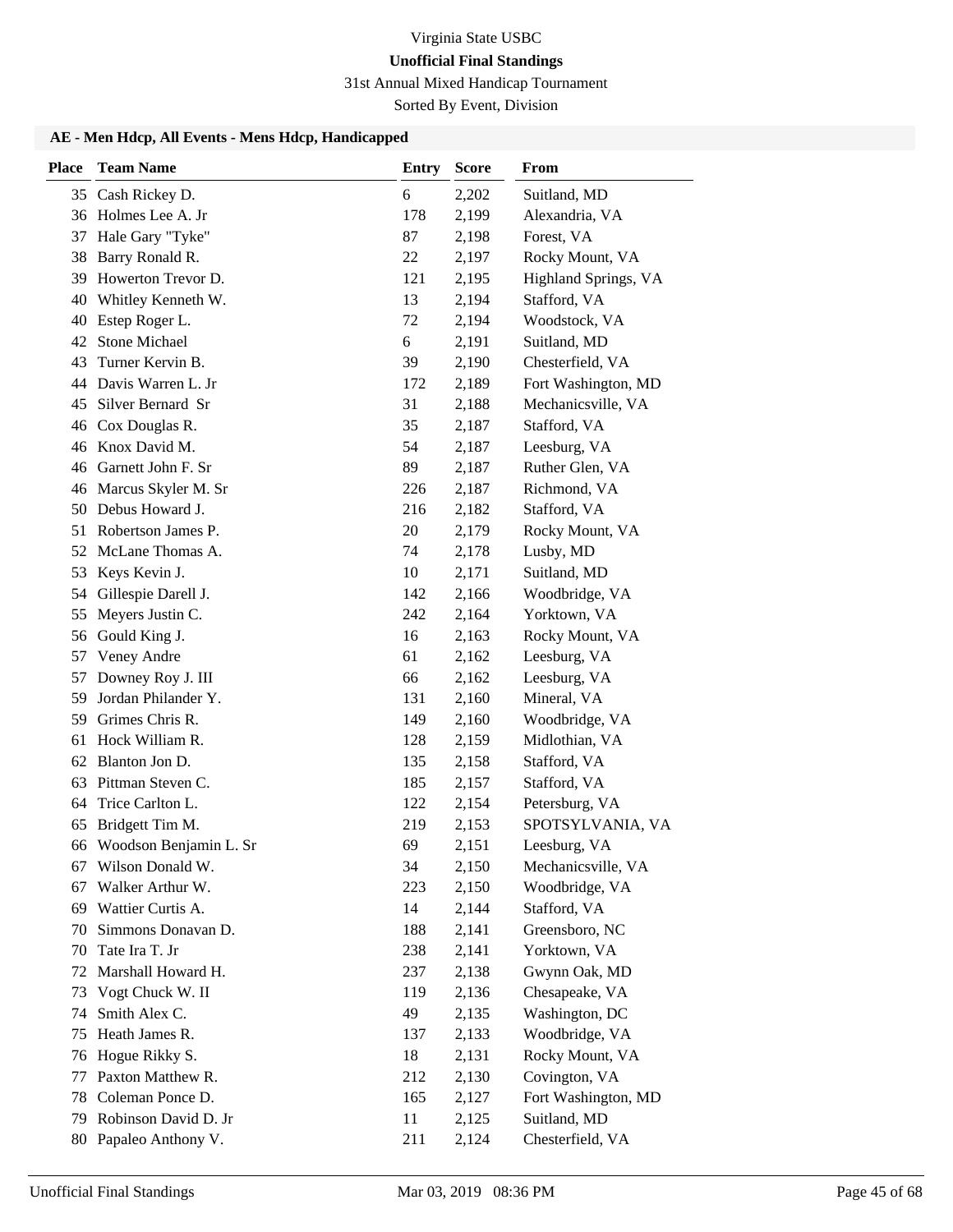31st Annual Mixed Handicap Tournament

Sorted By Event, Division

| <b>Place</b> | <b>Team Name</b>        | <b>Entry</b>   | <b>Score</b> | From                |
|--------------|-------------------------|----------------|--------------|---------------------|
|              | 80 Bayes Vincent L.     | 233            | 2,124        | Monroe, VA          |
|              | 82 Roy Kevin A.         | 204            | 2,120        | Laurel, MD          |
| 83           | Knox Thomas J.          | 54             | 2,118        | Leesburg, VA        |
| 83           | Smith Linwood F.        | 70             | 2,118        | Fredericksburg, VA  |
| 83           | McGregor Ronald A.      | 206            | 2,118        | Upper Marlboro, MD  |
| 86           | Walker Shawn M.         | 8              | 2,117        | Suitland, MD        |
| 87           | Kelly Joseph G.         | 46             | 2,116        | Fredericksburg, VA  |
| 87           | Riley Harvey R.         | 190            | 2,116        | Roanoke, VA         |
| 89           | Sheffler Tim P.         | 241            | 2,114        | Yorktown, VA        |
| 90           | Robertson Jose O.       | 98             | 2,113        | Stafford, VA        |
|              | 90 Brown Jonathan M.    | 101            | 2,113        | Crystal Hill, VA    |
|              | 90 Staton Lee A.        | 180            | 2,113        | Barboursville, VA   |
| 90           | Murphy Richard W.       | 216            | 2,113        | Stafford, VA        |
|              | 94 Weaver Robert D.     | 19             | 2,110        | Rocky Mount, VA     |
| 94           | Jaco Richard E.         | 71             | 2,110        | Fredericksburg, VA  |
| 96           | <b>Sweet Marlon</b>     | 4              | 2,109        | Suitland, MD        |
| 96           | Talley Milton R.        | 160            | 2,109        | Fort Washington, MD |
| 98           | Ahlgrim Keith A.        | 217            | 2,108        | Midlothian, VA      |
| 99           | Sharp Robert T.         | 227            | 2,107        | Cheltenham, MD      |
| 100          | Austin Ralph O.         | 46             | 2,106        | Fredericksburg, VA  |
|              | 100 Burns Lawrence R.   | 106            | 2,106        | Pelham, NC          |
|              | 100 Glover Anthony Jr   | 150            | 2,106        | Woodbridge, VA      |
| 103          | Williams Jerome H. Sr   | 7              | 2,105        | Suitland, MD        |
| 103          | Tunstall William H.     | 30             | 2,105        | Mechanicsville, VA  |
| 103          | Thompson Donald W.      | 157            | 2,105        | Woodbridge, VA      |
| 103          | Patterson Erick R.      | 230            | 2,105        | Cheltenham, MD      |
|              | 107 Lawrence Robert Jr  | 138            | 2,103        | Woodbridge, VA      |
| 107          | White Larry R.          | 182            | 2,103        | Stafford, VA        |
|              | 109 Haberkorn Joe P.    | 209            | 2,102        | Abingdon, VA        |
|              | 110 Alford Joseph S.    | $\overline{c}$ | 2,101        | Suitland, MD        |
|              | 110 Rogers James Jr     | 75             | 2,101        | Virginia Beach, VA  |
|              | 112 Melvin Floyd J. Jr  | 90             | 2,100        | Chester, VA         |
|              | 113 Johnson Robert T.   | 8              | 2,099        | Suitland, MD        |
| 113          | Wingfield Danny W. Sr   | 87             | 2,099        | Forest, VA          |
| 113          | Guy Jonathan R.         | 96             | 2,099        | Gloucester, VA      |
|              | 116 Calderon Jose' Jr   | 149            | 2,098        | Woodbridge, VA      |
|              | 117 Waldeck John E.     | 91             | 2,097        | Mechanicsville, VA  |
| 117          | Hall Will J. Sr         | 231            | 2,097        | Cheltenham, MD      |
| 119          | Allen Anthony B.        | 57             | 2,096        | Leesburg, VA        |
|              | 119 Wolfe James M.      | 183            | 2,096        | Fredericksbur, VA   |
| 121          | Wynn David L.           | 29             | 2,095        | Mechanicsville, VA  |
| 122          | <b>Stephens Russell</b> | 112            | 2,094        | Pelham, NC          |
| 122          | Thompson Frank A.       | 131            | 2,094        | Mineral, VA         |
| 124          | Bradley Scott J.        | 79             | 2,093        | Christiansburg, VA  |
|              | 124 Wilkerson Antwan L. | 122            | 2,093        | Petersburg, VA      |
|              | 126 Taylor Damien       | 2              | 2,092        | Suitland, MD        |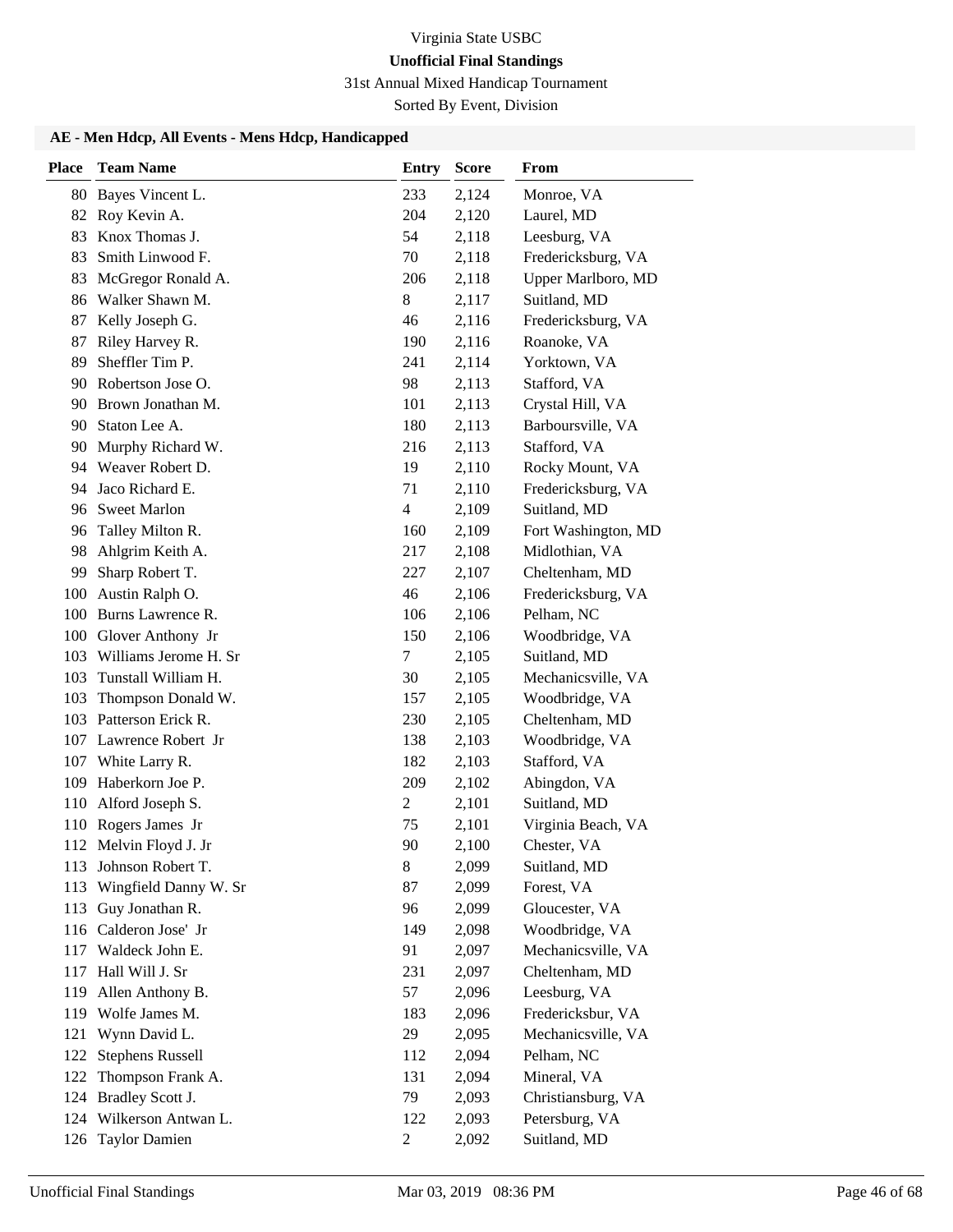31st Annual Mixed Handicap Tournament

Sorted By Event, Division

| <b>Place</b> | <b>Team Name</b>           | <b>Entry</b> | <b>Score</b> | From                  |
|--------------|----------------------------|--------------|--------------|-----------------------|
|              | 127 Patterson Nathaniel    | 221          | 2,090        | Woodbridge, VA        |
|              | 128 Anderson Douglas J.    | 117          | 2,088        | Pelham, NC            |
|              | 128 Lomax Robert J. Jr     | 213          | 2,088        | Fairmount Heights, MD |
|              | 130 Street Ronald D.       | 39           | 2,087        | Chesterfield, VA      |
| 131          | Bennett James E.           | 99           | 2,085        | Boydton, VA           |
|              | 132 Shifflett Edgar L.     | 126          | 2,083        | Charlottesville, VA   |
|              | 133 Lawrence Brandon J.    | 138          | 2,082        | Woodbridge, VA        |
| 134          | Taylor Kevin B.            | 3            | 2,081        | Suitland, MD          |
| 135          | <b>Adams Terry</b>         | 200          | 2,080        | Lynchburg, VA         |
| 136          | Sirbaugh Saunie D.         | 1            | 2,078        | Cross Junction, VA    |
|              | 137 Hylton Benjamin T.     | 19           | 2,076        | Rocky Mount, VA       |
| 138          | Blankenship Mike T.        | 21           | 2,074        | Rocky Mount, VA       |
|              | 138 Brice Leslie L.        | 36           | 2,074        | Palmyra, VA           |
|              | 140 Hart Jason B.          | 76           | 2,073        | Fredericksburg, VA    |
|              | 140 Cannady Kwame          | 237          | 2,073        | Gwynn Oak, MD         |
|              | 142 Graves Willie H. Jr    | 203          | 2,071        | Mitchellville, MD     |
| 143          | Stocks Michael R.          | 58           | 2,069        | Leesburg, VA          |
| 143          | Stone Larry W.             | 115          | 2,069        | Pelham, NC            |
|              | 145 Dodd Robert M. Jr      | 111          | 2,068        | Pelham, NC            |
|              | 145 Dalton Steven W.       | 218          | 2,068        | Sandston, VA          |
| 147          | Sherman Charles E.         | 9            | 2,067        | Suitland, MD          |
| 147          | McLean Johnie L. Sr        | 156          | 2,067        | Woodbridge, VA        |
|              | 147 Dugas Christopher J.   | 58           | 2,067        | Leesburg, VA          |
| 150          | Green Frank L. Sr          | 123          | 2,066        | Richmond, VA          |
|              | 150 Price Damon O.         | 146          | 2,066        | Woodbridge, VA        |
|              | 152 Hodges Frank G.        | 17           | 2,064        | Rocky Mount, VA       |
|              | 152 Robertson Ryron M.     | 117          | 2,064        | Pelham, NC            |
|              | 152 Rivers Andris          | 125          | 2,064        | Mechanicsville, VA    |
|              | 155 Lewellen Joshua M.     | 96           | 2,063        | Gloucester, VA        |
|              | 155 Fox Curt D.            | 129          | 2,063        | Seaford, VA           |
|              | 155 Stewart Deloid M.      | 163          | 2,063        | Fort Washington, MD   |
|              | 158 Kulp Ricky L.          | 208          | 2,062        | Locust Grove, VA      |
|              | 159 Ellerbee Carvon R.     | 143          | 2,061        | Woodbridge, VA        |
| 160          | Marshall Eugene L. II      | 164          | 2,060        | Fort Washington, MD   |
|              | 160 Preston Joe L.         | 191          | 2,060        | Roanoke, VA           |
|              | 162 Woodson Benjamin A. Jr | 69           | 2,059        | Leesburg, VA          |
|              | 163 Marshall Robert W.     | 31           | 2,058        | Mechanicsville, VA    |
|              | 164 Dalton Jamie D.        | 219          | 2,057        | SPOTSYLVANIA, VA      |
|              | 165 Martin Harry A.        | 55           | 2,055        | Leesburg, VA          |
| 165          | Robinson Bernard A.        | 143          | 2,055        | Woodbridge, VA        |
| 165          | Zirkle Marvin R.           | 190          | 2,055        | Roanoke, VA           |
| 168          | Buskey Kevin J.            | 40           | 2,054        | Chester, VA           |
| 168          | Carter Ivey L.             | 110          | 2,054        | Pelham, NC            |
| 168          | Chandler Bellfield         | 112          | 2,054        | Pelham, NC            |
| 171          | Harlow Michael "Alan"      | 47           | 2,053        | Palmyra, VA           |
| 171          | Charite Gilbert            | 59           | 2,053        | Leesburg, VA          |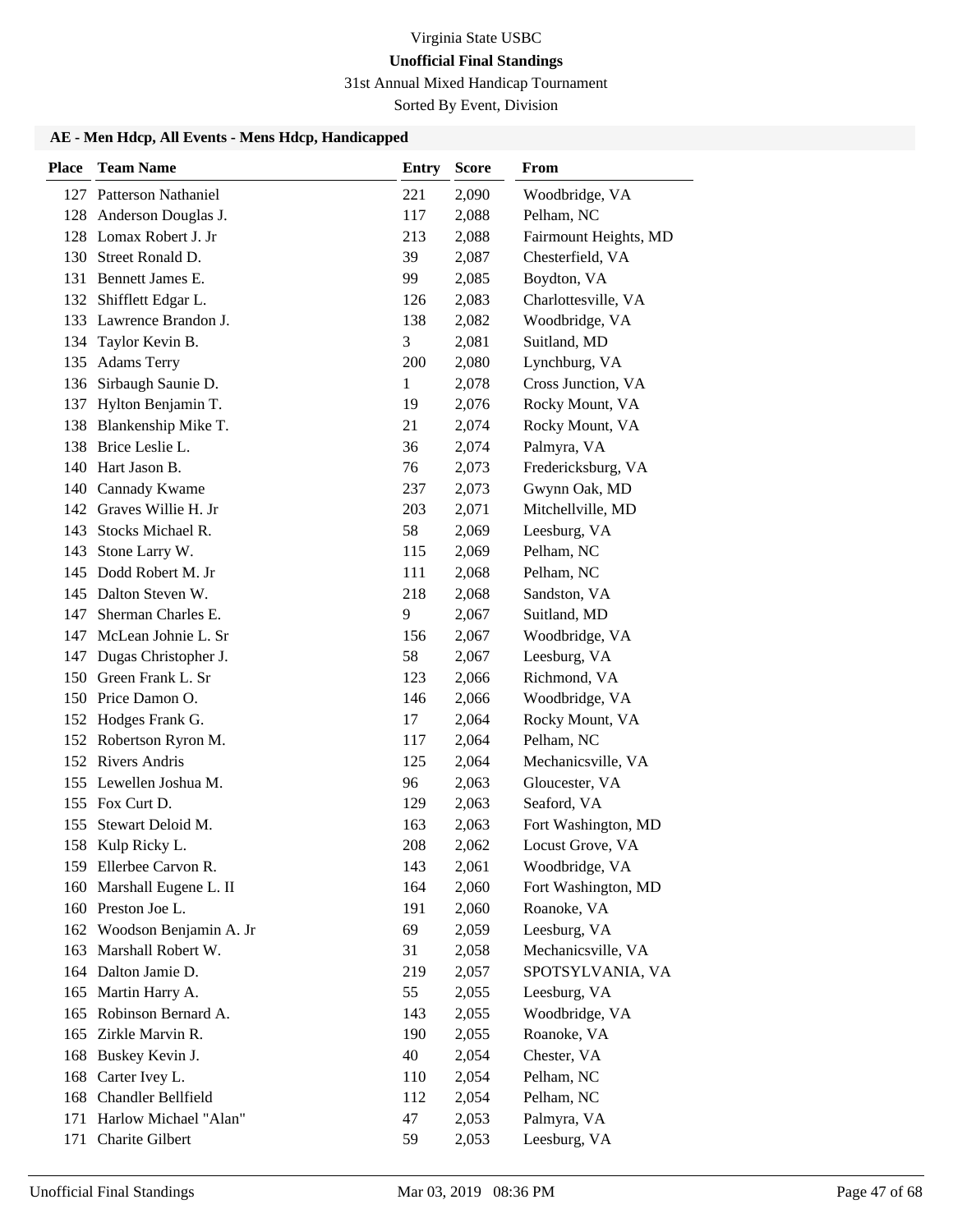31st Annual Mixed Handicap Tournament

Sorted By Event, Division

| <b>Place</b> | <b>Team Name</b>           | <b>Entry</b> | <b>Score</b> | From                  |
|--------------|----------------------------|--------------|--------------|-----------------------|
|              | 173 Emerson Robert W.      | 44           | 2,052        | Washington, DC        |
| 173          | Stewart Alex R.            | 129          | 2,052        | Seaford, VA           |
| 175          | Kerzic Joseph M.           | 74           | 2,051        | Lusby, MD             |
| 176          | Campbell Bryan K.          | 78           | 2,050        | Rustburg, VA          |
|              | 176 Waller Harry J.        | 114          | 2,050        | Pelham, NC            |
| 178          | Pezzella Tony J.           | 25           | 2,049        | Virginia Beach, VA    |
| 178          | Massie Brian D.            | 213          | 2,049        | Fairmount Heights, MD |
| 180          | Johnson Mandrell G. I      | 65           | 2,047        | Leesburg, VA          |
| 181          | Jackson Stevie S.          | 56           | 2,046        | Leesburg, VA          |
| 181          | Bethel Dale W.             | 174          | 2,046        | Fort Washington, MD   |
| 181          | Hackney Frank W. Jr        | 177          | 2,046        | Evington, VA          |
| 181          | Drakes Luis A.             | 204          | 2,046        | Laurel, MD            |
| 185          | Magill Joe R.              | 16           | 2,044        | Rocky Mount, VA       |
| 185          | White Timothy L.           | 93           | 2,044        | Gloucester, VA        |
| 185          | Hawkins John C.            | 205          | 2,044        | Brandywine, MD        |
| 188          | Brown Terrance M.          | 63           | 2,043        | Leesburg, VA          |
| 188          | Rudy Tyrus R.              | 171          | 2,043        | Fort Washington, MD   |
| 190          | Gerling Steve D.           | 68           | 2,041        | Leesburg, VA          |
| 190          | Tabor Michael D.           | 134          | 2,041        | Aulander, NC          |
|              | 192 Coles Darren A.        | 63           | 2,040        | Leesburg, VA          |
| 193          | Jones Larry J.             | 23           | 2,039        | Stafford, VA          |
| 193          | Starzec Robert J.          | 95           | 2,039        | Kilmarnock, VA        |
|              | 193 Rizzo Michael A.       | 98           | 2,039        | Stafford, VA          |
| 193          | Swayze Richard B.          | 102          | 2,039        | Portsmouth, VA        |
| 193          | <b>Terry James</b>         | 114          | 2,039        | Pelham, NC            |
| 198          | Jones Jason A.             | 23           | 2,038        | Stafford, VA          |
| 198          | Nebe David A.              | 50           | 2,038        | Richmond, VA          |
| 198          | Lemon Mark                 | 61           | 2,038        | Leesburg, VA          |
|              | 201 Potter Lowell A.       | 17           | 2,037        | Rocky Mount, VA       |
| 201          | Roath Larry D.             | 24           | 2,037        | Fredericksburg, VA    |
|              | 203 Lewis Robert J.        | 162          | 2,036        | Fort Washington, MD   |
|              | 204 Cash Casey N.          | 28           | 2,035        | Crimora, VA           |
|              | 205 Glenn Richard R.       | 145          | 2,032        | Woodbridge, VA        |
| 205          | Franklin Thomas A.         | 178          | 2,032        | Alexandria, VA        |
| 207          | Crawford C. Brantley       | 25           | 2,030        | Virginia Beach, VA    |
| 207          | Campbell Robert L.         | 77           | 2,030        | Rustburg, VA          |
| 207          | <b>Blankenship Hershel</b> | 193          | 2,030        | N. Prince George, VA  |
| 210          | Huie Christopher L.        | 127          | 2,029        | Midlothian, VA        |
| 211          | Brewer Maurice E.          | 38           | 2,027        | Fredericksburg, VA    |
| 211          | Huggins Sammuel L.         | 53           | 2,027        | Leesburg, VA          |
| 213          | Clark Danny T.             | 5            | 2,026        | Suitland, MD          |
| 213          | Bell Marcus E.             | 130          | 2,026        | Fredericksburg, VA    |
|              | 215 Durant Samuel L. Jr    | 42           | 2,025        | Washington, DC        |
|              | 216 Corum Douglas E.       | 86           | 2,024        | Stafford, VA          |
|              | 216 Myers James H.         | 108          | 2,024        | Pelham, NC            |
|              | 216 Broadney Robert L. III | 242          | 2,024        | Yorktown, VA          |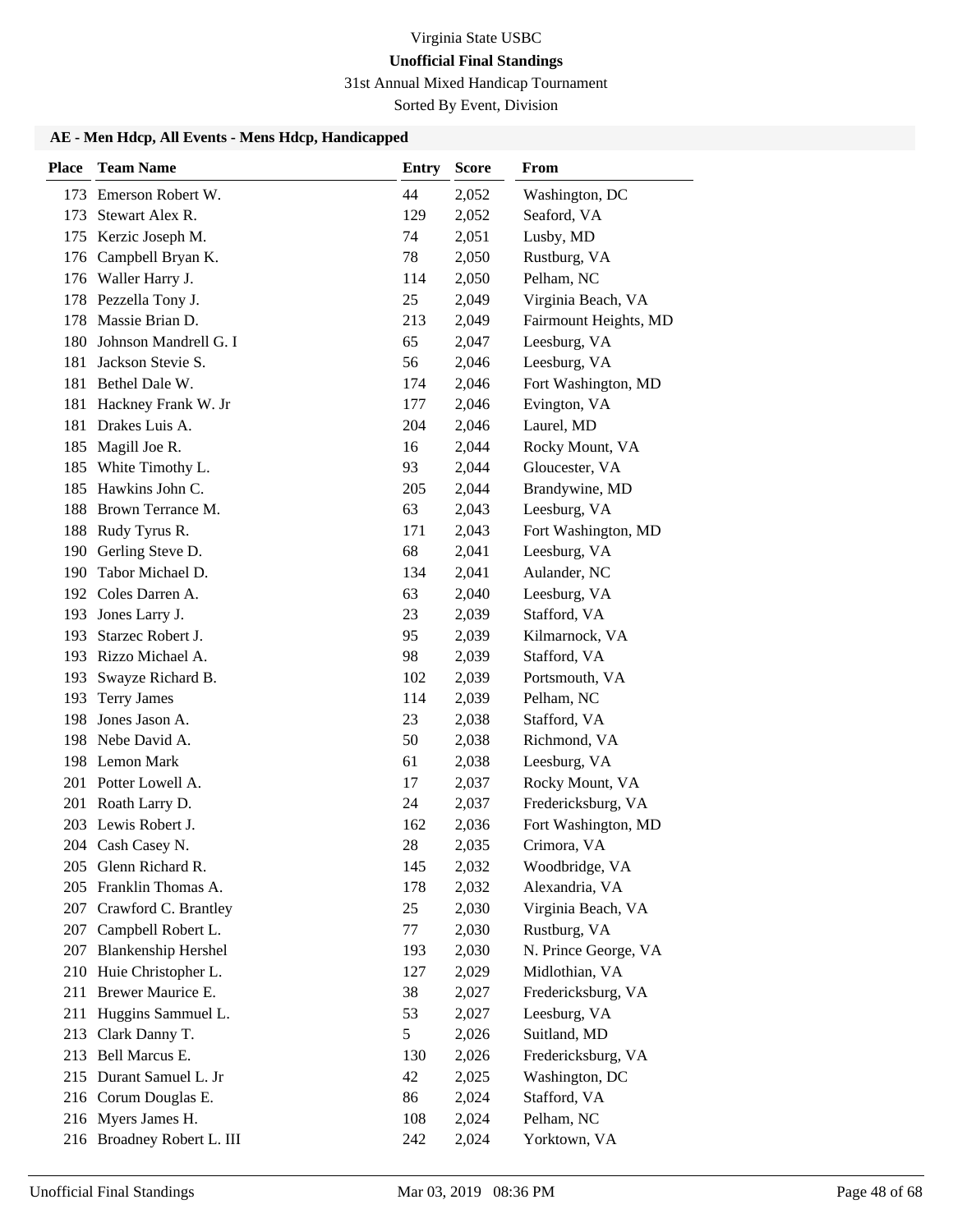31st Annual Mixed Handicap Tournament

Sorted By Event, Division

| <b>Place</b> | <b>Team Name</b>           | <b>Entry</b> | <b>Score</b> | From                   |
|--------------|----------------------------|--------------|--------------|------------------------|
| 219          | Johnson Grover L. III      | 103          | 2,022        | Portsmouth, VA         |
| 220          | Porter Frank Jr            | 83           | 2,020        | Richmond, VA           |
|              | 220 Pringle Victor W.      | 168          | 2,020        | Fort Washington, MD    |
| 220          | Box Martinez D.            | 172          | 2,020        | Fort Washington, MD    |
| 220          | Brownie Robert A.          | 211          | 2,020        | Chesterfield, VA       |
| 224          | James Clarence E.          | 32           | 2,019        | Mechanicsville, VA     |
|              | 224 Pilgram Harold         | 199          | 2,019        | Lynchburg, VA          |
|              | 226 Watson Edgar L. Jr     | 15           | 2,015        | Fredericksburg, VA     |
| 226          | Johnson Roy H. Jr          | 167          | 2,015        | Fort Washington, MD    |
| 228          | Southward Steve L.         | 84           | 2,014        | Potomac Falls, VA      |
| 229          | Smith Melvin Jr            | 230          | 2,012        | Cheltenham, MD         |
| 230          | Strowbridge Nathan H.      | 179          | 2,011        | Winchester, VA         |
| 231          | Garneski Eric L.           | 48           | 2,010        | Stafford, VA           |
| 231          | Baptiste Alfred W.         | 152          | 2,010        | Woodbridge, VA         |
| 233          | <b>Malbrough Ignatius</b>  | 26           | 2,009        | Norfolk, VA            |
| 233          | Shuttleworth Clyde (Ed) E. | 99           | 2,009        | Boydton, VA            |
| 233          | <b>Taylor Bernard</b>      | 203          | 2,009        | Mitchellville, MD      |
| 236          | Jones Paul M.              | 107          | 2,008        | Pelham, NC             |
|              | 236 Chaffin Thomas K.      | 120          | 2,008        | Mineral, VA            |
| 238          | Key Harry M.               | 88           | 2,007        | Barboursville, VA      |
| 238          | Hill Sentell D.            | 124          | 2,007        | North Chesterfield, VA |
| 240          | Russell Jeffrey M.         | 45           | 2,005        | Washington, DC         |
| 240          | Mallory Harry L.           | 64           | 2,005        | Leesburg, VA           |
| 240          | Knode Paul A.              | 90           | 2,005        | Chester, VA            |
| 243          | Garrison Wade E. Jr        | 201          | 2,004        | Spotsylvania, VA       |
|              | 243 Connor Auvelio M.      | 215          | 2,004        | Fredericksburg, VA     |
| 245          | Williams Robert E.         | 110          | 2,003        | Pelham, NC             |
| 245          | Wilkerson Michael A. Jr    | 226          | 2,003        | Richmond, VA           |
| 247          | Hill Ray E. Jr             | 33           | 2,002        | Mechanicsville, VA     |
| 247          | Harkless C Bruce           | 171          | 2,002        | Fort Washington, MD    |
| 247          | <b>Johnston Mike</b>       | 200          | 2,002        | Lynchburg, VA          |
|              | 250 Moore Lee              | 34           | 2,001        | Mechanicsville, VA     |
|              | 250 Stubbs Warren          | 144          | 2,001        | Woodbridge, VA         |
| 252          | Boyters Ricky L.           | 97           | 2,000        | Newport News, VA       |
| 253          | Marshall Keith L.          | 43           | 1,999        | Washington, DC         |
| 253          | Townes Joe Jr              | 154          | 1,999        | Woodbridge, VA         |
| 253          | Webster John A. Jr         | 173          | 1,999        | Fort Washington, MD    |
|              | 256 Fetner Patrick L.      | 76           | 1,997        | Fredericksburg, VA     |
|              | 256 Maynard Andre A.       | 102          | 1,997        | Portsmouth, VA         |
| 258          | Cutshaw William R.         | 240          | 1,996        | Yorktown, VA           |
| 259          | Murphy James C.            | 235          | 1,995        | Chesapeake, VA         |
| 260          | Trimarchi Donald P.        | 202          | 1,994        | Hampton, VA            |
| 261          | Britton Mark D.            | 14           | 1,993        | Stafford, VA           |
| 261          | Bowling Jay F.             | 24           | 1,993        | Fredericksburg, VA     |
|              | 263 Kidd Scottie R.        | 78           | 1,992        | Rustburg, VA           |
|              | 264 Jordan Willie H.       | 32           | 1,991        | Mechanicsville, VA     |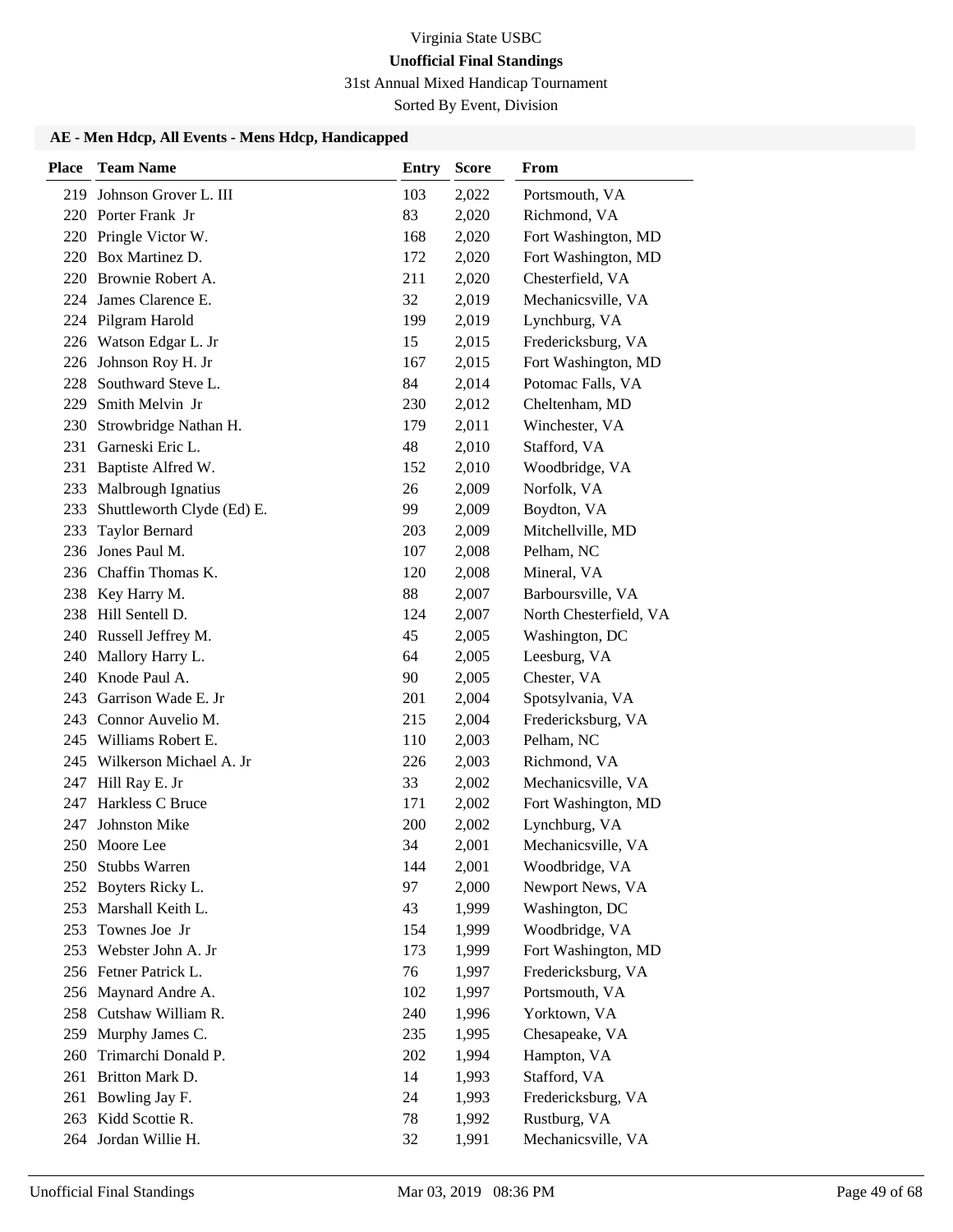31st Annual Mixed Handicap Tournament

Sorted By Event, Division

| <b>Place</b> | <b>Team Name</b>             | <b>Entry</b> | <b>Score</b> | <b>From</b>            |
|--------------|------------------------------|--------------|--------------|------------------------|
|              | 264 Turner Leonard E.        | 150          | 1,991        | Woodbridge, VA         |
|              | 266 Chavis Tommy L.          | 33           | 1,989        | Mechanicsville, VA     |
|              | 266 Tate Ira T. Sr           | 239          | 1,989        | Yorktown, VA           |
|              | 268 Moore Troy M.            | 3            | 1,988        | Suitland, MD           |
|              | 269 Pritchard Kenneth E.     | 195          | 1,987        | Spotsylvania, VA       |
|              | 270 Somerville Joseph S. III | 168          | 1,986        | Fort Washington, MD    |
| 271          | Phillips Bobby K. Jr         | 15           | 1,985        | Fredericksburg, VA     |
|              | 272 Shuler Paul E. Sr        | 11           | 1,984        | Suitland, MD           |
| 273          | Hazlewood Frank V. III       | 83           | 1,983        | Richmond, VA           |
| 273          | Williams Charles M.          | 92           | 1,983        | Gloucester, VA         |
| 273          | Moreland Keith               | 105          | 1,983        | Bremo Bluff, VA        |
| 276          | Moreland Kent                | 105          | 1,982        | Bremo Bluff, VA        |
|              | 276 Matthews David H. Sr     | 38           | 1,982        | Fredericksburg, VA     |
|              | 278 Einhorn James D. Jr      | 183          | 1,980        | Fredericksbur, VA      |
| 278          | Curtis William R.            | 187          | 1,980        | Charles Town, WV       |
| 278          | Adams Harry W. Jr            | 115          | 1,980        | Pelham, NC             |
| 281          | Wingfield L Wayne            | 21           | 1,979        | Rocky Mount, VA        |
| 282          | Glasgow Alan E.              | 27           | 1,978        | Ivor, VA               |
| 283          | <b>Smith Stanley</b>         | 109          | 1,977        | Pelham, NC             |
| 284          | Thomas Norman "Pic" L.       | 193          | 1,976        | N. Prince George, VA   |
|              | 285 Ritter Terry L.          | 72           | 1,974        | Woodstock, VA          |
| 286          | Sims Edward L. Jr            | 62           | 1,973        | Leesburg, VA           |
|              | 286 Ward Keith L.            | 65           | 1,973        | Leesburg, VA           |
| 288          | Welcher William A.           | 189          | 1,972        | Roanoke, VA            |
| 289          | Baldwin Thomas A.            | 128          | 1,970        | Midlothian, VA         |
| 290          | Skaggs Harry A.              | 26           | 1,969        | Norfolk, VA            |
|              | 290 Waddell Gary L.          | 104          | 1,969        | Portsmouth, VA         |
|              | 290 Pifer Mark A.            | 212          | 1,969        | Covington, VA          |
|              | 293 Brown Michael H.         | 57           | 1,968        | Leesburg, VA           |
|              | 294 Smith Glenton S.         | 60           | 1,967        | Leesburg, VA           |
|              | 295 Minnick John A. Jr       | 243          | 1,966        | Yorktown, VA           |
|              | 296 Kamara Abass             | 124          | 1,965        | North Chesterfield, VA |
|              | 296 Livingston Bernard       | 181          | 1,965        | Stafford, VA           |
| 298          | Walden Richard D. II         | 232          | 1,964        | Cheltenham, MD         |
| 299          | Shoemaker Larry W.           | 89           | 1,963        | Ruther Glen, VA        |
| 299          | <b>Mack Naymon</b>           | 191          | 1,963        | Roanoke, VA            |
| 301          | Heard John D.                | 181          | 1,961        | Stafford, VA           |
|              | 302 Bynum William L.         | 80           | 1,959        | Virginia Beach, VA     |
| 302          | Stevens Everton(Fab) E.      | 224          | 1,959        | Woodbridge, VA         |
|              | 304 Barnette Jerry K.        | 41           | 1,958        | Washington, DC         |
|              | 305 Elliott Christopher J.   | 62           | 1,956        | Leesburg, VA           |
|              | 306 Anderson Derek L.        | 154          | 1,954        | Woodbridge, VA         |
| 307          | Thompson Ronald D.           | 27           | 1,952        | Ivor, VA               |
| 308          | Jones Robert A.              | 30           | 1,951        | Mechanicsville, VA     |
| 309          | Willis Charles C.            | 12           | 1,950        | Suitland, MD           |
| 309          | Glass Bernard R.             | 64           | 1,950        | Leesburg, VA           |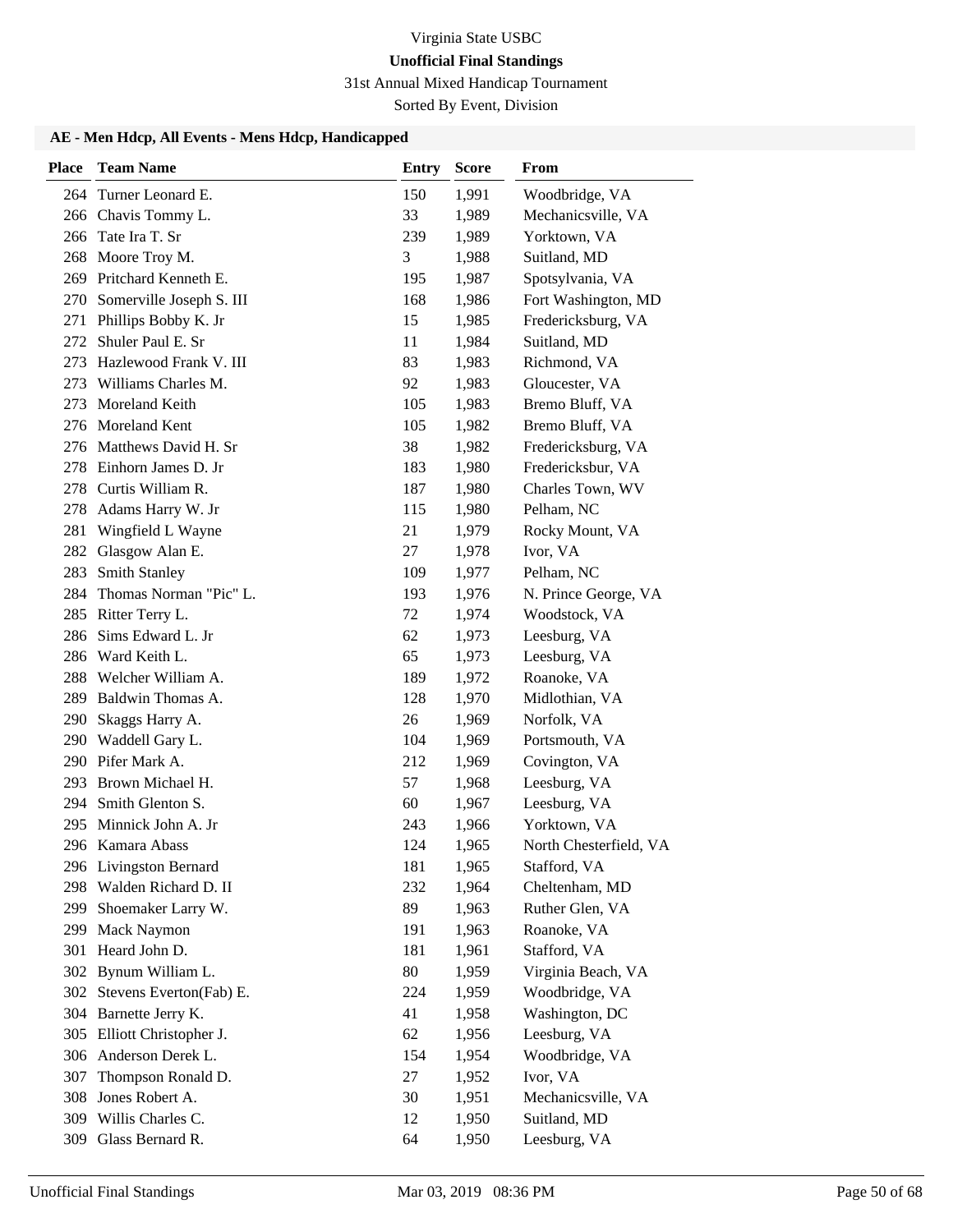31st Annual Mixed Handicap Tournament

Sorted By Event, Division

| <b>Place</b> | <b>Team Name</b>        | <b>Entry</b> | <b>Score</b> | From                |
|--------------|-------------------------|--------------|--------------|---------------------|
| 311          | Gibson Richard E.       | 161          | 1,949        | Fort Washington, MD |
| 311          | Daniels James F.        | 151          | 1,949        | Woodbridge, VA      |
|              | 313 Durrer Richard W.   | 198          | 1,948        | Barboursville, VA   |
|              | 314 Matthews Larryl A.  | 44           | 1,947        | Washington, DC      |
|              | 314 Garnett Leon D.     | 82           | 1,947        | Richmond, VA        |
|              | 314 Rogers Winters C.   | 167          | 1,947        | Fort Washington, MD |
|              | 317 Kendrick Donald W.  | 37           | 1,946        | Stanleytown, VA     |
| 318          | Clark Artavius C. Sr    | 175          | 1,945        | Fort Washington, MD |
| 319          | Glover Carl T. Sr       | 51           | 1,943        | Richmond, VA        |
|              | 320 Adkins David A.     | 22           | 1,942        | Rocky Mount, VA     |
| 320          | Slade Clyde L. Jr       | 133          | 1,942        | Mineral, VA         |
|              | 320 Duff Nelson K. Jr   | 141          | 1,942        | Woodbridge, VA      |
| 323          | Bolosan Chris L.        | 97           | 1,940        | Newport News, VA    |
| 324          | Cogswell William T.     | 68           | 1,938        | Leesburg, VA        |
| 325          | Smith Carey O. Sr       | 232          | 1,937        | Cheltenham, MD      |
|              | 326 Curtis Timothy      | 187          | 1,936        | Charles Town, WV    |
| 327          | Thorpe Junior A.        | 174          | 1,934        | Fort Washington, MD |
| 328          | Butler Aaron M.         | 188          | 1,932        | Greensboro, NC      |
|              | 329 Kalnins Mark        | 126          | 1,931        | Charlottesville, VA |
|              | 330 Blackwell Rex A.    | 107          | 1,929        | Pelham, NC          |
| 331          | Williams Ricky T. Jr    | 49           | 1,928        | Washington, DC      |
| 331          | Allen Henry H. Jr       | 165          | 1,928        | Fort Washington, MD |
|              | 333 McDonald Jason      | 132          | 1,927        | Mineral, VA         |
| 333          | Jackson Andrew E.       | 224          | 1,927        | Woodbridge, VA      |
| 335          | Williams Glenn          | 13           | 1,926        | Stafford, VA        |
| 335          | Banicky John D.         | 134          | 1,926        | Aulander, NC        |
| 337          | Wright Tommy A.         | 228          | 1,925        | Cheltenham, MD      |
| 338          | Perry Carl L.           | 100          | 1,924        | Boydton, VA         |
| 338          | Bogucki Richard M.      | 202          | 1,924        | Hampton, VA         |
|              | 338 Head Alan T.        | 227          | 1,924        | Cheltenham, MD      |
|              | 338 Ahner Ashby F.      | 243          | 1,924        | Yorktown, VA        |
|              | 342 Linkous Glenn S.    | 104          | 1,923        | Portsmouth, VA      |
|              | 342 Fletcher John       | 158          | 1,923        | Woodbridge, VA      |
|              | 342 Anderson David R.   | 210          | 1,923        | South Boston, VA    |
|              | 345 Jones Edward T. Sr  | 162          | 1,922        | Fort Washington, MD |
|              | 346 Moore Mark D.       | 88           | 1,920        | Barboursville, VA   |
|              | 347 Blackwell Darryl F. | 106          | 1,917        | Pelham, NC          |
|              | 348 Perron Matt W.      | 73           | 1,916        | Woodstock, VA       |
|              | 348 Martin Warren A.    | 235          | 1,916        | Chesapeake, VA      |
|              | 350 Bellinger Thomas J. | 185          | 1,915        | Stafford, VA        |
| 351          | Neal Thomas H.          | 231          | 1,914        | Cheltenham, MD      |
|              | 352 Kyle Marvin S.      | 166          | 1,913        | Fort Washington, MD |
| 353          | Orcutt Philip M.        | 82           | 1,912        | Richmond, VA        |
| 353          | McAdams Bobby J.        | 176          | 1,912        | Fort Washington, MD |
| 355          | Strickland Wilson D. Jr | 100          | 1,911        | Boydton, VA         |
| 355          | Jones Brian M.          | 155          | 1,911        | Woodbridge, VA      |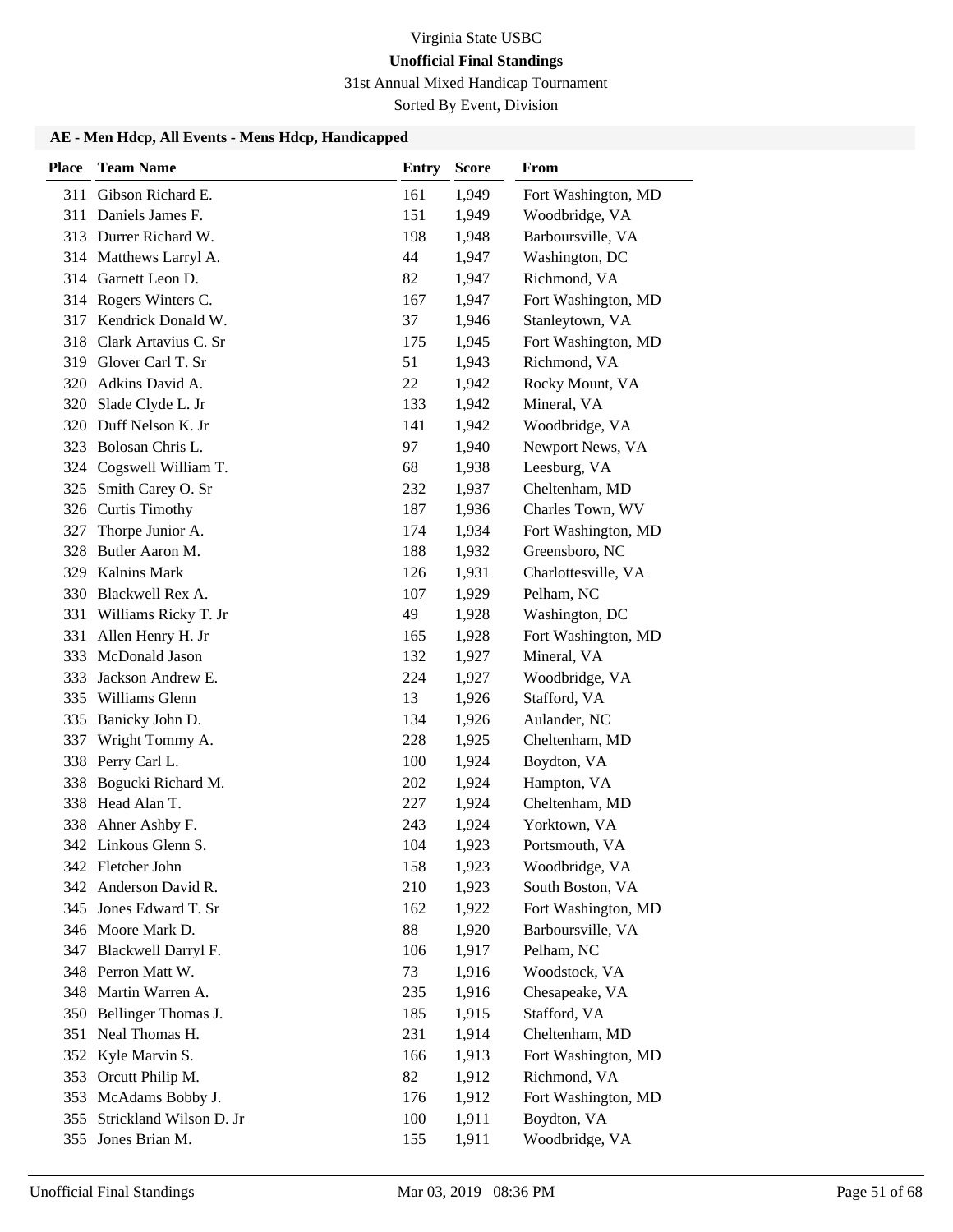31st Annual Mixed Handicap Tournament

Sorted By Event, Division

| <b>Place</b> | <b>Team Name</b>          | <b>Entry</b> | <b>Score</b> | <b>From</b>         |
|--------------|---------------------------|--------------|--------------|---------------------|
| 355          | Carter Henry P. III       | 159          | 1,911        | Woodbridge, VA      |
| 355          | Jackson Roland M.         | 184          | 1,911        | Fredericksburg, VA  |
|              | 359 Alexander James C. Jr | 176          | 1,910        | Fort Washington, MD |
|              | 359 Craig Robbie M.       | 233          | 1,910        | Monroe, VA          |
| 361          | Reynolds Wesley J. II     | 147          | 1,909        | Woodbridge, VA      |
|              | 362 Glover Alfed L.       | 109          | 1,908        | Pelham, NC          |
|              | 362 Thomas Lawrence W.    | 169          | 1,908        | Fort Washington, MD |
|              | 364 Holland Bill W.       | 81           | 1,907        | Richmond, VA        |
|              | 364 James Henry T.        | 116          | 1,907        | Pelham, NC          |
|              | 366 Richardson Russell J. | 20           | 1,906        | Rocky Mount, VA     |
|              | 367 Poore Carl E. III     | 53           | 1,905        | Leesburg, VA        |
|              | 368 Baker Darren C.       | 135          | 1,903        | Stafford, VA        |
| 368          | Sackey-Rush William       | 152          | 1,903        | Woodbridge, VA      |
|              | 370 Franks Jim M.         | 47           | 1,900        | Palmyra, VA         |
|              | 370 Smith Mitchell P. Sr  | 161          | 1,900        | Fort Washington, MD |
|              | 372 Simms Marvin V. Sr    | 67           | 1,899        | Leesburg, VA        |
|              | 373 Fillis John R. Sr     | 71           | 1,897        | Fredericksburg, VA  |
|              | 374 Gant Robert L. III    | 59           | 1,896        | Leesburg, VA        |
|              | 375 Furr Gregory J. Jr    | 42           | 1,894        | Washington, DC      |
|              | 376 Hogue Cecil C.        | 156          | 1,893        | Woodbridge, VA      |
|              | 377 Valentin Leon         | 119          | 1,891        | Chesapeake, VA      |
|              | 378 Isley Artie N.        | 81           | 1,889        | Richmond, VA        |
|              | 379 Thomas Kenneth L.     | 55           | 1,887        | Leesburg, VA        |
| 379          | Ragland Joseph B.         | 139          | 1,887        | Woodbridge, VA      |
|              | 381 Pritchard Jason K.    | 195          | 1,885        | Spotsylvania, VA    |
|              | 382 Mcgee Kirk S.         | 85           | 1,884        | Richmond, VA        |
| 383          | Curtis Stafford J. Sr     | 113          | 1,883        | Pelham, NC          |
| 383          | Jenkins Elbert J.         | 169          | 1,883        | Fort Washington, MD |
|              | 385 Franklin Brian P.     | 238          | 1,882        | Yorktown, VA        |
|              | 386 Cash Benjamin L.      | 93           | 1,880        | Gloucester, VA      |
| 387          | Gutridge Johnny C. Jr     | 139          | 1,878        | Woodbridge, VA      |
| 388          | Garnett Chet A.           | 75           | 1,876        | Virginia Beach, VA  |
|              | 389 Flanagan Michael R.   | 84           | 1,874        | Potomac Falls, VA   |
| 389          | Anderson Russell A.       | 94           | 1,874        | Gloucester, VA      |
|              | 389 Vaughn Harry L.       | 141          | 1,874        | Woodbridge, VA      |
| 389          | Sandidge Robert L.        | 199          | 1,874        | Lynchburg, VA       |
| 393          | Woodruff Paul T.          | 218          | 1,873        | Sandston, VA        |
|              | 394 Foster Arthur L.      | 136          | 1,872        | Woodbridge, VA      |
|              | 395 Matthews Lowell A.    | 43           | 1,869        | Washington, DC      |
|              | 396 Poe David C. Jr       | 170          | 1,868        | Fort Washington, MD |
| 397          | Douglas Frederick H. Jr   | 67           | 1,864        | Leesburg, VA        |
| 397          | Webb Mark A.              | 240          | 1,864        | Yorktown, VA        |
|              | 399 Pollard William A.    | 92           | 1,863        | Gloucester, VA      |
|              | 399 Brown Jimmy           | 101          | 1,863        | Crystal Hill, VA    |
|              | 401 Hall Kevin L.         | 133          | 1,860        | Mineral, VA         |
|              | 401 Anderson Abraham      | 95           | 1,860        | Kilmarnock, VA      |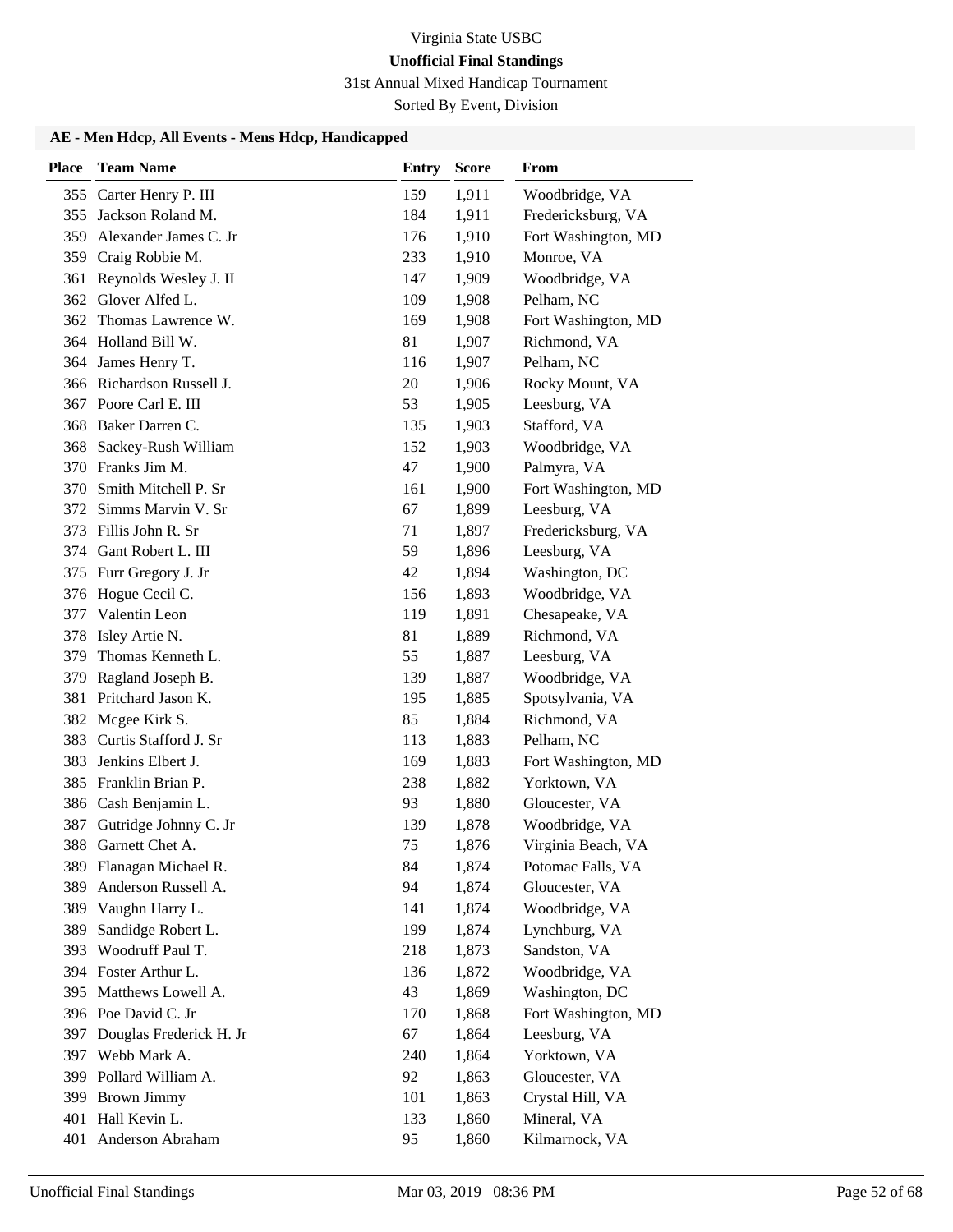31st Annual Mixed Handicap Tournament

Sorted By Event, Division

| <b>Place</b> | <b>Team Name</b>                      | <b>Entry</b> | <b>Score</b>   | From                                 |
|--------------|---------------------------------------|--------------|----------------|--------------------------------------|
|              | 403 Bernardo Angelo L.                | 132          | 1,859          | Mineral, VA                          |
|              | 403 Clingman Frederick I.             | 229          | 1,859          | Cheltenham, MD                       |
|              | 405 Mosser Robert L.                  | 148          | 1,858          | Woodbridge, VA                       |
|              | 406 Nash Mark D.                      | 177          | 1,855          | Evington, VA                         |
| 407          | Hughes Jimmie C.                      | 210          | 1,854          | South Boston, VA                     |
| 408          | Geiger James F.                       | 166          | 1,851          | Fort Washington, MD                  |
|              | 409 Williams Willie J.                | 40           | 1,850          | Chester, VA                          |
| 410          | Shumaker David P.                     | 50           | 1,849          | Richmond, VA                         |
| 410          | Young Steven M.                       | 52           | 1,849          | Fredericksburg, VA                   |
|              | 412 Hendrick John C. Jr               | 48           | 1,846          | Stafford, VA                         |
|              | 412 Carter Hermon                     | 136          | 1,846          | Woodbridge, VA                       |
|              | 414 Kilpatrick Douglas A.             | 41           | 1,844          | Washington, DC                       |
|              | 415 Fowler Clarence J.                | 159          | 1,843          | Woodbridge, VA                       |
|              | 416 Snoddy Mark E.                    | 140          | 1,842          | Woodbridge, VA                       |
|              | 416 McKinnie LeVail R. II             | 220          | 1,842          | Woodbridge, VA                       |
|              | 418 Wilson Johnny M.                  | 147          | 1,841          | Woodbridge, VA                       |
|              | 419 Perry Nelson J.                   | 153          | 1,840          | Woodbridge, VA                       |
|              | 420 Latney Samuel L.                  | 173          | 1,839          | Fort Washington, MD                  |
| 421          | Ampy Kendall R.                       | 123          | 1,838          | Richmond, VA                         |
|              | 422 Noel James T.                     | 145          | 1,836          | Woodbridge, VA                       |
| 423          | Vaden Michael W.                      | 113          | 1,835          | Pelham, NC                           |
|              | 424 Skiba Joseph T. IV                | 66           | 1,834          | Leesburg, VA                         |
|              | 425 Stephens Alexander                | 148          | 1,833          | Woodbridge, VA                       |
|              | 426 Holton Rodney                     | 5            | 1,832          | Suitland, MD                         |
| 427          | Rittenour Julian A.                   | 73           | 1,831          | Woodstock, VA                        |
| 428          | James Mark N.                         | 163          | 1,830          | Fort Washington, MD                  |
|              | 429 Welcher Roy A.                    | 189          | 1,829          | Roanoke, VA                          |
| 430          | <b>Williams Daniel</b>                | 103          | 1,820          | Portsmouth, VA                       |
| 431          | Thomas Warren A.                      | 220          | 1,815          | Woodbridge, VA                       |
|              | 432 Eiland Michael A.                 | 1            | 1,813          | Cross Junction, VA                   |
|              | 433 Key Cedric I.                     | 4            | 1,808          | Suitland, MD                         |
| 433          | Wright Devin D.                       | 60           | 1,808          | Leesburg, VA                         |
|              | 435 Ellinger James S.                 | 28           | 1,806          | Crimora, VA                          |
|              | 436 Yourse Corey L.                   | 108          | 1,805          | Pelham, NC                           |
|              | 437 Freeman Willie F.                 | 175          | 1,802          | Fort Washington, MD                  |
| 438          | Maclin Larry D.<br>439 Owens James H. | 121<br>239   | 1,800          | Highland Springs, VA<br>Yorktown, VA |
| 440          | Basnight Harry E.                     | 153          | 1,799          | Woodbridge, VA                       |
| 441          | Douglas Walt A.                       | 9            | 1,793<br>1,782 | Suitland, MD                         |
| 442          | Robinson Kiven J. Sr                  | 229          | 1,780          | Cheltenham, MD                       |
| 443          | Woolridge Hugh H. Jr                  | 151          | 1,776          | Woodbridge, VA                       |
|              | 444 Owens Brian K.                    | 56           | 1,775          | Leesburg, VA                         |
|              | 444 O'Shea John D. III                | 223          | 1,775          | Woodbridge, VA                       |
|              | 446 Cash Brandon S.                   | 94           | 1,772          | Gloucester, VA                       |
|              | 447 Foushee Charles Steve             | 208          | 1,768          | Locust Grove, VA                     |
|              | 448 Pollock James E.                  | 228          | 1,766          | Cheltenham, MD                       |
|              |                                       |              |                |                                      |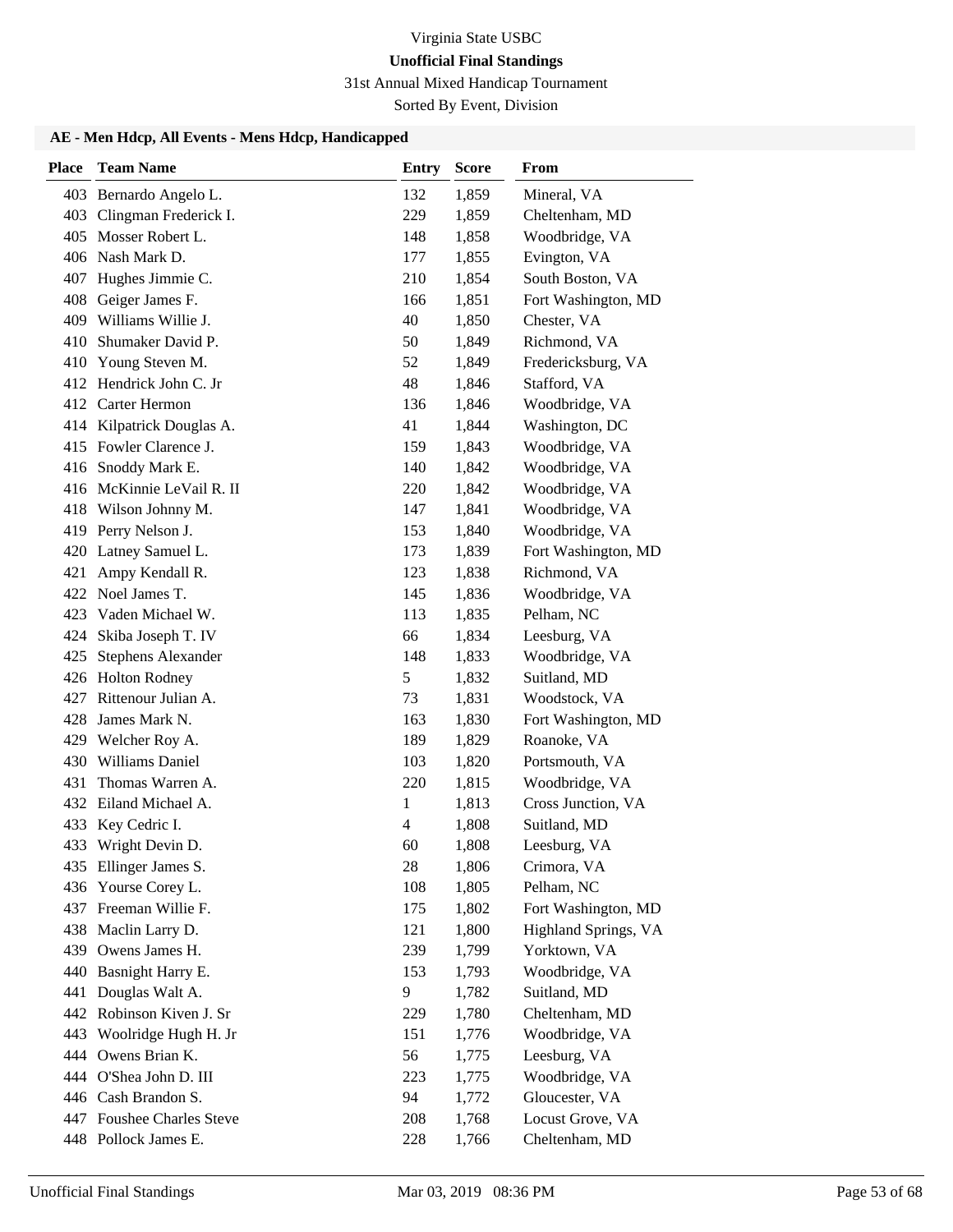31st Annual Mixed Handicap Tournament

Sorted By Event, Division

### **AE - Men Hdcp, All Events - Mens Hdcp, Handicapped**

| <b>Place</b> | <b>Team Name</b>            | Entry | <b>Score</b> | From                |
|--------------|-----------------------------|-------|--------------|---------------------|
|              | 449 Coley Edward L.         | 29    | 1,764        | Mechanicsville, VA  |
| 450          | Reynolds Steve              | 155   | 1,760        | Woodbridge, VA      |
| 451          | Smith Frederick D.          | 146   | 1,747        | Woodbridge, VA      |
|              | 452 Haley Randolph          | 111   | 1,744        | Pelham, NC          |
|              | 453 Brown Gregory A.        | 157   | 1,714        | Woodbridge, VA      |
|              | 454 Burress Plaxico W.      | 222   | 1,709        | Woodbridge, VA      |
|              | 455 Sneed Waver L.          | 144   | 1,692        | Woodbridge, VA      |
| 456          | Thomas Willie               | 140   | 1,686        | Woodbridge, VA      |
| 457          | Walter Brian K.             | 179   | 1,658        | Winchester, VA      |
|              | 458 Christmas Garland L. Sr | 164   | 1,617        | Fort Washington, MD |
| 459.         | Parker Terrence A.          | 137   | 1,614        | Woodbridge, VA      |
| 460.         | Garnett Robert J.           | 80    | 1,611        | Virginia Beach, VA  |
|              | 461 Gorman Bojo J.          | 91    | 1,410        | Mechanicsville, VA  |
| 462          | Williams Eric O.            | 70    | 719          | Fredericksburg, VA  |

The lowest score to cash is 2245.

#### **AE - Men Scratch, All Events - Men Scratch, Scratch**

| <b>Team Name</b>      | <b>Entry</b> | <b>Score</b> | From               |
|-----------------------|--------------|--------------|--------------------|
| 1 Bright Daniel E.    | 130          | 2,181        | Fredericksburg, VA |
| McLane Thomas A.      | 74           | 2,178        | Lusby, MD          |
| Grove Kevin L.        | 79           | 2,177        | Christiansburg, VA |
| Marshall Howard H.    | 237          | 2,138        | Gwynn Oak, MD      |
| Turner George M.      | 198          | 2,120        | Barboursville, VA  |
| Paxton Matthew R.     | 212          | 2,094        | Covington, VA      |
| Bryant Jeremiah R.    | 37           | 2,088        | Stanleytown, VA    |
| Calderon Jose' Jr     | 149          | 2,062        | Woodbridge, VA     |
| Stocks Michael R.     | 58           | 2,060        | Leesburg, VA       |
| Dalton Jamie D.       | 219          | 2,039        | SPOTSYLVANIA, VA   |
| Holmes Lee A. Jr      | 178          | 2,037        | Alexandria, VA     |
| Harlow Michael "Alan" | 47           | 2,035        | Palmyra, VA        |
| Emerson Robert W.     | 44           | 2,034        | Washington, DC     |
| Tate Ira T. Jr        | 238          | 2,033        | Yorktown, VA       |
| Glenn Richard R.      | 145          | 2,032        | Woodbridge, VA     |
| <b>Bell Marcus E.</b> | 130          | 2,026        | Fredericksburg, VA |
| Wolfe James M.        | 183          | 2,024        | Fredericksbur, VA  |
| Hall Will J. Sr       | 231          | 2,007        | Cheltenham, MD     |
| Boyters Ricky L.      | 97           | 2,000        | Newport News, VA   |
| Ahlgrim Keith A.      | 217          | 1,982        | Midlothian, VA     |
| Einhorn James D. Jr   | 183          | 1,980        | Fredericksbur, VA  |
| Lee James D. Jr       | 217          | 1,978        | Midlothian, VA     |
| Vogt Chuck W. II      | 119          | 1,974        | Chesapeake, VA     |
| Cannady Kwame         | 237          | 1,965        | Gwynn Oak, MD      |
| Cole Brian A. Sr      | 142          | 1,962        | Woodbridge, VA     |
| Campbell Bryan K.     | 78           | 1,960        | Rustburg, VA       |
| Dalton Steven W.      | 218          | 1,960        | Sandston, VA       |
| Riley Harvey R.       | 190          | 1,954        | Roanoke, VA        |
|                       |              |              |                    |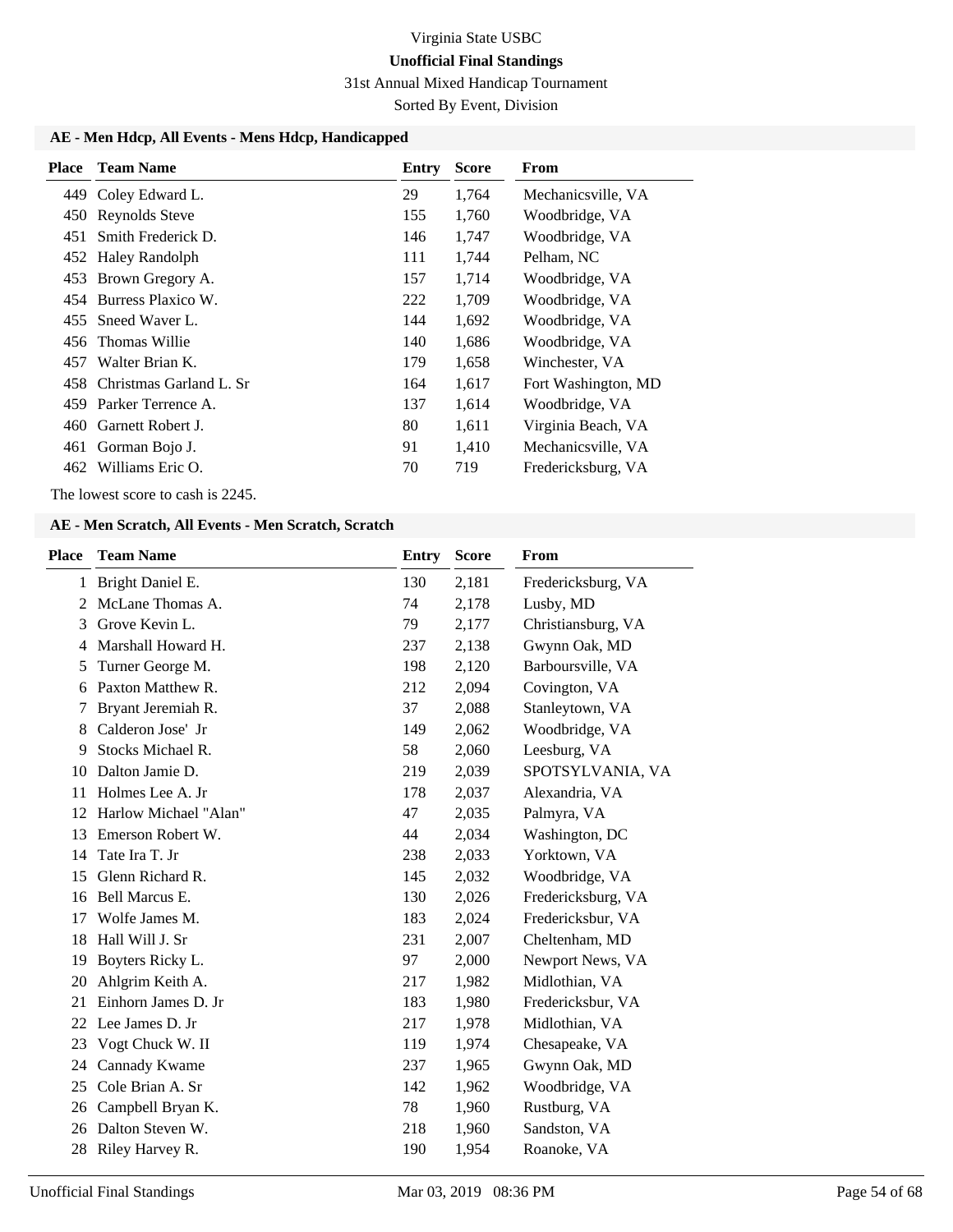31st Annual Mixed Handicap Tournament

Sorted By Event, Division

### **AE - Men Scratch, All Events - Men Scratch, Scratch**

| <b>Place</b> | <b>Team Name</b>                      | <b>Entry</b>             | <b>Score</b>   | From                           |
|--------------|---------------------------------------|--------------------------|----------------|--------------------------------|
| 29           | Blanton Jon D.                        | 135                      | 1,951          | Stafford, VA                   |
| 30           | Durrer Richard W.                     | 198                      | 1,948          | Barboursville, VA              |
|              | 31 Sweet Marlon                       | $\overline{\mathcal{L}}$ | 1,947          | Suitland, MD                   |
| 32           | Duff Nelson K. Jr                     | 141                      | 1,942          | Woodbridge, VA                 |
| 33           | Bolosan Chris L.                      | 97                       | 1,940          | Newport News, VA               |
|              | 34 Walker Arthur W.                   | 223                      | 1,925          | Woodbridge, VA                 |
| 35           | Wilkerson Michael A. Jr               | 226                      | 1,922          | Richmond, VA                   |
| 36           | Wingfield Danny W. Sr                 | 87                       | 1,919          | Forest, VA                     |
| 37           | Blankenship Mike T.                   | 21                       | 1,912          | Rocky Mount, VA                |
| 38           | Hale Gary "Tyke"                      | 87                       | 1,910          | Forest, VA                     |
| 39           | Price Damon O.                        | 146                      | 1,904          | Woodbridge, VA                 |
| 40           | Baker Darren C.                       | 135                      | 1,903          | Stafford, VA                   |
|              | 41 Lanier Jeffery A.                  | 45                       | 1,899          | Washington, DC                 |
| 41           | Bayes Vincent L.                      | 233                      | 1,899          | Monroe, VA                     |
| 43           | Fillis John R. Sr                     | 71                       | 1,897          | Fredericksburg, VA             |
| 44           | Craig Robbie M.                       | 233                      | 1,892          | Monroe, VA                     |
| 45           | Franklin Thomas A.                    | 178                      | 1,888          | Alexandria, VA                 |
|              | 46 Pritchard Jason K.                 | 195                      | 1,885          | Spotsylvania, VA               |
| 47           | Franklin Brian P.                     | 238                      | 1,882          | Yorktown, VA                   |
| 48           | Anderson Russell A.                   | 94                       | 1,874          | Gloucester, VA                 |
| 49           | Corum Douglas E.                      | 86                       | 1,871          | Stafford, VA                   |
|              | 50 Pritchard Kenneth E.               | 195                      | 1,870          | Spotsylvania, VA               |
| 51           | Matthews Larryl A.                    | 44                       | 1,866          | Washington, DC                 |
| 52           | Franks Jim M.                         | 47                       | 1,855          | Palmyra, VA                    |
| 53           | Fletcher John                         | 158                      | 1,842          | Woodbridge, VA                 |
| 54           | Bridgett Tim M.                       | 219                      | 1,838          | SPOTSYLVANIA, VA               |
| 55           | Campbell Robert L.                    | 77                       | 1,832          | Rustburg, VA                   |
| 56           | Cash Benjamin L.                      | 93                       | 1,826          | Gloucester, VA                 |
| 57           | Bradley Scott J.                      | 79                       | 1,823          | Christiansburg, VA             |
| 57           | Roy Kevin A.                          | 204                      | 1,823          | Laurel, MD                     |
| 59           | Mosser Robert L.                      | 148                      | 1,822          | Woodbridge, VA                 |
| 60           | Valentin Leon                         | 119                      | 1,819          | Chesapeake, VA                 |
| 60<br>60     | Anderson Derek L.<br>Woodruff Paul T. | 154<br>218               | 1,819<br>1,819 | Woodbridge, VA<br>Sandston, VA |
| 63           | Tabor Michael D.                      | 134                      | 1,816          | Aulander, NC                   |
| 64           | Gillespie Darell J.                   | 142                      | 1,815          | Woodbridge, VA                 |
| 65           | Baptiste Alfred W.                    | 152                      | 1,812          | Woodbridge, VA                 |
| 66           | Marshall Keith L.                     | 43                       | 1,810          | Washington, DC                 |
| 67           | Smith Alex C.                         | 49                       | 1,802          | Washington, DC                 |
| 68           | Heard John D.                         | 181                      | 1,799          | Stafford, VA                   |
| 69           | Sherman Charles E.                    | 9                        | 1,797          | Suitland, MD                   |
| 69           | Ellinger James S.                     | 28                       | 1,797          | Crimora, VA                    |
| 71           | Simmons Donavan D.                    | 188                      | 1,790          | Greensboro, NC                 |
| 72           | Johnson Robert T.                     | 8                        | 1,784          | Suitland, MD                   |
| 73           | Kerzic Joseph M.                      | 74                       | 1,781          | Lusby, MD                      |
| 74           | Strowbridge Nathan H.                 | 179                      | 1,777          | Winchester, VA                 |
|              |                                       |                          |                |                                |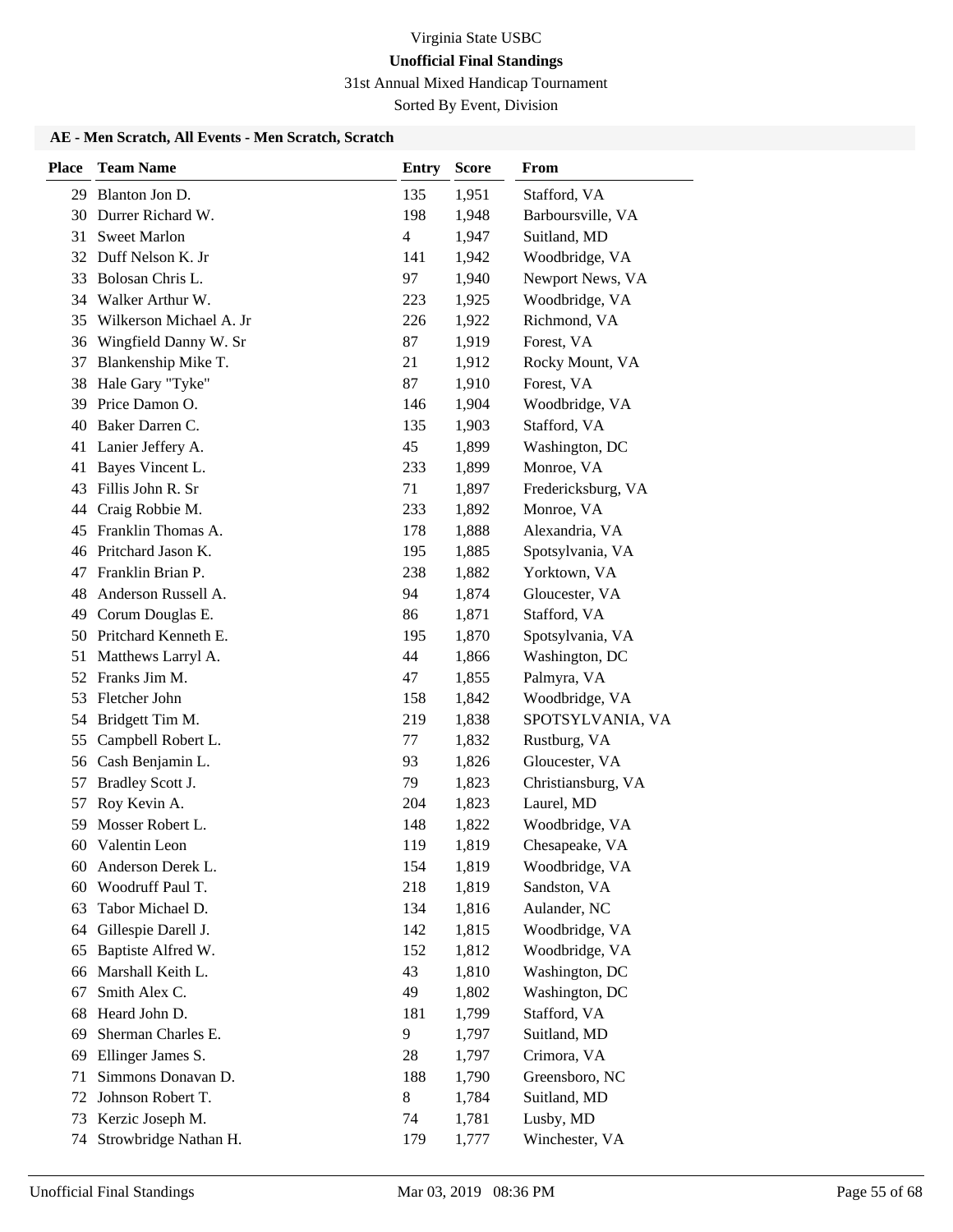31st Annual Mixed Handicap Tournament

Sorted By Event, Division

### **AE - Men Scratch, All Events - Men Scratch, Scratch**

| <b>Place</b> | <b>Team Name</b>                               | <b>Entry</b> | <b>Score</b>   | From                             |
|--------------|------------------------------------------------|--------------|----------------|----------------------------------|
| 75           | Grimes Chris R.                                | 149          | 1,773          | Woodbridge, VA                   |
| 76           | Cash Brandon S.                                | 94           | 1,772          | Gloucester, VA                   |
| 77           | Rizzo Michael A.                               | 98           | 1,769          | Stafford, VA                     |
| 78           | Orcutt Philip M.                               | 82           | 1,768          | Richmond, VA                     |
| 79           | Ellerbee Carvon R.                             | 143          | 1,764          | Woodbridge, VA                   |
| 80           | Matthews Lowell A.                             | 43           | 1,761          | Washington, DC                   |
| 80           | Butler Aaron M.                                | 188          | 1,761          | Greensboro, NC                   |
| 80           | Murphy James C.                                | 235          | 1,761          | Chesapeake, VA                   |
| 83           | Reynolds Steve                                 | 155          | 1,760          | Woodbridge, VA                   |
| 84           | Hodges Frank G.                                | 17           | 1,758          | Rocky Mount, VA                  |
| 84           | Drakes Luis A.                                 | 204          | 1,758          | Laurel, MD                       |
| 86           | Russell Jeffrey M.                             | 45           | 1,753          | Washington, DC                   |
| 87           | Walker Shawn M.                                | 8            | 1,748          | Suitland, MD                     |
| 88           | Smith Carey O. Sr                              | 232          | 1,739          | Cheltenham, MD                   |
| 89           | Head Alan T.                                   | 227          | 1,735          | Cheltenham, MD                   |
| 90           | Smith Melvin Jr                                | 230          | 1,733          | Cheltenham, MD                   |
| 91           | Buskey Kevin J.                                | 40           | 1,721          | Chester, VA                      |
| 91           | Walden Richard D. II                           | 232          | 1,721          | Cheltenham, MD                   |
| 93           | Banicky John D.                                | 134          | 1,719          | Aulander, NC                     |
| 94           | Martin Warren A.                               | 235          | 1,718          | Chesapeake, VA                   |
| 95           | Stevens Everton(Fab) E.<br>96 Zirkle Marvin R. | 224          | 1,716          | Woodbridge, VA                   |
|              | Robinson Kiven J. Sr                           | 190          | 1,695          | Roanoke, VA                      |
| 97<br>98     | McLean Johnie L. Sr                            | 229<br>156   | 1,690<br>1,662 | Cheltenham, MD<br>Woodbridge, VA |
| 99           | Noel James T.                                  | 145          | 1,656          | Woodbridge, VA                   |
| 100          | Furr Gregory J. Jr                             | 42           | 1,651          | Washington, DC                   |
| 100          | Perry Nelson J.                                | 153          | 1,651          | Woodbridge, VA                   |
| 102          | Jackson Andrew E.                              | 224          | 1,648          | Woodbridge, VA                   |
| 103          | Durant Samuel L. Jr                            | 42           | 1,647          | Washington, DC                   |
| 104          | Douglas Walt A.                                | 9            | 1,629          | Suitland, MD                     |
| 105          | Sneed Waver L.                                 | 144          | 1,611          | Woodbridge, VA                   |
| 106          | Snoddy Mark E.                                 | 140          | 1,608          | Woodbridge, VA                   |
|              | 107 Williams Ricky T. Jr                       | 49           | 1,595          | Washington, DC                   |
| 108          | Clingman Frederick I.                          | 229          | 1,589          | Cheltenham, MD                   |
|              | 109 Kendrick Donald W.                         | 37           | 1,586          | Stanleytown, VA                  |
| 109          | O'Shea John D. III                             | 223          | 1,586          | Woodbridge, VA                   |
| 111          | Pollock James E.                               | 228          | 1,568          | Cheltenham, MD                   |
| 112          | Kilpatrick Douglas A.                          | 41           | 1,565          | Washington, DC                   |
| 113          | Barnette Jerry K.                              | 41           | 1,562          | Washington, DC                   |
| 114          | Sackey-Rush William                            | 152          | 1,561          | Woodbridge, VA                   |
| 115          | Basnight Harry E.                              | 153          | 1,550          | Woodbridge, VA                   |
| 115          | Walter Brian K.                                | 179          | 1,550          | Winchester, VA                   |
| 117          | Smith Frederick D.                             | 146          | 1,540          | Woodbridge, VA                   |
| 118          | Perry Carl L.                                  | 100          | 1,510          | Boydton, VA                      |
|              | 119 Williams Willie J.                         | 40           | 1,508          | Chester, VA                      |
|              | 120 Holton Rodney                              | 5            | 1,472          | Suitland, MD                     |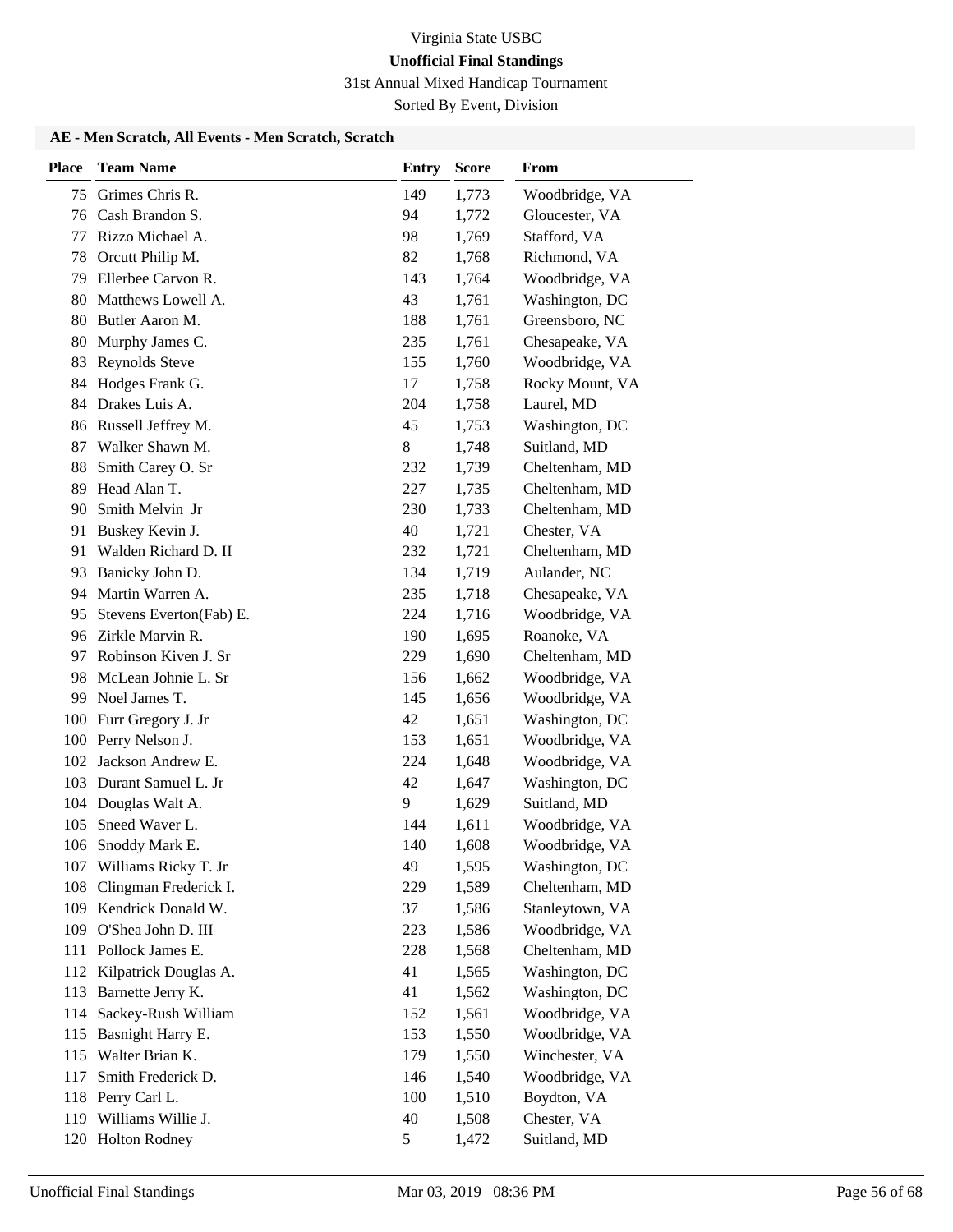31st Annual Mixed Handicap Tournament

Sorted By Event, Division

### **AE - Men Scratch, All Events - Men Scratch, Scratch**

| <b>Place</b> Team Name | <b>Entry Score From</b> |                          |
|------------------------|-------------------------|--------------------------|
| 121 Parker Terrence A. |                         | 137 1,470 Woodbridge, VA |

The lowest score to cash is 2094.

| <b>Place</b> | <b>Team Name</b>       | <b>Entry</b> | <b>Score</b> | From                   |
|--------------|------------------------|--------------|--------------|------------------------|
|              | 1 Wilkerson Kimberly   | 117          | 2,445        | Pelham, NC             |
| 2            | Wilson Christy L.      | 211          | 2,306        | Chesterfield, VA       |
| 3            | Wingfield Donna K.     | 87           | 2,285        | Forest, VA             |
| 4            | Spencer Gail H.        | 37           | 2,277        | Stanleytown, VA        |
| 5            | Henningsen Deberia K.  | 35           | 2,276        | Stafford, VA           |
| 6            | Sharp Andrea           | 135          | 2,264        | Stafford, VA           |
| 7            | Agee Lisa C.           | 3            | 2,263        | Suitland, MD           |
| 8            | Streater Lynette E.    | 90           | 2,261        | Chester, VA            |
| 9            | Brown Stephanie C.     | 101          | 2,260        | Crystal Hill, VA       |
| 10           | Dailey Sarah H.        | 180          | 2,253        | Barboursville, VA      |
| 11           | Dodson Toeke'Shea A.   | 9            | 2,249        | Suitland, MD           |
| 12           | Franklin Terri A.      | 178          | 2,239        | Alexandria, VA         |
| 13           | Knode Angie            | 90           | 2,232        | Chester, VA            |
| 14           | Ray Anne S.            | 242          | 2,229        | Yorktown, VA           |
| 15           | Brubaker Renee L.      | 129          | 2,228        | Seaford, VA            |
| 16           | Small Sheila L.        | 162          | 2,227        | Fort Washington, MD    |
| 17           | Preston Sheree D.      | 20           | 2,224        | Rocky Mount, VA        |
| 18           | Lomax Cynthia A.       | 213          | 2,222        | Fairmount Heights, MD  |
| 19           | <b>Grenell Rachel</b>  | 114          | 2,219        | Pelham, NC             |
| 20           | Brice Tina Y.          | 36           | 2,216        | Palmyra, VA            |
| 21           | Roath Peggy W.         | 24           | 2,215        | Fredericksburg, VA     |
| 22           | Watson Josie F.        | 15           | 2,213        | Fredericksburg, VA     |
| 23           | Douglas Juliet H.      | 9            | 2,209        | Suitland, MD           |
| 24           | Evans Anitra M.        | 205          | 2,205        | Brandywine, MD         |
| 25           | Tomlinson Nancy L.     | 83           | 2,196        | Richmond, VA           |
| 26           | Toney Charlotte A.     | 36           | 2,195        | Palmyra, VA            |
| 27           | Brown-Jenkins Audry B. | 169          | 2,191        | Fort Washington, MD    |
| 28           | Williams Andrea C.     | 105          | 2,188        | Bremo Bluff, VA        |
| 29           | Harrison Lorraine B.   | 11           | 2,187        | Suitland, MD           |
| 30           | Blackwell Chenise C.   | 106          | 2,185        | Pelham, NC             |
| 31           | Glass Arlea K.         | 64           | 2,183        | Leesburg, VA           |
| 31           | Woodfolk Julia K.      | 132          | 2,183        | Mineral, VA            |
| 33           | Robinson Gwen J.       | 124          | 2,182        | North Chesterfield, VA |
| 34           | Hubbard Bonnie M.      | 16           | 2,181        | Rocky Mount, VA        |
| 34           | Tolson Adrienne N.     | 130          | 2,181        | Fredericksburg, VA     |
| 36           | Brock Lois D.          | 107          | 2,180        | Pelham, NC             |
| 37           | Christmas Clorodet L.  | 164          | 2,176        | Fort Washington, MD    |
| 38           | Kloft Deborah L.       | 21           | 2,175        | Rocky Mount, VA        |
| 39           | Rogers Connie B.       | 17           | 2,172        | Rocky Mount, VA        |
| 40           | Maclin Doris G.        | 122          | 2,170        | Petersburg, VA         |
| 40           | Adams Jacqueline D.    | 219          | 2,170        | SPOTSYLVANIA, VA       |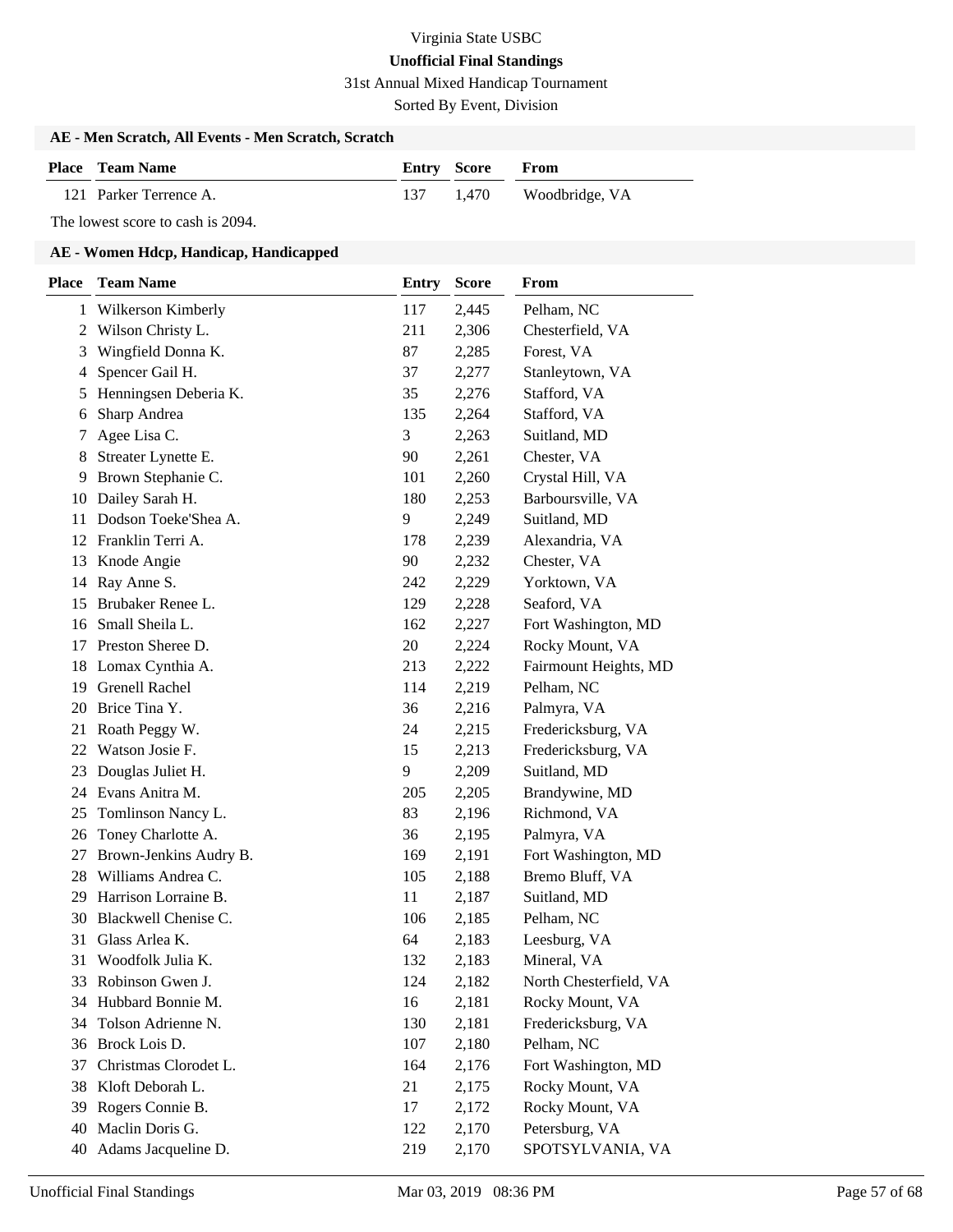31st Annual Mixed Handicap Tournament

Sorted By Event, Division

| <b>Place</b> | <b>Team Name</b>             | <b>Entry</b> | <b>Score</b> | From                |
|--------------|------------------------------|--------------|--------------|---------------------|
|              | 42 Perron Amanda M.          | 73           | 2,167        | Woodstock, VA       |
| 43           | Henderson Helen M.           | 184          | 2,165        | Fredericksburg, VA  |
|              | 44 Lightfoot Mia L.          | 125          | 2,164        | Mechanicsville, VA  |
| 45           | Jackson Nancy W.             | 208          | 2,162        | Locust Grove, VA    |
| 46           | Harden Ursula A.             | 4            | 2,161        | Suitland, MD        |
|              | 46 Collick Angela D.         | 170          | 2,161        | Fort Washington, MD |
| 48           | Anderson Veronica W.         | 199          | 2,159        | Lynchburg, VA       |
| 49           | Robinson Kiesha R.           | 56           | 2,158        | Leesburg, VA        |
| 50           | Davis-Durrer Miranda A.      | 198          | 2,155        | Barboursville, VA   |
| 51           | Gerling Denise R.            | 68           | 2,153        | Leesburg, VA        |
| 51           | Wade Cindy P.                | 104          | 2,153        | Portsmouth, VA      |
| 51           | Journiette Cassandra L.      | 191          | 2,153        | Roanoke, VA         |
| 54           | Reynolds Chelsea L.          | 47           | 2,152        | Palmyra, VA         |
| 54           | Myers Elainea R.             | 231          | 2,152        | Cheltenham, MD      |
|              | 56 Williams Maythis A.       | 7            | 2,151        | Suitland, MD        |
| 57           | Anderson Stephanie M.        | 117          | 2,150        | Pelham, NC          |
| 58           | Waller Joyce A.              | 110          | 2,149        | Pelham, NC          |
| 58           | Malloy Selma J.              | 137          | 2,149        | Woodbridge, VA      |
| 58           | Murphy Laurianne H.          | 216          | 2,149        | Stafford, VA        |
| 61           | Craig Rozinia E.             | 3            | 2,148        | Suitland, MD        |
| 61           | Shoemaker Deborah A.         | 89           | 2,148        | Ruther Glen, VA     |
| 63           | Alford Yvonne M.             | 2            | 2,147        | Suitland, MD        |
|              | 64 Richardson Kaye           | 20           | 2,146        | Rocky Mount, VA     |
| 65           | Poindexter-Greene Daneyta L. | 226          | 2,144        | Richmond, VA        |
| 66           | Ballard Rosa M.              | 40           | 2,142        | Chester, VA         |
| 67           | Swayze Mandi T.              | 102          | 2,139        | Portsmouth, VA      |
| 67           | Carter Deborah W.            | 210          | 2,139        | South Boston, VA    |
| 69           | Kadar Linda                  | 24           | 2,138        | Fredericksburg, VA  |
| 70           | Randolph Denise L.           | 178          | 2,137        | Alexandria, VA      |
| 71           | Houchens Ginger L.           | 47           | 2,136        | Palmyra, VA         |
| 71           | Shumaker Stephanie L.        | 50           | 2,136        | Richmond, VA        |
| 73           | Williams Shanell             | 62           | 2,135        | Leesburg, VA        |
|              | 73 Long Lillie Ann C.        | 200          | 2,135        | Lynchburg, VA       |
| 75           | Davis Judith E.              | 172          | 2,134        | Fort Washington, MD |
| 76           | Brown Carolyn A.             | 12           | 2,133        | Suitland, MD        |
| 76           | Tate Amanda C.               | 242          | 2,133        | Yorktown, VA        |
| 78           | Livingston La'Tonia M.       | 181          | 2,132        | Stafford, VA        |
| 79           | Thomas Dale K.               | 22           | 2,129        | Rocky Mount, VA     |
| 79           | Andrews Wanda C.             | 120          | 2,129        | Mineral, VA         |
| 81           | Jackson-Marshall Agatha V.   | 31           | 2,128        | Mechanicsville, VA  |
| 81           | Bracy Gayle A.               | 46           | 2,128        | Fredericksburg, VA  |
| 81           | Keyes Gail A.                | 58           | 2,128        | Leesburg, VA        |
| 81           | Allen Suprena E.             | 165          | 2,128        | Fort Washington, MD |
| 81           | Debus Susan N.               | 216          | 2,128        | Stafford, VA        |
|              | 86 Goode Denita D.           | 154          | 2,127        | Woodbridge, VA      |
|              | 86 Leffler E. Marie          | 201          | 2,127        | Spotsylvania, VA    |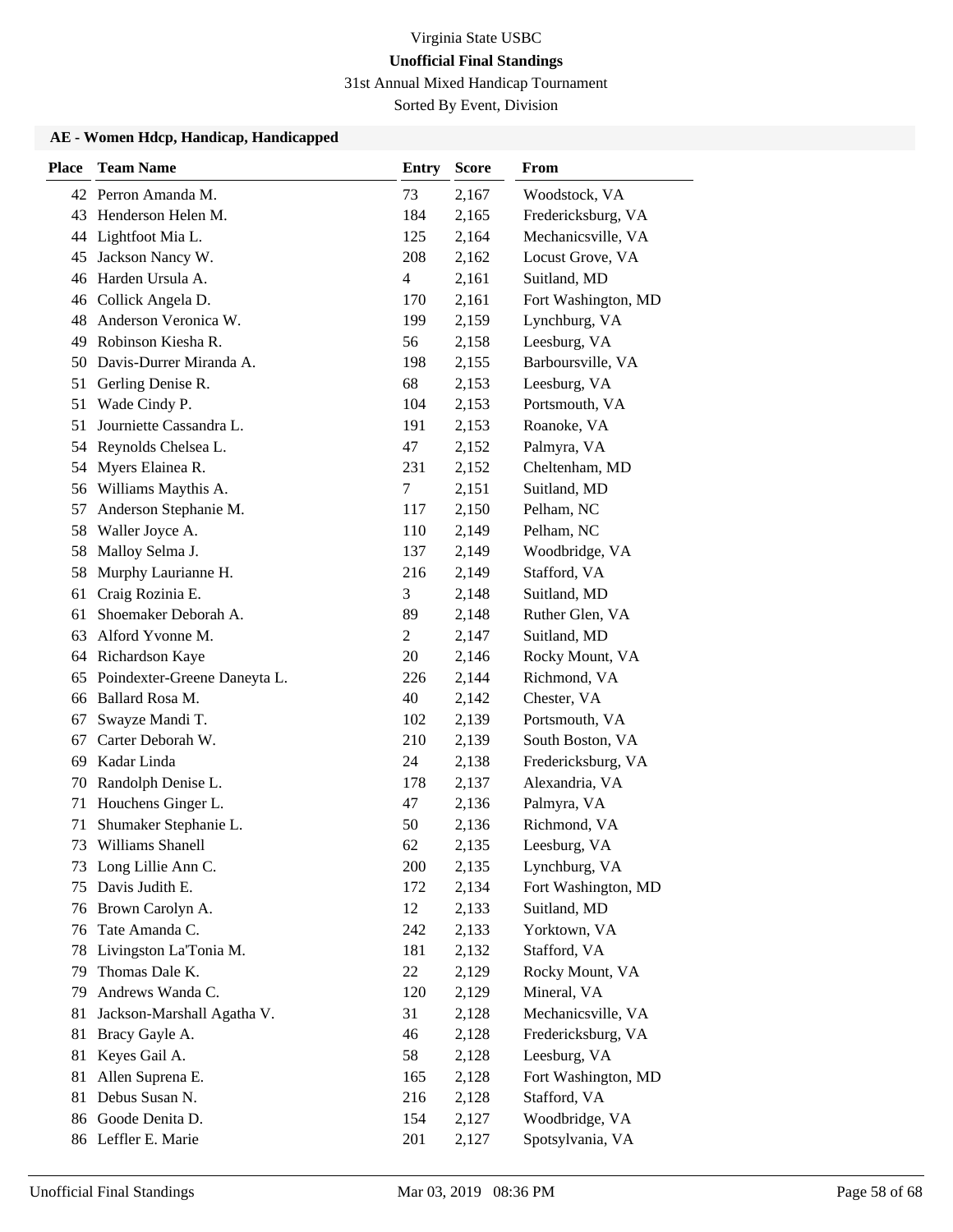31st Annual Mixed Handicap Tournament

Sorted By Event, Division

| <b>Place</b> | <b>Team Name</b>            | Entry | <b>Score</b> | From                 |
|--------------|-----------------------------|-------|--------------|----------------------|
| 88           | Gaddis Colette G.           | 243   | 2,126        | Yorktown, VA         |
| 89           | Whitmire Juanita            | 171   | 2,123        | Fort Washington, MD  |
| 89           | Ferguson Kimberly A.        | 183   | 2,123        | Fredericksbur, VA    |
| 91           | Jackson Angela N.           | 40    | 2,122        | Chester, VA          |
| 92           | <b>Brown Reverne</b>        | 70    | 2,121        | Fredericksburg, VA   |
|              | 92 Greene Nannie N.         | 189   | 2,121        | Roanoke, VA          |
|              | 94 Blankenship Christy M.   | 193   | 2,120        | N. Prince George, VA |
| 95           | Hollins Michelle R.         | 7     | 2,118        | Suitland, MD         |
| 95           | Russell Soledad U.          | 13    | 2,118        | Stafford, VA         |
| 97           | Jones Adele S.              | 23    | 2,116        | Stafford, VA         |
| 97           | Green Cynthia L.            | 91    | 2,116        | Mechanicsville, VA   |
| 97           | Kyle Nettie M.              | 166   | 2,116        | Fort Washington, MD  |
| 97           | O'Shea Jeannie              | 223   | 2,116        | Woodbridge, VA       |
|              | 101 Richardson Megan M.     | 207   | 2,115        | Newport News, VA     |
|              | 102 Dunston Carol A.        | 23    | 2,111        | Stafford, VA         |
|              | 102 Bogucki Brenda K.       | 202   | 2,111        | Hampton, VA          |
| 104          | Skaggs L. Jean              | 26    | 2,110        | Norfolk, VA          |
|              | 104 Corbin Michelle         | 61    | 2,110        | Leesburg, VA         |
|              | 106 Surfer Shelley          | 76    | 2,109        | Fredericksburg, VA   |
|              | 107 Davis Melody W.         | 99    | 2,107        | Boydton, VA          |
|              | 108 Glover Diane M.         | 51    | 2,106        | Richmond, VA         |
|              | 108 Williams Lavangelene A. | 52    | 2,106        | Fredericksburg, VA   |
|              | 110 Levy Marian L.          | 123   | 2,105        | Richmond, VA         |
| 111          | Quinn Kimberly G.           | 56    | 2,104        | Leesburg, VA         |
| 111          | Rogers Rita R.              | 163   | 2,104        | Fort Washington, MD  |
| 113          | Wattier Flora R.            | 14    | 2,102        | Stafford, VA         |
|              | 113 Mitchell Shirley E.     | 67    | 2,102        | Leesburg, VA         |
| 113          | McCaskill Deidra R.         | 131   | 2,102        | Mineral, VA          |
|              | 116 Via Jennifer N.         | 180   | 2,101        | Barboursville, VA    |
|              | 116 Hall Stephanie K.       | 230   | 2,101        | Cheltenham, MD       |
|              | 118 Carter Brenda           | 32    | 2,100        | Mechanicsville, VA   |
|              | 119 Poole Carolyn S.        | 122   | 2,098        | Petersburg, VA       |
|              | 119 Reid Manna T.           | 162   | 2,098        | Fort Washington, MD  |
| 121          | Silas Denise I.             | 163   | 2,096        | Fort Washington, MD  |
| 122          | Osborne Cindy A.            | 104   | 2,095        | Portsmouth, VA       |
| 123          | Tinsley Martessa D.         | 159   | 2,094        | Woodbridge, VA       |
| 123          | Thomas Deborah H.           | 6     | 2,094        | Suitland, MD         |
| 125          | Reid Arkeatha O.            | 10    | 2,092        | Suitland, MD         |
| 125          | Jordan Sara A.              | 50    | 2,092        | Richmond, VA         |
| 125          | Richerson Sheila S.         | 123   | 2,092        | Richmond, VA         |
| 128          | Moore Sharon Y.             | 70    | 2,089        | Fredericksburg, VA   |
| 128          | Bossie Cathie M.            | 84    | 2,089        | Potomac Falls, VA    |
| 130          | Pryor Isabelle R.           | 71    | 2,088        | Fredericksburg, VA   |
|              | 130 Estep Denise B.         | 72    | 2,088        | Woodstock, VA        |
| 130          | Trimarchi Kathryn M.        | 202   | 2,088        | Hampton, VA          |
| 133          | Smith Bonnie D.             | 22    | 2,085        | Rocky Mount, VA      |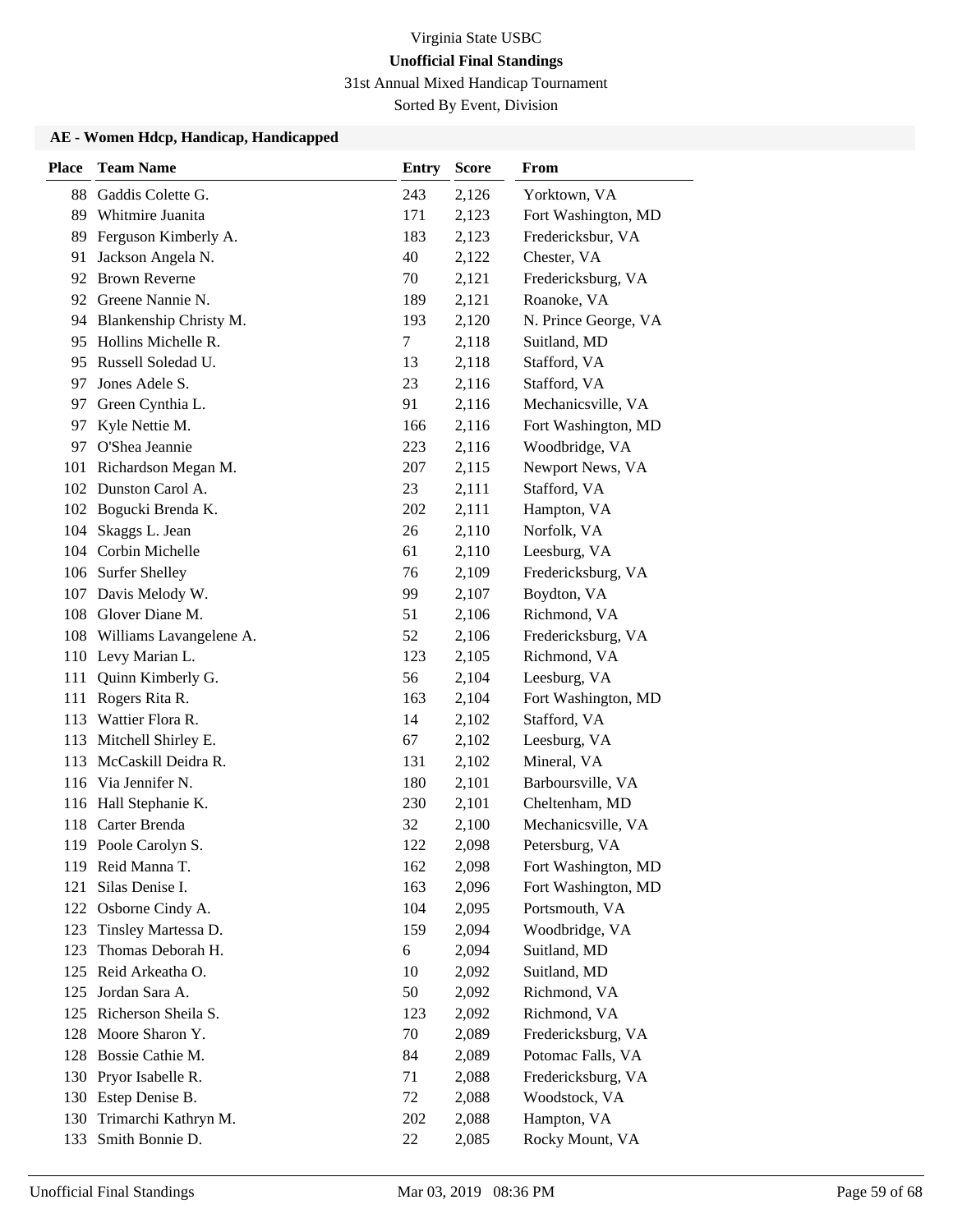31st Annual Mixed Handicap Tournament

Sorted By Event, Division

| <b>Place</b> | <b>Team Name</b>              | <b>Entry</b> | <b>Score</b> | From                   |
|--------------|-------------------------------|--------------|--------------|------------------------|
|              | 134 Crews Anne E.             | 176          | 2,084        | Fort Washington, MD    |
|              | 135 Bindas Kali R.            | 59           | 2,083        | Leesburg, VA           |
|              | 135 Parsolano Stephanie M.    | 235          | 2,083        | Chesapeake, VA         |
|              | 137 Hill Portia M.            | 191          | 2,082        | Roanoke, VA            |
| 138          | Stewart Teresa S.             | 28           | 2,081        | Crimora, VA            |
| 138          | Thomas Robbie K.              | 193          | 2,081        | N. Prince George, VA   |
|              | 140 Berry Brenda K.           | 138          | 2,080        | Woodbridge, VA         |
| 140          | Jackson Jacquline P.          | 224          | 2,080        | Woodbridge, VA         |
|              | 142 Huff Mikki D.             | 79           | 2,079        | Christiansburg, VA     |
|              | 142 Seawright Latonya J.      | 181          | 2,079        | Stafford, VA           |
|              | 142 Poe Angela F.             | 170          | 2,079        | Fort Washington, MD    |
|              | 145 Hale Phyllis H.           | 87           | 2,078        | Forest, VA             |
| 146          | Schlosser Christine Corrin N. | 211          | 2,077        | Chesterfield, VA       |
|              | 147 White Kathryn L.          | 182          | 2,076        | Stafford, VA           |
| 148          | Stone Wandra E.               | 6            | 2,075        | Suitland, MD           |
|              | 148 Pettaway Joanne M.        | 12           | 2,075        | Suitland, MD           |
|              | 150 Williams Loraine D.       | 111          | 2,073        | Pelham, NC             |
|              | 150 Zirkle Laurie T.          | 190          | 2,073        | Roanoke, VA            |
|              | 152 Waldeck Wendy P.          | 91           | 2,072        | Mechanicsville, VA     |
|              | 152 Cavicchi Kathy            | 207          | 2,072        | Newport News, VA       |
|              | 154 Lightfoot Paulette J.     | 124          | 2,071        | North Chesterfield, VA |
|              | 155 Woodie Mahalia            | 105          | 2,069        | Bremo Bluff, VA        |
|              | 155 Ellis Michelle L.         | 149          | 2,069        | Woodbridge, VA         |
|              | 155 Barnes Sandy F.           | 239          | 2,069        | Yorktown, VA           |
|              | 158 Nolte Jane H.             | 34           | 2,068        | Mechanicsville, VA     |
| 158          | Garnett Vickie N.             | 89           | 2,068        | Ruther Glen, VA        |
| 158          | Morton Ollie K.               | 31           | 2,068        | Mechanicsville, VA     |
| 161          | Masten Patricia B.            | 51           | 2,067        | Richmond, VA           |
| 161          | Wingers Wendy S.              | 150          | 2,067        | Woodbridge, VA         |
| 161          | Edwards Thelma E.             | 206          | 2,067        | Upper Marlboro, MD     |
| 164          | Smith-Perry Tanje M.          | 100          | 2,064        | Boydton, VA            |
|              | 165 Cooper Tracie T.          | 18           | 2,063        | Rocky Mount, VA        |
|              | 166 Jones Barbara L.          | 38           | 2,061        | Fredericksburg, VA     |
| 166          | Clark Angel S.                | 41           | 2,061        | Washington, DC         |
|              | 166 White Tabitha L.          | 96           | 2,061        | Gloucester, VA         |
| 169          | Malbrough Priscilla Y.        | 26           | 2,060        | Norfolk, VA            |
|              | 169 Wynn Jane B.              | 29           | 2,060        | Mechanicsville, VA     |
| 169          | <b>Bryant-Dowdy Deborah</b>   | 77           | 2,060        | Rustburg, VA           |
| 172          | Ketch Lana J.                 | 92           | 2,058        | Gloucester, VA         |
|              | 172 Pigg Mackenzie G.         | 233          | 2,058        | Monroe, VA             |
| 174          | Lewellen Hannah H.            | 96           | 2,057        | Gloucester, VA         |
| 175          | Crawford Donna M.             | 25           | 2,055        | Virginia Beach, VA     |
|              | 176 Curtis Kellie D.          | 187          | 2,054        | Charles Town, WV       |
|              | 176 Warlitner Tarie A.        | 212          | 2,054        | Covington, VA          |
| 178          | Shifflett Peggy R.            | 126          | 2,052        | Charlottesville, VA    |
| 178          | Simpson Kimberly              | 167          | 2,052        | Fort Washington, MD    |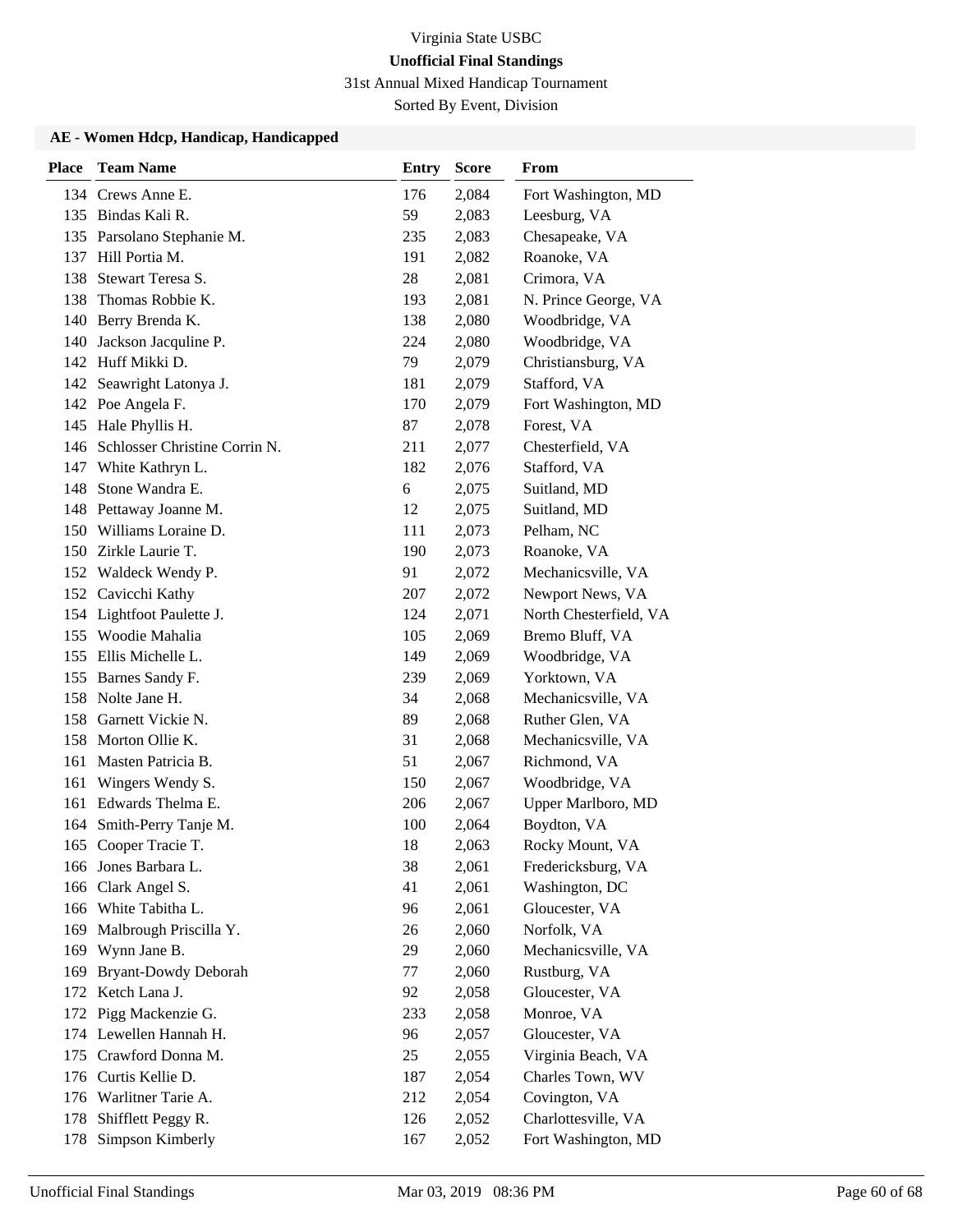31st Annual Mixed Handicap Tournament

Sorted By Event, Division

| <b>Place</b> | <b>Team Name</b>          | Entry          | <b>Score</b> | From                 |
|--------------|---------------------------|----------------|--------------|----------------------|
|              | 180 Fitzgerald Velma J.   | 115            | 2,051        | Pelham, NC           |
| 180          | Tate Anne C.              | 239            | 2,051        | Yorktown, VA         |
|              | 182 Barrey Rose Ann       | 84             | 2,050        | Potomac Falls, VA    |
| 183          | Perrin Edith A.           | 82             | 2,049        | Richmond, VA         |
| 183          | Colbert-Box Sandra M.     | 172            | 2,049        | Fort Washington, MD  |
| 185          | Young Karen P.            | 21             | 2,048        | Rocky Mount, VA      |
| 185          | Brown Deborah W.          | 157            | 2,048        | Woodbridge, VA       |
| 187          | Coulson Whitney B.        | 241            | 2,047        | Yorktown, VA         |
| 188          | Vance Leti                | 78             | 2,046        | Rustburg, VA         |
| 189          | Nelson Shirley A.         | $\overline{c}$ | 2,045        | Suitland, MD         |
|              | 189 Key Lutricia B.       | $\overline{4}$ | 2,045        | Suitland, MD         |
| 189          | Moore Dora L.             | 140            | 2,045        | Woodbridge, VA       |
|              | 192 Cobb Pong S.          | 38             | 2,044        | Fredericksburg, VA   |
|              | 192 Reid Jessica D.       | 203            | 2,044        | Mitchellville, MD    |
|              | 194 Jaco Patricia A.      | 71             | 2,042        | Fredericksburg, VA   |
|              | 195 Glazier Rebecca L.    | 94             | 2,041        | Gloucester, VA       |
|              | 195 Fitzgerald Mary L.    | 109            | 2,041        | Pelham, NC           |
|              | 195 McCamey Metchel H.    | 228            | 2,041        | Cheltenham, MD       |
|              | 198 Murphy Wanda B.       | 116            | 2,040        | Pelham, NC           |
|              | 198 Dorsey Sylvia E.      | 185            | 2,040        | Stafford, VA         |
|              | 200 McNear Erica L.       | 109            | 2,039        | Pelham, NC           |
| 200          | Simmons Lenida J.         | 188            | 2,039        | Greensboro, NC       |
|              | 202 Rice Dana W.          | 101            | 2,038        | Crystal Hill, VA     |
|              | 202 Brown Glenda B.       | 138            | 2,038        | Woodbridge, VA       |
|              | 202 Stewart Mary M.       | 189            | 2,038        | Roanoke, VA          |
|              | 202 Hughes Sue F.         | 210            | 2,038        | South Boston, VA     |
|              | 206 Cunningham Valerie L. | 32             | 2,037        | Mechanicsville, VA   |
| 206          | Thomas Gina M.            | 148            | 2,037        | Woodbridge, VA       |
|              | 206 Bass-Campbell Dawn N. | 243            | 2,037        | Yorktown, VA         |
|              | 209 Parham Wanda P.       | 27             | 2,036        | Ivor, VA             |
| 209          | Clover Patricia O.        | 168            | 2,036        | Fort Washington, MD  |
| 211          | Hilliard Brenda G.        | 121            | 2,035        | Highland Springs, VA |
|              | 211 Peoples Carolyn V.    | 228            | 2,035        | Cheltenham, MD       |
| 213          | Gorham Lottie C.          | 15             | 2,033        | Fredericksburg, VA   |
| 213          | Brown Lori A.             | 179            | 2,033        | Winchester, VA       |
|              | 215 Holland Linda M.      | 35             | 2,032        | Stafford, VA         |
| 215          | Campbell Dorothy S.       | 173            | 2,032        | Fort Washington, MD  |
| 215          | Wallace Natalie D.        | 231            | 2,032        | Cheltenham, MD       |
| 218          | Schoefield Patricia       | 116            | 2,031        | Pelham, NC           |
| 219          | Jenkins Sherika N.        | 215            | 2,030        | Fredericksburg, VA   |
|              | 220 Baldwin Melody G.     | 128            | 2,029        | Midlothian, VA       |
| 220          | Stevens Collet G.         | 224            | 2,029        | Woodbridge, VA       |
| 222          | Schettler Rosemarie       | 80             | 2,028        | Virginia Beach, VA   |
| 223          | Mayer Diane S.            | 93             | 2,027        | Gloucester, VA       |
|              | 224 Bentley Emily D.      | 54             | 2,026        | Leesburg, VA         |
|              | 224 Mitchem Billie S.     | 120            | 2,026        | Mineral, VA          |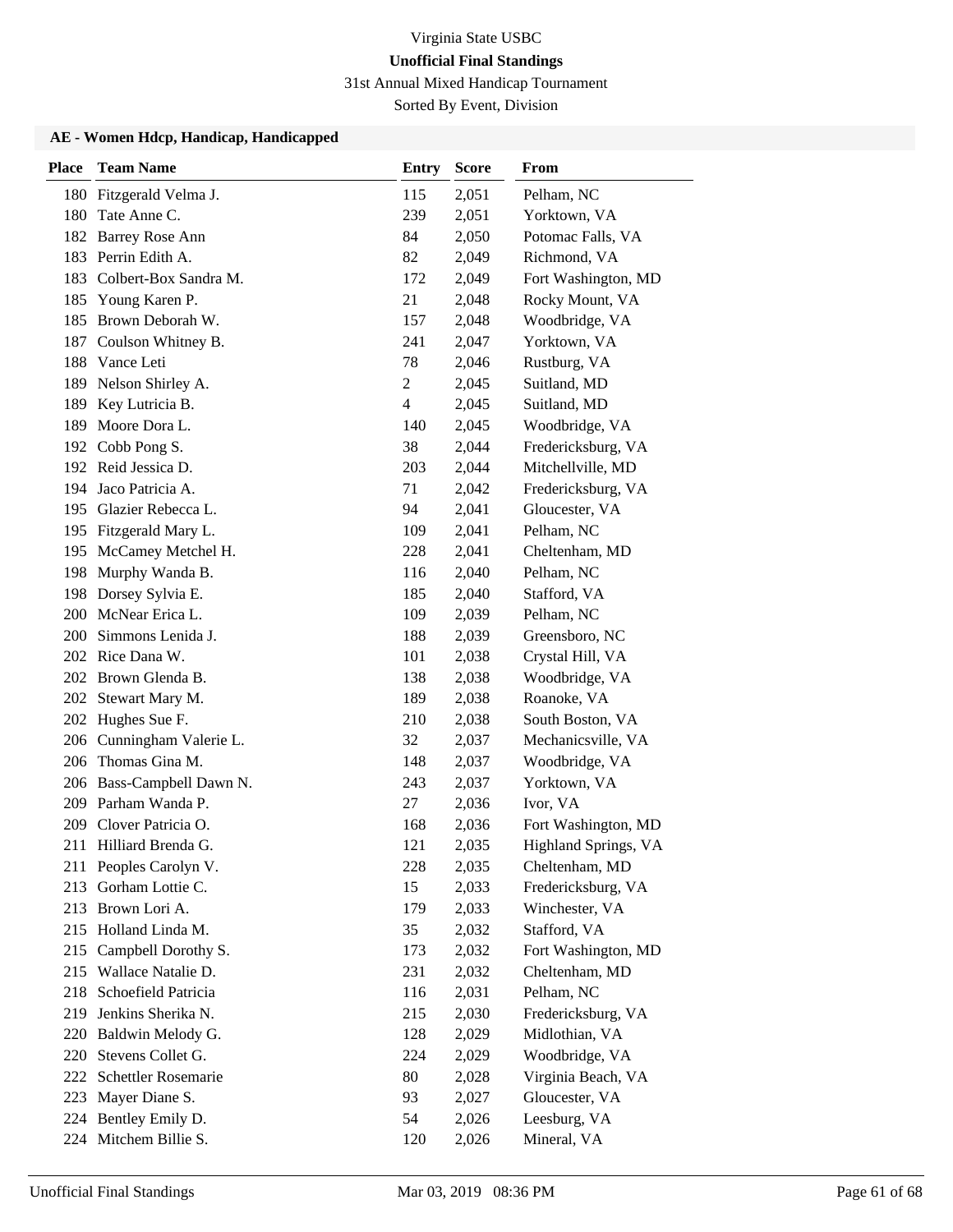31st Annual Mixed Handicap Tournament

Sorted By Event, Division

| <b>Place</b> | <b>Team Name</b>                 | <b>Entry</b> | <b>Score</b> | From                |
|--------------|----------------------------------|--------------|--------------|---------------------|
|              | 226 Tucker Michelle D.           | 227          | 2,025        | Cheltenham, MD      |
| 227          | Woodson Bridget L.               | 64           | 2,024        | Leesburg, VA        |
| 228          | Patterson Paula D.               | 230          | 2,023        | Cheltenham, MD      |
| 229          | Campion Joan J.                  | 13           | 2,022        | Stafford, VA        |
|              | 229 Peterson Mary L.             | 161          | 2,022        | Fort Washington, MD |
| 231          | Thomas Vanessa N.                | 73           | 2,021        | Woodstock, VA       |
|              | 232 Weaver Donna C.              | 19           | 2,019        | Rocky Mount, VA     |
|              | 232 Parker-Cunningham Wilhemenia | 33           | 2,019        | Mechanicsville, VA  |
|              | 234 White Teresa L.              | 93           | 2,017        | Gloucester, VA      |
| 234          | Montgomery Veronica D.           | 136          | 2,017        | Woodbridge, VA      |
| 234          | <b>Howard Nancy</b>              | 177          | 2,017        | Evington, VA        |
| 234          | Sullivan Lydia K.                | 183          | 2,017        | Fredericksbur, VA   |
| 238          | Treynor Victoria P.              | 190          | 2,016        | Roanoke, VA         |
| 238          | Cutshaw Christa M.               | 240          | 2,016        | Yorktown, VA        |
|              | 240 Hodges Judy C.               | 16           | 2,015        | Rocky Mount, VA     |
|              | 240 Hockaday Danielle D.         | 60           | 2,015        | Leesburg, VA        |
| 240          | Howell Katina L.                 | 209          | 2,015        | Abingdon, VA        |
| 243          | Perry Iris M.                    | 63           | 2,014        | Leesburg, VA        |
| 243          | Hensley Kimberly J.              | 88           | 2,014        | Barboursville, VA   |
| 245          | Boyters A. Nikki                 | 97           | 2,013        | Newport News, VA    |
| 245          | Wallace Kimberly A.              | 98           | 2,013        | Stafford, VA        |
| 247          | Weaver Ashley N.                 | 19           | 2,012        | Rocky Mount, VA     |
| 247          | Danley Nikki                     | 41           | 2,012        | Washington, DC      |
| 247          | Spivey Tammy L.                  | 217          | 2,012        | Midlothian, VA      |
| 250          | Wynn Ruth R.                     | 98           | 2,010        | Stafford, VA        |
|              | 250 Martin Duchess E.            | 235          | 2,010        | Chesapeake, VA      |
|              | 252 Blakey Sondra A.             | 203          | 2,009        | Mitchellville, MD   |
|              | 252 Canada Loretta B.            | 176          | 2,009        | Fort Washington, MD |
|              | 254 Landon Marilyn C.            | 5            | 2,008        | Suitland, MD        |
|              | 255 Drake Brigitte E.            | 95           | 2,007        | Kilmarnock, VA      |
| 255          | Perry Jolita D.                  | 153          | 2,007        | Woodbridge, VA      |
|              | 255 Ryan Terry M.                | 201          | 2,007        | Spotsylvania, VA    |
| 255          | Anderson Noni N.                 | 221          | 2,007        | Woodbridge, VA      |
| 255          | Adams Elenora T.                 | 174          | 2,007        | Fort Washington, MD |
| 260          | Walker Tanya B.                  | 29           | 2,004        | Mechanicsville, VA  |
| 261          | Morse-Slaughter Keah R.          | 226          | 2,003        | Richmond, VA        |
|              | 262 Flemming Lorna A.            | 139          | 2,002        | Woodbridge, VA      |
| 262          | Williams Linda K.                | 133          | 2,002        | Mineral, VA         |
|              | 264 Hairston Rosa L.             | 110          | 2,001        | Pelham, NC          |
|              | 264 Jones Marvis L.              | 222          | 2,001        | Woodbridge, VA      |
|              | 266 Fisher Jennifer M.           | 28           | 2,000        | Crimora, VA         |
|              | 266 Fells Phyllis L.             | 57           | 2,000        | Leesburg, VA        |
| 268          | Glass Zennie                     | 111          | 1,999        | Pelham, NC          |
|              | 269 Bernard Nance M.             | 146          | 1,998        | Woodbridge, VA      |
|              | 270 Hester Paris M.              | 81           | 1,997        | Richmond, VA        |
|              | 270 Nicholas Denise L.           | 103          | 1,997        | Portsmouth, VA      |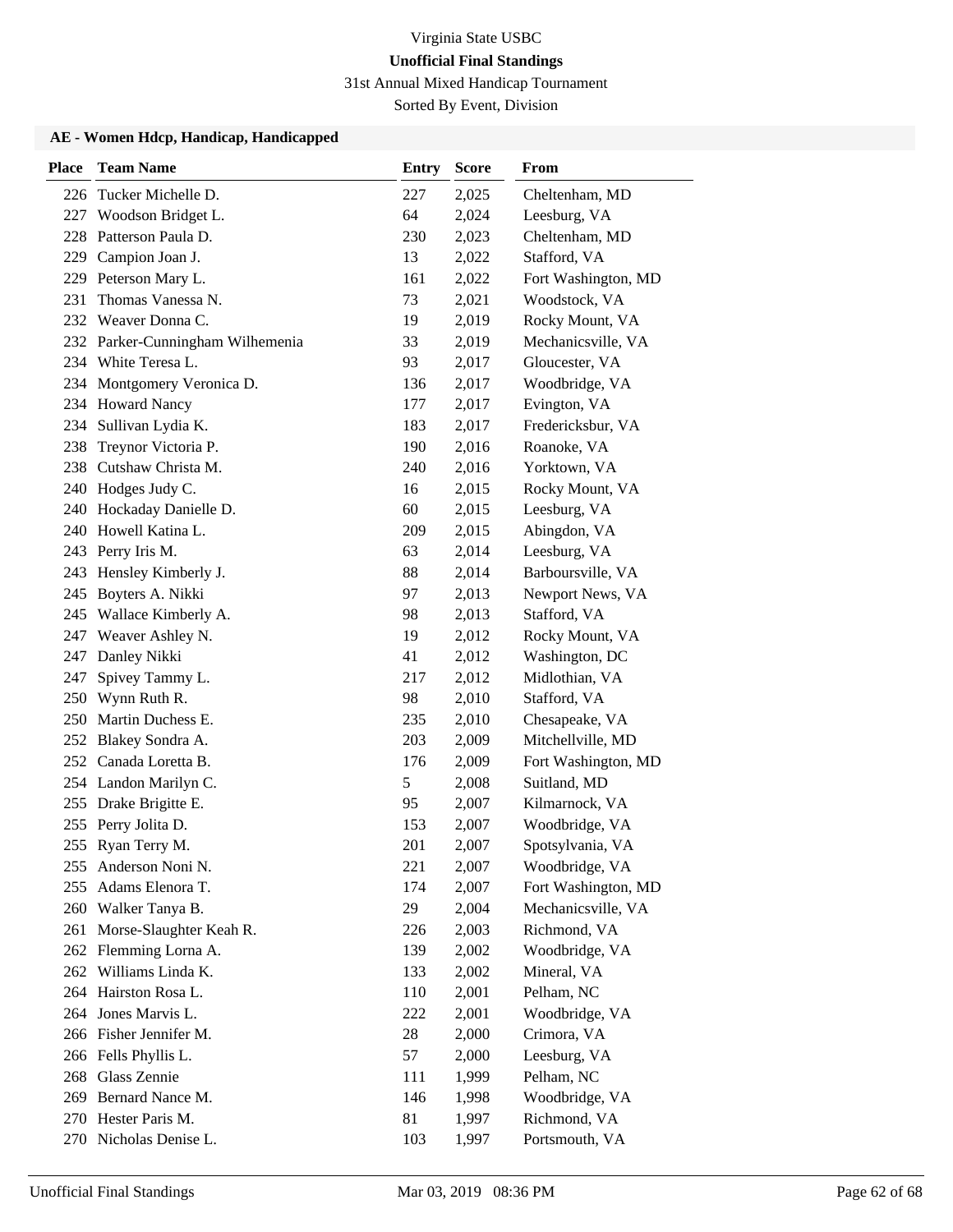31st Annual Mixed Handicap Tournament

Sorted By Event, Division

| <b>Place</b> | <b>Team Name</b>              | <b>Entry</b> | <b>Score</b> | <b>From</b>         |
|--------------|-------------------------------|--------------|--------------|---------------------|
|              | 272 Ducre Martha E.           | 161          | 1,995        | Fort Washington, MD |
| 272          | Smith Debra L.                | 232          | 1,995        | Cheltenham, MD      |
| 274          | Phillips Jerylyne N.          | 97           | 1,994        | Newport News, VA    |
| 275          | Lanum Debora A.               | 46           | 1,991        | Fredericksburg, VA  |
| 275          | Ritter Lynette A.             | 72           | 1,991        | Woodstock, VA       |
| 275          | Hogue Sylvia A.               | 156          | 1,991        | Woodbridge, VA      |
| 275          | Nuss Laura A.                 | 223          | 1,991        | Woodbridge, VA      |
| 279          | Robertson Denise M.           | 146          | 1,990        | Woodbridge, VA      |
| 279          | <b>Foster Petra</b>           | 182          | 1,990        | Stafford, VA        |
| 279          | Waters Janice M.              | 205          | 1,990        | Brandywine, MD      |
| 279          | Sheetz Laurie A.              | 241          | 1,990        | Yorktown, VA        |
| 283          | Scott Helene B.               | 55           | 1,989        | Leesburg, VA        |
| 284          | Gift Peggy A.                 | 195          | 1,988        | Spotsylvania, VA    |
| 285          | Sirbaugh Rosie L.             | 1            | 1,987        | Cross Junction, VA  |
| 285          | James Beth H.                 | 27           | 1,987        | Ivor, VA            |
| 285          | Watkins Monica D.             | 60           | 1,987        | Leesburg, VA        |
| 288          | Lemon Jenny L.                | 61           | 1,986        | Leesburg, VA        |
| 288          | Turner Doreen D.              | 67           | 1,986        | Leesburg, VA        |
| 288          | Dixon Sonya D.                | 141          | 1,986        | Woodbridge, VA      |
| 291          | Bell Monica K.                | 65           | 1,984        | Leesburg, VA        |
| 291          | Dey Terry J.                  | 141          | 1,984        | Woodbridge, VA      |
| 291          | Howard Lori N.                | 160          | 1,984        | Fort Washington, MD |
| 294          | Shiflett Christine R.         | 39           | 1,983        | Chesterfield, VA    |
|              | 294 Rush Jacklyn P.           | 152          | 1,983        | Woodbridge, VA      |
|              | 296 Corum Chunsim (Tina) C.   | 86           | 1,981        | Stafford, VA        |
|              | 296 McGuire Linda L.          | 153          | 1,981        | Woodbridge, VA      |
|              | 296 Johnson-Clark Carletha O. | 175          | 1,981        | Fort Washington, MD |
|              | 299 Phillips Jessica L.       | 18           | 1,980        | Rocky Mount, VA     |
| 299          | Poole Gladys A.               | 114          | 1,980        | Pelham, NC          |
| 299          | Harge Angela M.               | 215          | 1,980        | Fredericksburg, VA  |
| 299          | Shaw-Wesby Crystal J.         | 237          | 1,980        | Gwynn Oak, MD       |
| 303          | Thornburg Dawn C.             | 1            | 1,979        | Cross Junction, VA  |
|              | 303 Allen Linda M.            | 66           | 1,979        | Leesburg, VA        |
| 303          | Murphy Penny K.               | 133          | 1,979        | Mineral, VA         |
|              | 306 Riley Kerry K.            | 68           | 1,978        | Leesburg, VA        |
|              | 306 Long Monique M.           | 151          | 1,978        | Woodbridge, VA      |
|              | 308 Kulp Beth G.              | 208          | 1,977        | Locust Grove, VA    |
| 309          | Peterson Essie M.             | 166          | 1,976        | Fort Washington, MD |
| 309          | <b>Battle Captoria</b>        | 8            | 1,976        | Suitland, MD        |
| 311          | Habron Jacqueline L.          | 132          | 1,975        | Mineral, VA         |
|              | 312 Robinson Brenda M.        | 30           | 1,974        | Mechanicsville, VA  |
|              | 312 Bethel Paulette J.        | 174          | 1,974        | Fort Washington, MD |
|              | 312 Bell Trina-Renee M.       | 229          | 1,974        | Cheltenham, MD      |
|              | 315 Farnor Christine J.       | 85           | 1,972        | Richmond, VA        |
|              | 315 Lomax Marie B.            | 175          | 1,972        | Fort Washington, MD |
| 317          | Taylor-Jones Sandra E.        | 10           | 1,971        | Suitland, MD        |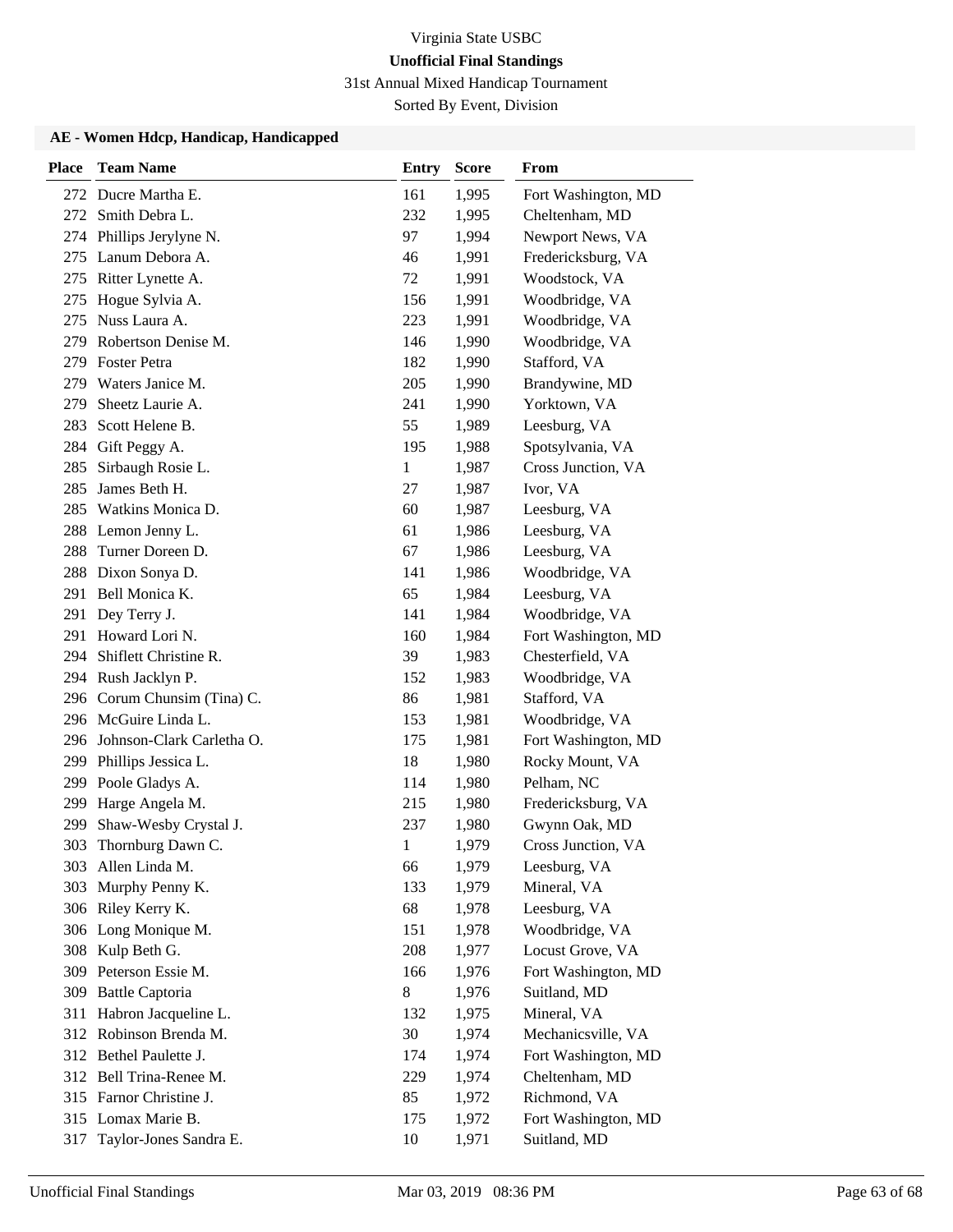31st Annual Mixed Handicap Tournament

Sorted By Event, Division

| <b>Place</b> | <b>Team Name</b>          | Entry | <b>Score</b> | From                  |
|--------------|---------------------------|-------|--------------|-----------------------|
| 317          | Ryhanych Gloria A.        | 80    | 1,971        | Virginia Beach, VA    |
| 319          | Toliver Lucinda A.        | 11    | 1,970        | Suitland, MD          |
|              | 320 Holton Pamela G.      | 5     | 1,969        | Suitland, MD          |
| 320          | Daniels Stephanie D.      | 150   | 1,969        | Woodbridge, VA        |
| 322          | Hodges Connie T.          | 17    | 1,968        | Rocky Mount, VA       |
|              | 322 Pierce Betsy E.       | 39    | 1,968        | Chesterfield, VA      |
|              | 322 Faulknier Donna M.    | 88    | 1,968        | Barboursville, VA     |
|              | 322 Rast Teresa A.        | 217   | 1,968        | Midlothian, VA        |
| 326          | Smith Judy L.             | 66    | 1,967        | Leesburg, VA          |
| 326          | Corporal Karen A.         | 137   | 1,967        | Woodbridge, VA        |
| 326          | Stewart LaWanda R.        | 204   | 1,967        | Laurel, MD            |
| 329          | Goode Kathleen B.         | 144   | 1,966        | Woodbridge, VA        |
|              | 330 Walker Lindsey H.     | 37    | 1,964        | Stanleytown, VA       |
|              | 330 Rowlett Kristin L.    | 83    | 1,964        | Richmond, VA          |
|              | 332 Ambrose Patsy D.      | 102   | 1,962        | Portsmouth, VA        |
| 333          | Stocks Lisa               | 58    | 1,959        | Leesburg, VA          |
| 333          | Coles Helen D.            | 112   | 1,959        | Pelham, NC            |
| 333          | Bellinger Vivian J.       | 185   | 1,959        | Stafford, VA          |
| 336          | Gilbert Patricia E.       | 127   | 1,958        | Midlothian, VA        |
|              | 336 Blanken Vonnie J.     | 142   | 1,958        | Woodbridge, VA        |
|              | 336 Baptiste Tracy C.     | 152   | 1,958        | Woodbridge, VA        |
| 339          | Grenell Krista A.         | 115   | 1,957        | Pelham, NC            |
|              | 340 Cline Elisa P.        | 75    | 1,956        | Virginia Beach, VA    |
|              | 340 Hale Angela           | 160   | 1,956        | Fort Washington, MD   |
|              | 340 Hatfield Tammy L.     | 219   | 1,956        | SPOTSYLVANIA, VA      |
| 343          | Callen Angela T.          | 42    | 1,955        | Washington, DC        |
| 343          | Bell Tiffany A.           | 130   | 1,955        | Fredericksburg, VA    |
| 345          | Daniel Melody A.          | 92    | 1,954        | Gloucester, VA        |
| 345          | Jenkins Sharon            | 213   | 1,954        | Fairmount Heights, MD |
| 347          | Curtis Janice E.          | 187   | 1,953        | Charles Town, WV      |
| 348          | James Barbara A.          | 165   | 1,952        | Fort Washington, MD   |
| 348          | James Patricia C.         | 167   | 1,952        | Fort Washington, MD   |
|              | 350 McLane Laurie M.      | 74    | 1,951        | Lusby, MD             |
|              | 350 Prince Sherry J.      | 156   | 1,951        | Woodbridge, VA        |
|              | 352 Vaughters Alice F.    | 113   | 1,950        | Pelham, NC            |
| 352          | Sharp Mabel G.            | 227   | 1,950        | Cheltenham, MD        |
|              | 354 Pezzella Anna M.      | 25    | 1,949        | Virginia Beach, VA    |
|              | 354 Poore Angelique P.    | 53    | 1,949        | Leesburg, VA          |
|              | 356 Strowbridge April E.  | 179   | 1,948        | Winchester, VA        |
|              | 356 Mc Connell Nichele M. | 237   | 1,948        | Gwynn Oak, MD         |
|              | 358 Little Tracey C.      | 69    | 1,946        | Leesburg, VA          |
| 359          | Grenell Kay R.            | 127   | 1,944        | Midlothian, VA        |
|              | 359 Hackney Sandra M.     | 177   | 1,944        | Evington, VA          |
| 361          | Taylor Doris S.           | 121   | 1,943        | Highland Springs, VA  |
| 361          | Richardson Anna-Lisa      | 135   | 1,943        | Stafford, VA          |
| 361          | Tate Algeria K.           | 173   | 1,943        | Fort Washington, MD   |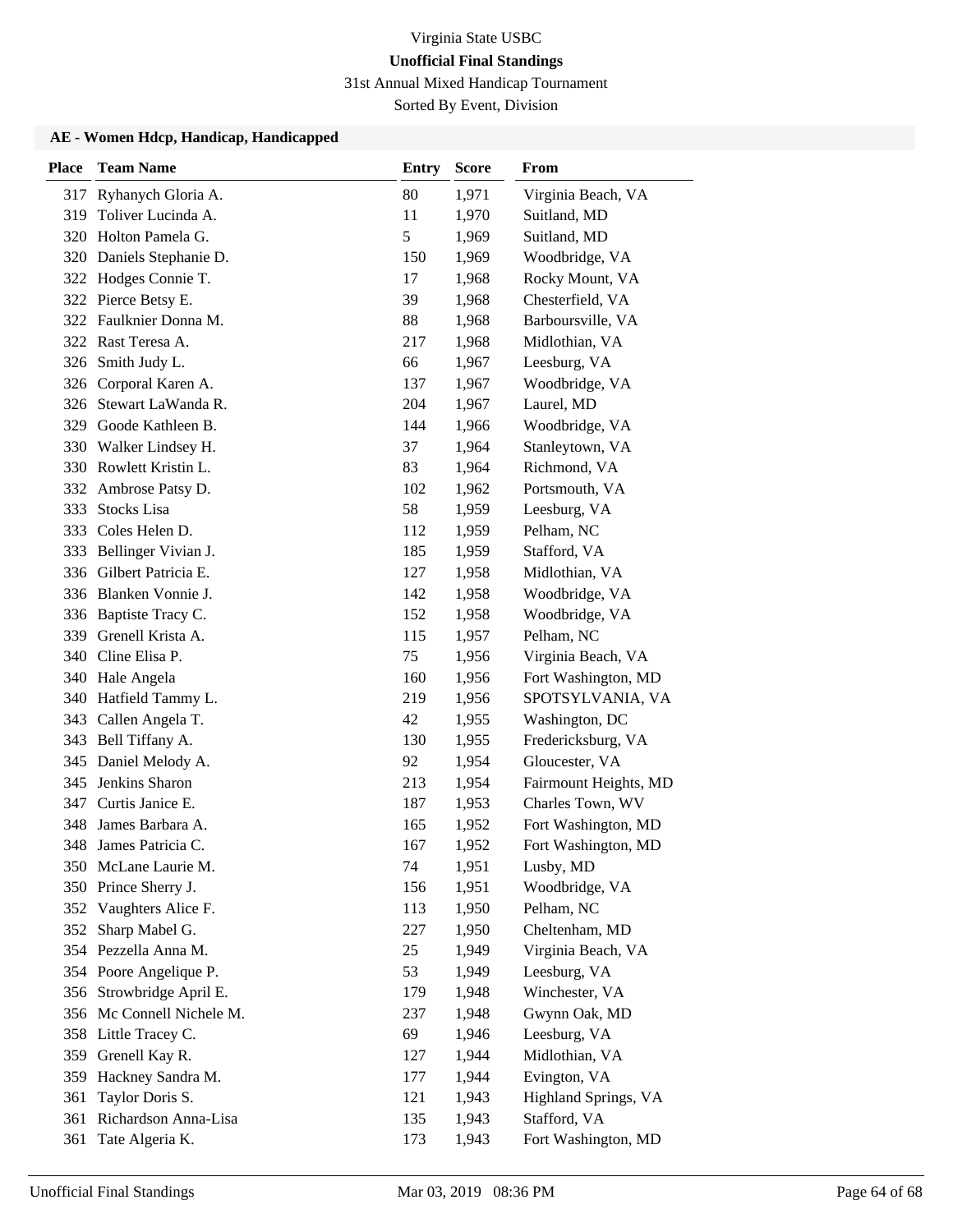31st Annual Mixed Handicap Tournament

Sorted By Event, Division

| <b>Place</b> | <b>Team Name</b>           | <b>Entry</b> | <b>Score</b> | From                |
|--------------|----------------------------|--------------|--------------|---------------------|
|              | 364 Bowling Angela F.      | 57           | 1,941        | Leesburg, VA        |
|              | 364 Kidd Patricia B.       | 78           | 1,941        | Rustburg, VA        |
|              | 364 Swann Ann              | 164          | 1,941        | Fort Washington, MD |
|              | 367 Burns Maxine W.        | 106          | 1,940        | Pelham, NC          |
| 367          | Wade Barbara M.            | 30           | 1,940        | Mechanicsville, VA  |
| 369          | Edwards Denise Y.          | 44           | 1,939        | Washington, DC      |
| 369          | Harris Aquinittia D.       | 188          | 1,939        | Greensboro, NC      |
| 371          | Moss Debbie V.             | 125          | 1,937        | Mechanicsville, VA  |
|              | 372 Russell Shellene D.    | 45           | 1,936        | Washington, DC      |
| 372          | Bayless Claudia R.         | 184          | 1,936        | Fredericksburg, VA  |
| 372          | Merrill Amy E.             | 158          | 1,936        | Woodbridge, VA      |
| 375          | Gragg Karla K.             | 79           | 1,935        | Christiansburg, VA  |
| 375          | Rudder Michaela A.         | 155          | 1,935        | Woodbridge, VA      |
|              | 375 Beck Margo L.          | 218          | 1,935        | Sandston, VA        |
| 378          | Colbert Stephanie D.       | 62           | 1,933        | Leesburg, VA        |
|              | 378 Ferrer Jessica L.      | 119          | 1,933        | Chesapeake, VA      |
| 380          | Baez Rebecca L.            | 103          | 1,932        | Portsmouth, VA      |
| 381          | Chichester-Lanier Adrienne | 45           | 1,931        | Washington, DC      |
|              | 382 Hazel Cristita C.      | 131          | 1,929        | Mineral, VA         |
|              | 382 Pritchard Carrie A.    | 195          | 1,929        | Spotsylvania, VA    |
|              | 384 Granderson Samantha D. | 43           | 1,923        | Washington, DC      |
|              | 384 Yeatts Nancy S.        | 52           | 1,923        | Fredericksburg, VA  |
| 386          | Jackson Cornell M.         | 95           | 1,922        | Kilmarnock, VA      |
|              | 387 Lee Lana M.            | 85           | 1,921        | Richmond, VA        |
| 387          | Bayes Vanessa A.           | 233          | 1,921        | Monroe, VA          |
| 389          | Dean Brittany M.           | 44           | 1,919        | Washington, DC      |
| 390          | Seifert Gina H.            | 76           | 1,917        | Fredericksburg, VA  |
|              | 391 Harkless Dorcia N.     | 171          | 1,915        | Fort Washington, MD |
|              | 392 Lassiter Johnette L.   | 34           | 1,914        | Mechanicsville, VA  |
| 392          | Gray Crystal M.            | 63           | 1,914        | Leesburg, VA        |
|              | 392 Blue Lois V.           | 100          | 1,914        | Boydton, VA         |
|              | 392 Wilson Sonya M.        | 147          | 1,914        | Woodbridge, VA      |
|              | 392 Paxton Victoria L.     | 212          | 1,914        | Covington, VA       |
| 397          | Garneski Catherine A.      | 48           | 1,913        | Stafford, VA        |
| 397          | Morris Clarice             | 143          | 1,913        | Woodbridge, VA      |
|              | 399 Banicky Melany A.      | 134          | 1,910        | Aulander, NC        |
| 400          | Parker Ginnie              | 144          | 1,909        | Woodbridge, VA      |
| 401          | Green Rebecca A.           | 33           | 1,906        | Mechanicsville, VA  |
| 402          | Blackshear Anjanette D.    | 42           | 1,905        | Washington, DC      |
| 403          | Webb Denise B.             | 81           | 1,901        | Richmond, VA        |
| 403          | Watt Mary B.               | 107          | 1,901        | Pelham, NC          |
| 405          | Cash Grace D.              | 94           | 1,900        | Gloucester, VA      |
| 405          | Thomas Doris J.            | 169          | 1,900        | Fort Washington, MD |
|              | 407 McDonald Eugenia A.    | 49           | 1,898        | Washington, DC      |
|              | 408 Coleman Makeba A.      | 49           | 1,895        | Washington, DC      |
|              | 409 Hock Sara A.           | 128          | 1,894        | Midlothian, VA      |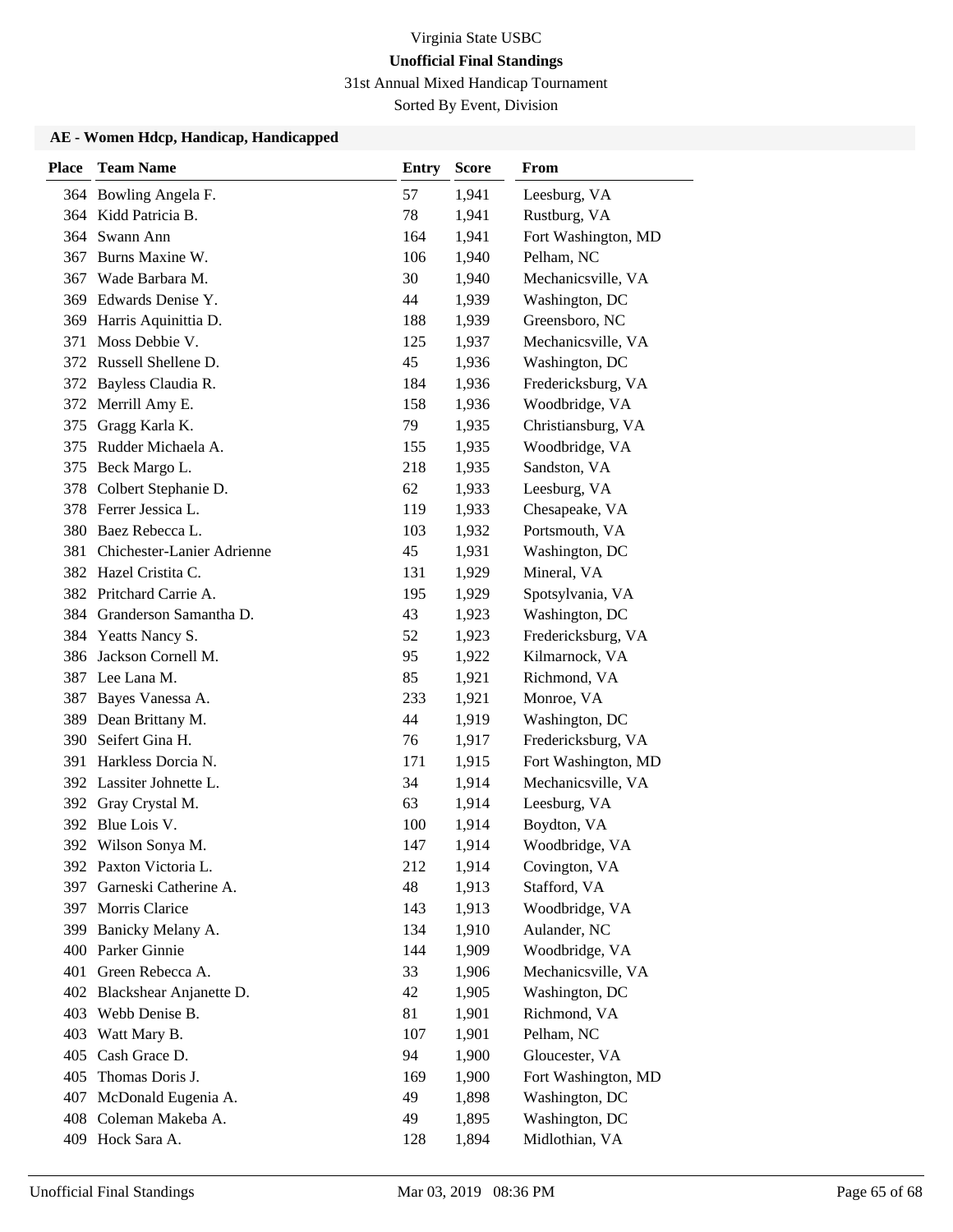31st Annual Mixed Handicap Tournament

Sorted By Event, Division

| <b>Place</b> | <b>Team Name</b>           | <b>Entry</b> | <b>Score</b> | <b>From</b>        |
|--------------|----------------------------|--------------|--------------|--------------------|
| 409          | Jones Veronica M.          | 145          | 1,894        | Woodbridge, VA     |
| 411          | Tabor Lora E.              | 134          | 1,893        | Aulander, NC       |
|              | 412 Sanders Sherry         | 209          | 1,892        | Abingdon, VA       |
| 413          | Buck-Thompson Cynthia M.   | 157          | 1,890        | Woodbridge, VA     |
|              | 414 Hogue Vanessa M.       | 154          | 1,887        | Woodbridge, VA     |
| 415          | Chappell Joylene L.        | 129          | 1,884        | Seaford, VA        |
|              | 416 Hester Tonya M.        | 82           | 1,882        | Richmond, VA       |
| 417          | Sandidge Dorothy G.        | 199          | 1,879        | Lynchburg, VA      |
| 418          | Glenn Latoya C.            | 145          | 1,874        | Woodbridge, VA     |
| 419          | Kitts Jeno D.              | 77           | 1,873        | Rustburg, VA       |
| 419          | Wolfe Dawn M.              | 158          | 1,873        | Woodbridge, VA     |
| 421          | Smith Pearl V.             | 206          | 1,871        | Upper Marlboro, MD |
| 422          | Cooper Windy               | 240          | 1,870        | Yorktown, VA       |
| 423          | Walters Natalie L.         | 112          | 1,862        | Pelham, NC         |
|              | 424 Mason Kimberly D.      | 65           | 1,859        | Leesburg, VA       |
|              | 424 Clingman Corina J.     | 229          | 1,859        | Cheltenham, MD     |
| 426          | Vogt Elaine C.             | 119          | 1,858        | Chesapeake, VA     |
| 426          | Williams Paula J.          | 147          | 1,858        | Woodbridge, VA     |
| 428          | Gunn Rosemary R.           | 113          | 1,856        | Pelham, NC         |
|              | 429 Harbison Crystal R.    | 149          | 1,855        | Woodbridge, VA     |
| 430          | Huggins Suzanne P.         | 69           | 1,854        | Leesburg, VA       |
| 431          | Johnston Tina A.           | 200          | 1,852        | Lynchburg, VA      |
| 431          | Greene Evelyn C.           | 204          | 1,852        | Laurel, MD         |
| 433          | Thompson Frankie S.        | 53           | 1,848        | Leesburg, VA       |
| 433          | Johnson Vava D.            | 155          | 1,848        | Woodbridge, VA     |
| 435          | Whitehead Karen J.         | 43           | 1,843        | Washington, DC     |
| 436          | Ashton Carolyn E.          | 54           | 1,840        | Leesburg, VA       |
|              | 437 Kerzic Lorna E.        | 74           | 1,836        | Lusby, MD          |
| 438          | Fierro Carmen M.           | 48           | 1,832        | Stafford, VA       |
| 439          | Wilson Jacqueline A.       | 143          | 1,829        | Woodbridge, VA     |
| 440          | Rengers Vickie B.          | 218          | 1,819        | Sandston, VA       |
| 441          | Yourse Casandra            | 108          | 1,814        | Pelham, NC         |
|              | 442 Jones Jillian M.       | 108          | 1,813        | Pelham, NC         |
| 443          | Wallace Hazel A.           | 159          | 1,811        | Woodbridge, VA     |
|              | 444 Bonta Ruth M.          | 148          | 1,805        | Woodbridge, VA     |
|              | 445 Gutridge Melissa E.    | 139          | 1,791        | Woodbridge, VA     |
| 446          | Burress Jackie L.          | 222          | 1,789        | Woodbridge, VA     |
| 447          | Wiggins Susan E.           | 55           | 1,779        | Leesburg, VA       |
| 448          | Clay Kristan S.            | 14           | 1,754        | Stafford, VA       |
| 449          | Culbreth-Franklin Candi P. | 238          | 1,722        | Yorktown, VA       |
| 450          | Dugan Willa A.             | 75           | 1,721        | Virginia Beach, VA |
| 451          | Hickok Nicole I.           | 140          | 1,720        | Woodbridge, VA     |
|              | 452 Discioscia Sara R.     | 238          | 1,699        | Yorktown, VA       |
|              | 453 McNeil Sharon G.       | 142          | 1,693        | Woodbridge, VA     |
|              | 454 Hairston Ramona G.     | 136          | 1,685        | Woodbridge, VA     |
|              | 455 Woolridge Philomena    | 151          | 1,666        | Woodbridge, VA     |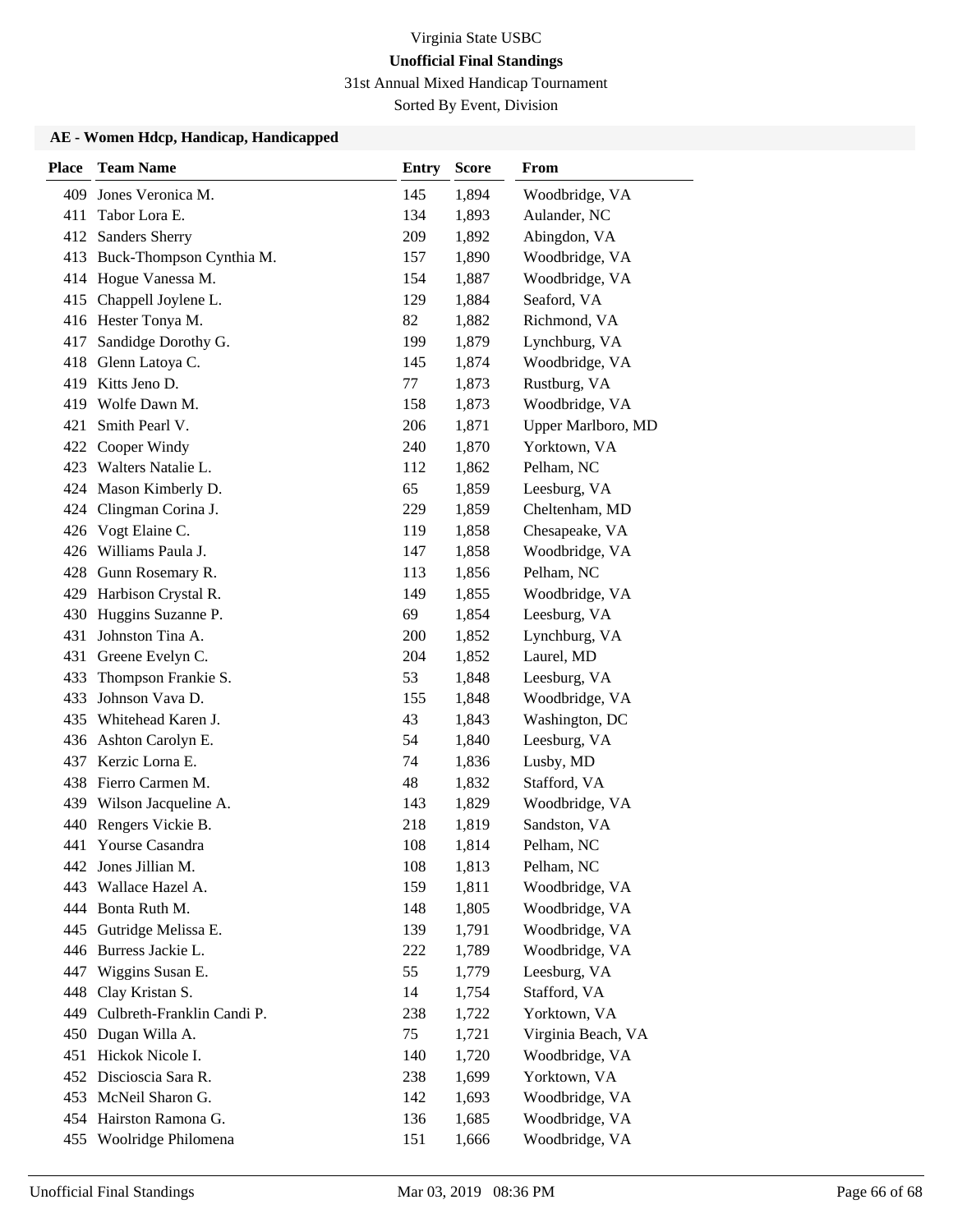31st Annual Mixed Handicap Tournament

Sorted By Event, Division

### **AE - Women Hdcp, Handicap, Handicapped**

| Place | <b>Team Name</b>     | Entry | Score | From                |
|-------|----------------------|-------|-------|---------------------|
|       | 456 Walden Tammy A.  | 232   | 1.479 | Cheltenham, MD      |
|       | 457 Watson Regina L. | 59.   | 1.240 | Leesburg, VA        |
|       | 458 Wimmer Kathy M.  | 126   | 717   | Charlottesville, VA |
|       | 459 Davis Cleo A.    | 99    | 603   | Boydton, VA         |

The lowest score to cash is 2209.

#### **AE - Women Scratch, All Events - Women Scratch, Scratch**

| Place        | <b>Team Name</b>              | <b>Entry</b>   | <b>Score</b> | From               |
|--------------|-------------------------------|----------------|--------------|--------------------|
| $\mathbf{1}$ | Sharp Andrea                  | 135            | 1,985        | Stafford, VA       |
| 2            | Franklin Terri A.             | 178            | 1,960        | Alexandria, VA     |
| 3            | Glazier Rebecca L.            | 94             | 1,942        | Gloucester, VA     |
| 4            | Tolson Adrienne N.            | 130            | 1,929        | Fredericksburg, VA |
| 5            | Reynolds Chelsea L.           | 47             | 1,927        | Palmyra, VA        |
| 6            | Bell Tiffany A.               | 130            | 1,910        | Fredericksburg, VA |
| 7            | Shaw-Wesby Crystal J.         | 237            | 1,908        | Gwynn Oak, MD      |
| 8            | Randolph Denise L.            | 178            | 1,876        | Alexandria, VA     |
| 9.           | Parsolano Stephanie M.        | 235            | 1,867        | Chesapeake, VA     |
|              | 10 Bass-Campbell Dawn N.      | 243            | 1,839        | Yorktown, VA       |
| 11           | Banicky Melany A.             | 134            | 1,838        | Aulander, NC       |
| 12           | Ferguson Kimberly A.          | 183            | 1,835        | Fredericksbur, VA  |
| 13           | Spivey Tammy L.               | 217            | 1,832        | Midlothian, VA     |
| 14           | Pritchard Carrie A.           | 195            | 1,821        | Spotsylvania, VA   |
| 15           | Glenn Latoya C.               | 145            | 1,820        | Woodbridge, VA     |
|              | 16 Chichester-Lanier Adrienne | 45             | 1,805        | Washington, DC     |
| 17           | Walker Lindsey H.             | 37             | 1,802        | Stanleytown, VA    |
| 18           | Edwards Denise Y.             | 44             | 1,795        | Washington, DC     |
| 19           | Houchens Ginger L.            | 47             | 1,794        | Palmyra, VA        |
| 20           | Jackson Jacquline P.          | 224            | 1,792        | Woodbridge, VA     |
| 21           | Huff Mikki D.                 | 79             | 1,791        | Christiansburg, VA |
| 22           | Zirkle Laurie T.              | 190            | 1,785        | Roanoke, VA        |
| 23           | Richardson Anna-Lisa          | 135            | 1,745        | Stafford, VA       |
|              | 24 Baptiste Tracy C.          | 152            | 1,742        | Woodbridge, VA     |
| 25           | Hatfield Tammy L.             | 219            | 1,740        | SPOTSYLVANIA, VA   |
| 26           | Stevens Collet G.             | 224            | 1,723        | Woodbridge, VA     |
| 26           | McConnell Nichele M.          | 237            | 1,723        | Gwynn Oak, MD      |
|              | 28 Rengers Vickie B.          | 218            | 1,702        | Sandston, VA       |
| 29           | Stewart LaWanda R.            | 204            | 1,697        | Laurel, MD         |
| 30           | Goode Kathleen B.             | 144            | 1,696        | Woodbridge, VA     |
| 31           | Spencer Gail H.               | 37             | 1,692        | Stanleytown, VA    |
| 32           | Culbreth-Franklin Candi P.    | 238            | 1,686        | Yorktown, VA       |
| 33           | Sullivan Lydia K.             | 183            | 1,684        | Fredericksbur, VA  |
| 34           | Key Lutricia B.               | $\overline{4}$ | 1,676        | Suitland, MD       |
| 35           | McLane Laurie M.              | 74             | 1,672        | Lusby, MD          |
| 36           | Rast Teresa A.                | 217            | 1,671        | Midlothian, VA     |
| 37           | Strowbridge April E.          | 179            | 1,669        | Winchester, VA     |
| 38           | Clark Angel S.                | 41             | 1,665        | Washington, DC     |